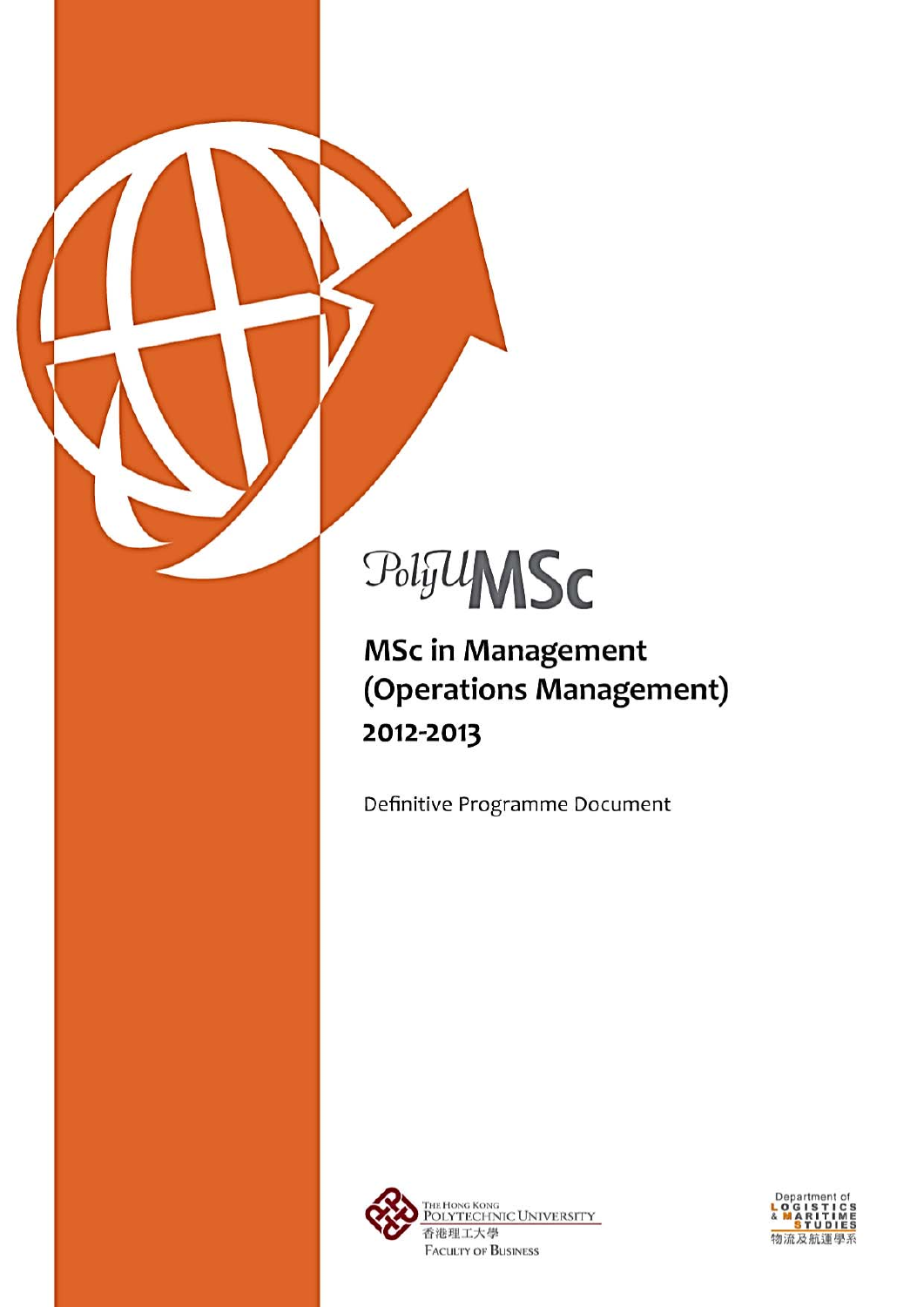# **TABLE OF CONTENTS**

|                                                                                                                                                                                                                                                                                                                                                                                                                                                           | Page No.                                                                                                                                              |
|-----------------------------------------------------------------------------------------------------------------------------------------------------------------------------------------------------------------------------------------------------------------------------------------------------------------------------------------------------------------------------------------------------------------------------------------------------------|-------------------------------------------------------------------------------------------------------------------------------------------------------|
| <b>CONTACT LIST</b>                                                                                                                                                                                                                                                                                                                                                                                                                                       | I                                                                                                                                                     |
| <b>FOREWORD</b>                                                                                                                                                                                                                                                                                                                                                                                                                                           | ii                                                                                                                                                    |
| ACADEMIC CALENDAR FOR 2012/2013                                                                                                                                                                                                                                                                                                                                                                                                                           | iii                                                                                                                                                   |
| <b>Part I: General Information</b><br><b>Programme Overview</b><br>Programme Aims and Objectives<br>Programme Outcomes<br><b>Entrance Requirements</b>                                                                                                                                                                                                                                                                                                    | 1<br>1<br>1<br>$\overline{2}$                                                                                                                         |
| 5.1 Programme Information<br>5.2 Credit Requirements<br>5.3 Mode and Duration of Study<br>5.4 Subject Offerings<br>5.5 Recommended Progress Pattern                                                                                                                                                                                                                                                                                                       | $\overline{\mathbf{c}}$<br>$\overline{2}$<br>3<br>4<br>5                                                                                              |
| <b>Communication with Students</b>                                                                                                                                                                                                                                                                                                                                                                                                                        | 5<br>6                                                                                                                                                |
| 8.1 Add/Drop of Subjects<br>8.2 Withdrawal of Subjects<br><b>Credit Exemption and Transfer</b><br>10. Retaking of Subjects<br>11. Zero Subject Enrollment<br>12. Deferment of Study                                                                                                                                                                                                                                                                       | 6<br>6<br>$\overline{7}$<br>$\overline{7}$<br>8<br>8                                                                                                  |
| 13.1 Official Withdrawal<br>13.2 Discontinuation of Study<br>13.3 De-registration<br>14. Assessment Methods<br>15. Passing a Subject                                                                                                                                                                                                                                                                                                                      | 9<br>9<br>9<br>10<br>10                                                                                                                               |
| 16.1 General Regulations<br>16.2 Procedures for Preparing the Dissertation<br>16.3 Assessment of Dissertation<br>17. Grading<br>18. Progression and De-registration<br>19. Academic Probation<br>20. Eligibility for Award<br>21. Award Classifications<br>22. Late Assessment<br>23. Procedures for Appeal<br>24. Sit-In Arrangement<br><b>Dismissal of Class</b><br>26. Plagiarism and Bibliographic Referencing<br>27. Prevention of Bribery Ordinance | 10<br>10<br>11<br>12<br>13<br>13<br>13<br>14<br>14<br>14<br>15<br>15<br>15<br>16                                                                      |
|                                                                                                                                                                                                                                                                                                                                                                                                                                                           | Programme Structure<br>Programme Management and Operation<br><b>Subject Registration</b><br>13. Withdrawal of Study<br>16. Assessment of Dissertation |

# **Part II: Subject Syllabuses** 17

*Version: August 2012*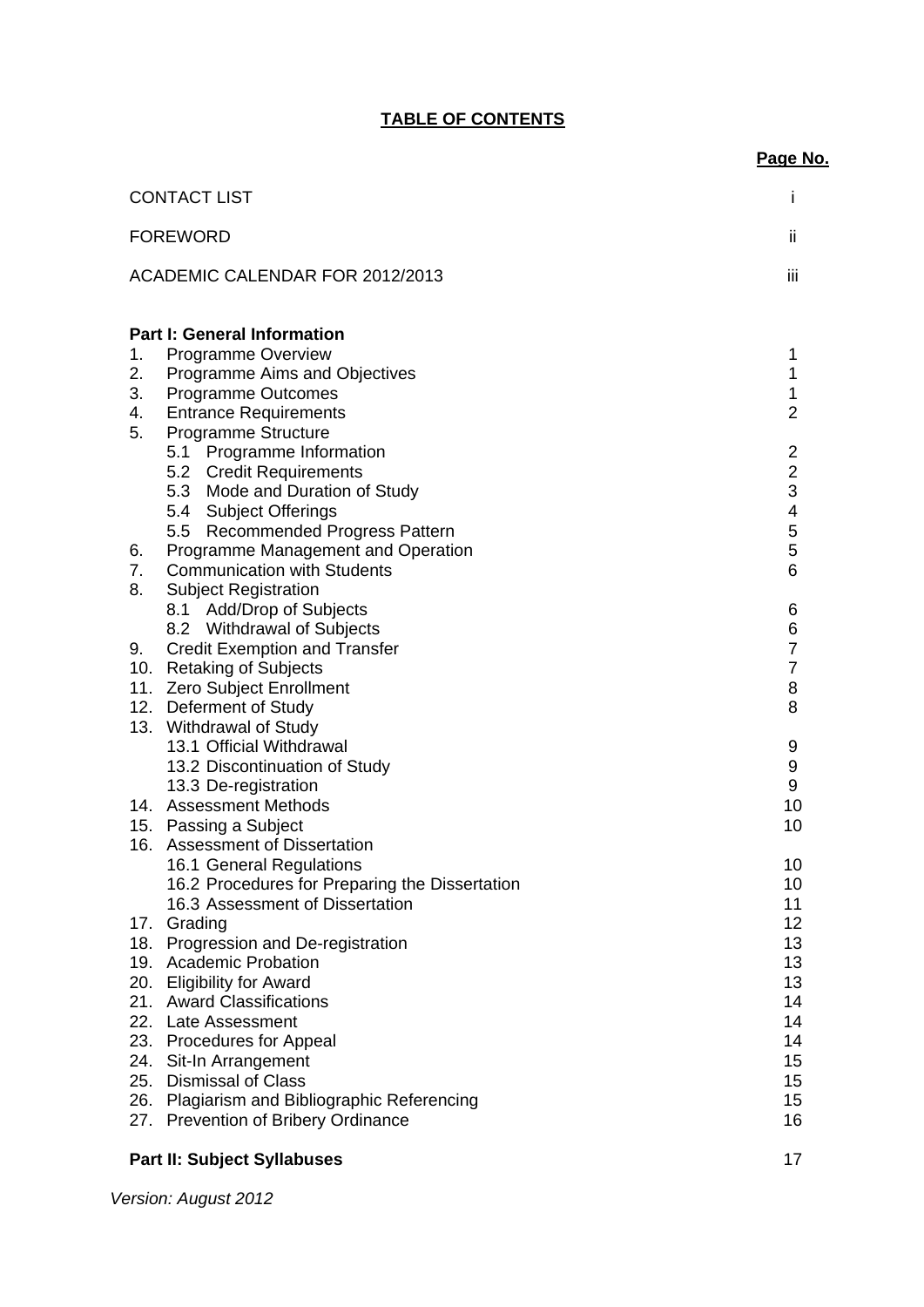# **CONTACT LIST**

#### **For information on programme administration, please contact:**

Tel: 2766 7409 / 2766 5508 Email: mscom.lms@polyu.edu.hk

#### **For information on academic matters, please contact:**

Dr Sunny Yeung, Programme Manager Tel: 2766 4064 Email: kwong.yeung@polyu.edu.hk

Prof Andy Yeung, Programme Director Tel: 2766 4063 Email: andy.yeung@polyu.edu.hk

# **OM Programme Web Page**

http://www.polyu.edu.hk/fb/pg/omn

# **PolyU Student Handbook Web Page**

http://www.polyu.edu.hk/as

#### **Department of Logistics and Maritime Studies (LMS)**

M628, Li Ka Shing Tower The Hong Kong Polytechnic University Hung Hom, Kowloon Hong Kong

Tel: 2766 4607 Fax: 2330 2704 Homepage: http://www.lms.polyu.edu.hk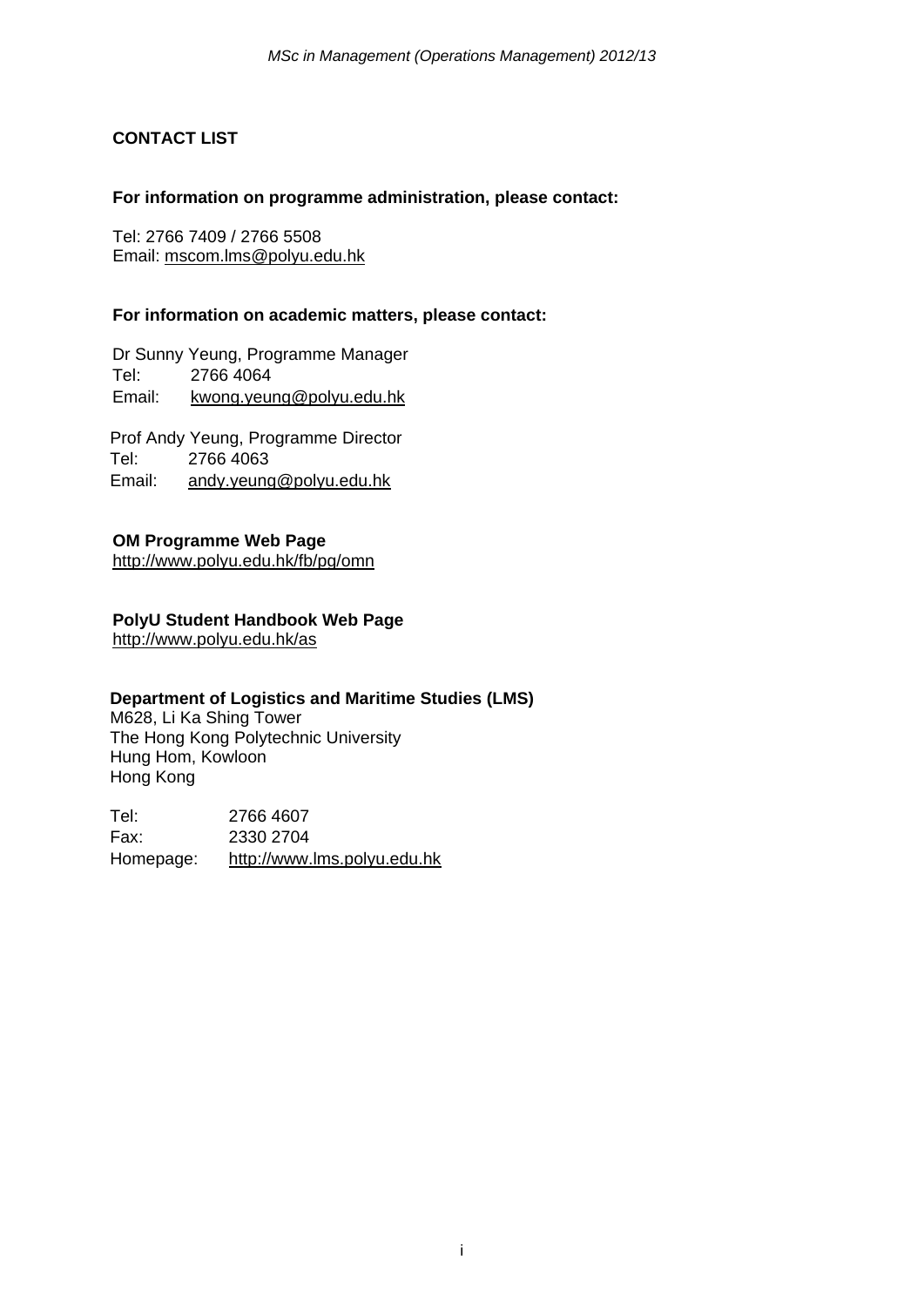# **FOREWORD**

It is our pleasure to welcome you to the Master of Science in Management (Operations Management) programme offered by the Department of Logistics and Maritime Studies at The Hong Kong Polytechnic University.

This programme aims to provide you with a solid foundation in the main functional areas of management, along with in-depth training in the realm of Operations Management.

This Programme Document contains important information that is of direct relevance to your studies. You are strongly advised to read it carefully and use it as a guide for working out your study plan.

We wish you an enjoyable and rewarding experience with the University.

With warmest regards

Chufushi

Prof. Chung-Lun Li Head, Department of Logistics and Maritime Studies Chair Professor of Logistics Management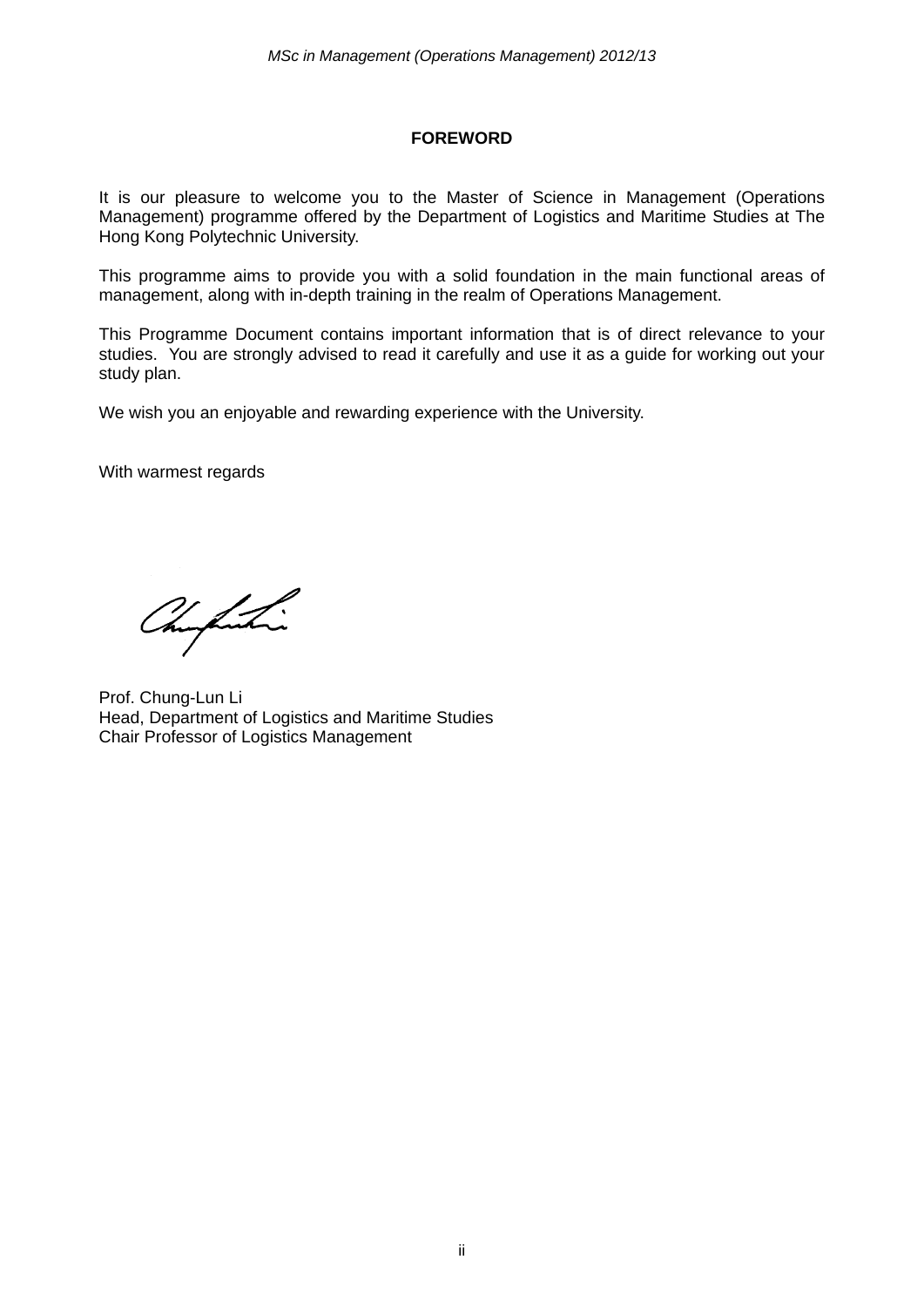# **The Hong Kong Polytechnic University Revised Academic Calendar 2012-13 (by Semester Week)**

| Month    | Week Mon Tue Wed Thu     |                |                |                  |                | Fri            | Sat          | Sun                     | Sem. Week                  | Notes                                                                                                                                                          |  |
|----------|--------------------------|----------------|----------------|------------------|----------------|----------------|--------------|-------------------------|----------------------------|----------------------------------------------------------------------------------------------------------------------------------------------------------------|--|
| Sep 2012 |                          | 3              | 4              | 5                | 6              | $\overline{7}$ | 8            | 9                       |                            | Sep. 3 - 14: Common Orientation Programme                                                                                                                      |  |
|          | $\overline{\phantom{a}}$ | 10             | 11             | 12               | 13             | 14             | 15           | 16                      | ä,                         |                                                                                                                                                                |  |
|          | 1                        | 17             | 18             | 19               | 20             | 21             | 22           | 23                      | $\mathbf{1}$               | Sep. 17: Sem. 1 commences (14 teaching weeks: 17 Sep - 22 Dec 2012)                                                                                            |  |
|          | $\overline{2}$           | 24             | 25             | 26               | 27             | 28             | 29           | 30                      | $\overline{2}$             | Sep. 17 - 29: Add/Drop Period for Sem. 1                                                                                                                       |  |
| Oct      | 3                        | 1              | $\overline{2}$ | 3                | $\overline{4}$ | 5              | 6            | $\overline{7}$          | 3                          |                                                                                                                                                                |  |
|          | 4                        | 8              | 9              | 10               | 11             | 12             | 13           | 14                      | $\overline{4}$             | Oct. 1: The day following Mid-Autumn Festival / Oct. 2: The day following National Day                                                                         |  |
|          | 5                        | 15             | 16             | 17               | 18             | 19             | 20           | 21                      | 5                          | Oct. 6: PolyU Education Info Day (all day-time and evening classes suspended)                                                                                  |  |
|          |                          |                |                |                  |                |                |              |                         |                            |                                                                                                                                                                |  |
|          | 6                        | 22             | 23             | 24               | 25             | 26             | 27           | 28                      | 6                          | Oct. 23: Chung Yeung Festival                                                                                                                                  |  |
| Nov      | 7                        | 29             | 30             | 31               | $\mathbf{1}$   | $\overline{c}$ | 3            | $\overline{4}$          | $\overline{7}$             | Oct. 27: Eighteenth Congregation (with different conferment sessions up to Saturday, 17 November)                                                              |  |
|          | 8                        | 5              | 6              | $\boldsymbol{7}$ | 8              | 9              | 10           | $\overline{11}$         | 8                          |                                                                                                                                                                |  |
|          | 9                        | 12             | 13             | 14               | 15             | 16             | 17           | 18                      | 9                          |                                                                                                                                                                |  |
|          | 10                       | 19             | 20             | 21               | 22             | 23             | 24           | 25                      | 10                         |                                                                                                                                                                |  |
| Dec      | 11                       | 26             | 27             | 28               | 29             | 30             | $\mathbf{1}$ | $\overline{2}$          | 11                         |                                                                                                                                                                |  |
|          | 12                       | 3              | 4              | 5                | 6              | $\overline{7}$ | 8            | 9                       | 12                         |                                                                                                                                                                |  |
|          | 13                       | 10             | 11             | 12               | 13             | 14             | 15           | 16                      | 13                         |                                                                                                                                                                |  |
|          | 14                       | 17             | 18             | 19               | 20             | 21             | 22           | 23                      | 14                         | Dec. 21: Winter Solstice (all evening classes suspended) / Dec. 22: Sem. 1 teaching ends                                                                       |  |
|          | 15                       | 24             | 25             | 26               | 27             | 28             | 29           | 30                      | mas/New Year Br            | Dec. 25: Christmas Day / Dec. 26: The first weekday after Christmas Day<br>Dec. 24 - Jan. 2: Christmas and New Year Break                                      |  |
| Jan 2013 | 16                       | 31             | $\mathbf{1}$   | $\overline{c}$   | 3              | $\overline{4}$ | 5            | 6                       | Exam.                      | Jan. 1: First day of January / <b>Jan. 3-16: Examination Period for Sem. 1</b>                                                                                 |  |
|          | 17                       | $\overline{7}$ | 8              | 9                | 10             | 11             | 12           | 13                      | ) Exam.                    |                                                                                                                                                                |  |
|          | 18                       | 14             | 15             | 16               | 17             | 18             | 19           | 20                      | Exam./                     |                                                                                                                                                                |  |
|          | 19                       | 21             | 22             | 23               | 24             | 25             | 26           | 27                      | Exam. Result<br>Processing | Jan. 24: All subject assessment results finalised                                                                                                              |  |
| Feb      | 20                       | 28             | 29             | 30               | 31             | 1              | 2            | $\overline{\mathbf{3}}$ | $\mathbf{1}$               | Jan. 28: Sem. 2 commences (14 teaching weeks: 28 Jan - 11 May 2013)                                                                                            |  |
|          | 21                       | 4              | 5              | 6                | $\overline{7}$ | 8              | 9            | 10 <sup>10</sup>        | 2                          | Jan. 28- Feb. 9: Add/Drop Period for Sem. 2 / Jan. 31: Finalisation of overall assessment results<br>Feb. 1: Announcement of Sem. 1 overall assessment results |  |
|          | 22                       | 11             | 12             | 13               | 14             | 15             | 16           | 17                      |                            | Feb. 11 - 13: Lunar New Year Holidays                                                                                                                          |  |
|          | 23                       | 18             | 19             | 20               | 21             | 22             | 23           | 24                      | unar New Year Bre<br>3     | Feb. 14 - 16: Lunar New Year Break (all day-time and evening classes suspended)                                                                                |  |
| Mar      | 24                       | 25             | 26             | 27               | 28             | 1              | 2            | $\overline{\mathbf{3}}$ | $\overline{4}$             |                                                                                                                                                                |  |
|          | 25                       | 4              | 5              | 6                | $\overline{7}$ | 8              | 9            | 10                      | 5                          |                                                                                                                                                                |  |
|          | 26                       | 11             | 12             | 13               | 14             | 15             | 16           | 17                      | 6                          |                                                                                                                                                                |  |
|          | 27                       | 18             | 19             | 20               | 21             | 22             | 23           | 24                      | $\boldsymbol{7}$           |                                                                                                                                                                |  |
|          | 28                       | 25             | 26             | 27               | 28             | 29             | 30           | 31                      | 8                          |                                                                                                                                                                |  |
|          |                          |                | $\overline{2}$ | 3                | $\overline{4}$ | 5              | 6            | $\overline{7}$          | 9                          | Mar. 29 - Apr. 1: Easter Holidays                                                                                                                              |  |
| Apr      | 29                       |                |                |                  | 11             |                |              |                         | 10                         | Apr. 4: Ching Ming Festival                                                                                                                                    |  |
|          | 30                       | 8              | 9              | 10               |                | 12             | 13           | 14                      |                            |                                                                                                                                                                |  |
|          | 31                       | 15             | 16             | 17               | 18             | 19             | 20           | 21                      | 11                         |                                                                                                                                                                |  |
|          | 32                       | 22             | 23             | 24               | 25             | 26             | 27           | 28                      | 12                         |                                                                                                                                                                |  |
| May      | 33                       | 29             | 30             | $\mathbf{1}$     | $\overline{2}$ | 3              | 4            | $\sqrt{5}$              | 13                         | May 1: Labour Day                                                                                                                                              |  |
|          | 34                       | 6              | $\overline{7}$ | 8                | 9              | 10             | 11           | 12                      | 14                         | May 11: Sem. 2 teaching ends                                                                                                                                   |  |
|          | 35                       | 13             | 14             | 15               | 16             | 17             | 18           | 19                      | Exam.                      | May 13-14: Revision Days for Sem. 2 / May 15 - 29: Examination Period for Sem. 2 / May 17: the Buddha's Birthday                                               |  |
|          | 36                       | 20             | 21             | 22               | 23             | 24             | 25           | 26                      | Exam.                      |                                                                                                                                                                |  |
| Jun      | 37                       | 27             | 28             | 29               | 30             | 31             | $\mathbf{1}$ | $\overline{2}$          | )Exam./<br>Exam. Result    |                                                                                                                                                                |  |
|          | 38                       | 3              | 4              | 5                | 6              | 7              | 8            | 9                       | ) Processing               | Jun. 6: All subject assessment results finalised<br>Jun. 10: Summer Term commences (7 teaching weeks: 10 Jun - 27 Jul 2013)                                    |  |
|          | 39                       | 10             | 11             | 12               | 13             | 14             | 15           | 16                      | $\mathbf{1}$               | Jun. 10 -15: Add/Drop Period for Summer Term                                                                                                                   |  |
|          | 40                       | 17             | 18             | 19               | 20             | 21             | 22           | 23                      | $\overline{2}$             | Jun. 12: Tuen Ng Festival / Jun. 13: Finalisation of overall assessment results<br>Jun. 14: Announcement of Sem. 2 overall assessment results                  |  |
|          | 41                       | 24             | 25             | 26               | 27             | 28             | 29           | 30                      | 3                          |                                                                                                                                                                |  |
| Jul      | 42                       | $\mathbf{1}$   | $\overline{2}$ | 3                | $\overline{4}$ | 5              | 6            | $\overline{7}$          | $\overline{4}$             | Jul. 1: The HKSAR Establishment Day                                                                                                                            |  |
|          | 43                       | 8              | 9              | 10               | 11             | 12             | 13           | 14                      | 5                          |                                                                                                                                                                |  |
|          | 44                       | 15             | 16             | 17               | 18             | 19             | 20           | 21                      | 6                          |                                                                                                                                                                |  |
|          | 45                       | 22             | 23             | 24               | 25             | 26             | 27           | 28                      | $\overline{7}$             | Jul. 27: Summer Term teaching ends                                                                                                                             |  |
| Aug      | 46                       | 29             | 30             | 31               | $\mathbf{1}$   | 2              | 3            | $\overline{4}$          | Exam.                      | Jul. 29 - Aug. 3: Examination Period for Summer Term                                                                                                           |  |
|          | 47                       | 5              | 6              | $\overline{7}$   | 8              | 9              | 10           | 11                      | Exam.                      |                                                                                                                                                                |  |
|          | 48                       | 12             | 13             | 14               | 15             | 16             | 17           | 18                      | Result<br>Processing       | Aug. 12: All subject assessment results finalised / Aug. 19: Finalisation of overall assessment results                                                        |  |
|          | 49                       | 19             | 20             | 21               | 22             | 23             | 24           | 25                      | $\sim$                     | Aug. 20: Announcement of Summer Term overall assessment results                                                                                                |  |
| Sep      | 50                       | 26             | 27             | 28               | 29             | 30             | 31           | $\mathbf{1}$            | $\overline{\phantom{a}}$   | Aug. 31: Academic Year 2012-13 ends                                                                                                                            |  |
|          |                          |                |                |                  |                |                |              |                         |                            |                                                                                                                                                                |  |



General Holidays (tentative for 2013)

Dates of finalisation of assessment results

Changes are highlighted in NAVY

June 2012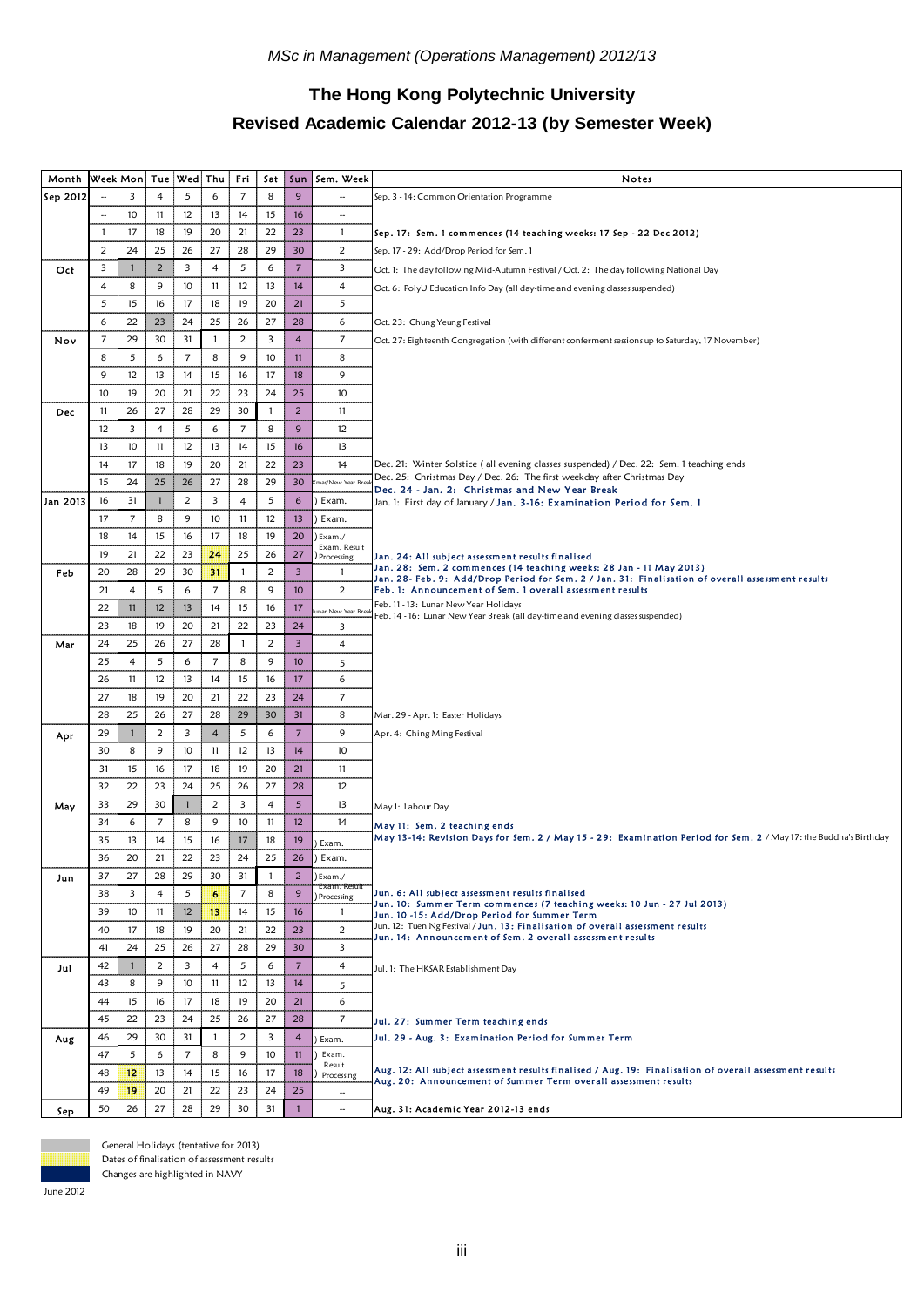#### **PART I: GENERAL INFORMATION**

#### **1. PROGRAMME OVERVIEW**

The Master of Science in Management (Operations Management) programme provides students with skills and knowledge in the efficient and effective management of operations, and is relevant for those working in services and manufacturing, in both private and public sectors. It introduces the concepts and tools needed for managing the resources of an organization to achieve efficient production and distribution of goods and services. The organizations involved could be factories, hospitals, the police force, airlines, airports and docks, distribution depots, hotels and restaurants, and so on. Particular subiects deal with quantitative techniques, decision-making, quality management, resource planning, information technology and e-commerce.

#### **2. PROGRAMME AIMS AND OBJECTIVES**

The programme aims to provide students with the needed foundation in the main functional areas of management, along with in-depth training in operations management.

It provides:

- (i) theoretical and practical knowledge relevant to practising managers in the private and public sectors;
- (ii) essential techniques and generic skills required for managerial effectiveness;
- (iii) a framework for advancing managerial competencies;
- (iv) development of students' ability to contribute effectively in a cross-functional, team environment; and
- (v) opportunities to enhance knowledge by conducting independent investigations into specific management problems.

#### **3. PROGRAMME OUTCOMES**

On completion of the programme, the student is able to:

- (i) have a basic understanding of accounting, marketing, organization and management;
- (ii) apply the tools and techniques in operations management, including quantitative techniques, statistics and models for decision analysis;
- (iii) improve operations management through quality management and other related principles and techniques.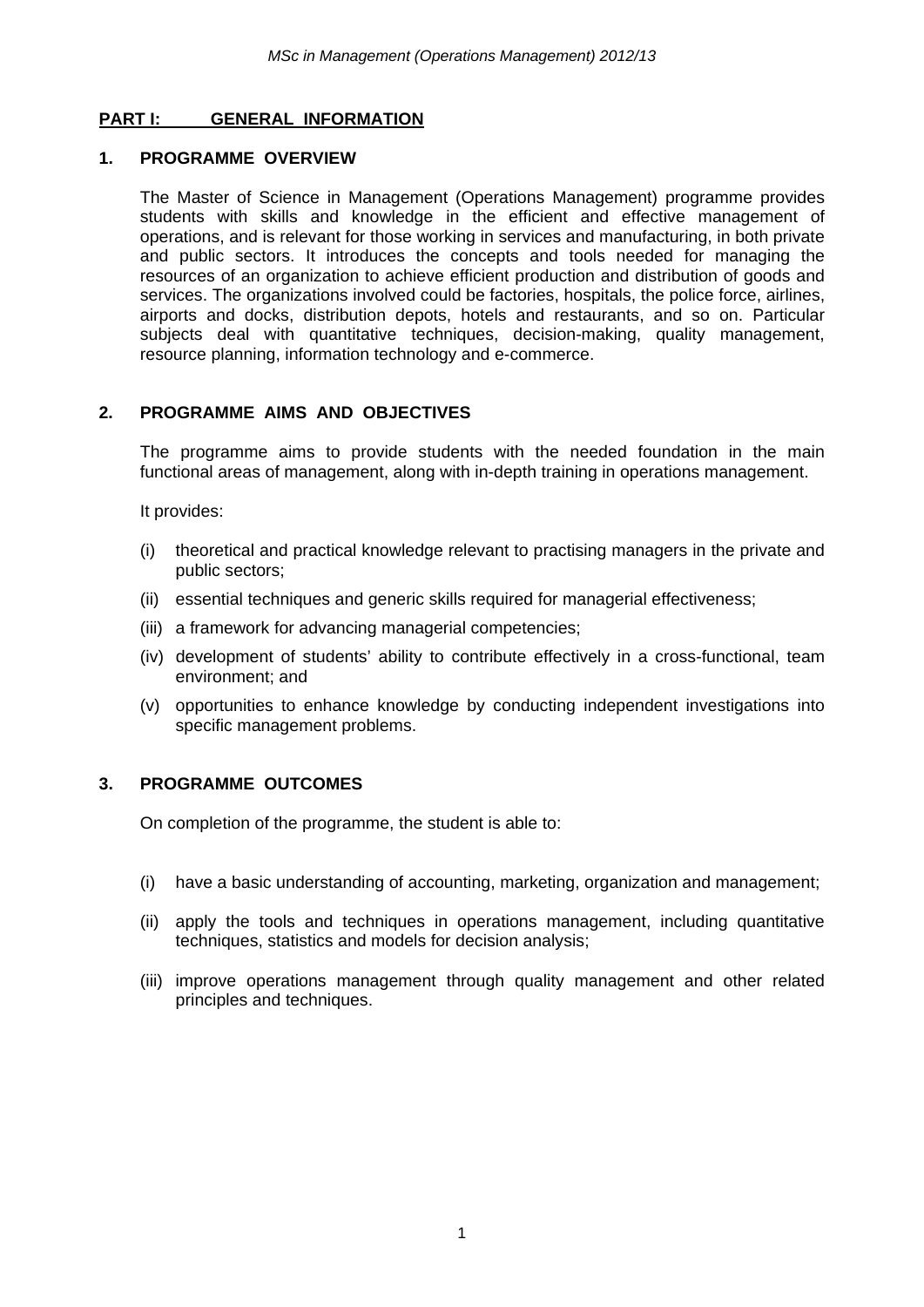# **4. ENTRANCE REQUIREMENTS**

The minimum entrance requirements for this award are:

- (i) A Bachelor's degree or equivalent professional qualifications, preferably with at least one year of relevant working experience.
- (ii) Applicants with other post-secondary qualifications, normally not under 27 years old, who have been employed in industry, commerce or public administration for not less than 6 years, of which 3 years in a managerial capacity, will also be considered.

# **5**. **PROGRAMME STRUCTURE**

#### 5.1 Programme Information

Programme Code and Title: 26001 Master of Science in Management (Operations Management)

Award: Master of Science in Management (Operations Management)

Medium of Instruction: English

#### 5.2 Credit Requirements

Students are required to obtain the credit requirements specified below for the relevant award:

| Award                         | No. of<br><b>Credits</b> | <b>No. of Required Subjects</b>                     |   |
|-------------------------------|--------------------------|-----------------------------------------------------|---|
| $MSc -$                       | 30                       | 4 Foundation Subjects                               | + |
| <b>Dissertation</b><br>Option |                          | 2 Core Subjects<br>the subject "Research Methods" + | ٠ |
|                               |                          | Dissertation (9 credits)                            |   |
| $MSc -$                       | 30                       | 4 Foundation Subjects                               | + |
| Non-dissertation              |                          | 3 Core Subjects                                     | + |
| Option                        |                          | 3 Restricted Elective Subjects                      |   |
| PgD                           | 21                       | 4 Foundation Subjects                               | ┿ |
|                               |                          | 3 Core Subjects                                     |   |
| PcC                           | 12                       | 4 Foundation Subjects                               |   |

The programme is leading to the Master of Science in Management (Operations Management) award. Students admitted to the MSc programme may apply for early exit with a Postgraduate Diploma (PgD) or Postgraduate Certificate (PgC), subject to meeting the specified credit requirements. The award of PgC will be PgC in Management, with no designated specialism.

Students who subsequently decide to graduate with a PgD or PgC must apply to the Department of Logistics and Maritime Studies by submitting an application for graduation Form AS84c.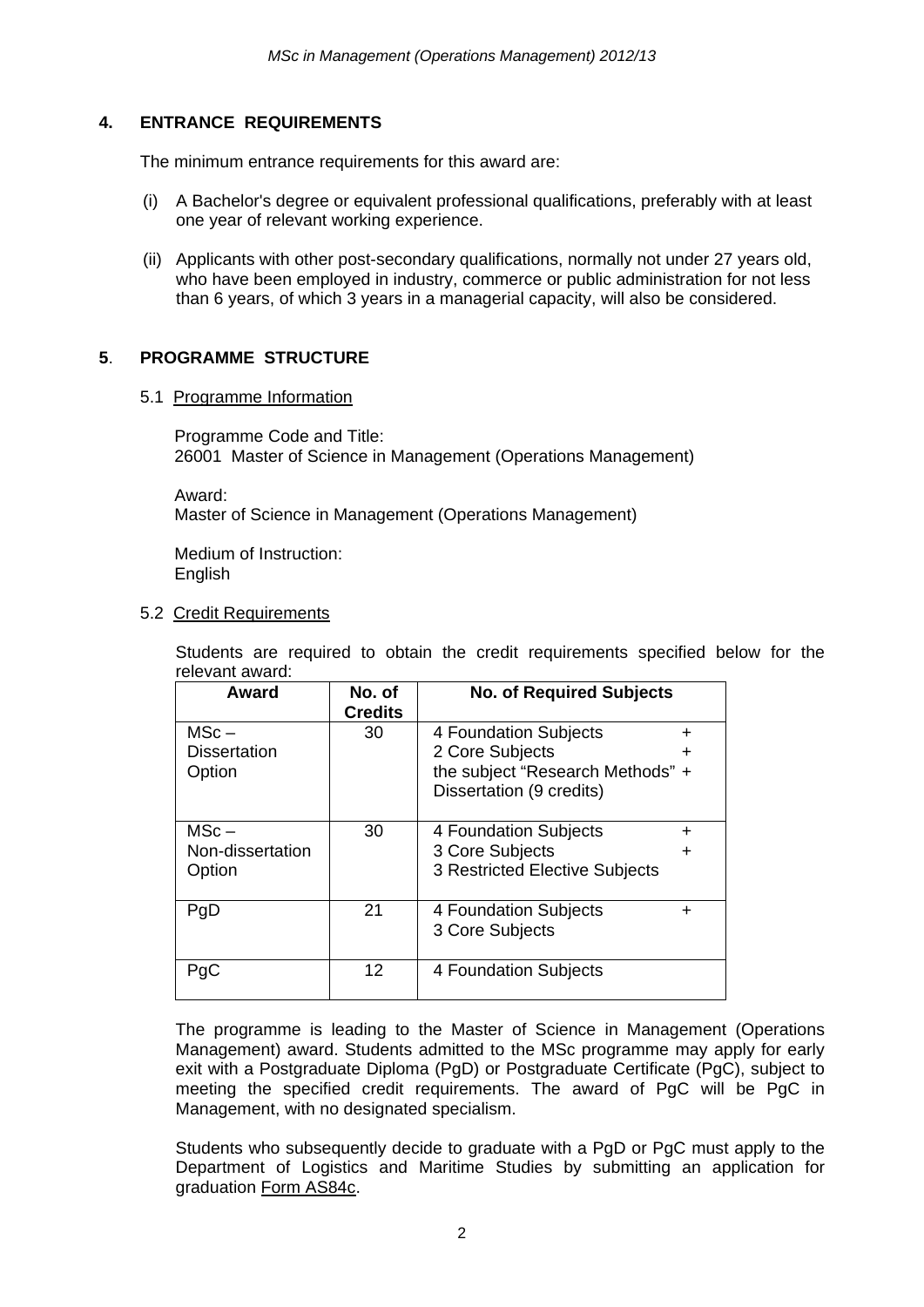#### 5.3 Mode and Duration of Study

The academic year is organized into Semester 1 (14 weeks), Semester 2 (14 weeks) and Summer Term (7 weeks), where appropriate.

Students normally attend classes on two evenings per week, although there is some flexibility in this, with some students attending one or three evenings in a particular semester.

The number of class contact hours will depend on the approach to learning and teaching adopted in the subject. While students' effort need not necessarily be defined in terms of class contact, most subjects require 42 hours of class contact. In a regular semester, most subjects have 3 hours contact time per week. Actual number of class meetings may vary in light of certain conditions in the offering semester, such as the arrangement of public holidays; or other pedagogical needs of subject lecturers.

The duration of the programme is as follows:

|                         | <b>MSc</b> | PqD     | PqC  |  |
|-------------------------|------------|---------|------|--|
| <b>Normal Duration</b>  | 2.5 years  | 2 years | vear |  |
| <b>Maximum Duration</b> | 5 years    |         |      |  |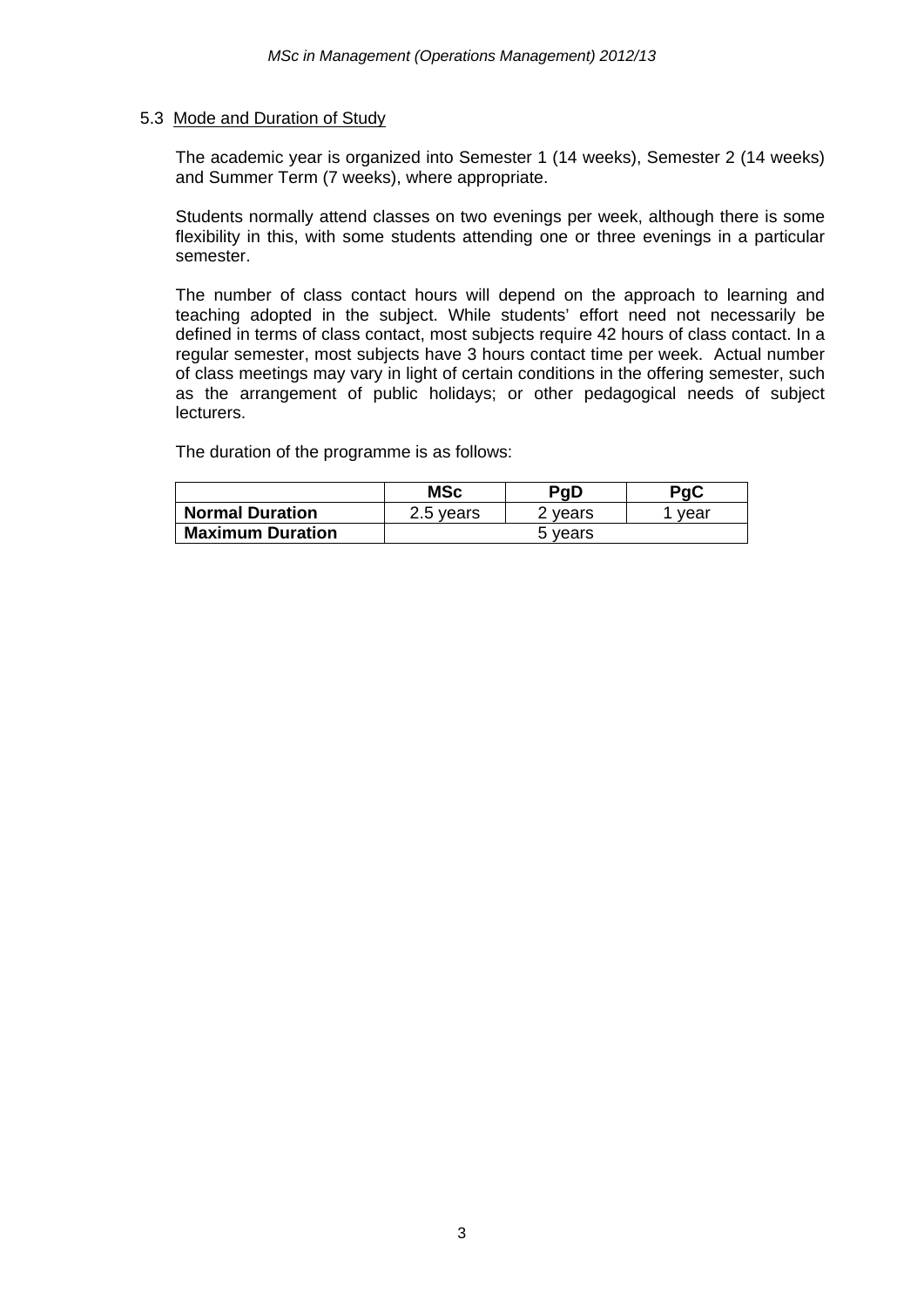#### 5.4 Subject Offerings

|         | <b>Non-dissertation Option</b>                                             | <b>Dissertation Option</b> |                                                                    |  |
|---------|----------------------------------------------------------------------------|----------------------------|--------------------------------------------------------------------|--|
|         | <b>Foundation Subjects</b><br>(any 4 subjects - 12 credits)                |                            |                                                                    |  |
| AF5108  | <b>Accounting for Managers</b>                                             |                            |                                                                    |  |
| LGT5105 | <b>Managing Operations Systems</b>                                         |                            |                                                                    |  |
| MM511   | Managing Organizations and People                                          |                            |                                                                    |  |
| MM554   | Political and Economic Environment for Management                          |                            |                                                                    |  |
| MM574   | <b>Managing Customers and Markets</b>                                      |                            |                                                                    |  |
|         | <b>Core Subjects</b><br>$(3$ subjects $-9$ credits)                        |                            | <b>Core Subjects</b><br>$(2 \text{ subjects} - 6 \text{ credits})$ |  |
| LGT5101 | <b>Statistics for Management</b>                                           | LGT5102                    | <b>Models for Decision Making</b>                                  |  |
| LGT5102 | <b>Models for Decision Making</b>                                          | LGT5107                    | <b>Total Quality Management</b>                                    |  |
|         | LGT5107 Total Quality Management                                           |                            |                                                                    |  |
|         | <b>Restricted Elective Subjects</b><br>(any 3 subjects $-9$ credits)       |                            | <b>Dissertation Subjects</b><br>(total 12 credits)                 |  |
| LGT5015 | Supply Chain Management                                                    | <b>MM501</b>               | <b>Research Methods</b>                                            |  |
| LGT5073 | <b>Risk Management in Operations</b>                                       |                            | (3 credits)                                                        |  |
| LGT5103 | <b>Advanced Models for Decision</b><br>Making                              | LGT5205                    | <b>OM Dissertation</b><br>(9 credits)                              |  |
| LGT5104 | <b>Simulation for Operations</b><br>Management                             |                            |                                                                    |  |
| LGT5108 | <b>Service Operations Management</b>                                       |                            |                                                                    |  |
| LGT5109 | <b>International Operations</b><br>Management                              |                            |                                                                    |  |
| LGT5111 | <b>Practice of Operations</b><br>Management                                |                            |                                                                    |  |
| LGT5113 | <b>Enterprise Resource Planning</b>                                        |                            |                                                                    |  |
| LGT5114 | Special Topics in Operations<br>Management                                 |                            |                                                                    |  |
| LGT5115 | Environmental Issues in<br><b>Operations Management</b>                    |                            |                                                                    |  |
| LGT5122 | Applications of Decision Making<br><b>Models</b>                           |                            |                                                                    |  |
| LGT5158 | <b>Statistical Quality Control for</b><br><b>Manufacturing and Service</b> |                            |                                                                    |  |
| MM501   | <b>Research Methods</b>                                                    |                            |                                                                    |  |
| MM531   | <b>Strategic Management</b>                                                |                            |                                                                    |  |
| MM544   | E-commerce                                                                 |                            |                                                                    |  |
| MM546   | Information Technology for<br><b>Operations Management</b>                 |                            |                                                                    |  |

Subject to university's minimum enrolment requirement, not all subjects will be offered each year. And, registration is subject to the availability of quota.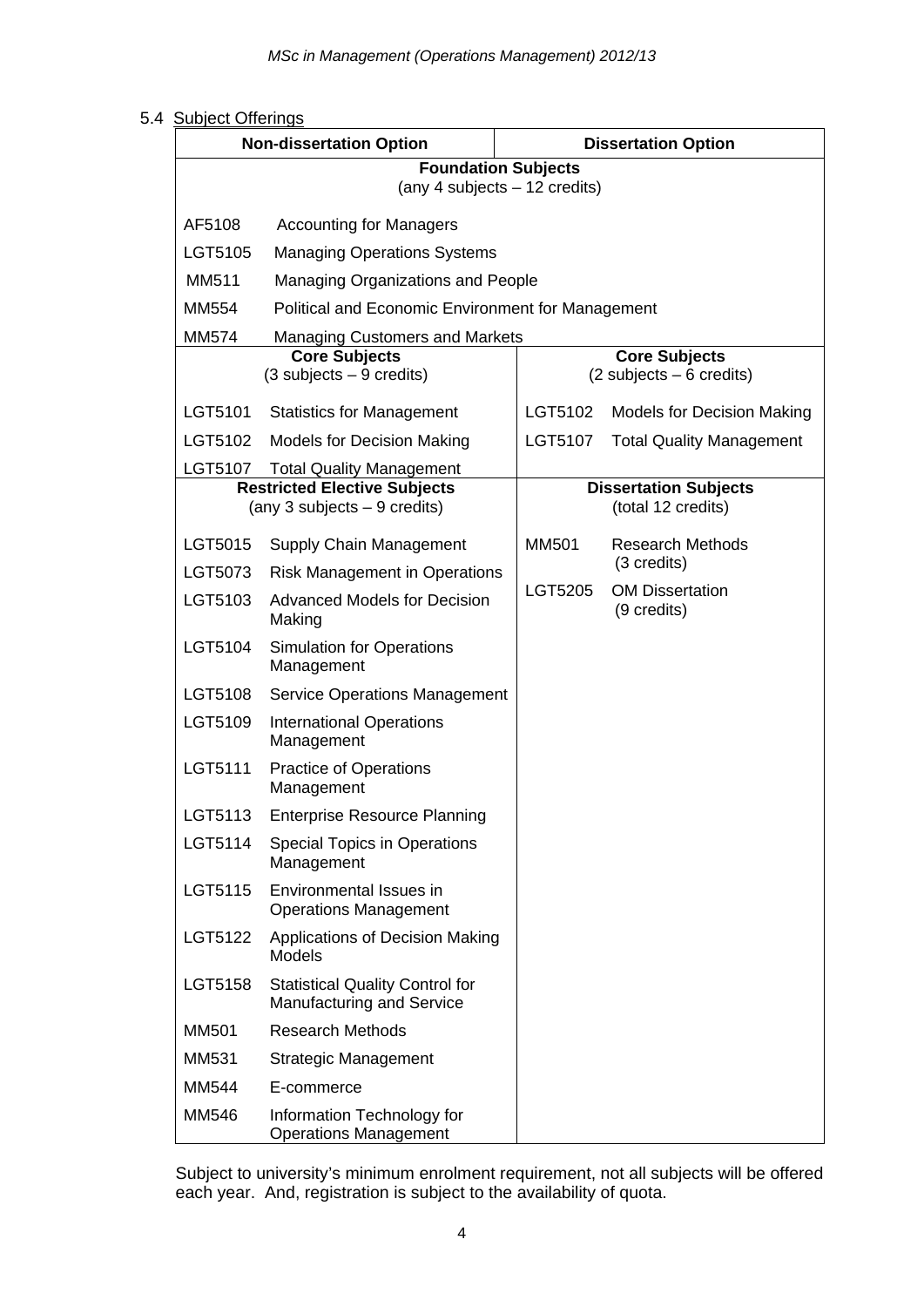Starting from 2006/07, students at MSc level are allowed to choose **at most 1 elective**, equivalent to 3 credits, from the Common Pool to fulfill the elective requirements of the programme. Please visit the website http://www.polyu.edu.hk/fb/pg/commonpool for subject lists and subject syllabuses. **Students should strictly comply with the prescriptions of the programme curriculum when performing subject registration. Those who fail to meet the programme requirements will NOT be allowed to graduate.** Credit transfer/exemption will not be granted for subjects chosen from the Common Pool, unless the elective subject concerned falls within the programme curriculum.

# 5.5 Recommended Progress Pattern

The programme offers a structured progression pattern<sup>1</sup>, and students are highly encouraged to follow the pattern to benefit from a cohort-based study. However, being credit-based, the programme allows you the flexibility to proceed at your own pace according to your time commitment and learning needs, while not exceeding the prescribed maximum study period.

| Semester/Year                    | <b>Year One</b>       | Year Two              |
|----------------------------------|-----------------------|-----------------------|
| Semester One                     | 2 Foundation Subjects | 2 Core Subjects       |
| Semester Two                     | 2 Foundation Subjects | 2 Restricted Subjects |
| <b>Summer Term</b><br>(Optional) | 1 Core Subject        | 1 Restricted Subject  |

# **6. PROGRAMME MANAGEMENT AND OPERATION**

1

A Programme Committee is formed to exercise the overall academic and operational responsibility for the Programme and its development within policies, procedures and regulations defined by the University. Its composition comprises academics and student representatives.

The Programme Director and/or Deputy Programme Director and/or Programme Manager are responsible for the day-to-day management and operation of the programme, student admissions, teaching and learning matters, quality assurance (QA) and programme development. Their prime role is to ensure the programme is delivered according to the established QA mechanism

 $1$  Patterned subjects on offer are subject to change without prior notice. Students can enquire the class timetable of the semester concerned via http://www.polyu.edu.hk/student upon release of the relevant class timetable.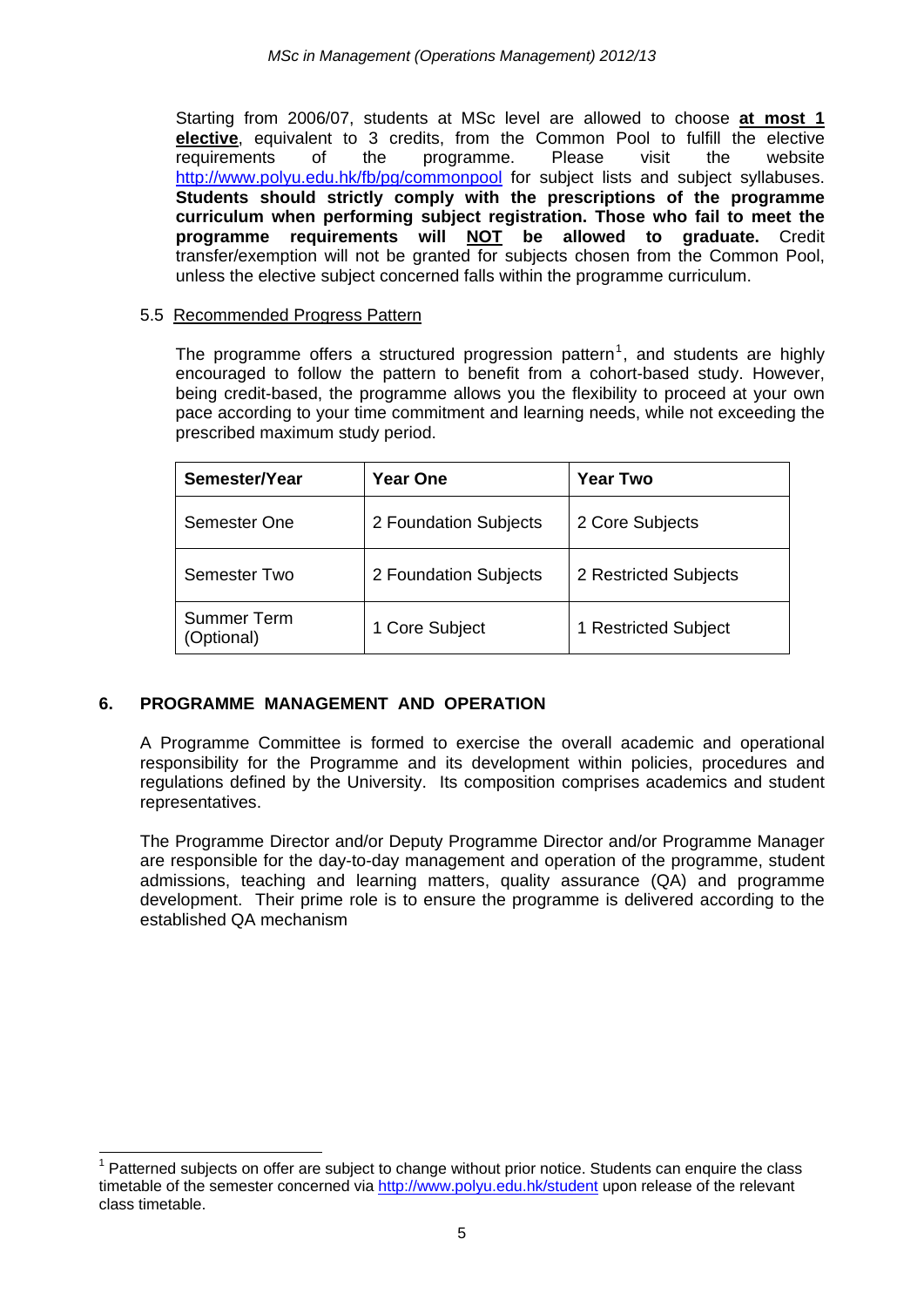# **7. COMMUNICATIONS WITH STUDENTS**

While we work to communicate clearly and in a timely manner with students according to University regulations and procedures, it is the **responsibility of students** to help maintain the effectiveness of the communication process. **Students should ensure that their up-to-date personal and correspondence details are provided** to the University and the relevant departments (e.g. AS, LMS, subject offering departments, etc); and **check relevant correspondence channels regularly** to obtain the latest information regarding their studies and the status of any related applications (e.g. late assessment, appeal of subject results, add/drop of subjects, deferment, etc) lodged. Failure in doing so will not constitute any grounds for appeals/complaints against consequences/decisions of the relevant matters and applications.

# **8. SUBJECT REGISTRATION**

#### 8.1 Add/Drop of Subjects

In addition to programme registration, students need to register for subjects at specified period after the commencement of the semester.

If you wish to change the subjects enrolled, you may do so through the online add/drop system during the 2-week add/drop period (one week for summer term). You are advised not to make any changes to the subjects pre-assigned to you by the Department without consulting your Department/Academic Advisor. In case you wish to drop all subjects for a semester, you must first seek approval from your Department for zero subject enrolment. Otherwise, you may be considered as having decided to withdraw from study on the programme concerned. Dropping of subjects after the add/drop period is not allowed. If you have a genuine need to do so, it will be handled as withdrawal of subject.

If they have taken more credits, they will receive a second debit note on the remaining tuition fee about 5 weeks after the commencement of the semester. If they have taken less credits, a refund will be made.

#### 8.2 Withdrawal of Subjects

If you have a genuine need to withdraw from a subject after the add/drop period, you should submit an application for withdrawal of subject to your programme offering department. Such requests will be considered by both the programme leader and the subject lecturer concerned if there are strong justifications and when the tuition fee of the subject concerned has been settled. Requests for subject withdrawal will not be entertained after the commencement of the examination period for your programme.

For approved cases, a handling fee will be charged. The tuition fees paid for the withdrawn subject will be forfeited. The withdrawn subjects will still be reported in your Examination Result Sheet and Transcript of Studies although they will not be counted in GPA calculation. If the handling fee concerned is outstanding by the payment deadline, the approval given will be declared void and you are required to attend classes of this subject and complete its assessment(s) accordingly. A reinstatement fee of HK\$400 will be charged if you wish to reinstate the approval for the withdrawn subject.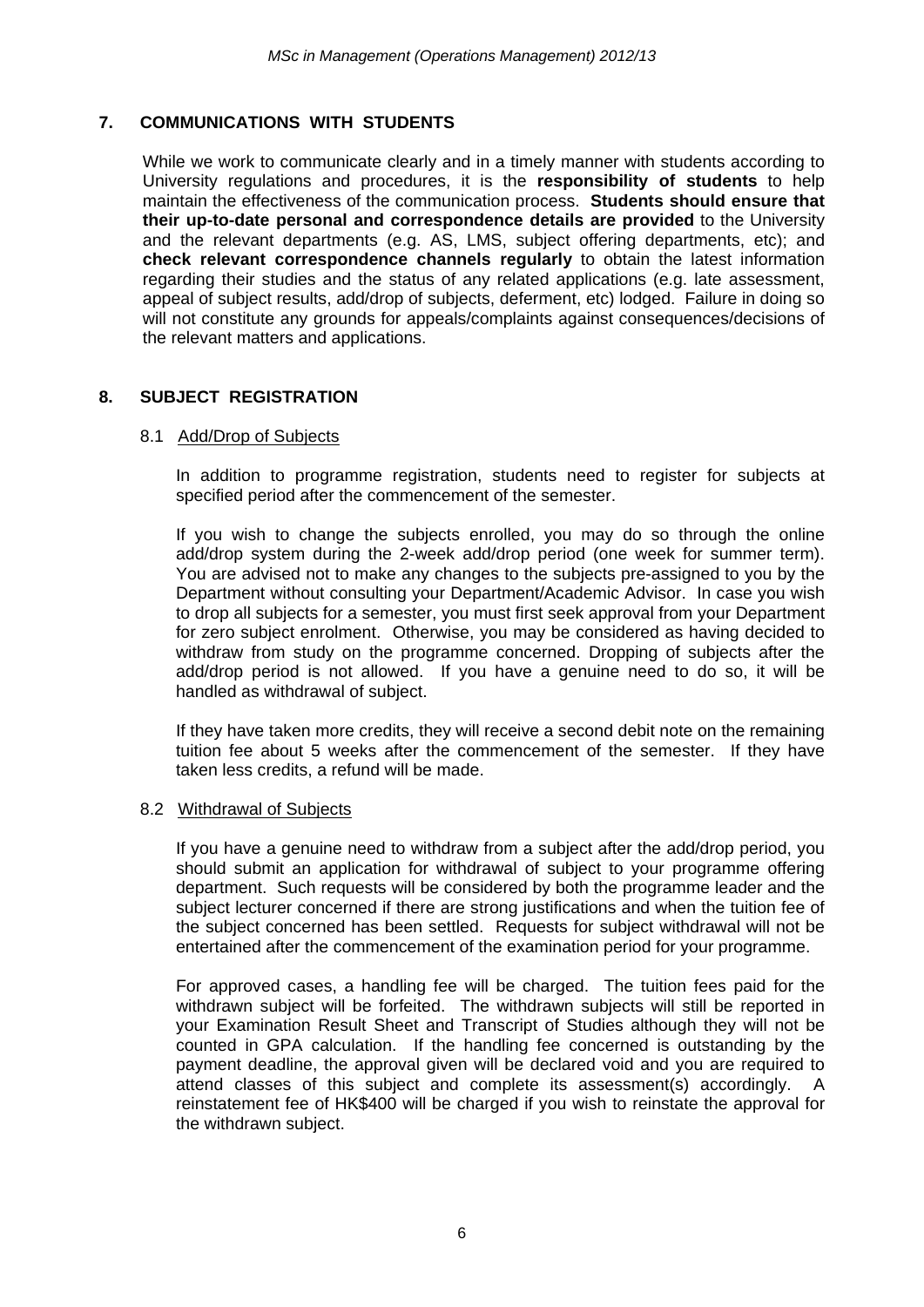# **9. CREDIT EXEMPTION AND TRANSFER**

Irrespective of the extent of previous study or credits recognized, all students studying in PolyU should complete at least one third of the normal credit requirement in order to be eligible for the PolyU award.

If you consider your previous study relevant to your current programme, you may apply for credit exemption or transfer by using **Form AS41c**.

#### **Credit Exemption**

You may be granted exemption from taking certain subjects if you have successfully completed similar subjects in another programme. The credits associated with the exempted subject will not be counted for satisfying the credit requirements of your programme. You should consult your Department and take another subject in its place. For students whose tuition fees are charged by credits, an exemption fee will be charged.

#### **Credit Transfer**

You should submit an application for credit transfer upon your initial enrolment on the programme or before the end of the add/drop period of the first semester of your first year of study. Late applications may not be considered. For students whose tuition fees are charged by credits, a credit transfer fee will be charged.

The validity period of subject credits earned is eight years from the year of attainment, i.e. the year in which the subject is completed, unless otherwise specified by the department responsible for the content of the subject (e.g. the credit was earned in 1998-99, then the validity period should count from 1999 for eight years). Credits earned from previous studies should remain valid at the time when the student applies for transfer of credits. There is a limit on the maximum number of credits that could be transferred. If the credits attained from previous study are from PolyU, the total credits transferred should not exceed 67% of the required credits for the award. If the credits gained are from other institutions, the total credits transferred should not exceed 50%. In cases where both types of credits are transferred, not more than 50% of the required number of credits for the academic award may be transferred. Grades may or may not be given for the transferred credits.

All credits transferred will be counted for satisfying the award requirements. Transferred credits may be counted for meeting the requirements of more than one award.

#### **10. RETAKING OF SUBJECTS**

After the announcement of overall assessment results in a semester, you should check whether you have failed any subject via the eStudent and arrange for retaking of the subject during subject registration.

In addition to retaking a subject due to failure, you may retake any subject for the purpose of improving your grades. These students will be accorded a lower priority for taking the concerned subjects and can only do so if places are available. Students concerned can register for such subjects during the last 2 days of the add/drop period.

When you retake a subject, only the final subject grade after the retake will be included in the calculation of the Grade Point Average (GPA) and the Grade Point Average for award classification. Although the original grade will not be included in the calculation of GPAs, it will be shown on the transcript of studies. You should refer to this document to ascertain the requirements, in particular for subjects offered in consecutive semesters, for retaking failed subjects or seek advice from the department concerned.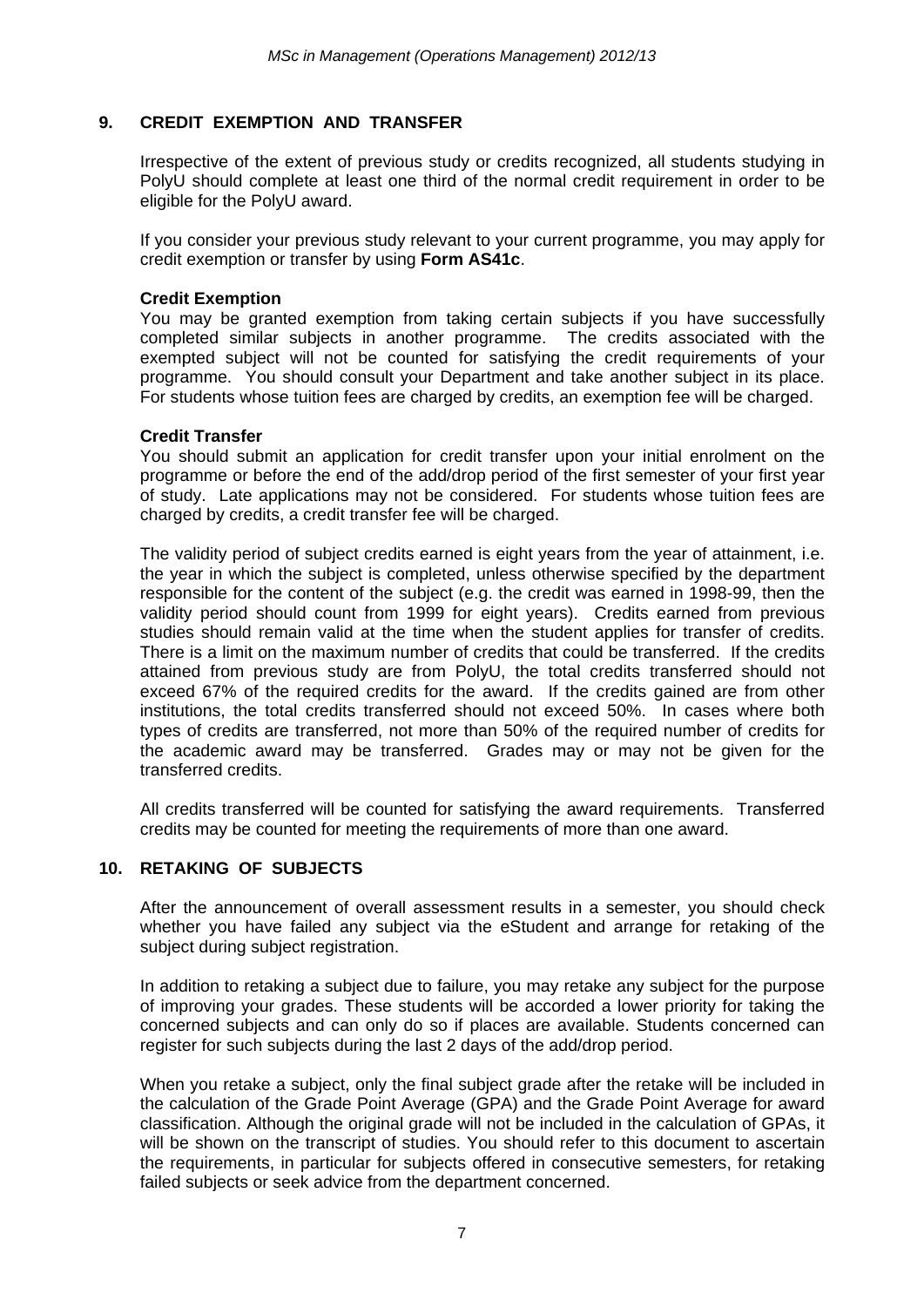Students paying credit fee will be charged for the subjects retaken.

#### **11. ZERO SUBJECT ENROLLMENT**

If you do not wish to take any subject in a semester (including the compulsory summer term specified in this document), you must seek approval from your Department to retain your study place by submitting **Form AS112** before the start of the semester and in any case not later than the end of the add/drop period. Otherwise, your registration and student status with the University will be removed. The semesters during which you are allowed to take zero subject will be counted towards the maximum period of registration for the programme.

You will receive notification from the Department normally within 2 weeks if your application is successful. Students who have been approved for zero subject enrolment are allowed to retain their student status and continue using campus facilities and library facilities. A fee of HK\$2,105 per semester for retention of study place will be charged.

#### **12. DEFERMENT OF STUDY**

You may apply for deferment of study if you have a genuine need to do so, such as illness. The deferment period will not be counted as part of the maximum period of registration.

You are required to submit an application for deferment of study via **Form AS7** to the programme offering department. You will be informed of the result of your application in writing or via e-mail by the Department normally within three weeks from the date of application.

Once you have been approved to defer your study, it is necessary for you to return your student identity card to the relevant office immediately and not later than two weeks after the approval of your application. If you do not return your student identity card by the deadline, the approval on your application will be withdrawn.

It is necessary for you to settle all the outstanding tuition fee and/or other fees in order to have your application for deferment processed if the application is submitted after the start of a semester. However, if you submit the application before the commencement of the relevant semester, the tuition fee paid after deducting a fee of HK\$5,000 will be refunded to you in cash. If the tuition fee paid is equal to or less than the above amount, no refund will be arranged. The deduction of such fee will be waived for current students. Alternatively, you may apply for zero subject enrolment to reserve your study place.

Upon expiry of the approved period of deferred study, you will be advised to settle the tuition fee and complete the subject registration procedures. If you do not receive such notification one week before the commencement of the Semester, you should enquire at the Academic Secretariat.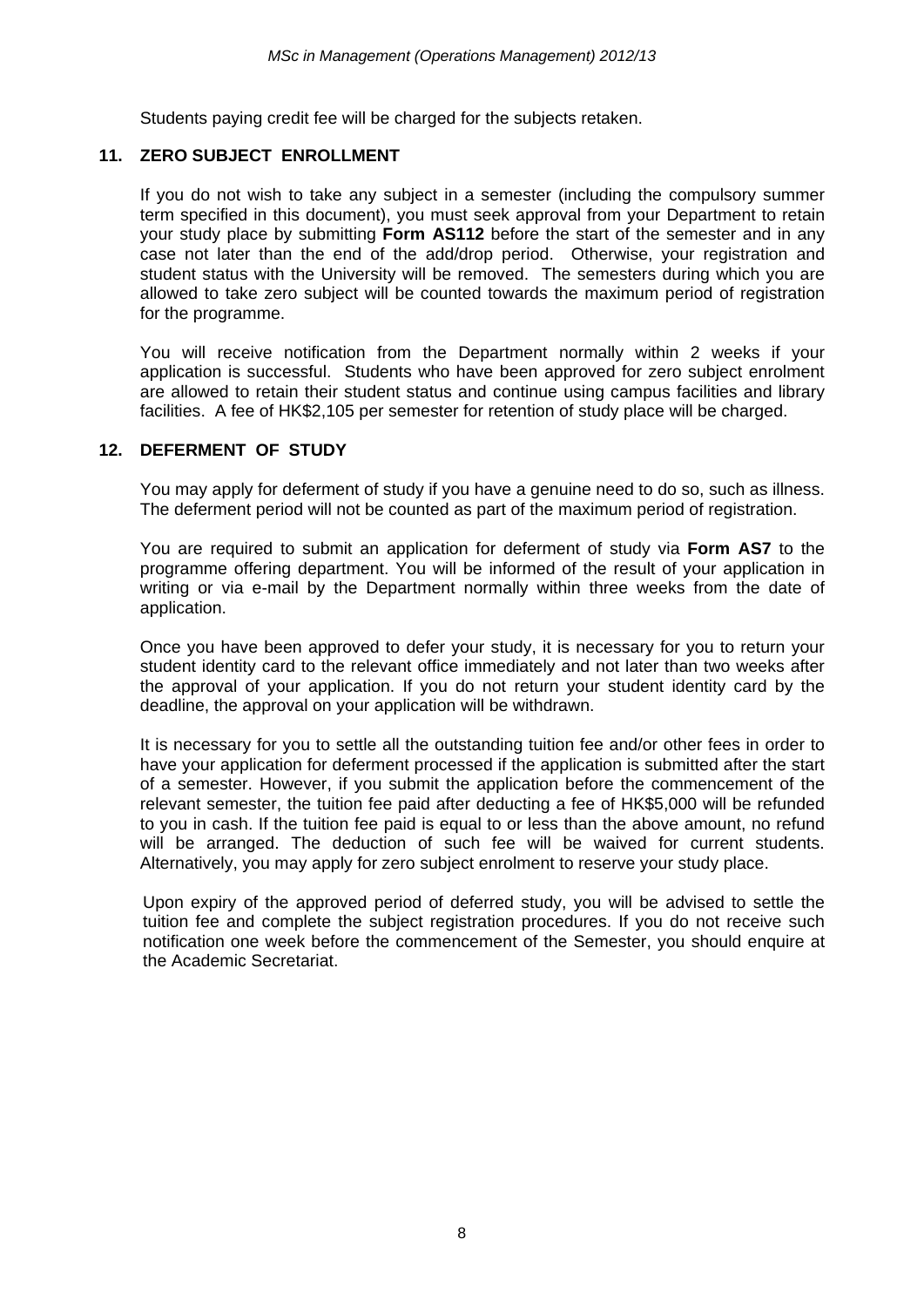#### **13. WITHDRAWAL OF STUDY**

#### 13.1 Official Withdrawal

If you wish to discontinue your study at the University before completing your programme, it is necessary for you to complete the withdrawal procedure via Form **AS6**. Fees paid for the semester which you are studying will not be refunded.

Your application will not be processed if you have not returned your student identity card with the application form or have not cleared outstanding matters with the various departments/offices concerned, such as settling outstanding fees/fines and Library loans and clearing your locker provided by the Student Affairs Office.

The relevant Faculty/School Board Office will inform you in writing or via e-mail of the result of your application, normally within three weeks from the date of application.

Upon confirmation of your official withdrawal, you will be eligible for the refund of the caution money paid if you have no outstanding debts to the University.

However, if you have paid the tuition fee for the semester concerned and your application is submitted before the commencement of that semester, the tuition fee paid after deducting a fee of HK\$5,000 will be refunded to you in cash. If the tuition fee paid is equal to or less than the above amount, no refund will be arranged. The deduction of such fee will be waived for current students.

If you discontinue your study at the University without completing proper withdrawal procedures, you will be regarded as unofficially withdrawn and the caution money paid at first registration will be confiscated.

#### 13.2 Discontinuation of Study

If you discontinue your study without following the proper procedures for official withdrawal, you will be regarded as having given up your study at the University. In such cases, you will not be eligible for the refund of caution money and shall not be considered for re-admission to the same programme-stream in the following academic year.

#### 13.3 De-registration

If you are de-registered on grounds of academic failure, you must return your student identity card to the Academic Secretariat within 3 weeks upon the official release of assessment result. Failure to return the student identity card may render you not eligible for any certification of your study nor for admission in subsequent years. The caution money paid will also be confiscated. Any subsequent request for the refund of caution money by returning the student identity card after the original deadline will not be entertained.

Students who have been de-registered shall not be considered for re-admission to the same programme-stream in the following academic year.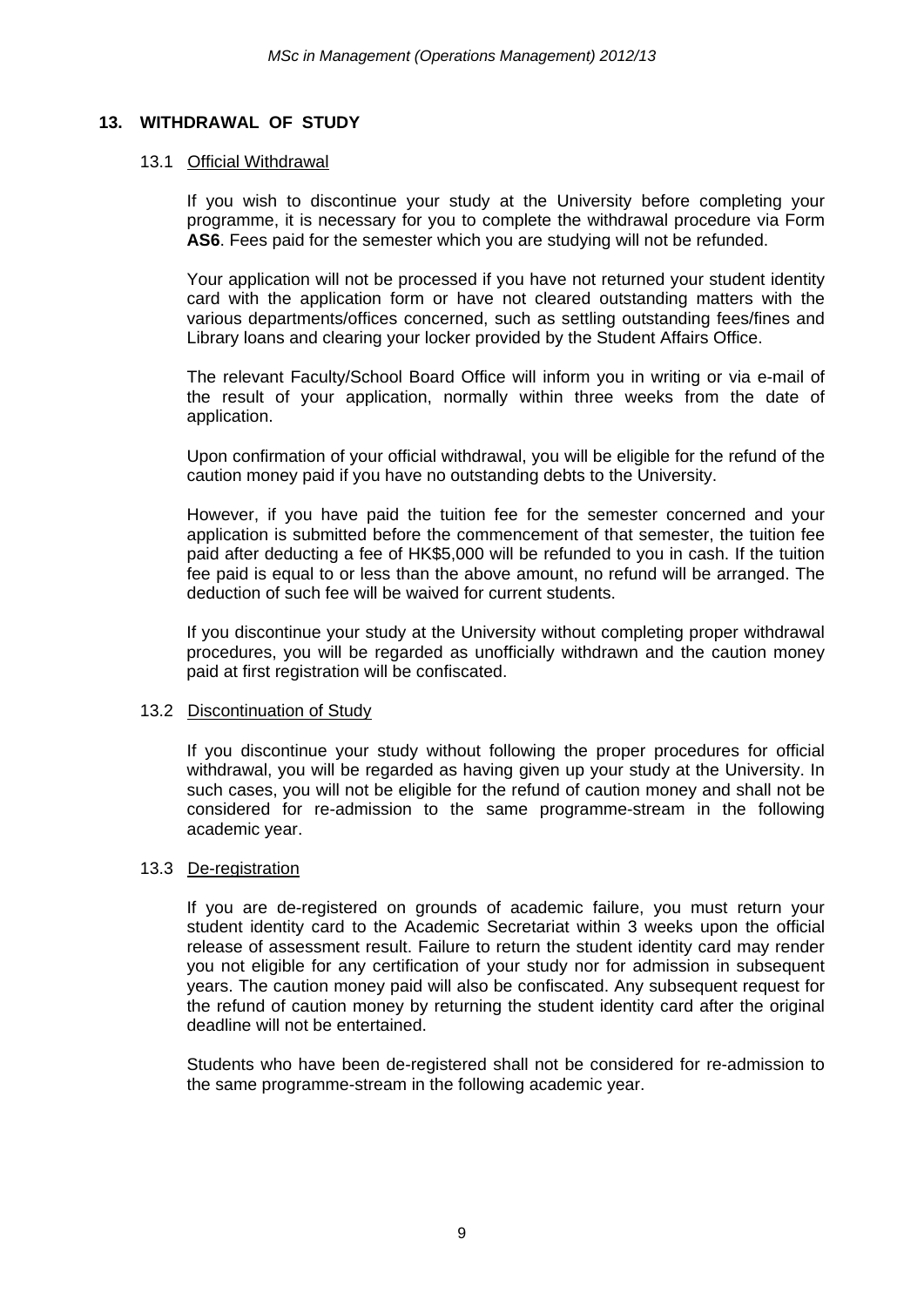#### **14. ASSESSMENT METHODS**

Students' performance in a subject can be assessed by continuous assessment and/or examinations, at the discretion of the individual subject offering Department. Where both continuous assessment and examinations are used, the weighting of each in the overall subject grade shall be clearly stated in this document. Learning outcome should be assessed by continuous assessment and/or examination appropriately, in line with the outcome-based approach.

Continuous assessment may include tests, assignments, projects, laboratory work, field exercises, presentations and other forms of classroom participation. Continuous Assessment assignments which involve group work should nevertheless include some individual components therein. The contribution made by each student in continuous assessment involving a group effort shall be determined and assessed separately, and this can result in different grades being awarded to students in the same group.

# **15. PASSING A SUBJECT**

In order to pass in a subject offered by the School/ Departments in the Faculty of Business (i.e. subjects with prefix of AF/LGT/MM/FB), all students have to obtain Grade D or above in both the continuous assessment and examination components of the subject. If a subject is assessed by only one component (either by continuous assessment or examination), then the passing grade for the subject is D.

# **16. ASSESSMENT OF DISSERTATION**

#### 16.1 General Regulations

Operations Management Dissertation is equivalent to 9 credits; and students must satisfy the appropriate pre-requisites before they can enrol in the dissertation. The normal period for completion is 2 semesters and the maximum period is 4 semesters from the date of registration. Break of study is normally not permitted once a student registers for dissertation and students are expected to pursue their dissertation in consecutive semesters.

Students who are unable to complete their dissertation in two semesters may apply for extension up to a maximum of two additional semesters (making a total of 4 semesters), subject to satisfactory reports on progress from the Dissertation Supervisor. Such extensions will require the approval of the Programme Director and will only be approved under exceptional circumstances.

When permission is granted to extend the dissertation registration, the student will be required to pay a 3-credit course fee for each additional semester.

#### 16.2 Procedures for Preparing the Dissertation

Students interested in doing the dissertation should approach potential supervisors who may be interested in supervising their projects. Each student will choose his Dissertation Supervisor from the academic staff teaching the programme, on the basis of mutual agreement.

After getting matched with a Dissertation Supervisor, students should prepare a dissertation proposal together with a Dissertation Registration Form (Form AS125) for approval by the Programme Director no later than the last teaching day of the semester in which the student first registers for dissertation.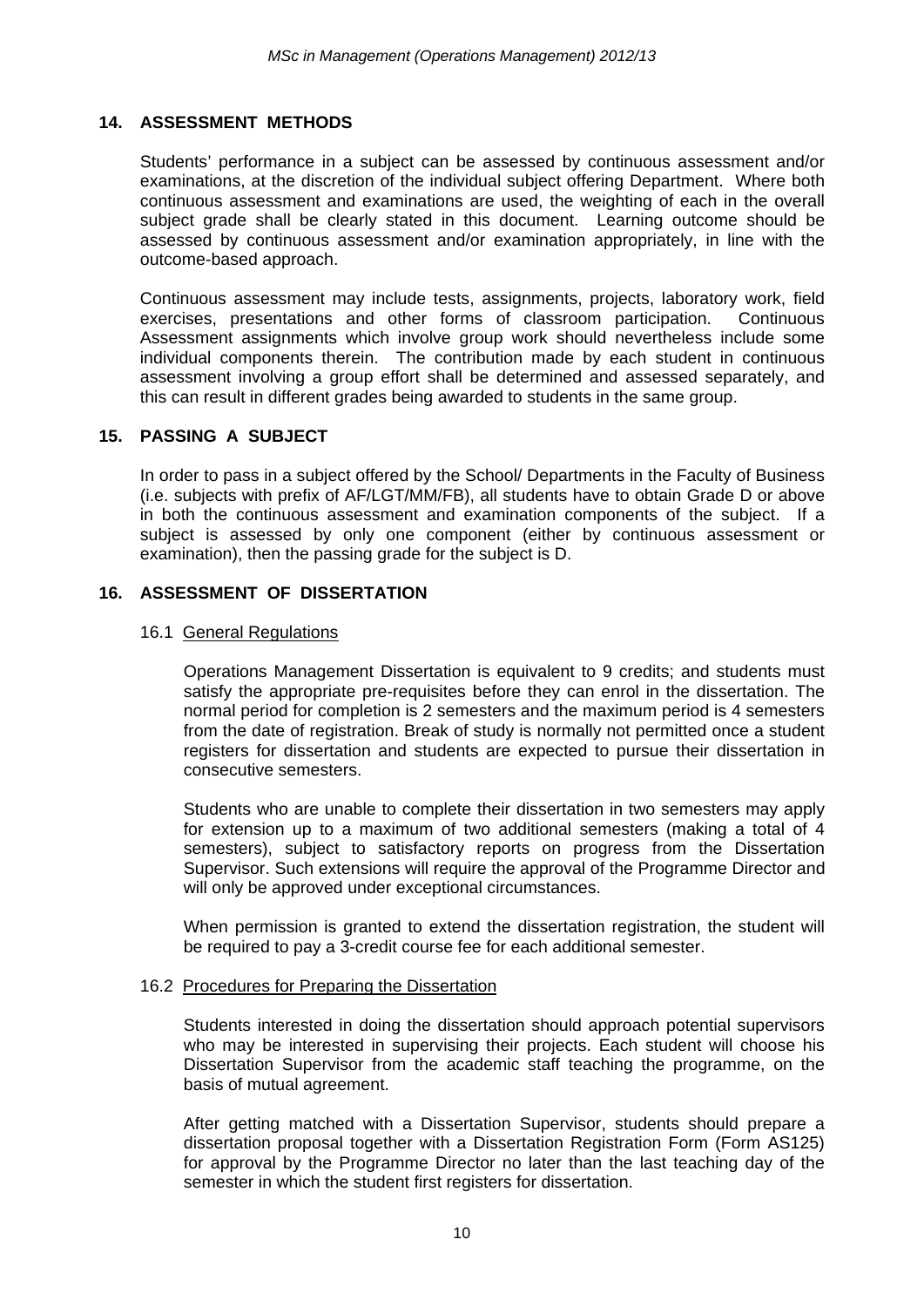Once a dissertation proposal is approved the student shall proceed at once to carry out the work. The maximum number of dissertation proposals which a student may submit is two. Students should be aware that approval to commence a dissertation is by no means automatic.

Students are expected to submit a progress report **Form AS126** to the Programme Director via their Dissertation Supervisor at least once every semester to ensure smooth progress of the dissertation.

Under normal circumstances, with the agreement of the supervisor, students may prepare for assessment after satisfactory progress. THREE unbound copies of the dissertation together with a Dissertation Submission Form (**Form AS127**) to the supervisor and one copy shall be kept by the student one month prior to the end of the normal period.

#### 16.3 Assessment of Dissertation

The dissertation will be assessed by an Assessment Panel consisting of Dissertation Supervisor and two other faculty members (a second assessor and a moderator) nominated by the Programme Director.

The Dissertation Supervisor shall make arrangements on a mutually convenient time and place for an oral examination with presence of assessors after submission of the unbound copies of the dissertation.

Students are required to submit TWO bound copies of the dissertation to their Programme Director via their Dissertation Supervisor within one month after the completion of the dissertation (i.e. the announcement of the assessment grade).

# **Rough Sketch of a Bound Dissertation**

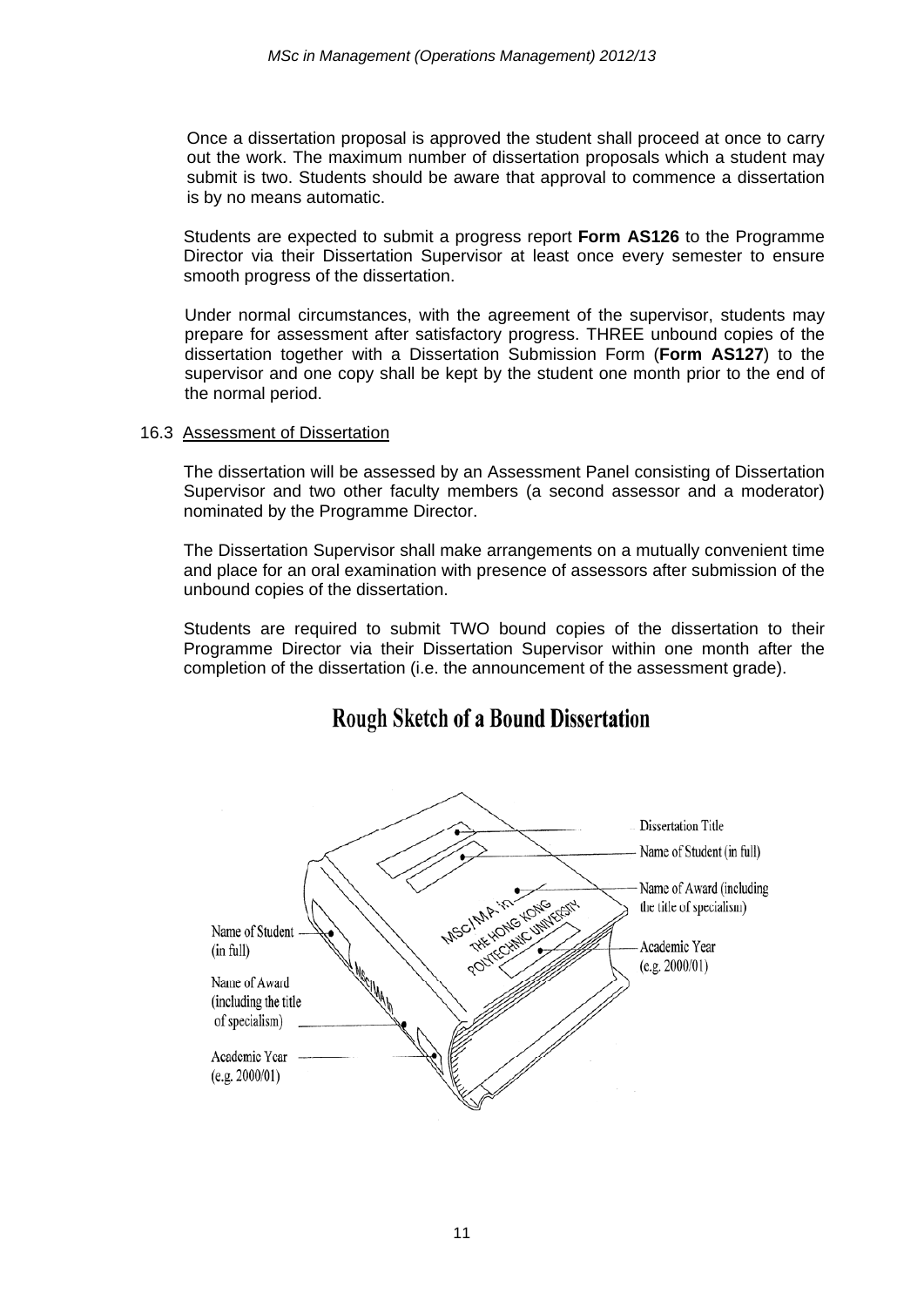# **17. GRADING**

Assessment grades shall be awarded on a criterion-reference basis. Students' overall performance in a subject shall be graded as follows:

| Grade | Description                      | <b>Numeral Grade Point</b> |
|-------|----------------------------------|----------------------------|
| $A+$  | <b>Exceptionally Outstanding</b> | 4.5                        |
| A     | Outstanding                      | 4                          |
| B+    | Very Good                        | 3.5                        |
| В     | Good                             | 3                          |
| $C+$  | <b>Wholly Satisfactory</b>       | 2.5                        |
| C     | Satisfactory                     | 2                          |
| D+    | <b>Barely Satisfactory</b>       | 1.5                        |
| D     | <b>Barely Adequate</b>           |                            |
| F     | Inadequate                       |                            |

'F' is a subject failure grade, whilst all others ('D' to 'A+') are subject passing grades. No credit will be earned if a subject is failed.

At the end of each semester/term, a Grade Point Average (GPA) will be computed as follows, and based on the numeral grade point of all the subjects:

$$
GPA = \frac{n}{n}
$$
\n
$$
GPA = \frac{n}{n}
$$
\n
$$
Subject Credit Value
$$
\n
$$
To find the result of the image.
$$

where n = number of all subjects (inclusive of failed subjects) taken by the student up to and including the latest semester/term, but for subjects which have been retaken, only the grade obtained in the final attempt will be included in the GPA calculation.

In addition, the following subjects will be excluded from the GPA calculation:

- (i) Exempted subjects
- (ii) Ungraded subjects
- (iii) Incomplete subjects
- (iv) Subjects for which credit transfer has been approved without any grade assigned
- (v) Subjects from which a student has been allowed to withdraw

Subject which has been given an "S" subject code, i.e. absent from examination, will be included in the GPA calculation and will be counted as "zero" grade point. GPA is thus the unweighted cumulative average calculated for a student, for all relevant subjects taken from the start of the programme to a particular point of time. GPA is an indicator of overall performance and is capped at 4.0.

Any subject passed after the graduation requirement has been met or subjects taken on top of the prescribed credit requirements for award shall not be taken into account in the grade point calculation for award classification.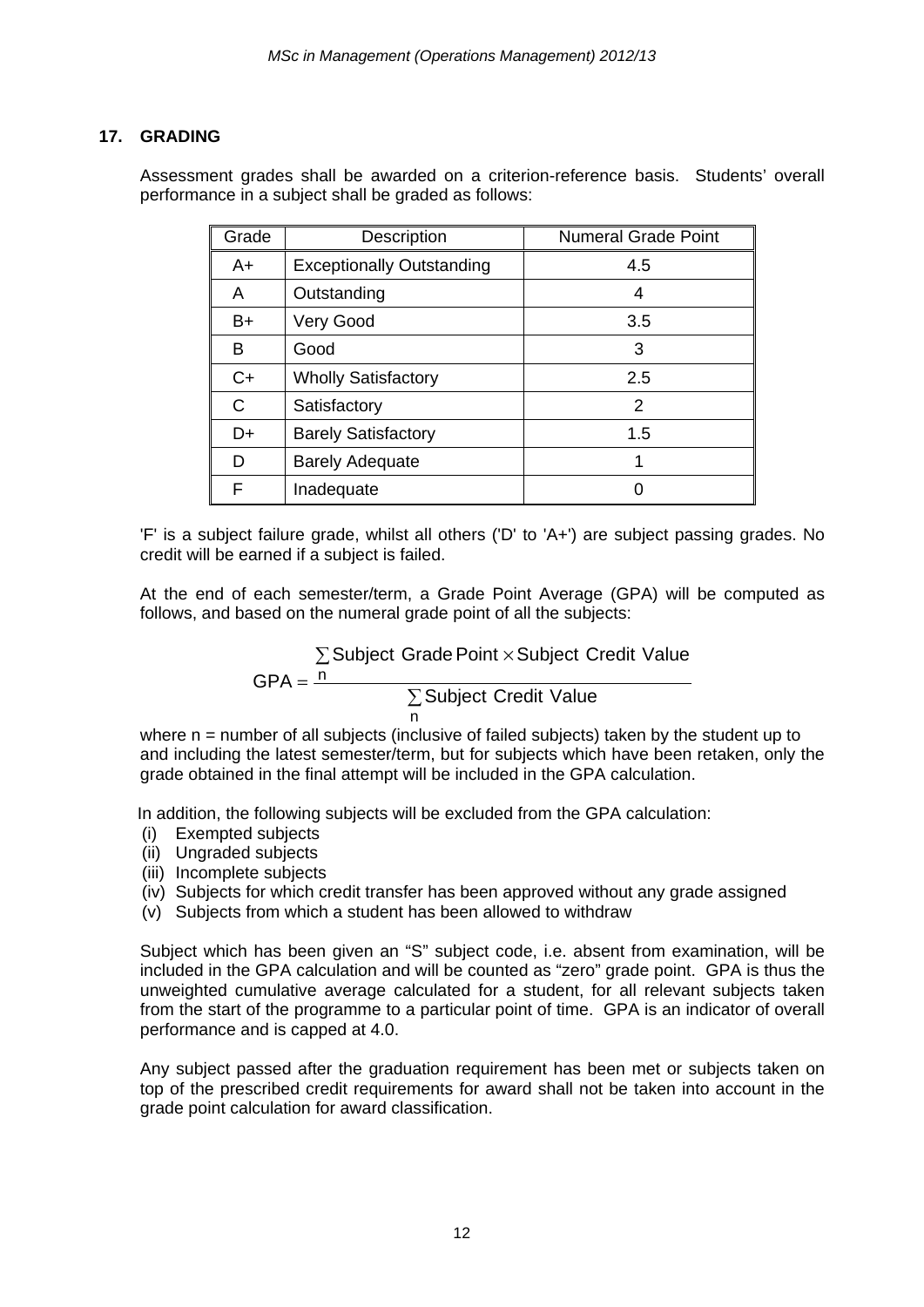#### **18. PROGRESSION AND DE-REGISTRATION**

A student will normally have "progressing" status unless he/she falls within the following categories, any one of which may be regarded as grounds for de-registration from the Programme:

- (i) The student has exceeded the maximum period of registration; or
- (ii) The student's GPA is lower than 2.0 for two consecutive semesters and his/her Semester GPA in the second semester is below 2.0; or
- (iii) The student's GPA is lower than 2.0 for three consecutive semesters.

Notwithstanding the above, the Board of Examiners will have the discretion to de-register students with extremely poor academic performance before the time specified in (ii) and (iii) above. If there are good reasons, the Board of Examiners has the discretion to recommend, for approval by the respective Faculty/School Board, that students who fall into categories (ii) or (iii) be allowed to stay on the programme.

The progression of students to the following academic year will not be affected by the GPA obtained in an optional Summer Term and that the Summer Term study does not constitute a substantial requirement for graduation.

# **19. ACADEMIC PROBATION**

The academic probation system is implemented to give prior warning to students who need to make improvement in order to fulfil the GPA requirement of the University. If your GPA is below 2.0, you will be put on academic probation in the following semester. If you are able to obtain a GPA of 2.0 or above by the end of the probation semester, the status of "academic probation" will be lifted. The status of "academic probation" will be reflected on the web assessment results. However, this status will not be displayed in the transcript of studies.

#### **20. ELIGIBILITY FOR AWARD**

A student would be eligible for the award of Master of Science in Management (Operations Management) or Postgraduate Diploma in Management (Operations Management) or Postgraduate Certificate in Management on satisfying ALL the conditions listed below:

- (i) Accumulation of the requisite number of credits for the award, as defined in this document.
- (ii) Satisfying all the 'compulsory' and 'elective' requirements defined.
- (iii) Having a GPA of 2.0 or above at the end of the programme.

A student is required to graduate as soon as he satisfies all the conditions stated above. A student may take more credits than he needs to graduate on top of the prescribed credit requirements for his award in or before the semester within which he becomes eligible for award.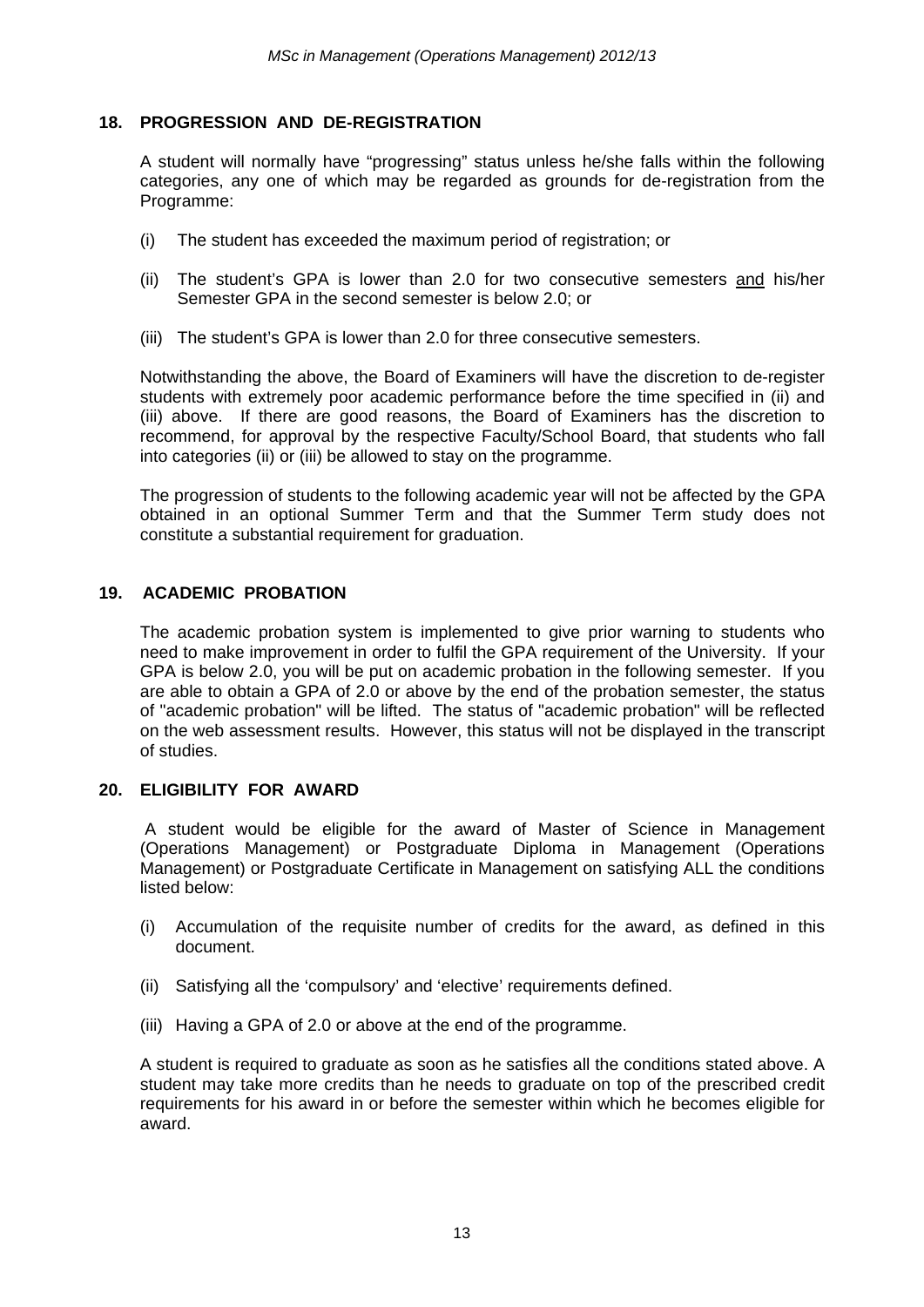# **21. AWARD CLASSIFICATIONS**

| <b>Award Classification</b> | GPA                  |
|-----------------------------|----------------------|
| Distinction                 | $3.7^{\circ} - 4.0$  |
| <b>Credit</b>               | $13.2^{+} - 3.7^{-}$ |
| Pass                        | $2.0 - 3.2^{-}$      |

The following award classifications apply to your programme:

The above ranges for different classifications are subject to BoE's individual discussion of marginal cases.

Note: "+" sign denotes 'equal to and more than'; "–" sign denotes 'less than'.

# **22. LATE ASSESSMENT**

If you have been absent from an examination or are unable to complete all assessment components of a subject because of illness, injury or other unforeseeable reasons, you may apply for a late assessment. Application in writing should be made to the Head of Department offering the subject within five working days from the date of the examination together with any supporting documents such as a medical certificate. Approval of applications for late assessment and the means for such late assessments shall be given by the Head of Department offering the subject or the Subject Lecturer concerned.

In case you are permitted to take a late assessment, that examination or other forms of assessment as decided by SARP will be regarded as a first assessment and the actual grade attained will be awarded.

You are required to settle a late assessment fee before taking/completing the late assessment. If you fail to settle the fee, the result of your late assessment would be invalidated.

#### **23. PROCEDURES FOR APPEAL**

Students appealing against the decision on their assessment results shall pay a fee of HK\$125. Payment forms are obtainable from the Academic Secretariat Service Centre. If more than one examination paper is involved, an extra fee of HK\$125 shall be charged for each additional paper. This fee shall be refunded if the appeal is upheld.

A student should make his/her appeal in writing to his/her Head of Department no later than 7 working days upon the public announcement of his/her overall examination results, i.e. the date when the overall results are announced to students via the web. [For 2012-13, the announcement dates for overall results are 1 February 2013 (Semester 1), 14 June 2013 (Semester 2) and 20 August 2013 (Summer Term).] The Head of Department shall deal with the appeal if the student is studying in a department-based programme/scheme. If the student is studying in other types of programmes/schemes, the Head of Department shall refer the appeal to the Scheme Committee Chairman for Postgraduate Schemes.

The appeal should be accompanied by a copy of the fee receipt, for inspection by the Department concerned. The student should give a complete account of the grounds for the appeal in the letter, and provide any supporting evidence.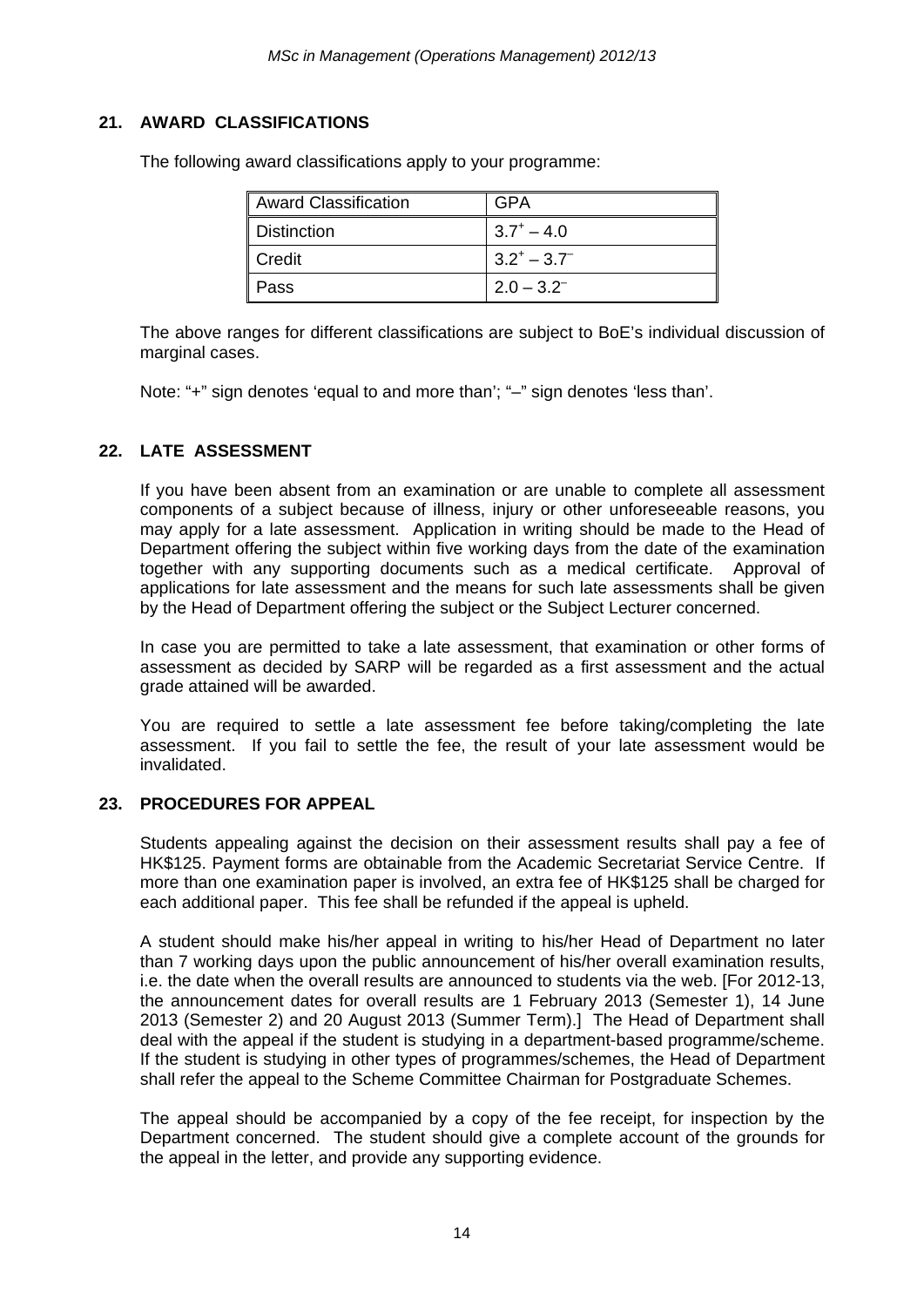Departments should inform the student concerned of the appeal result within 7 working days after either the announcement of the student's overall examination result or receipt of the letter of appeal, whichever is later.

If the appellant is dissatisfied with the decision, he/she may then appeal in writing to the Academic Secretary but not later than 7 working days after receipt of the Head of Department's/authorised person's reply. He/She should provide the following information together with other relevant documents in support of the appeal:

- **•** name in English and Chinese;
- **•** student number;
- programme title, year and class of study;
- examination/subject results appealing against; and
- $\bullet$  arounds for appeal.

The Academic Secretary shall then refer the case to the Academic Appeals Committee, who shall determine whether there are prima facie grounds for a reconsideration of the Subject Lecturer's/SARP's/BoE's decision.

The decisions of the Academic Appeals Committee shall be final within the University.

#### **24. SIT-IN ARRANGEMENT**

Subject to the following procedures and guidelines, students may be permitted to sit in on only elective subjects:

- (a) **Before commencement of the elective subject, students must obtain** endorsement from the subject lecturer concerned and seek prior approval from the Programme Director;
- (b) Students are required to **comply with all the assessment requirements** as prescribed by the subject lecturer concerned **except the final examination**. The subject result **will NOT be counted towards the overall GPA**; and
- (c) Throughout the programme, students **can sit in on one additional Faculty of Business elective taught subject without paying tuition fee**.

#### **25. DISMISSAL OF CLASS**

If the subject lecturer does not show up after 30 minutes of the scheduled start time, the class is considered cancelled and appropriate follow up arrangements (e.g. rescheduled class, make-up class, etc) will be announced to students in due course.

#### **26. PLAGIARISM AND BIBLIOGRAPHIC REFERENCING**

The University and the LMS view plagiarism and copying of copyright materials, without the licence of the copyright owner, as a serious disciplinary offence. Students should comply with the University's policy on plagiarism in continuous assessment, bibliographic referencing and photocopying of copyright materials.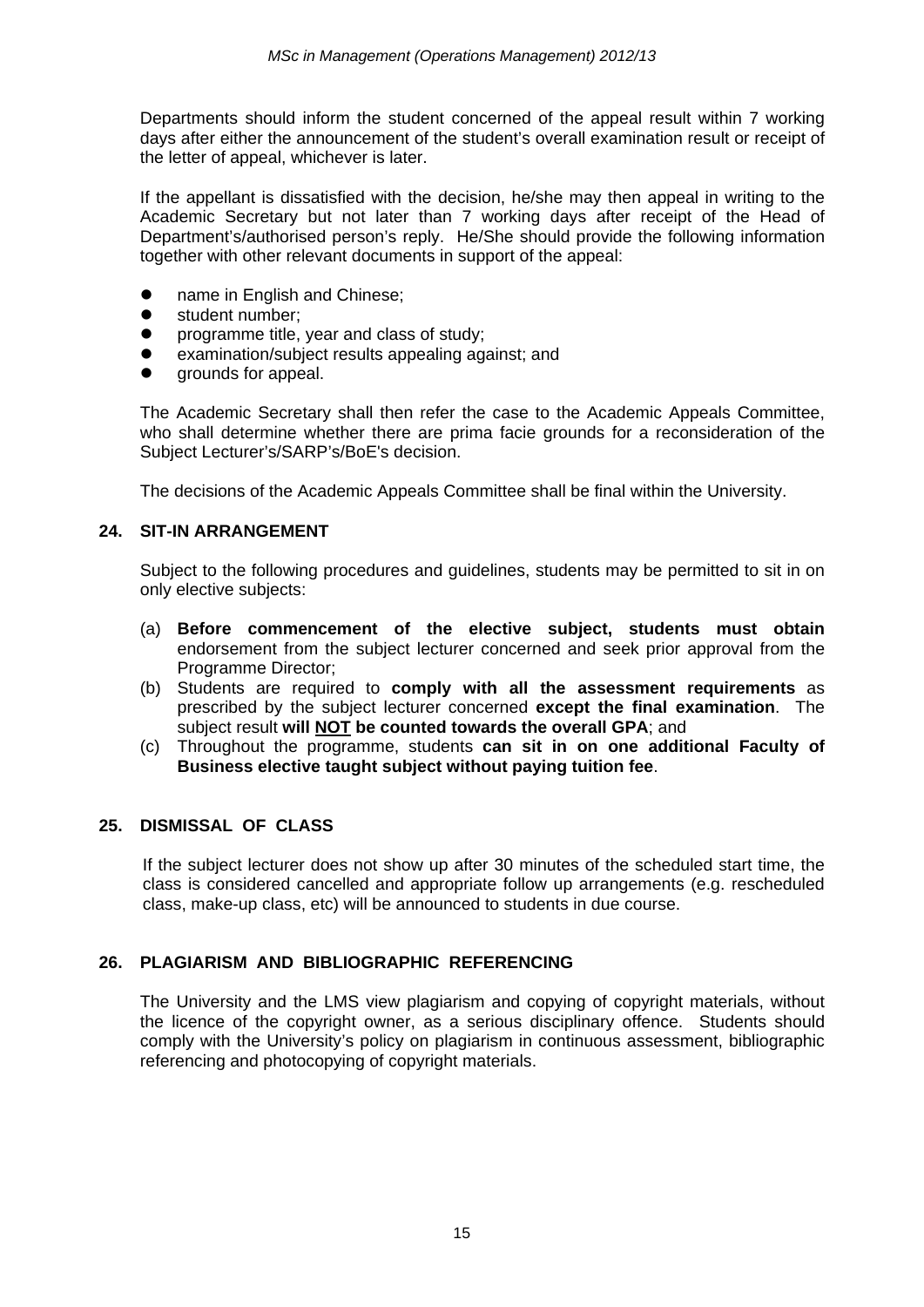# **27. PREVENTION OF BRIBERY ORDINANCE**

PolyU staff members may in no circumstances solicit or accept an advantage. For relevant details, please refer to the Prevention of Bribery Ordinance (Chapter 201) of the Laws of Hong Kong at http://www.legislation.gov.hk.

*For details of all the regulations covered in this publication, please refer to the Student Handbook of the relevant year.*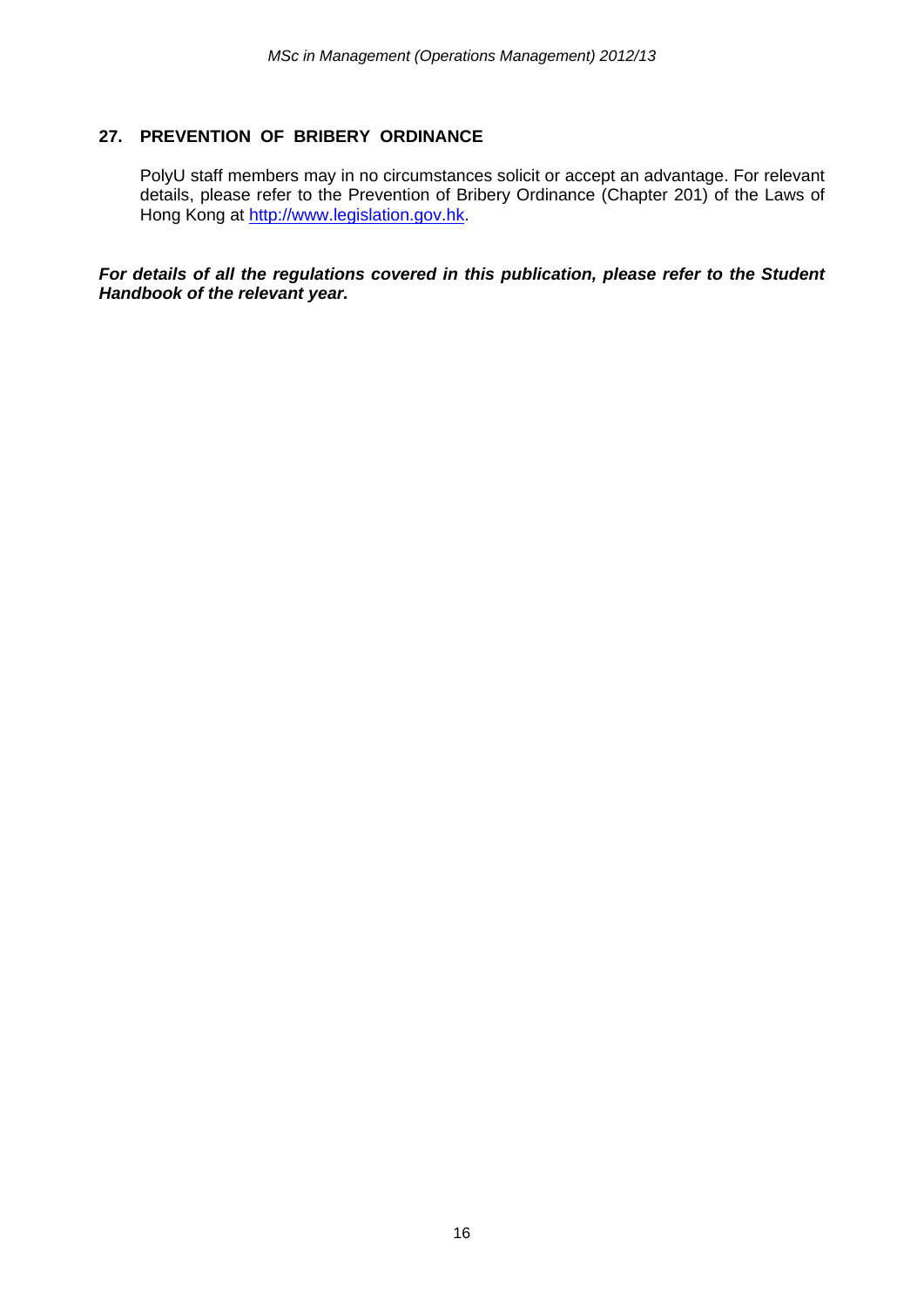# **PART II: SUBJECT SYLLABUSES**

| <b>Subject Code</b>                   | <b>Subject Title</b>                                             | Page No. |
|---------------------------------------|------------------------------------------------------------------|----------|
| <b>Accounting and Finance</b>         |                                                                  |          |
| AF5108                                | <b>Accounting for Managers</b>                                   | 18       |
| <b>Logistics and Maritime Studies</b> |                                                                  |          |
| LGT5015                               | Supply Chain Management                                          | 21       |
| LGT5073                               | <b>Risk Management in Operations</b>                             | 24       |
| LGT5101                               | <b>Statistics for Management</b>                                 | 28       |
| LGT5102                               | <b>Models for Decision Making</b>                                | 32       |
| LGT5103                               | <b>Advanced Models for Decision Making</b>                       | 35       |
| LGT5104                               | <b>Simulation for Operations Management</b>                      | 39       |
| LGT5105                               | <b>Managing Operations Systems</b>                               | 42       |
| LGT5107                               | <b>Total Quality Management</b>                                  | 45       |
| LGT5108                               | <b>Service Operations Management</b>                             | 48       |
| LGT5109                               | <b>International Operations Management</b>                       | 51       |
| LGT5111                               | <b>Practice of Operations Management</b>                         | 54       |
| LGT5113                               | <b>Enterprise Resource Planning</b>                              | 57       |
| LGT5114                               | Special Topics in Operations Management                          | 61       |
| LGT5115                               | Environmental Issues in Operations Management                    | 64       |
| <b>LGT5122</b>                        | Applications of Decision Making Models                           | 67       |
| LGT5158                               | <b>Statistical Quality Control for Manufacturing and Service</b> | 70       |
| LGT5205                               | <b>OM Dissertation</b>                                           | 73       |

# *Management and Marketing*

| <b>MM501</b> | <b>Research Methods</b>                           | 76  |
|--------------|---------------------------------------------------|-----|
| MM511        | Managing Organizations and People                 | 80  |
| MM531        | <b>Strategic Management</b>                       | 84  |
| <b>MM544</b> | E-commerce                                        | 89  |
| <b>MM546</b> | Information Technology for Operations Management  | 93  |
| <b>MM554</b> | Political and Economic Environment for Management | 96  |
| <b>MM574</b> | <b>Managing Customers and Markets</b>             | 101 |

*Website of Common Pool Electives*  http://www.polyu.edu.hk/fb/pg/commonpool

The subject syllabuses contained in this Definitive Programme Document are subject to review and change from time to time. The Department of Logistics and Maritime Studies / subject offering department(s) reserve(s) the right to revise or withdraw the offer of any subject contained in this document. For teaching and learning, students should refer to the updated subject syllabuses distributed to them by the relevant subject lecturers when they take the corresponding subjects.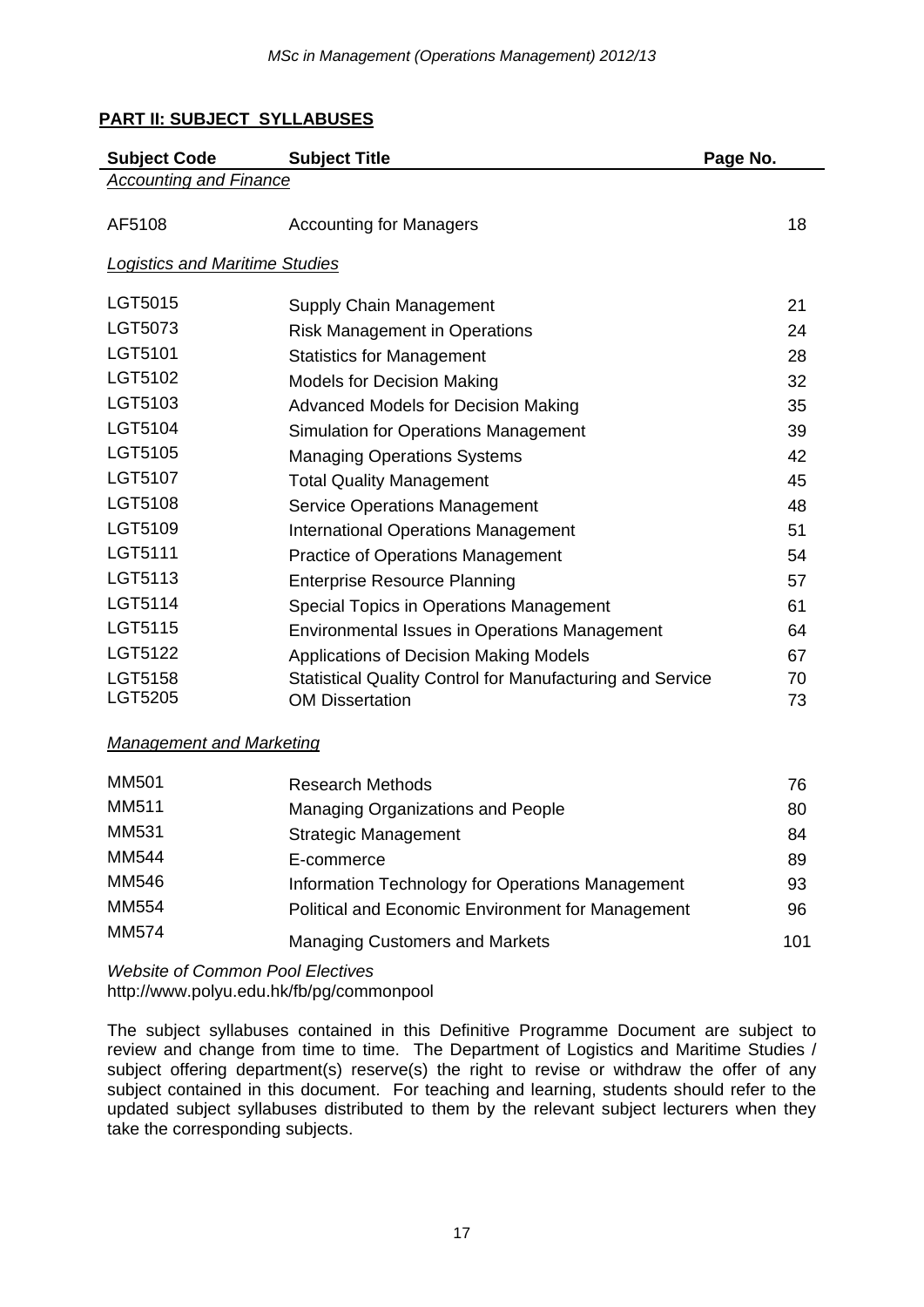| <b>Subject Code</b>                                                                                                                                                                                                                                      | AF5108                                                                                                                                                                                                                                                                                                                                                                                                                                                                                                                                                                                                                                                                                                                                                                                                                                                                                                                                    |  |  |  |  |
|----------------------------------------------------------------------------------------------------------------------------------------------------------------------------------------------------------------------------------------------------------|-------------------------------------------------------------------------------------------------------------------------------------------------------------------------------------------------------------------------------------------------------------------------------------------------------------------------------------------------------------------------------------------------------------------------------------------------------------------------------------------------------------------------------------------------------------------------------------------------------------------------------------------------------------------------------------------------------------------------------------------------------------------------------------------------------------------------------------------------------------------------------------------------------------------------------------------|--|--|--|--|
| <b>Subject Title</b>                                                                                                                                                                                                                                     | <b>Accounting for Managers</b>                                                                                                                                                                                                                                                                                                                                                                                                                                                                                                                                                                                                                                                                                                                                                                                                                                                                                                            |  |  |  |  |
| <b>Credit Value</b>                                                                                                                                                                                                                                      | 3                                                                                                                                                                                                                                                                                                                                                                                                                                                                                                                                                                                                                                                                                                                                                                                                                                                                                                                                         |  |  |  |  |
| Level                                                                                                                                                                                                                                                    | 5                                                                                                                                                                                                                                                                                                                                                                                                                                                                                                                                                                                                                                                                                                                                                                                                                                                                                                                                         |  |  |  |  |
| <b>Normal Duration</b>                                                                                                                                                                                                                                   | 1-semester                                                                                                                                                                                                                                                                                                                                                                                                                                                                                                                                                                                                                                                                                                                                                                                                                                                                                                                                |  |  |  |  |
| Pre-requisite /<br>Co-requisite/<br><b>Exclusion</b>                                                                                                                                                                                                     | None                                                                                                                                                                                                                                                                                                                                                                                                                                                                                                                                                                                                                                                                                                                                                                                                                                                                                                                                      |  |  |  |  |
| <b>Role and Purposes</b>                                                                                                                                                                                                                                 | This course is to introduce students the fundamental concepts and<br>analytical techniques for financial and managerial accounting. It<br>contributes to the achievement of MSc in Management programme<br>Outcome by enabling students to have the<br>basic concepts on<br>company's financial and managerial accounting information and be<br>able to use both financial and managerial accounting techniques to<br>analyze company's financial positions, resolve management<br>problems or facilitate decision making processes (Outcome 1). More<br>specifically, students will learn how economic transactions are<br>recorded and translated into accounting information useful in the<br>decision-making process of managers and others (such as investors,<br>creditors, etc.). Students will also learn how relevant cost and other<br>accounting data can be used to aid managers in planning, control and<br>decision making. |  |  |  |  |
| <b>Subject Learning</b>                                                                                                                                                                                                                                  | Upon completion of the subject, students will be able to:                                                                                                                                                                                                                                                                                                                                                                                                                                                                                                                                                                                                                                                                                                                                                                                                                                                                                 |  |  |  |  |
| <b>Outcomes</b>                                                                                                                                                                                                                                          | <b>Financial Accounting (FA)</b>                                                                                                                                                                                                                                                                                                                                                                                                                                                                                                                                                                                                                                                                                                                                                                                                                                                                                                          |  |  |  |  |
|                                                                                                                                                                                                                                                          | Understand the accounting function of an organization (both<br>a.<br>profit making and non-profit making) so as to interact<br>effectively with the accounting function of an organization, as<br>well as recognize the challenges and issues facing the<br>organization.                                                                                                                                                                                                                                                                                                                                                                                                                                                                                                                                                                                                                                                                 |  |  |  |  |
|                                                                                                                                                                                                                                                          | Understand<br>and apply principles of good corporate<br>b.<br>governance.                                                                                                                                                                                                                                                                                                                                                                                                                                                                                                                                                                                                                                                                                                                                                                                                                                                                 |  |  |  |  |
|                                                                                                                                                                                                                                                          | Identify, record and communicate accounting information.<br>c.                                                                                                                                                                                                                                                                                                                                                                                                                                                                                                                                                                                                                                                                                                                                                                                                                                                                            |  |  |  |  |
| d.<br>Understand the basic concepts and principles underlying<br>financial statements, and be able to interpret financial<br>statements, including balance sheet, income statement and<br>cash flow statement, as well as evaluate a firm's performance. |                                                                                                                                                                                                                                                                                                                                                                                                                                                                                                                                                                                                                                                                                                                                                                                                                                                                                                                                           |  |  |  |  |
|                                                                                                                                                                                                                                                          | <b>Managerial Accounting (MA)</b>                                                                                                                                                                                                                                                                                                                                                                                                                                                                                                                                                                                                                                                                                                                                                                                                                                                                                                         |  |  |  |  |
|                                                                                                                                                                                                                                                          | Understand various managerial accounting techniques such<br>е.<br>as CVP, contribution margin concepts, relevant costing  etc.                                                                                                                                                                                                                                                                                                                                                                                                                                                                                                                                                                                                                                                                                                                                                                                                            |  |  |  |  |
|                                                                                                                                                                                                                                                          | f.<br>Understand<br>of accounting<br>information<br>the<br>use<br>for<br>management control and decision making, as well as their<br>constraints.                                                                                                                                                                                                                                                                                                                                                                                                                                                                                                                                                                                                                                                                                                                                                                                         |  |  |  |  |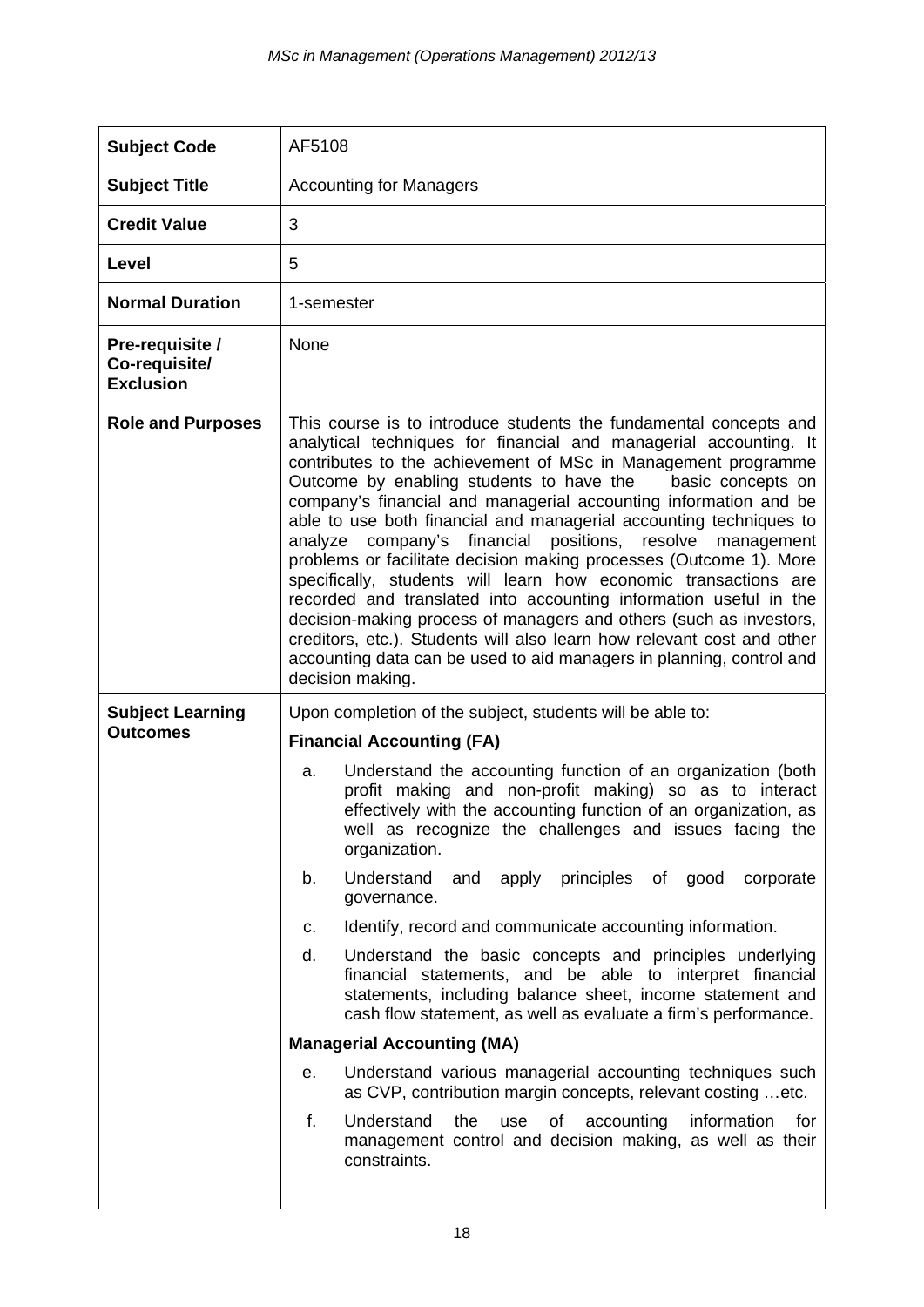| <b>Subject Synopsis/</b><br><b>Indicative Syllabus</b> | <b>Financial Reporting Systems and Accounting Procedures</b><br>Concepts and principles underlying financial statements, measuring<br>and reporting assets and equities                                                                                                                                                                              |           |                   |                                                                                                                   |  |  |
|--------------------------------------------------------|------------------------------------------------------------------------------------------------------------------------------------------------------------------------------------------------------------------------------------------------------------------------------------------------------------------------------------------------------|-----------|-------------------|-------------------------------------------------------------------------------------------------------------------|--|--|
|                                                        | <b>Techniques of Analyzing Financial Statements</b><br>Ratio analysis, vertical analysis, horizontal analysis                                                                                                                                                                                                                                        |           |                   |                                                                                                                   |  |  |
|                                                        | <b>Corporate Governance</b><br>Principles and issues relating to internal control                                                                                                                                                                                                                                                                    |           |                   |                                                                                                                   |  |  |
|                                                        | <b>Cost Behaviour and Decision Making</b><br>Cost-volume-profit analysis, relevant cost                                                                                                                                                                                                                                                              |           |                   |                                                                                                                   |  |  |
|                                                        | <b>Management Control Process</b><br>Responsibility accounting concepts, segment reporting, performance<br>measures (i.e. ROI, Residual income)                                                                                                                                                                                                      |           |                   |                                                                                                                   |  |  |
|                                                        | <b>Capital Investment Decisions</b>                                                                                                                                                                                                                                                                                                                  |           |                   |                                                                                                                   |  |  |
|                                                        | Methods for capital investment appraisal including payback,<br>accounting rate of return, discounted cash flow models: net present<br>value and internal rate of return                                                                                                                                                                              |           |                   |                                                                                                                   |  |  |
| <b>Teaching/Learning</b><br>Methodology                | Concepts and issues in the Indicative Contents are discussed in<br>seminars. Exercises, problems and short cases are used to illustrate<br>the concepts and issues so as to enhance students' understanding of<br>the materials discussed. Students are expected to be interactive in<br>classes to maximize the exchange of knowledge and opinions. |           |                   |                                                                                                                   |  |  |
| Assessment<br><b>Methods in</b>                        | Specific assessment                                                                                                                                                                                                                                                                                                                                  | $\%$      | <b>Financial</b>  | <b>Managerial</b><br><b>Accounting</b>                                                                            |  |  |
| <b>Alignment with</b><br><b>Intended Learning</b>      | methods/tasks                                                                                                                                                                                                                                                                                                                                        | weighting | <b>Accounting</b> |                                                                                                                   |  |  |
| <b>Outcomes</b>                                        | 1. Homework                                                                                                                                                                                                                                                                                                                                          | 15%       | 5%                | 10%                                                                                                               |  |  |
|                                                        | 2. Mid-term test                                                                                                                                                                                                                                                                                                                                     | 25%       | 25%               | n.a.                                                                                                              |  |  |
|                                                        | 3. Participation                                                                                                                                                                                                                                                                                                                                     | 10%       | 5%                | 5%                                                                                                                |  |  |
|                                                        | 4. Final examination                                                                                                                                                                                                                                                                                                                                 | 50%       | 15%               | 35%                                                                                                               |  |  |
|                                                        | Total                                                                                                                                                                                                                                                                                                                                                | 100%      | 50%               | 50%                                                                                                               |  |  |
|                                                        | Explanation of the appropriateness of the assessment methods in<br>assessing the intended learning outcomes:<br>1. Individual homework assignments are given to students to<br>business cases and problems.<br>2. Mid-term test and final examination are used to test students'<br>apprehend and resolve problems.                                  |           |                   | encourage students to apply concepts and techniques in<br>understanding of accounting concepts and the ability to |  |  |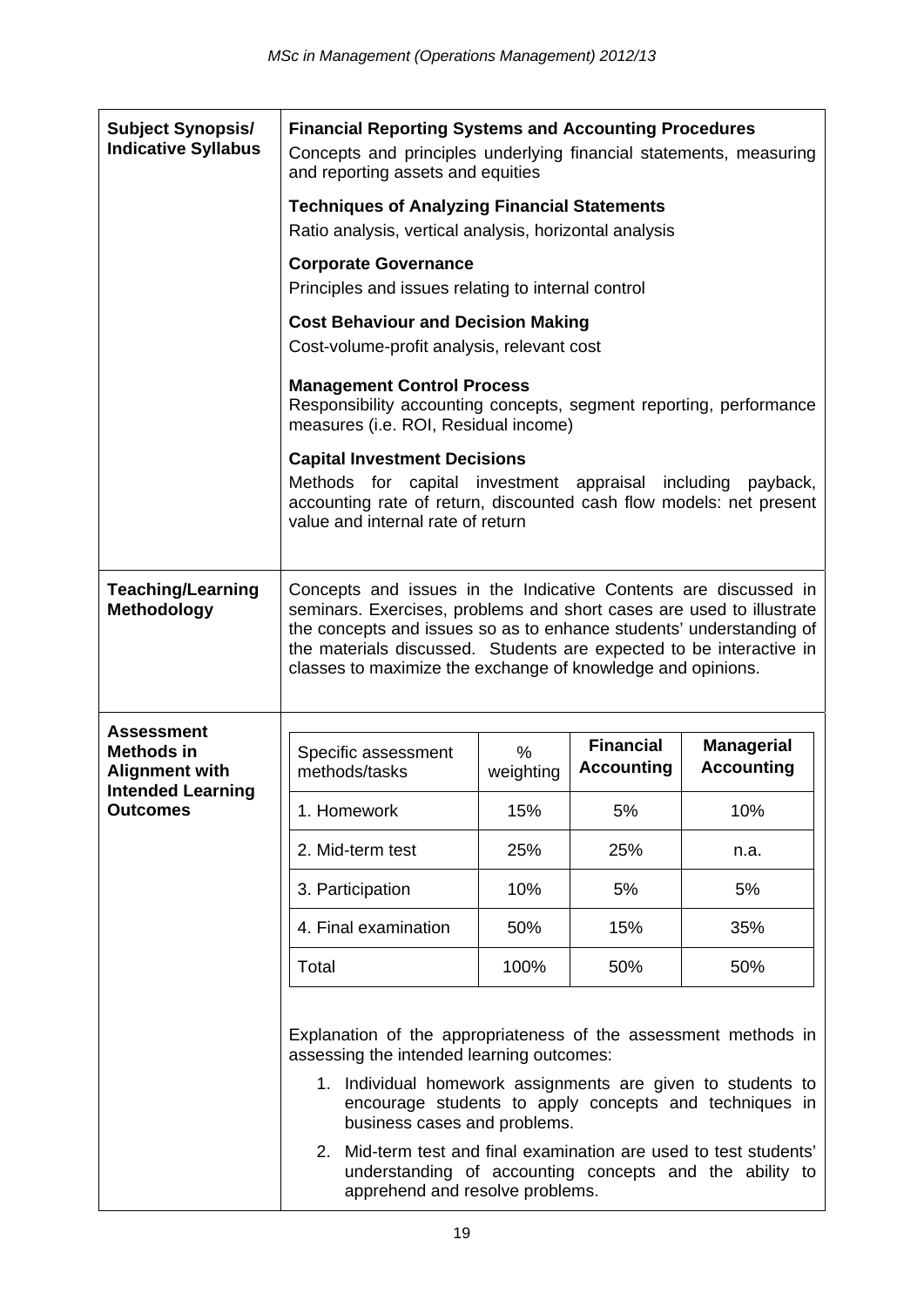|                                                | 3. Participation marks are given to motivate students to think and<br>speak out in classes.                                                                                                                                                                                                                                 |          |
|------------------------------------------------|-----------------------------------------------------------------------------------------------------------------------------------------------------------------------------------------------------------------------------------------------------------------------------------------------------------------------------|----------|
|                                                | Note: To pass this subject, students are required to obtain Grade<br>D or above in BOTH the Continuous Assessment and<br>Examination components. In addition, the specific requirements<br>on individual assessment components discussed above could<br>be adjusted based on the pedagogical needs of subject<br>lecturers. |          |
| <b>Student Study</b><br><b>Effort Expected</b> | Class contact:                                                                                                                                                                                                                                                                                                              |          |
|                                                | Lectures / Seminars<br>$\blacksquare$                                                                                                                                                                                                                                                                                       | 42 Hrs.  |
|                                                | Other student study effort:                                                                                                                                                                                                                                                                                                 |          |
|                                                | Assignments, projects<br>٠                                                                                                                                                                                                                                                                                                  | 21 Hrs.  |
|                                                | Revision<br>٠                                                                                                                                                                                                                                                                                                               | 57 Hrs.  |
|                                                | Total student study effort                                                                                                                                                                                                                                                                                                  | 120 Hrs. |
| <b>Reading List and</b><br><b>References</b>   | Kimmel, P., D., J. Weygandt and D. Kieso, Accounting, Latest Edition,<br>John Wiley & Sons, Inc.                                                                                                                                                                                                                            |          |
|                                                | Horngren, C., W. Harrison and L. Bamber, Accounting, Latest Edition,<br>Prentice Hall.                                                                                                                                                                                                                                      |          |
|                                                | Horngren, C. and W. Harrison, Financial and Managerial Accounting,<br>Latest Edition, Prentice Hall.                                                                                                                                                                                                                        |          |
|                                                | Jiambalvo, J., Managerial Accounting, Latest Edition, Wiley.                                                                                                                                                                                                                                                                |          |
|                                                | Wild, J., Financial Accounting: Information for Decisions, Latest<br>Edition, McGraw-Hill Irwin.                                                                                                                                                                                                                            |          |
|                                                | Williams, J., S. Haka and M. Bettner, Financial and Managerial<br>Accounting: The Basis for Business Decision, Latest Edition,<br>McGraw-Hill Irwin.                                                                                                                                                                        |          |
|                                                | Garrison, Noreen, Brewer, Managerial Accounting, McGraw-Hill, 12 <sup>th</sup><br>edition.                                                                                                                                                                                                                                  |          |
|                                                | Anthony, RN, Govindarajan, V, Management control Systems,<br>McGraw-Hill.                                                                                                                                                                                                                                                   |          |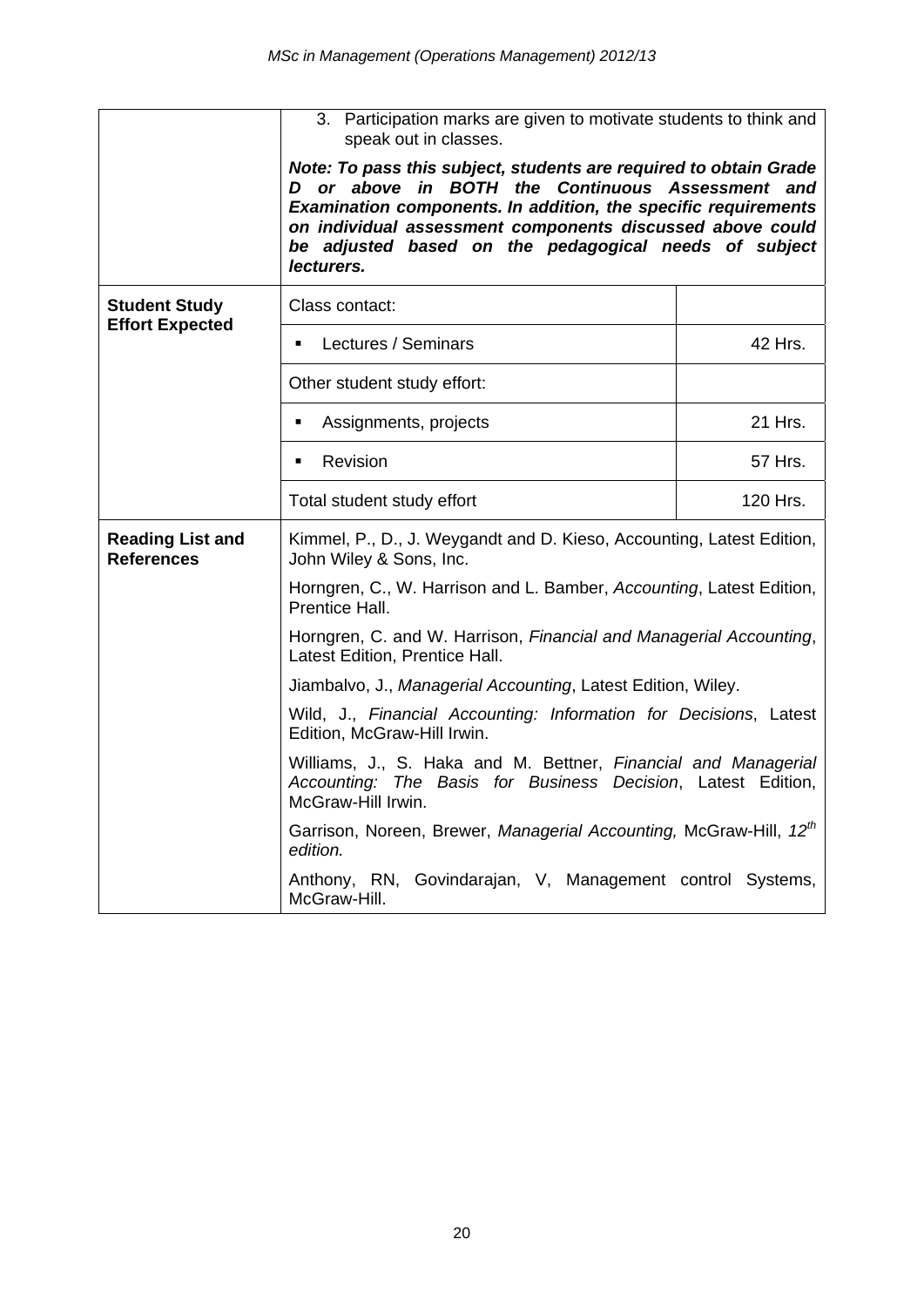| <b>Subject Code</b>                                  | LGT5015                                                                                                                                                                                                                                                                                                                                                                                                                                                                                                                                                                                                                                                                                                                                                                                                                                                                 |
|------------------------------------------------------|-------------------------------------------------------------------------------------------------------------------------------------------------------------------------------------------------------------------------------------------------------------------------------------------------------------------------------------------------------------------------------------------------------------------------------------------------------------------------------------------------------------------------------------------------------------------------------------------------------------------------------------------------------------------------------------------------------------------------------------------------------------------------------------------------------------------------------------------------------------------------|
| <b>Subject Title</b>                                 | Supply Chain Management                                                                                                                                                                                                                                                                                                                                                                                                                                                                                                                                                                                                                                                                                                                                                                                                                                                 |
| <b>Credit Value</b>                                  | 3                                                                                                                                                                                                                                                                                                                                                                                                                                                                                                                                                                                                                                                                                                                                                                                                                                                                       |
| Level                                                | 5                                                                                                                                                                                                                                                                                                                                                                                                                                                                                                                                                                                                                                                                                                                                                                                                                                                                       |
| <b>Normal Duration</b>                               | 1-semester                                                                                                                                                                                                                                                                                                                                                                                                                                                                                                                                                                                                                                                                                                                                                                                                                                                              |
| Pre-requisite /<br>Co-requisite/<br><b>Exclusion</b> | Nil                                                                                                                                                                                                                                                                                                                                                                                                                                                                                                                                                                                                                                                                                                                                                                                                                                                                     |
| <b>Role and Purposes</b>                             | This course discusses the concepts, theory, models, tools, and the<br>best practices of modern product supply chain management to help<br>students:<br>understand the strategic importance of SCM in improving a firm's<br>٠<br>competitive position in the marketplace;<br>understand the key characteristics of successful supply chains<br>٠<br>and how they differ from the traditional approaches;<br>gain insights into issues involved in the design, planning, and<br>$\blacksquare$<br>deployment of a supply chain;<br>understand the impact of SCM principle on a firm's overall<br>٠<br>strategy, in particular, the impact on a firm's marketing strategy;<br>understand the importance of information technologies in the<br>integration of supply chains;<br>develop fundamental skills for analyzing and managing a supply<br>chain in an organization. |
| <b>Subject Learning</b><br><b>Outcomes</b>           | Upon completion of the subject, students will be able to:<br>a. evaluate the impact of supply chain and logistics activities on<br>the financial performance of a firm<br>b. identify and assess the inter-actions of inventory, time,<br>information, and financial factors in a supply chain context<br>recognize and understand some basic modelling approaches<br>C.<br>for supply chain design and optimization<br>d. recognize and understand the importance of the multi-<br>organizational nature of supply chain management<br>recognize and understand some key issues in supply chain<br>е.<br>management and the possible approaches that can be used to<br>tackle these issues                                                                                                                                                                             |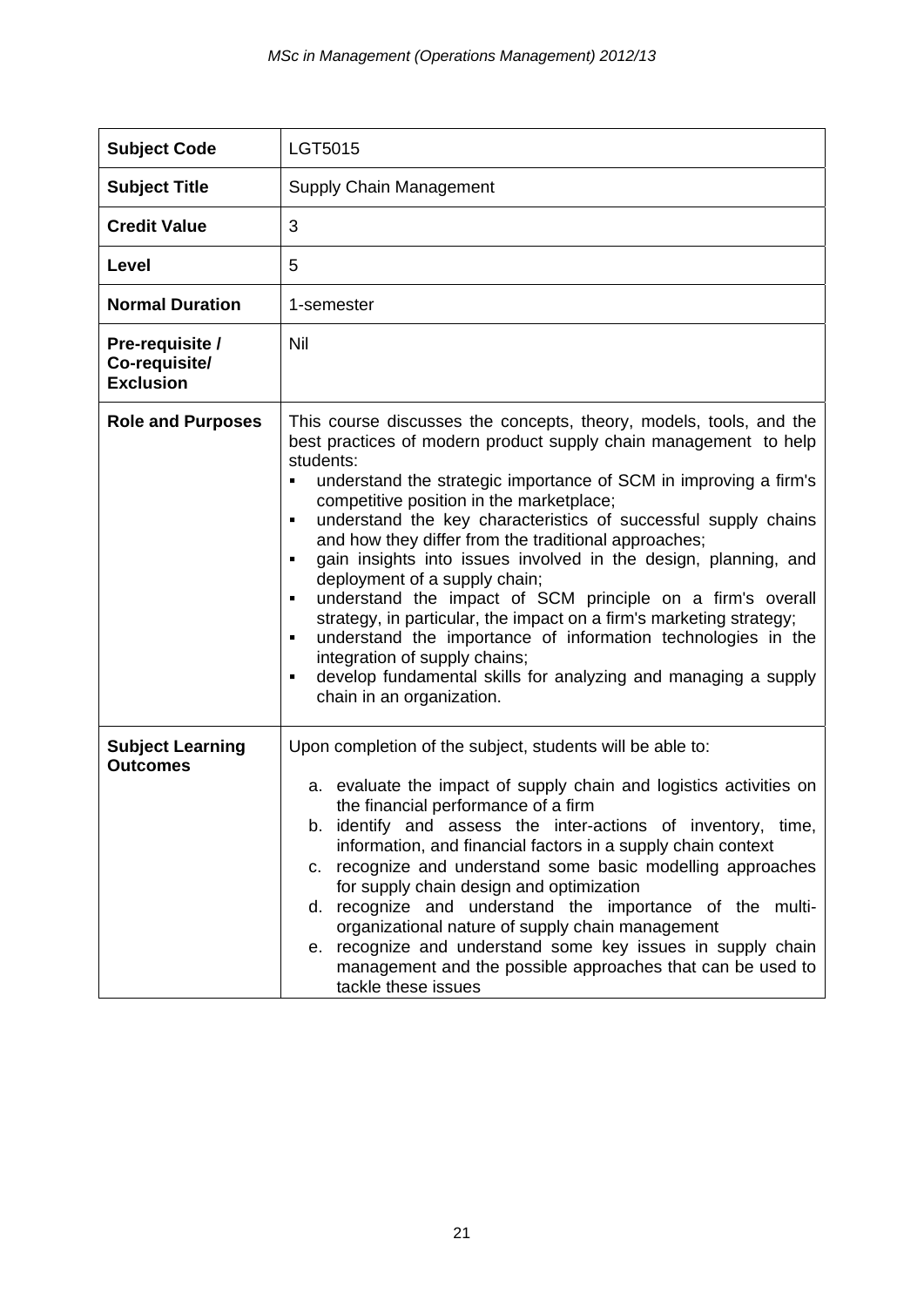| <b>Subject Synopsis/</b><br><b>Indicative Syllabus</b>          | Logistics, supply chain, and competitive advantages<br>role of inventory in supply chains<br>The<br>and<br>basic<br>٠<br>methodologies for inventory management<br>Uncertainty and risk, and how to deal with them through good<br>٠<br>inventory management approaches<br>Value of information and information sharing in supply chains<br>٠<br><b>Distribution strategies</b><br>٠<br>Supply chain coordination and strategic alliance<br>٠<br>Procurement and outsourcing<br>٠<br>Supply chain integration<br>٠                                                                                                                                                          |                |   |                                                      |              |              |              |  |
|-----------------------------------------------------------------|-----------------------------------------------------------------------------------------------------------------------------------------------------------------------------------------------------------------------------------------------------------------------------------------------------------------------------------------------------------------------------------------------------------------------------------------------------------------------------------------------------------------------------------------------------------------------------------------------------------------------------------------------------------------------------|----------------|---|------------------------------------------------------|--------------|--------------|--------------|--|
| <b>Teaching/Learning</b><br><b>Methodology</b>                  | Lectures to introduce concepts, theories, management issues,<br>and methodologies.                                                                                                                                                                                                                                                                                                                                                                                                                                                                                                                                                                                          |                |   |                                                      |              |              |              |  |
|                                                                 | Case study and group discussion: make connections of the<br>contents from the lectures with real business practices so as to<br>deepen the understanding of the concepts, theories, and issues of<br>supply chain management.<br>In-class exercises and take-home assignments: help students to<br>grasp some of the key methodologies and tools; practice some<br>basic analysis skills and access their understanding of some<br>basic concepts and analysis skills.<br>Group project to help students to recognize the key management<br>issues in a complex real business context and develop systematic<br>approaches and solutions to resolve the management problem. |                |   |                                                      |              |              |              |  |
| <b>Assessment</b><br><b>Methods in</b><br><b>Alignment with</b> | Specific assessment<br>methods/tasks                                                                                                                                                                                                                                                                                                                                                                                                                                                                                                                                                                                                                                        | %<br>weighting |   | Intended subject learning<br>outcomes to be assessed |              |              |              |  |
| <b>Intended Learning</b><br><b>Outcomes</b>                     |                                                                                                                                                                                                                                                                                                                                                                                                                                                                                                                                                                                                                                                                             |                | a | b                                                    | C            | d            | e            |  |
|                                                                 | 1. Coursework*                                                                                                                                                                                                                                                                                                                                                                                                                                                                                                                                                                                                                                                              | 60 %           | ✓ | $\checkmark$                                         | $\checkmark$ | $\checkmark$ | $\checkmark$ |  |
|                                                                 | 2. Examination                                                                                                                                                                                                                                                                                                                                                                                                                                                                                                                                                                                                                                                              | 40 %           | ✓ | ✓                                                    | ✓            |              | $\checkmark$ |  |
|                                                                 | Total                                                                                                                                                                                                                                                                                                                                                                                                                                                                                                                                                                                                                                                                       | 100 %          |   |                                                      |              |              |              |  |
|                                                                 | *Coursework may include case studies, group projects, and individual<br>assignments<br>To pass this subject, students are required to obtain Grade D or<br>above in BOTH the Continuous Assessment and Exam components.                                                                                                                                                                                                                                                                                                                                                                                                                                                     |                |   |                                                      |              |              |              |  |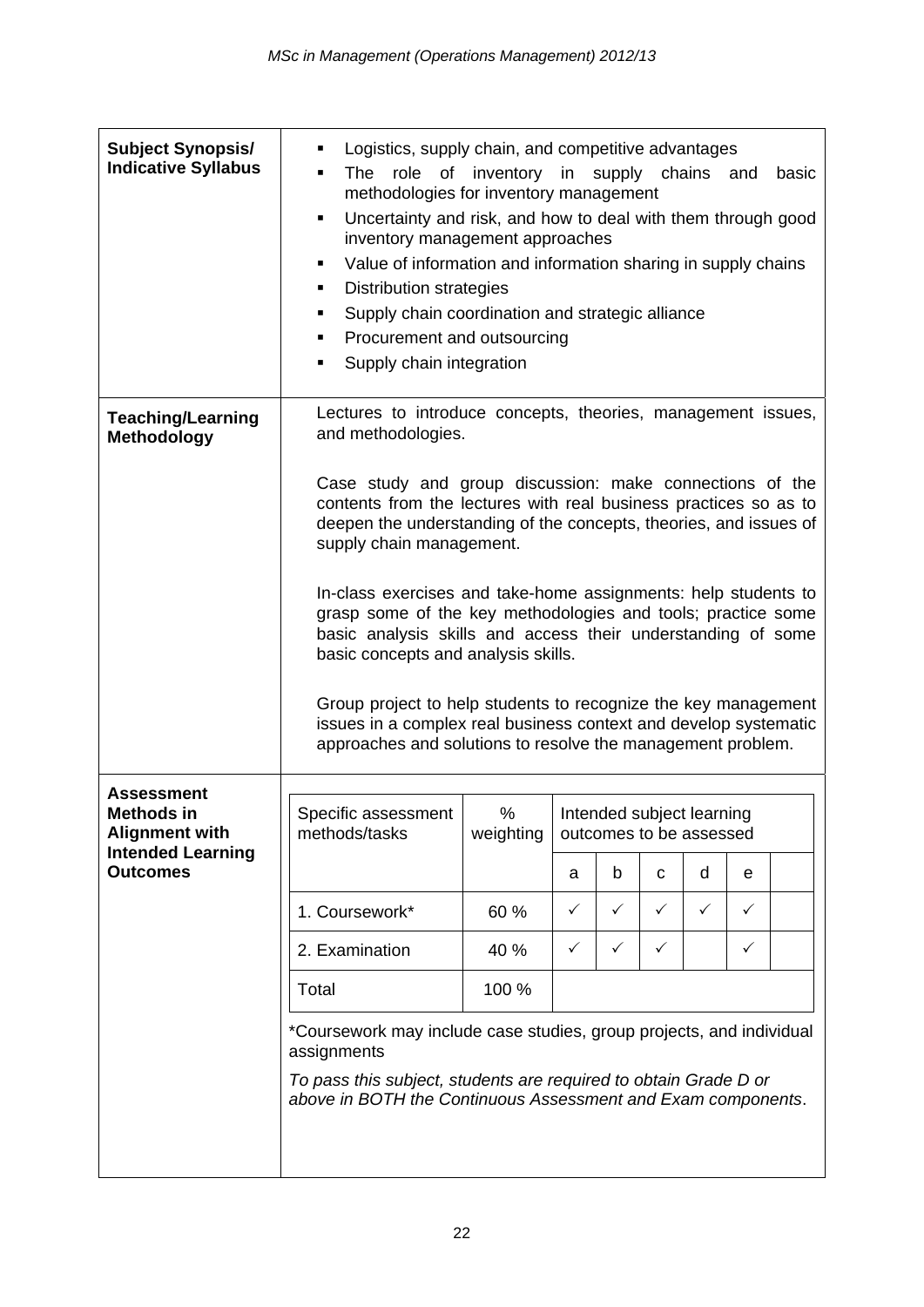| <b>Student Study</b>                         | Class contact:                                                                                                                                                           |          |  |  |
|----------------------------------------------|--------------------------------------------------------------------------------------------------------------------------------------------------------------------------|----------|--|--|
| <b>Effort Expected</b>                       | Lectures<br>٠                                                                                                                                                            | 28 Hrs.  |  |  |
|                                              | Seminars/Tutorials/Exercises<br>٠                                                                                                                                        | 14 Hrs.  |  |  |
|                                              | Other student study effort:                                                                                                                                              |          |  |  |
|                                              | Group discussions<br>٠                                                                                                                                                   | 12 Hrs.  |  |  |
|                                              | Projects<br>$\blacksquare$                                                                                                                                               | 42 Hrs.  |  |  |
|                                              | Reading and homework<br>٠                                                                                                                                                | 30 Hrs.  |  |  |
|                                              | Total student study effort                                                                                                                                               | 126 Hrs. |  |  |
| <b>Reading List and</b><br><b>References</b> | Simchi-Levi, Kaminsky and Simchi-Levi, Designing and Managing the<br>Supply Chain: Concepts, Strategies and Case Studies, 3 <sup>rd</sup> Edition,<br>McGraw-Hill, 2007. |          |  |  |
|                                              | Martin Christopher, Logistics and Supply Chain Management, 3rd<br>Edition, Prentice Hall, 2005.                                                                          |          |  |  |
|                                              | Handout reading materials                                                                                                                                                |          |  |  |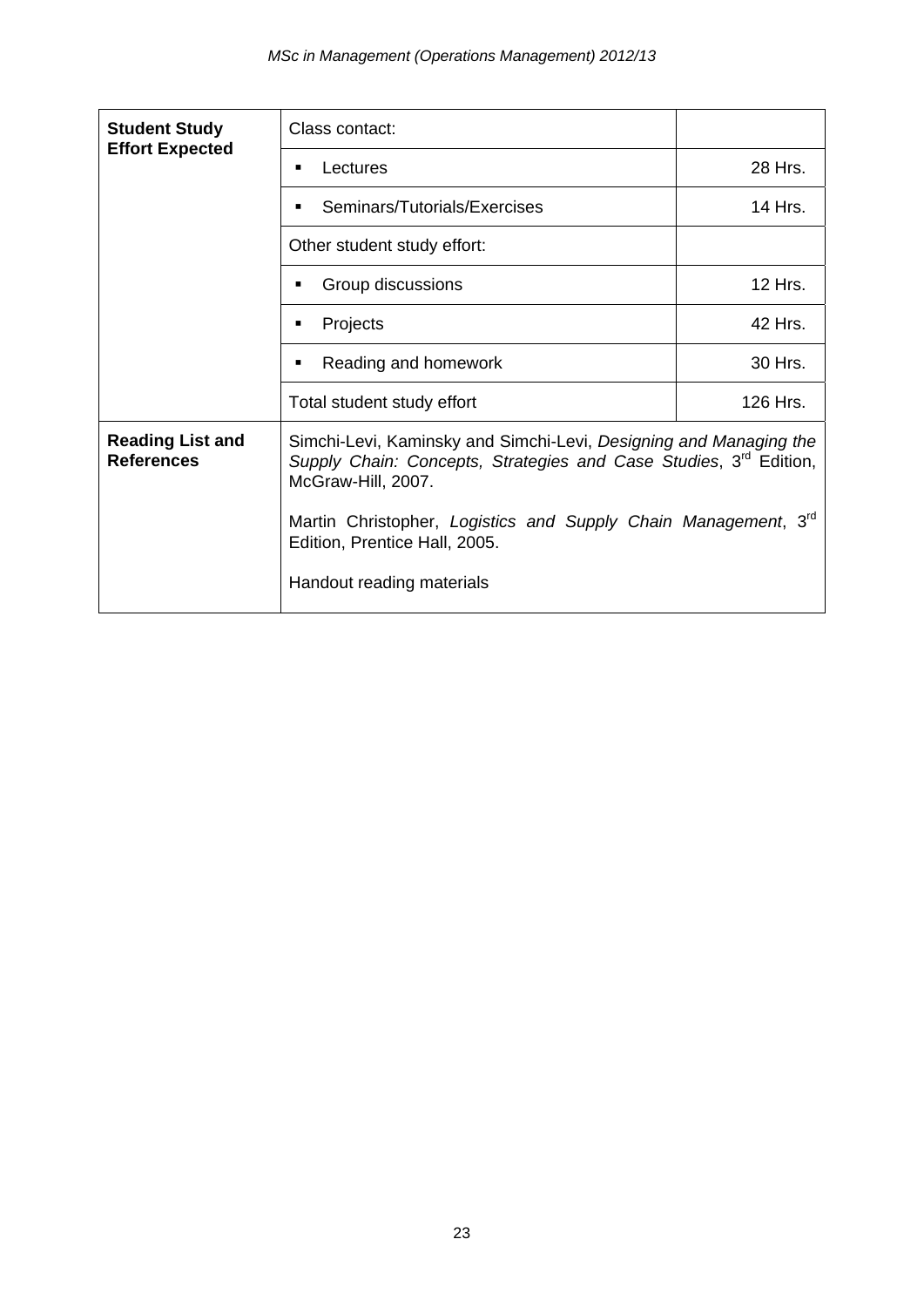| <b>Subject Code</b>                                    | LGT5073                                                                                                                                                                                                                                                                                                                                                                                                                                                                                                                                                                                                                                                                                                  |
|--------------------------------------------------------|----------------------------------------------------------------------------------------------------------------------------------------------------------------------------------------------------------------------------------------------------------------------------------------------------------------------------------------------------------------------------------------------------------------------------------------------------------------------------------------------------------------------------------------------------------------------------------------------------------------------------------------------------------------------------------------------------------|
| <b>Subject Title</b>                                   | <b>Risk Management in Operations</b>                                                                                                                                                                                                                                                                                                                                                                                                                                                                                                                                                                                                                                                                     |
| <b>Credit Value</b>                                    | 3                                                                                                                                                                                                                                                                                                                                                                                                                                                                                                                                                                                                                                                                                                        |
| Level                                                  | 5                                                                                                                                                                                                                                                                                                                                                                                                                                                                                                                                                                                                                                                                                                        |
| <b>Normal Duration</b>                                 | 1-semester                                                                                                                                                                                                                                                                                                                                                                                                                                                                                                                                                                                                                                                                                               |
| Pre-requisite /<br>Co-requisite/                       | None, but knowledge of elementary<br>business statistics<br>and<br>probability will be advantageous.                                                                                                                                                                                                                                                                                                                                                                                                                                                                                                                                                                                                     |
| <b>Exclusion</b>                                       | <b>ISE548 Risk and Crisis Management</b>                                                                                                                                                                                                                                                                                                                                                                                                                                                                                                                                                                                                                                                                 |
| <b>Role and Purposes</b>                               | This subject seeks to develop the knowledge and analytical skills<br>necessary in organizations related to logistics, maritime trade or<br>those with a strong emphasis on operations and quality management,<br>for making risk management decisions and ensuring business<br>continuity, through the application of risk management principles.                                                                                                                                                                                                                                                                                                                                                        |
| <b>Subject Learning</b><br><b>Outcomes</b>             | Upon completion of the subject, students will be able to:<br>a. Analyze risks in operations, by applying basic principles and<br>techniques of risk management.<br>b. Identify appropriate risk management solutions and to<br>effectively implement them.<br>c. Use risk management concepts to devise appropriate<br>business continuity plans.<br>d. Be familiar with risk management in operations to a level that<br>is adequate for continued self-enhancement of knowledge of<br>the subject.                                                                                                                                                                                                     |
| <b>Subject Synopsis/</b><br><b>Indicative Syllabus</b> | <b>Introduction and Concepts in Risk Management</b><br>Definitions of risk, concepts in risk management, identifying<br>assets that need risk management, responsibility for risk<br>management.<br><b>Identifying and Managing risks</b><br>Business process risks, market risks, organizational risks,<br>socio-economic and environmental risks. Controllable and<br>uncontrollable risks, low-frequency and<br>random<br>risks,<br>management of risks.<br><b>Assessing Risks</b><br>Perceptions of risks, strategic and tactical approaches to risks,<br>assessing various types of risks, Limitations of qualitative and<br>quantitative risk assessments and the considerations for<br>selection. |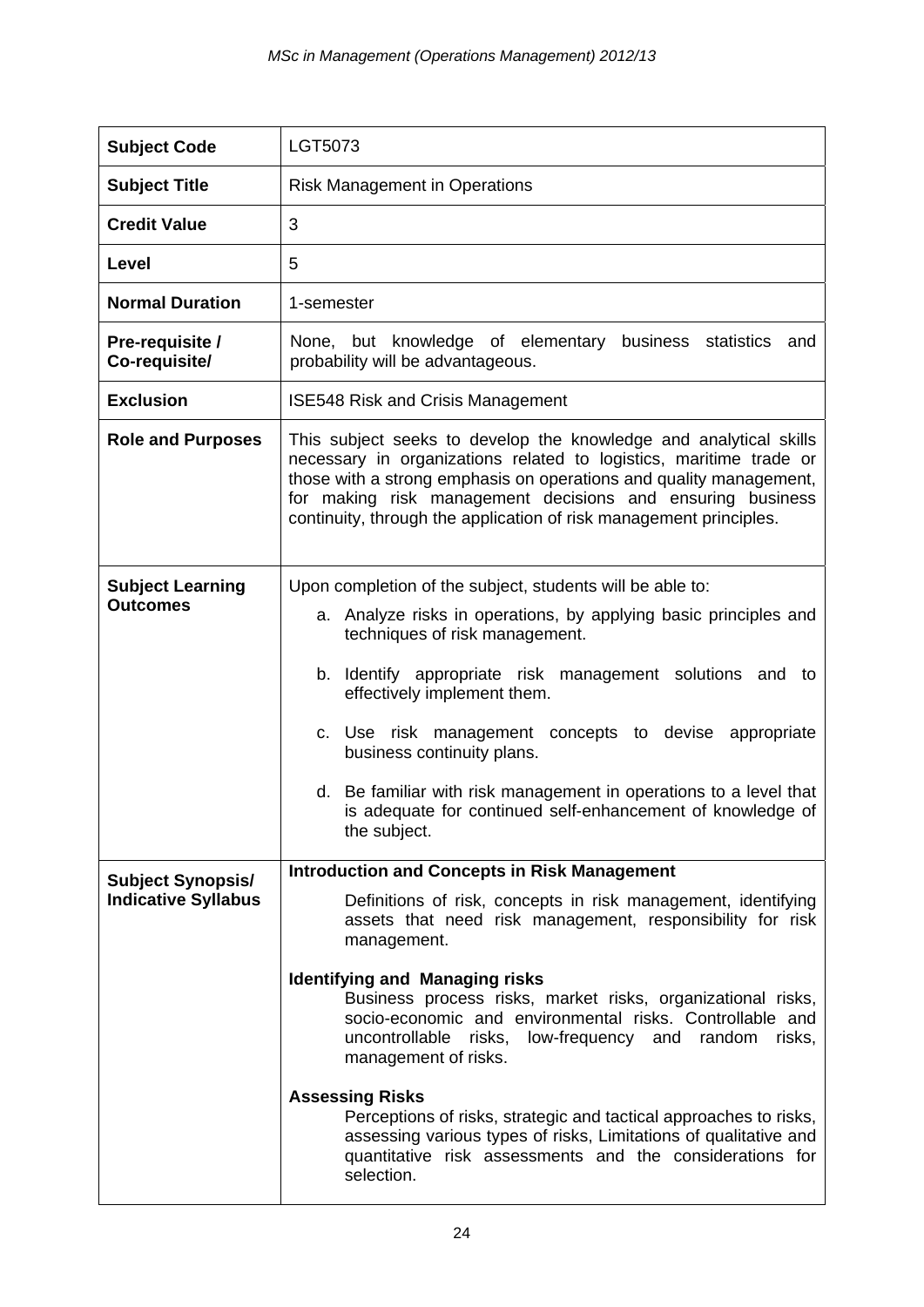|                                         | <b>Risk reduction strategies</b><br>Risk reduction strategies, risk avoidance, risk acceptance,<br>'do nothing', risk spreading, insurance, identification,<br>evaluation and ranking of risk reduction measures                                             |
|-----------------------------------------|--------------------------------------------------------------------------------------------------------------------------------------------------------------------------------------------------------------------------------------------------------------|
|                                         | Risk mitigation measures / Business continuity planning<br>Contingency planning, crisis management, responding to<br>disasters and risk events.                                                                                                              |
|                                         | <b>Risk management plans</b><br>Cost of risk management, perceptions of risk and political<br>factors, regulations and their effects on risk management,<br>Security threats and insurance costs.                                                            |
|                                         | <b>Safety and Security risks</b><br>Safety and security risks, human factors, security threats to<br>logistics / shipping, piracy, terrorism, impact of disruptions in<br>shipping, resilience and vulnerability of shipping / logistics<br>networks.        |
|                                         | <b>International Standards and Regulatory Requirements</b><br>International standards and regulatory requirements for<br>business continuity.                                                                                                                |
| <b>Teaching/Learning</b><br>Methodology | Lectures introduce and explain key theoretical risk-related concepts.<br>Lectures are followed by class discussions where concepts are linked<br>to real events in the industry through appropriate examples and their<br>analysis.                          |
|                                         | Discussions are highly interactive and include discussions of current /<br>past events, case studies, and student presentations. Students are<br>expected to actively participate in the classes and to share their<br>experience and learn from each other. |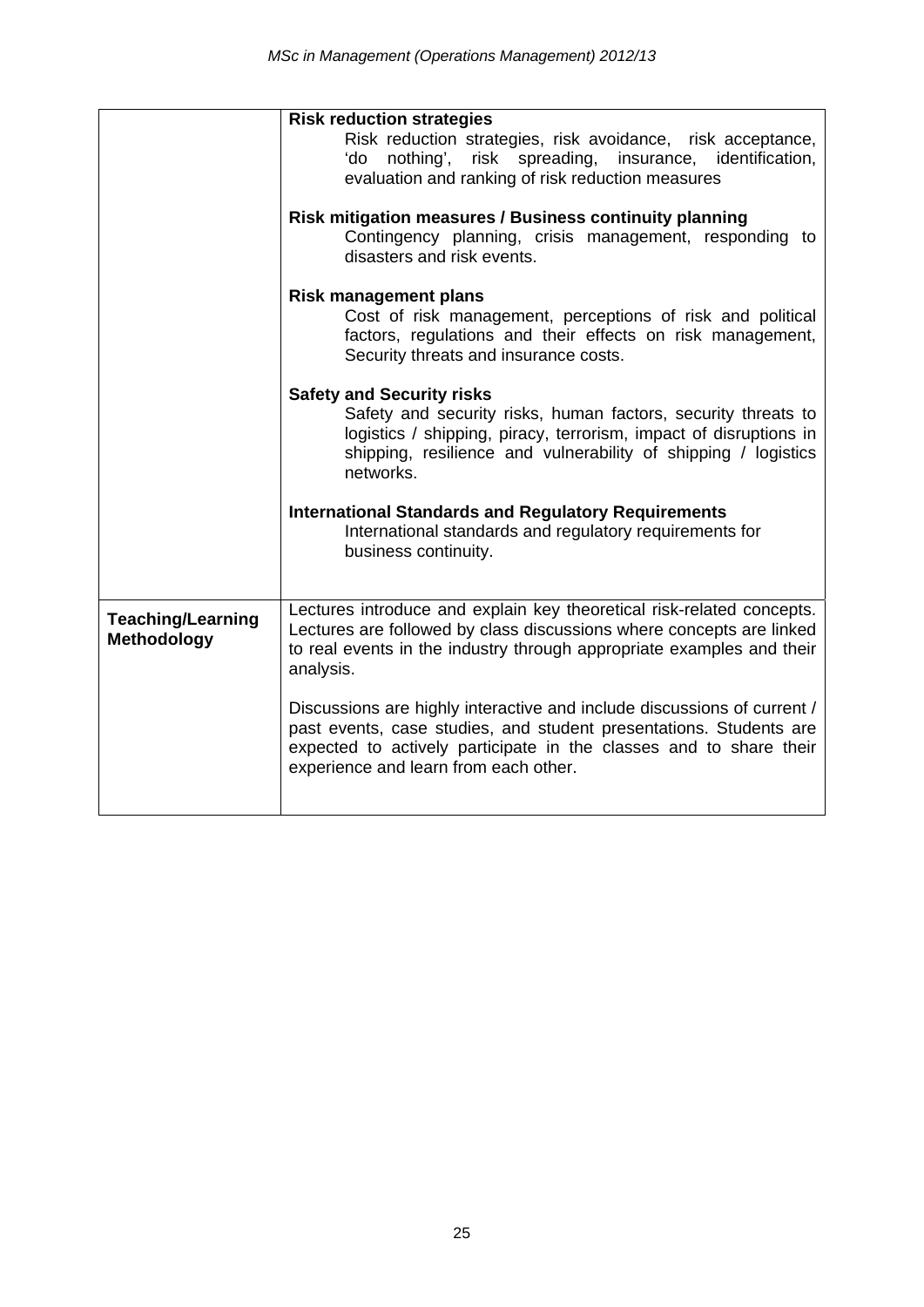| <b>Assessment</b>                           |                                                                                                                                                                                                                                                                                                                                                                                                                                                                                                                                                                                                                                                                                                                                                                    |                                                        |                                                      |                 |              |   |  |                          |
|---------------------------------------------|--------------------------------------------------------------------------------------------------------------------------------------------------------------------------------------------------------------------------------------------------------------------------------------------------------------------------------------------------------------------------------------------------------------------------------------------------------------------------------------------------------------------------------------------------------------------------------------------------------------------------------------------------------------------------------------------------------------------------------------------------------------------|--------------------------------------------------------|------------------------------------------------------|-----------------|--------------|---|--|--------------------------|
| <b>Methods in</b><br><b>Alignment with</b>  | Specific assessment<br>methods/tasks                                                                                                                                                                                                                                                                                                                                                                                                                                                                                                                                                                                                                                                                                                                               | %<br>weighting                                         | Intended subject learning<br>outcomes to be assessed |                 |              |   |  |                          |
| <b>Intended Learning</b><br><b>Outcomes</b> |                                                                                                                                                                                                                                                                                                                                                                                                                                                                                                                                                                                                                                                                                                                                                                    |                                                        | a                                                    | b               | C            | d |  |                          |
|                                             | <b>Continuous</b><br><b>Assessment</b>                                                                                                                                                                                                                                                                                                                                                                                                                                                                                                                                                                                                                                                                                                                             | 60 %                                                   |                                                      |                 |              |   |  |                          |
|                                             | 1. Weekly Case<br>Analysis /<br>Assignments                                                                                                                                                                                                                                                                                                                                                                                                                                                                                                                                                                                                                                                                                                                        | 30 %                                                   | ✓                                                    | ✓               | $\checkmark$ | ✓ |  |                          |
|                                             | 2. Participation in<br>case discussion /<br>Attendance                                                                                                                                                                                                                                                                                                                                                                                                                                                                                                                                                                                                                                                                                                             | 30 %                                                   | ✓                                                    | ✓               | $\checkmark$ | ✓ |  |                          |
|                                             | <b>Final Examination</b>                                                                                                                                                                                                                                                                                                                                                                                                                                                                                                                                                                                                                                                                                                                                           | 40 %                                                   |                                                      |                 |              |   |  |                          |
|                                             | 1. Final<br>Examination(Open<br>Book)                                                                                                                                                                                                                                                                                                                                                                                                                                                                                                                                                                                                                                                                                                                              | 40 %                                                   | ✓                                                    | ✓               | ✓            | ✓ |  |                          |
|                                             | <b>Total</b>                                                                                                                                                                                                                                                                                                                                                                                                                                                                                                                                                                                                                                                                                                                                                       | 100 %                                                  |                                                      |                 |              |   |  |                          |
|                                             | Explanation of the appropriateness of the assessment methods in<br>assessing the intended learning outcomes:<br>Since the course focuses on risk management in operations,<br>analysis and<br>case<br>experiences forms an<br>assessment.<br>reinforce theoretical concepts learnt during the lectures and<br>enable their applications in real-life operational situations. Final<br>examination is an open-book examination that assesses student's<br>familiarity with theoretical concepts and the ability to apply<br>conceptual framework in case analysis.<br>Students would be given regular feedback on their performance,<br>by email or as comments on assignments submitted.<br>To pass this subject, students are required to obtain Grade D or above | learning<br>Further, assignments and class discussions | important constituent                                | from practical, |              |   |  | work-based<br>of student |
|                                             | in BOTH the Continuous Assessment and Exam components.                                                                                                                                                                                                                                                                                                                                                                                                                                                                                                                                                                                                                                                                                                             |                                                        |                                                      |                 |              |   |  |                          |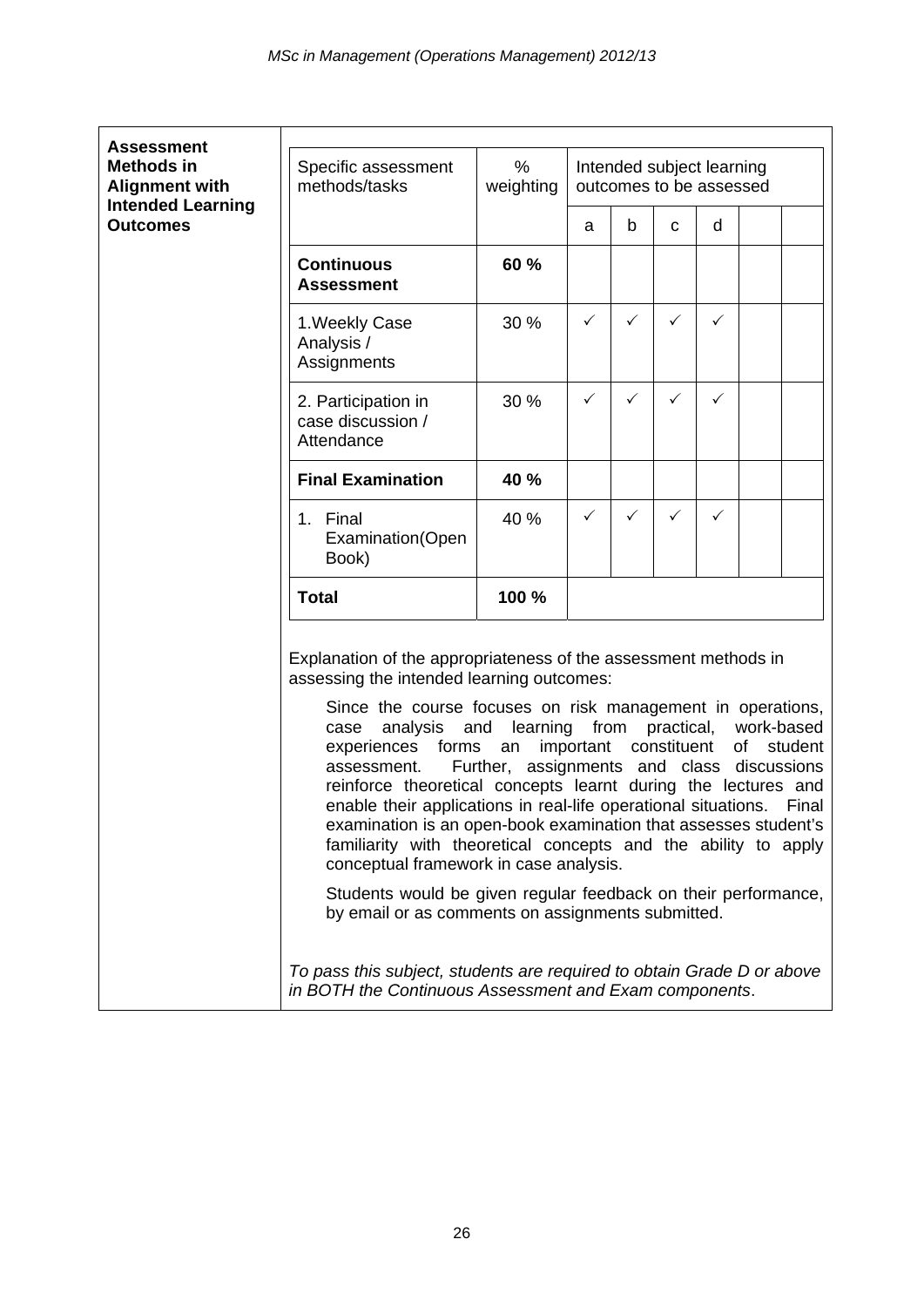| <b>Student Study</b>                         | Class contact:                                                                                                                                                         |          |
|----------------------------------------------|------------------------------------------------------------------------------------------------------------------------------------------------------------------------|----------|
| <b>Effort Expected</b>                       | <b>Lecture Tutorials</b><br>٠                                                                                                                                          | 42 Hrs.  |
|                                              | Other student study effort:                                                                                                                                            |          |
|                                              | Self study<br>٠                                                                                                                                                        | 42 Hrs.  |
|                                              | Homework<br>٠                                                                                                                                                          | 42 Hrs.  |
|                                              | Total student study effort                                                                                                                                             | 126 Hrs. |
| <b>Reading List and</b><br><b>References</b> | Blunden, T & John Thirlwell. (2010). Mastering operational risk.<br>Harlow, England; New York: Financial Times Prentice Hall                                           |          |
|                                              | Devlin, E.S. (2007) Crisis management planning and execution. Boca<br>Raton, FL: Auerbach Publications, c2007.                                                         |          |
|                                              | Haimes, Y. Y. (2004) Risk Modeling, Assessment and Management.<br>New York: Wiley.                                                                                     |          |
|                                              | Handfield, R.B. & Kevin McCormack (ed.) (2008) Supply chain risk<br>management: minimizing disruptions in global sourcing. Roca Raton,<br>Fla.: Auerbach Publications. |          |
|                                              | Hubbard, D.W. (2009) The failure of risk management: why it's broken<br>and how to fix it. Hoboken, N.J.: J. Wiley & Sons.                                             |          |
|                                              | Journal of business continuity & emergency planning. London: Henry<br><b>Stewart Publications.</b>                                                                     |          |
|                                              | Oliver, E. Clifford.<br>(2011) Catastrophic disaster planning and<br>response [electronic resource]. Boca Raton: CRC Press.                                            |          |
|                                              | Trim, Peter R.J & Jack Caravelli (ed.) (2009). Strategizing resilience<br>and reducing vulnerability. New York: Nova Science Publishers,<br>c2009.                     |          |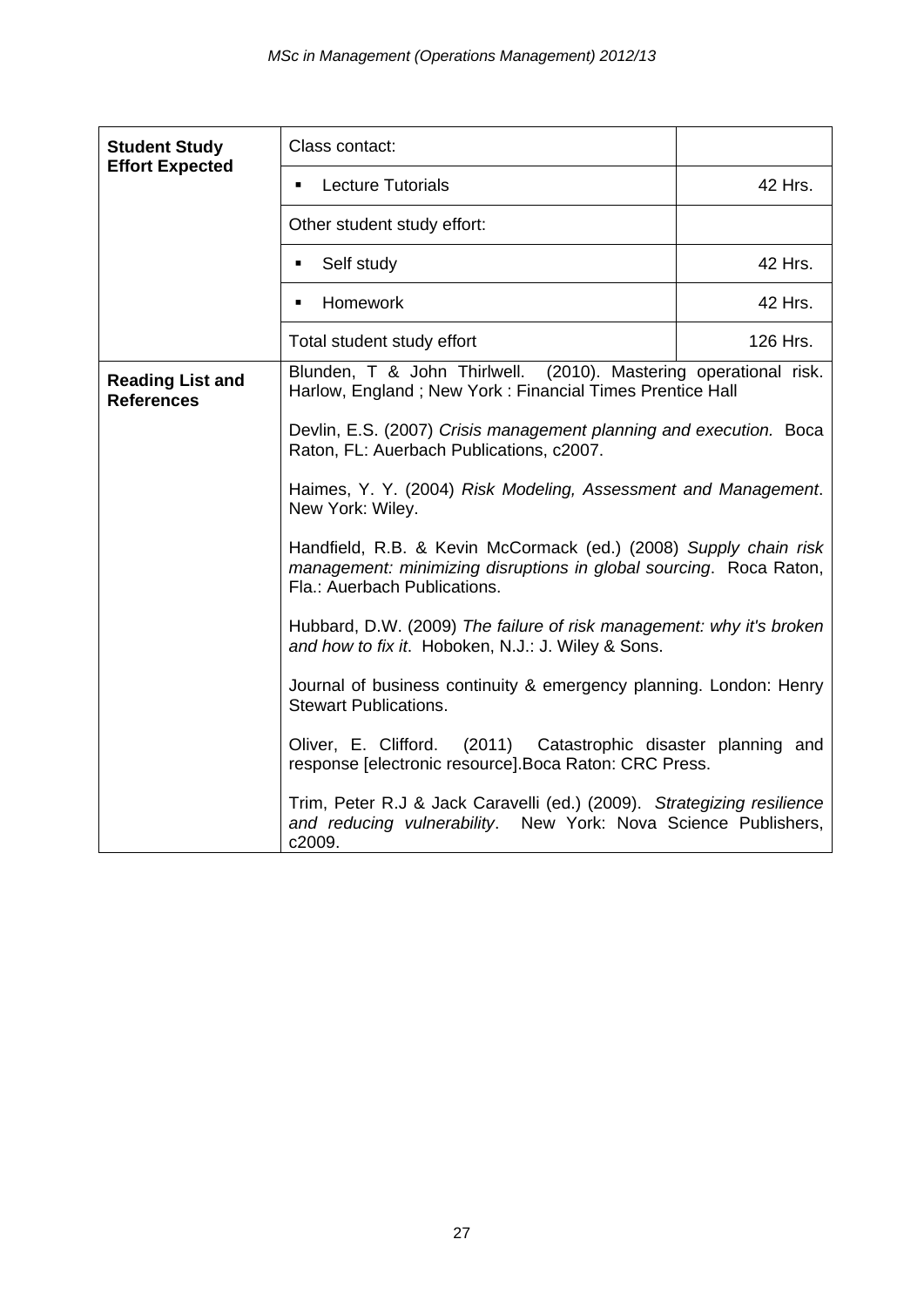| <b>Subject Code</b>                                  | LGT5101                                                                                                                                                              |
|------------------------------------------------------|----------------------------------------------------------------------------------------------------------------------------------------------------------------------|
| <b>Subject Title</b>                                 | <b>Statistics for Management</b>                                                                                                                                     |
| <b>Credit Value</b>                                  | 3                                                                                                                                                                    |
| Level                                                | 5                                                                                                                                                                    |
| <b>Normal Duration</b>                               | 1-semester                                                                                                                                                           |
| Pre-requisite /<br>Co-requisite/<br><b>Exclusion</b> | Nil                                                                                                                                                                  |
| <b>Role and Purposes</b>                             | To introduce students to statistics as a tool for data preparation<br>$\blacksquare$<br>and analysis.                                                                |
|                                                      | To impart on students the concepts, theories and techniques of a<br>$\blacksquare$<br>variety of statistical methods.                                                |
|                                                      | To develop students' ability and confidence in the use of statistics<br>$\blacksquare$<br>for preparing and analysing data to support management decision<br>making. |
| <b>Subject Learning</b>                              | Upon completion of the subject, students will be able to:                                                                                                            |
| <b>Outcomes</b>                                      | Able to use statistics for preparing and analyzing data to support<br>a.<br>management decision making                                                               |
|                                                      | Understand the concepts, theories and techniques of a variety of<br>b.<br>managerial statistics                                                                      |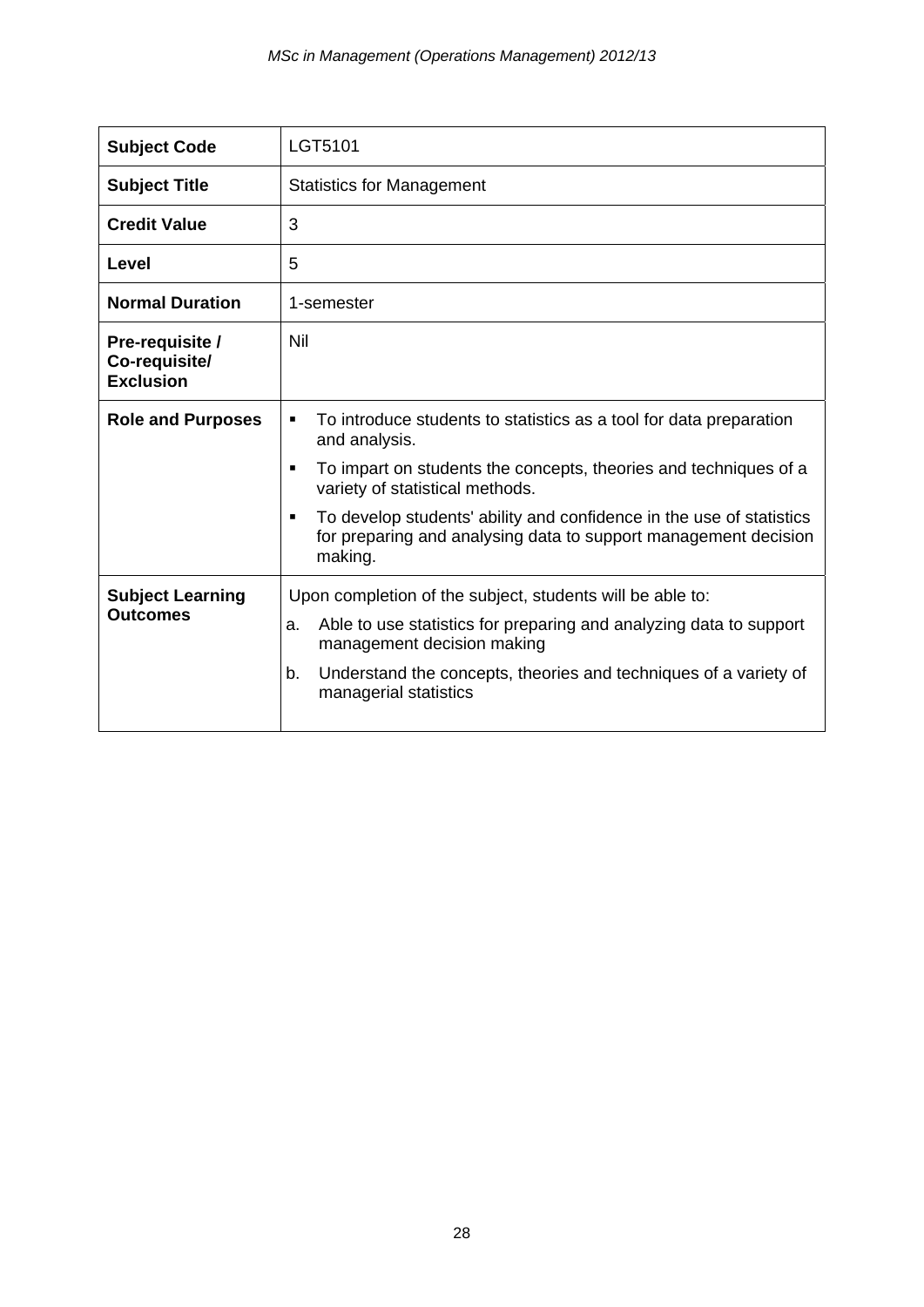| <b>Subject Synopsis/</b><br><b>Indicative Syllabus</b> | <b>Data Representation</b><br>Frequency distribution; histogram; stem and leaf display; other<br>graphical methods.                                                                                                                                                          |
|--------------------------------------------------------|------------------------------------------------------------------------------------------------------------------------------------------------------------------------------------------------------------------------------------------------------------------------------|
|                                                        | <b>Statistical Measures</b><br>Measures of central tendency; measures of variability; measures of<br>shape.                                                                                                                                                                  |
|                                                        | <b>Probability Concepts</b><br>Sample space; simple and compound events; probability laws; Bayes'<br>theorem; random variables.                                                                                                                                              |
|                                                        | <b>Statistical Distributions</b><br>Binomial; Poisson; Normal and other distributions and their<br>characteristics.                                                                                                                                                          |
|                                                        | <b>Sampling Theory</b><br>Sampling distributions; central limit theorem.                                                                                                                                                                                                     |
|                                                        | <b>Estimation</b><br>Point and interval estimates; confidence intervals; significance level.                                                                                                                                                                                 |
|                                                        | <b>Tests of Hypothesis</b><br>Null and alternative hypotheses; sample size; type I and type II errors.                                                                                                                                                                       |
|                                                        | <b>Linear Regression and Correlation</b><br>Least squares method; coefficient of correlation.                                                                                                                                                                                |
|                                                        | <b>Multiple Regression</b><br>Applications of multiple regression equation; inferences about<br>parameters.                                                                                                                                                                  |
|                                                        | <b>Time Series</b><br>Time series analysis; exponential smoothing; measurement of error.                                                                                                                                                                                     |
| <b>Teaching/Learning</b><br><b>Methodology</b>         | Concepts and techniques will be introduced through lectures.<br>Students are required to apply the knowledge and skills to solve<br>various applied statistical problems in the form of exercise and case<br>study. The use of relevant computer package will be encouraged. |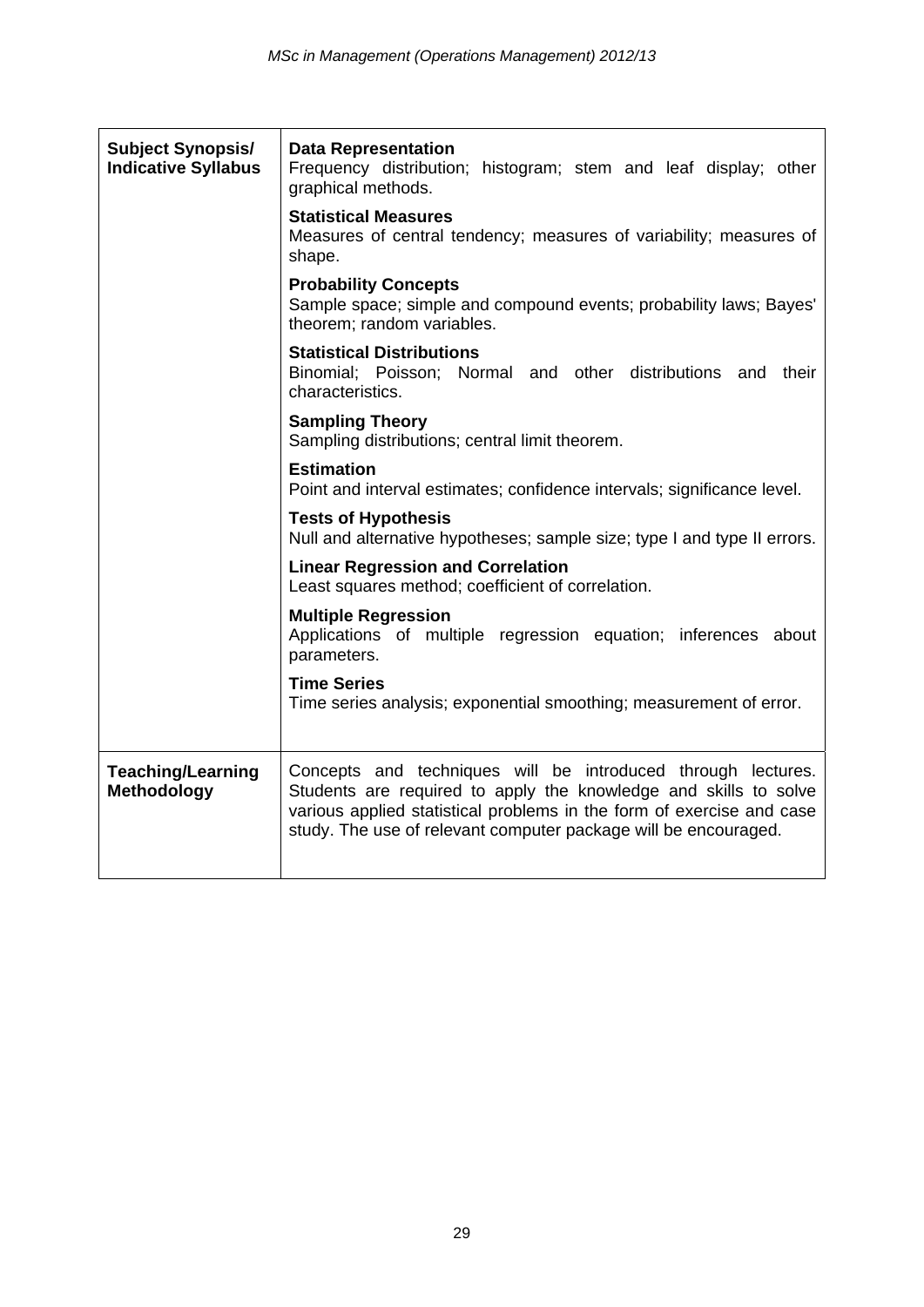| <b>Assessment</b>                                                                         |                                                                                                                                                                                                                                                                                                                                                                                                                                                                                                               |                                                                           |              |              |         |         |  |          |
|-------------------------------------------------------------------------------------------|---------------------------------------------------------------------------------------------------------------------------------------------------------------------------------------------------------------------------------------------------------------------------------------------------------------------------------------------------------------------------------------------------------------------------------------------------------------------------------------------------------------|---------------------------------------------------------------------------|--------------|--------------|---------|---------|--|----------|
| <b>Methods in</b><br><b>Alignment with</b><br><b>Intended Learning</b><br><b>Outcomes</b> | Specific assessment<br>methods/tasks                                                                                                                                                                                                                                                                                                                                                                                                                                                                          | $\%$<br>Intended subject learning<br>weighting<br>outcomes to be assessed |              |              |         |         |  |          |
|                                                                                           |                                                                                                                                                                                                                                                                                                                                                                                                                                                                                                               |                                                                           | a            | b            |         |         |  |          |
|                                                                                           | Continuous<br>Assessment                                                                                                                                                                                                                                                                                                                                                                                                                                                                                      | 50 %                                                                      | $\checkmark$ | $\checkmark$ |         |         |  |          |
|                                                                                           | Examination                                                                                                                                                                                                                                                                                                                                                                                                                                                                                                   | 50 %                                                                      | $\checkmark$ | $\checkmark$ |         |         |  |          |
|                                                                                           | Total                                                                                                                                                                                                                                                                                                                                                                                                                                                                                                         | 100 %                                                                     |              |              |         |         |  |          |
|                                                                                           | Explanation of the appropriateness of the assessment methods in<br>assessing the intended learning outcomes:<br>Students need to do a group case study, testing whether they know<br>how to apply the theories learnt to some real life situations. Mid-term<br>test and examination are also required to test their understanding and<br>familiarity with the knowledge.<br>To pass this subject, students are required to obtain Grade D or<br>above in BOTH the Continuous Assessment and Exam components. |                                                                           |              |              |         |         |  |          |
| <b>Student Study</b>                                                                      | Class contact:                                                                                                                                                                                                                                                                                                                                                                                                                                                                                                |                                                                           |              |              |         |         |  |          |
| <b>Effort Expected</b>                                                                    | Lectures<br>٠                                                                                                                                                                                                                                                                                                                                                                                                                                                                                                 |                                                                           |              |              |         | 28 Hrs. |  |          |
|                                                                                           | <b>Tutorials</b><br>$\blacksquare$                                                                                                                                                                                                                                                                                                                                                                                                                                                                            |                                                                           |              |              | 14 Hrs. |         |  |          |
|                                                                                           | Other student study effort:                                                                                                                                                                                                                                                                                                                                                                                                                                                                                   |                                                                           |              |              |         |         |  |          |
|                                                                                           | Reading and doing exercises<br>$\blacksquare$                                                                                                                                                                                                                                                                                                                                                                                                                                                                 |                                                                           |              |              |         | 84 Hrs. |  |          |
|                                                                                           |                                                                                                                                                                                                                                                                                                                                                                                                                                                                                                               |                                                                           |              |              |         |         |  | Hrs.     |
|                                                                                           | Total student study effort                                                                                                                                                                                                                                                                                                                                                                                                                                                                                    |                                                                           |              |              |         |         |  | 126 Hrs. |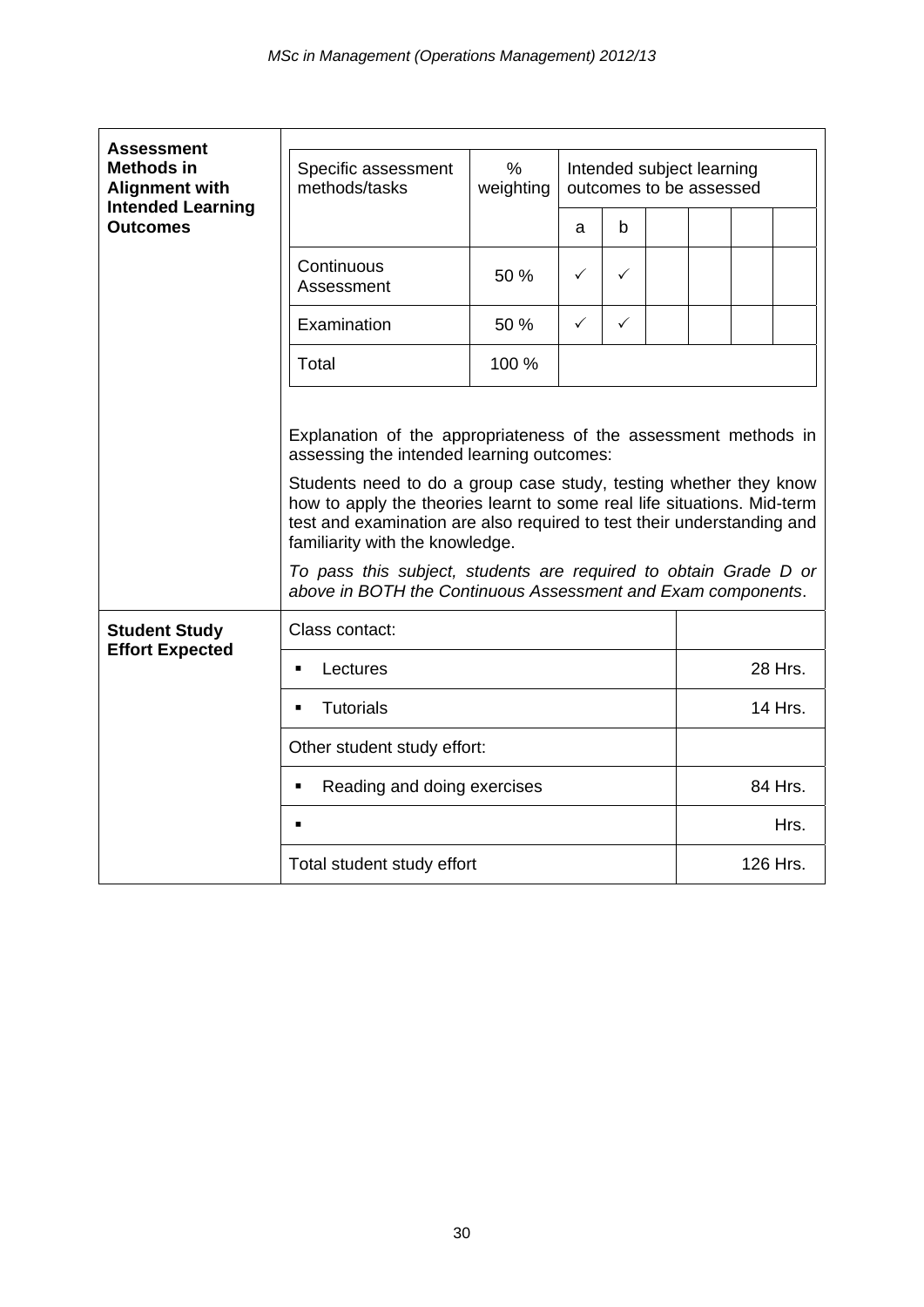| <b>Reading List and</b><br><b>References</b> | <b>Books</b><br>Levine, D.M., Berenson, M.L. & Stephan, D., Statistics for Managers<br>Using Microsoft Excel, 3rd edition, Prentice-Hall, 2008.<br>McClave, J. T., Benson, P. G. and Sincich, T., Statistics for Business<br>and Economics, Prentice Hall, 2008. |
|----------------------------------------------|------------------------------------------------------------------------------------------------------------------------------------------------------------------------------------------------------------------------------------------------------------------|
|                                              | <b>Selected Articles</b>                                                                                                                                                                                                                                         |
|                                              | Cheng, T.C.E. and Boom, H.J., Correlation Study on Job Satisfaction<br>of Personal Secretaries in Hong Kong', Asia Pacific International<br>Management Forum, Vol.16, pp. 21-35, 1990.                                                                           |
|                                              | Cheng, T.C.E., Lo, Y.K. and Ma, K.W., 'Forecasting Stock Price Index<br>by Multiple Regression', Managerial Finance, Vol.16, pp.27-31, 1990.                                                                                                                     |
|                                              | Fildes, R. and Hastings, R., 'The Organization and Improvement of<br>Market Forecasting', Journal of Operational Research Society,<br>Vol.45, pp.1-16, 1994.                                                                                                     |
|                                              | <b>Journals</b>                                                                                                                                                                                                                                                  |
|                                              | Journal of the American Statistical Association                                                                                                                                                                                                                  |
|                                              | Journal of the Royal Statistical Society                                                                                                                                                                                                                         |
|                                              | The Statistician                                                                                                                                                                                                                                                 |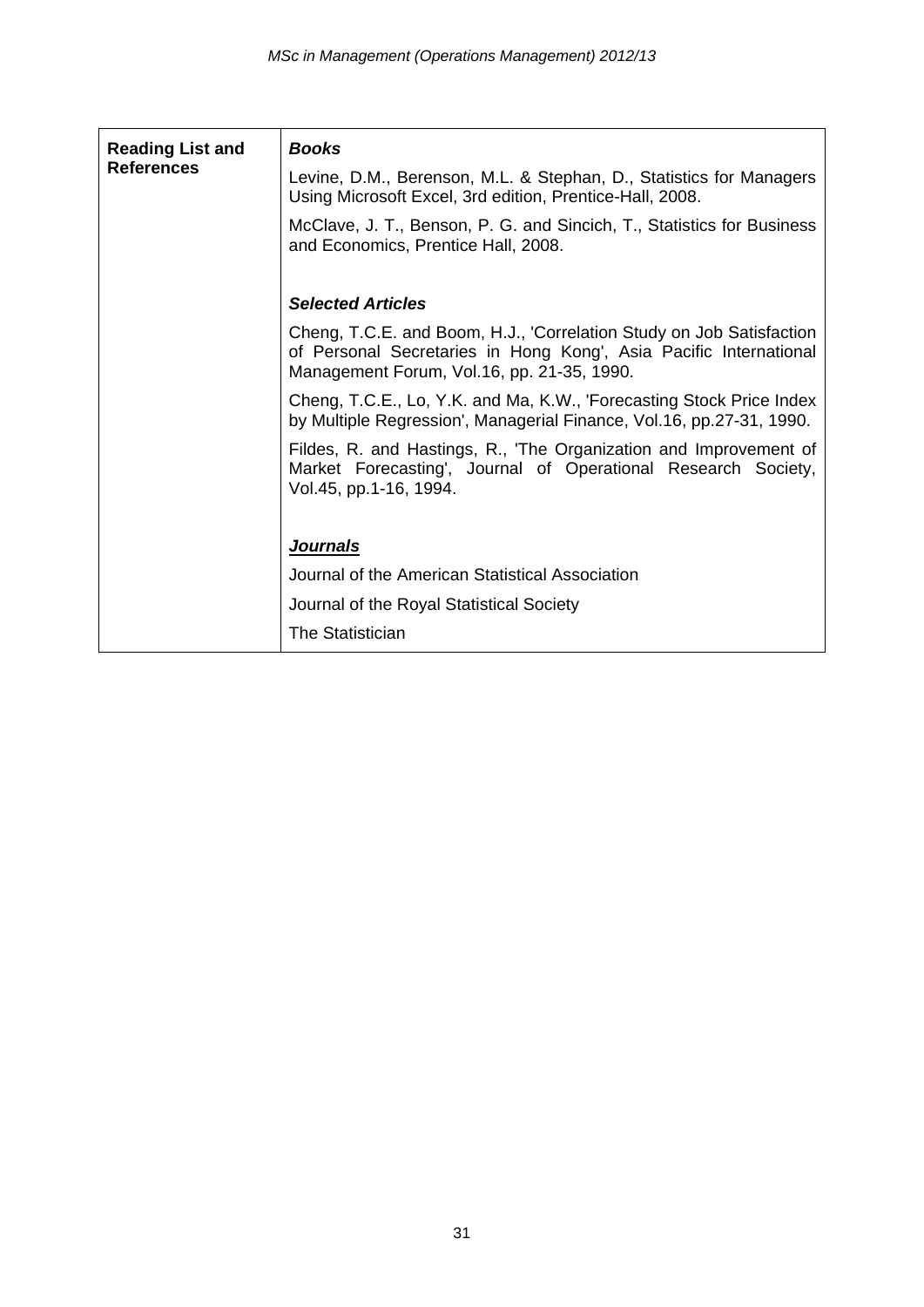| <b>Subject Code</b>                                    | LGT5102                                                                                                                                                                                                                                                                                                                                                                                                                                                                                                                                                                                                                                                                                                |
|--------------------------------------------------------|--------------------------------------------------------------------------------------------------------------------------------------------------------------------------------------------------------------------------------------------------------------------------------------------------------------------------------------------------------------------------------------------------------------------------------------------------------------------------------------------------------------------------------------------------------------------------------------------------------------------------------------------------------------------------------------------------------|
| <b>Subject Title</b>                                   | <b>Models for Decision Making</b>                                                                                                                                                                                                                                                                                                                                                                                                                                                                                                                                                                                                                                                                      |
| <b>Credit Value</b>                                    | 3                                                                                                                                                                                                                                                                                                                                                                                                                                                                                                                                                                                                                                                                                                      |
| Level                                                  | 5                                                                                                                                                                                                                                                                                                                                                                                                                                                                                                                                                                                                                                                                                                      |
| <b>Normal Duration</b>                                 | 1-semester                                                                                                                                                                                                                                                                                                                                                                                                                                                                                                                                                                                                                                                                                             |
| <b>Exclusion</b>                                       | MGT532 Deterministic Operations Research                                                                                                                                                                                                                                                                                                                                                                                                                                                                                                                                                                                                                                                               |
| <b>Role and Purposes</b>                               | To introduce students to the methodology of management<br>٠<br>science as a scientific approach to managerial decision making.<br>To impart on students the concepts, theories and techniques of<br>٠<br>a variety of management science methods.<br>To develop students' ability and confidence in the use of<br>٠<br>management science methods for solving management decision<br>problems.                                                                                                                                                                                                                                                                                                         |
| <b>Subject Learning</b><br><b>Outcomes</b>             | Upon completion of the subject, students will be able to:<br>Understand the methodology of management science as a<br>a.<br>scientific approach to managerial decision making.<br>Understand the concepts, theories and techniques of a variety of<br>b.<br>management science methods.<br>Develop the ability and confidence in the use of management<br>c.<br>science methods for solving management decision problems.                                                                                                                                                                                                                                                                              |
| <b>Subject Synopsis/</b><br><b>Indicative Syllabus</b> | <b>Introduction</b><br>Management science methodology; problem solving approaches:<br>analytic solutions, algorithms and heuristics.<br><b>Linear Programming</b><br>Formulation; graphical solution; simplex algorithm; sensitivity<br>analysis; applications.<br><b>Transportation and Assignment Problems</b><br>Modified simplex method; Hungarian method.<br><b>Goal Programming</b><br>Model formulations; minimising weighted sum of under and overages;<br>pre-emptive goals; applications.<br><b>Integer Programming</b><br>Formulation; Branch and Bound method; applications.<br><b>Network Models</b><br>Minimum spanning tree problems; shortest path problems; network<br>flow problems. |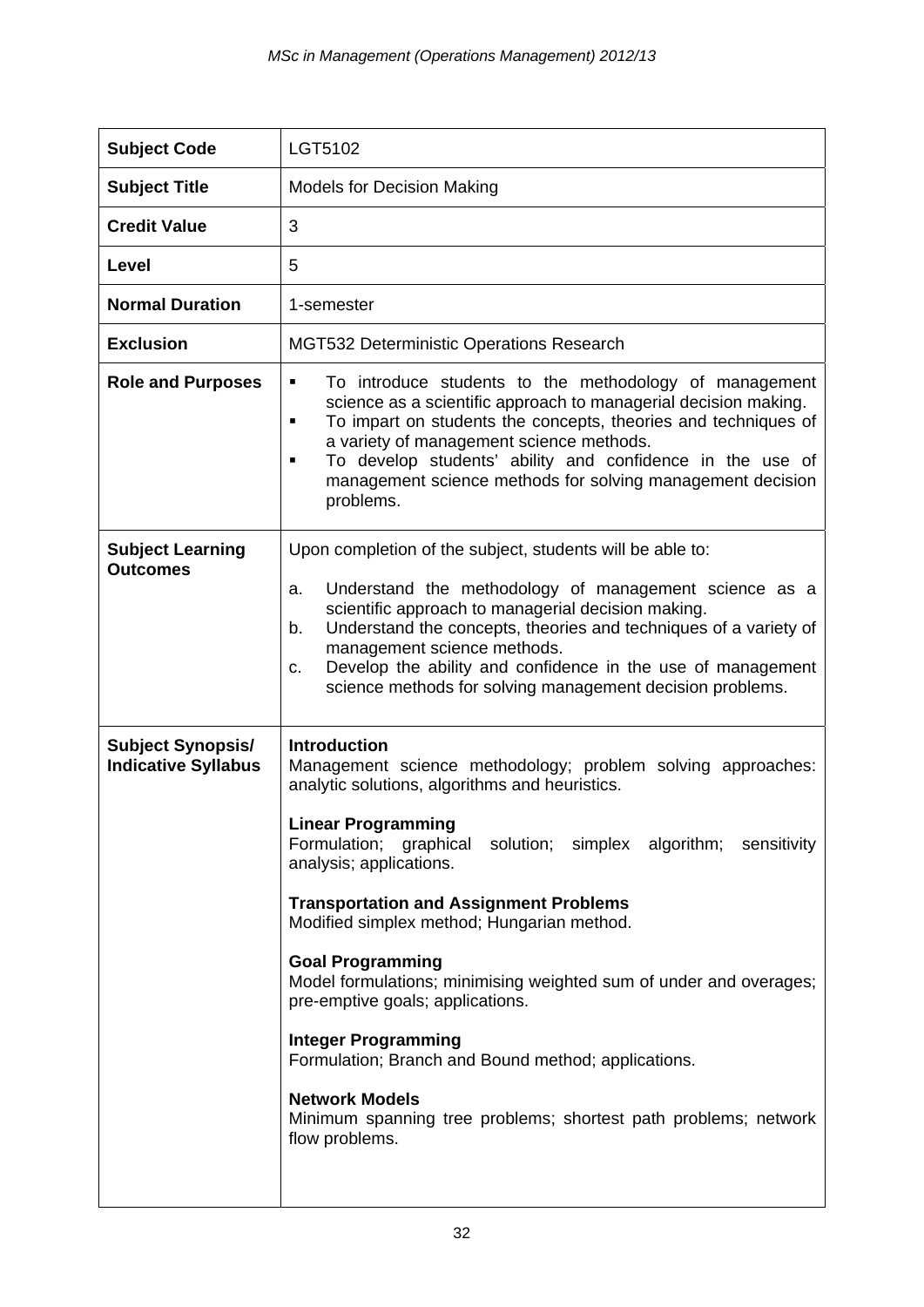|                                                                 | <b>Dynamic Programming</b><br>Resource allocation problems; inventory problems; formulation;<br>applications.<br><b>Case Study</b><br>Application of management science models in real-life managerial<br>decision making.                                                                                                                                                                                                                                                                                    |                                                                        |              |              |          |         |  |         |  |  |
|-----------------------------------------------------------------|---------------------------------------------------------------------------------------------------------------------------------------------------------------------------------------------------------------------------------------------------------------------------------------------------------------------------------------------------------------------------------------------------------------------------------------------------------------------------------------------------------------|------------------------------------------------------------------------|--------------|--------------|----------|---------|--|---------|--|--|
| <b>Teaching/Learning</b><br><b>Methodology</b>                  | Concepts and techniques will be introduced through lectures.<br>Students are required to apply the knowledge and skills to analyse<br>and solve various realistic management science problems in the form<br>of case study. The use of relevant computer package will be<br>encouraged.                                                                                                                                                                                                                       |                                                                        |              |              |          |         |  |         |  |  |
| <b>Assessment</b><br><b>Methods in</b><br><b>Alignment with</b> | Specific assessment<br>methods/tasks                                                                                                                                                                                                                                                                                                                                                                                                                                                                          | %<br>Intended subject learning<br>weighting<br>outcomes to be assessed |              |              |          |         |  |         |  |  |
| <b>Intended Learning</b><br><b>Outcomes</b>                     |                                                                                                                                                                                                                                                                                                                                                                                                                                                                                                               |                                                                        | a            | b            | C        |         |  |         |  |  |
|                                                                 | Continuous<br>Assessment                                                                                                                                                                                                                                                                                                                                                                                                                                                                                      | 50 %                                                                   | $\checkmark$ | $\checkmark$ | ✓        |         |  |         |  |  |
|                                                                 | Examination                                                                                                                                                                                                                                                                                                                                                                                                                                                                                                   | 50 %                                                                   | ✓            | $\checkmark$ | ✓        |         |  |         |  |  |
|                                                                 | Total                                                                                                                                                                                                                                                                                                                                                                                                                                                                                                         | 100 %                                                                  |              |              |          |         |  |         |  |  |
|                                                                 | Explanation of the appropriateness of the assessment methods in<br>assessing the intended learning outcomes:<br>Students need to do a group case study, testing whether they know<br>how to apply the theories learnt to some real life situations. Mid-term<br>test and examination are also required to test their understanding and<br>familiarity with the knowledge.<br>To pass this subject, students are required to obtain Grade D or<br>above in BOTH the Continuous Assessment and Exam components. |                                                                        |              |              |          |         |  |         |  |  |
| <b>Student Study</b><br><b>Effort Expected</b>                  | Class contact:                                                                                                                                                                                                                                                                                                                                                                                                                                                                                                |                                                                        |              |              |          |         |  |         |  |  |
|                                                                 | Lectures<br>٠                                                                                                                                                                                                                                                                                                                                                                                                                                                                                                 |                                                                        |              |              |          | 28 Hrs. |  |         |  |  |
|                                                                 | <b>Tutorials</b><br>$\blacksquare$                                                                                                                                                                                                                                                                                                                                                                                                                                                                            |                                                                        |              |              |          |         |  | 14 Hrs. |  |  |
|                                                                 | Other student study effort:                                                                                                                                                                                                                                                                                                                                                                                                                                                                                   |                                                                        |              |              |          |         |  |         |  |  |
|                                                                 | Revision, doing exercises and cases<br>٠                                                                                                                                                                                                                                                                                                                                                                                                                                                                      |                                                                        |              |              |          |         |  | 84 Hrs. |  |  |
|                                                                 | п                                                                                                                                                                                                                                                                                                                                                                                                                                                                                                             |                                                                        |              |              |          | Hrs.    |  |         |  |  |
| Total student study effort                                      |                                                                                                                                                                                                                                                                                                                                                                                                                                                                                                               |                                                                        |              |              | 126 Hrs. |         |  |         |  |  |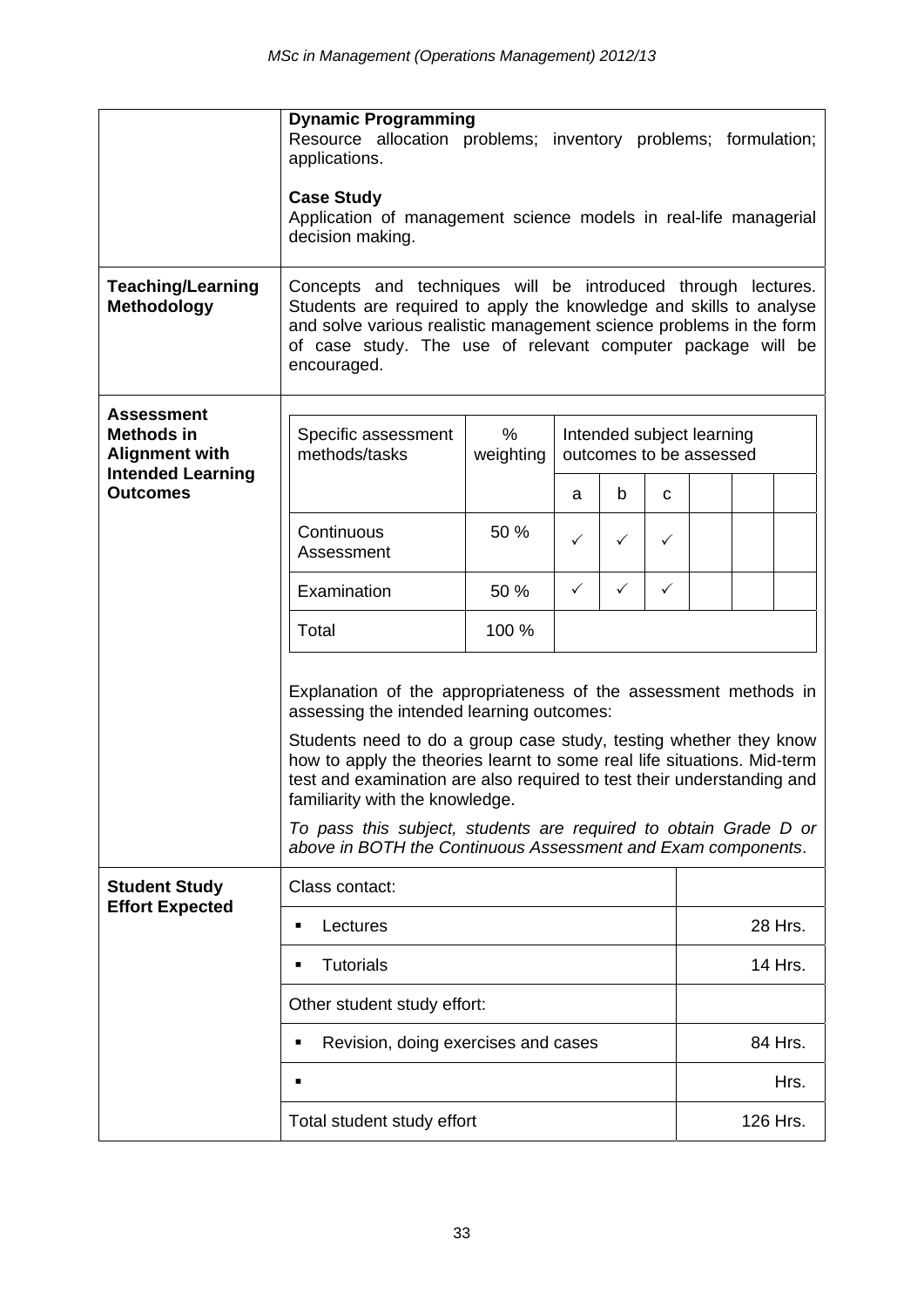| <b>Reading List and</b><br><b>References</b> | <b>Reading List &amp; References</b>                                                                                                                                                                                                                                                                                                                                                           |
|----------------------------------------------|------------------------------------------------------------------------------------------------------------------------------------------------------------------------------------------------------------------------------------------------------------------------------------------------------------------------------------------------------------------------------------------------|
|                                              | Anderson, D.R., Sweeney, D.J. and Williams, T.A., An Introduction to<br>Management Science: Quantitative Approaches to Decision Making,<br>latest ed., West Publishing Company.                                                                                                                                                                                                                |
|                                              | Assad, A.A., Wasil, E.A. and Lilien, G.L., Excellence in Management<br>Science Practice, Eaglewood, Prentice-Hall, latest ed.                                                                                                                                                                                                                                                                  |
|                                              | Hillier, F.S. and Liebermann, G.J., Introduction to Operations<br>Research, latest ed., McGraw-Hill.                                                                                                                                                                                                                                                                                           |
|                                              | Lapin, L.L., Quantitative Methods for Business Decisions with Cases,<br>latest ed., Dryden.                                                                                                                                                                                                                                                                                                    |
|                                              | Ravindran, A., Phillips, D.T. and Solberg, J.J., Operations Research:<br>principles and practice, latest ed., John Wiley & Sons.                                                                                                                                                                                                                                                               |
|                                              | Render, B., Stair, R.M.Jr. and Greenberg, I., Cases and Readings in<br>Management Science, latest ed., Allyn and Bacon.                                                                                                                                                                                                                                                                        |
|                                              | Shogan, A.W., Management Science, Prentice-Hall, latest ed<br>Taha, H.A., Introduction to Operations Research, latest ed., New<br>York, Macmillan.                                                                                                                                                                                                                                             |
|                                              | Winston, W.L., Operations Research: Algorithms and Applications,<br>latest ed., Duxbury Press.                                                                                                                                                                                                                                                                                                 |
|                                              | <b>Journals</b>                                                                                                                                                                                                                                                                                                                                                                                |
|                                              | Asia Pacific Journal of Operational Research<br><b>Decision Sciences</b><br>European Journal of Operational Research<br><b>IIE Transactions</b><br>Interfaces<br>Journal of the Operational Research Society<br><b>Management Science</b><br><b>Naval Research Logistics</b><br>Omega - International Journal of Management Science<br><b>Operations Research</b><br>OR Insight<br>OR/MS Today |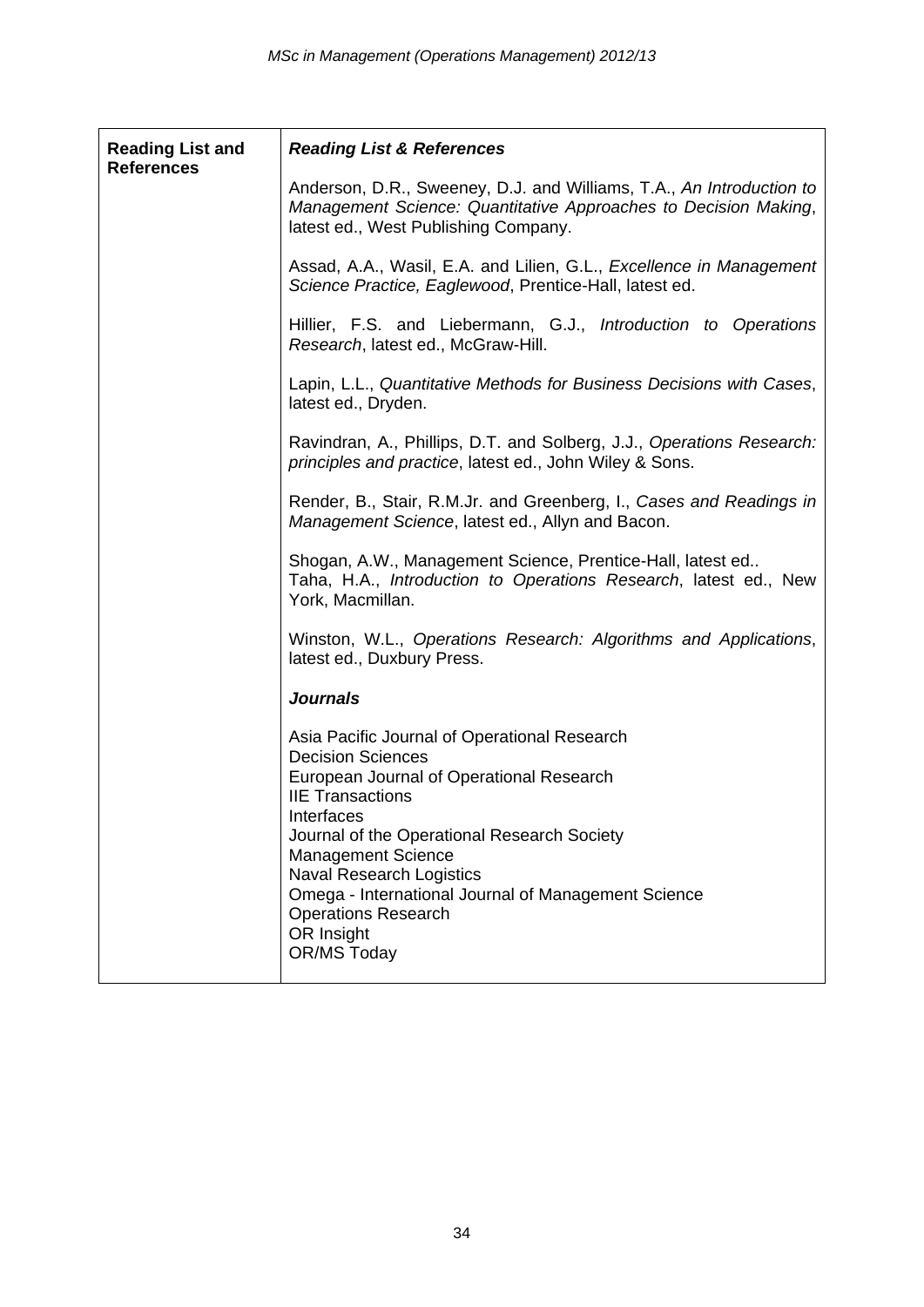| <b>Subject Code</b>                        | LGT5103                                                                                                                                                                                                                                                                                                                                                                                                                                                                                                                                                                                                                                                                                                                                                                                                                                                                                                                                                                                                                                                                                                                                                                                                                                                                                                                                                                                                                             |
|--------------------------------------------|-------------------------------------------------------------------------------------------------------------------------------------------------------------------------------------------------------------------------------------------------------------------------------------------------------------------------------------------------------------------------------------------------------------------------------------------------------------------------------------------------------------------------------------------------------------------------------------------------------------------------------------------------------------------------------------------------------------------------------------------------------------------------------------------------------------------------------------------------------------------------------------------------------------------------------------------------------------------------------------------------------------------------------------------------------------------------------------------------------------------------------------------------------------------------------------------------------------------------------------------------------------------------------------------------------------------------------------------------------------------------------------------------------------------------------------|
| <b>Subject Title</b>                       | Advanced Models for Decision Making                                                                                                                                                                                                                                                                                                                                                                                                                                                                                                                                                                                                                                                                                                                                                                                                                                                                                                                                                                                                                                                                                                                                                                                                                                                                                                                                                                                                 |
| <b>Credit Value</b>                        | 3                                                                                                                                                                                                                                                                                                                                                                                                                                                                                                                                                                                                                                                                                                                                                                                                                                                                                                                                                                                                                                                                                                                                                                                                                                                                                                                                                                                                                                   |
| Level                                      | 5                                                                                                                                                                                                                                                                                                                                                                                                                                                                                                                                                                                                                                                                                                                                                                                                                                                                                                                                                                                                                                                                                                                                                                                                                                                                                                                                                                                                                                   |
| <b>Normal Duration</b>                     | 1-semester                                                                                                                                                                                                                                                                                                                                                                                                                                                                                                                                                                                                                                                                                                                                                                                                                                                                                                                                                                                                                                                                                                                                                                                                                                                                                                                                                                                                                          |
| <b>Pre-requisites</b>                      | Basic probability, matrix algebra and linear programming                                                                                                                                                                                                                                                                                                                                                                                                                                                                                                                                                                                                                                                                                                                                                                                                                                                                                                                                                                                                                                                                                                                                                                                                                                                                                                                                                                            |
| <b>Exclusion</b>                           | <b>MGT533 Stochastic Operations Research</b>                                                                                                                                                                                                                                                                                                                                                                                                                                                                                                                                                                                                                                                                                                                                                                                                                                                                                                                                                                                                                                                                                                                                                                                                                                                                                                                                                                                        |
| <b>Role and Purposes</b>                   | Uncertainty and complexity make many decisions difficult. This<br>elective subject provides an introduction to decision analysis, together<br>with advance models and analysis of stochastic processes. Decision<br>analysis is the systematic evaluation of decision problems that has to<br>be addressed in the immediate future and that involves uncertainty.<br>Stochastic process analysis, on the other hand, focuses on decision<br>problems occurring in processes that evolve in a probabilistic manner<br>over time. In this subject, we will discuss methods for structuring and<br>modelling decision problems and apply these methods in a variety of<br>managerial and personal decision making contexts. The objective of<br>this subject is to enable students to develop and analyse probabilistic<br>models for handling the uncertainty encountered in a wide variety of<br>settings.<br>Specifically, this subject will help students to:<br>understand the differences between deterministic and uncertain<br>п<br>environments;<br>understand the nature of problems that they will encounter in<br>$\blacksquare$<br>uncertain environments;<br>adopt the decision making framework for addressing decisions;<br>develop some skills in using the framework;<br>٠<br>gain some familiarity with basic decision making tools; and<br>٠<br>gain insight into their personal approach to decision making.<br>٠ |
| <b>Subject Learning</b><br><b>Outcomes</b> | Upon completion of the subject, students will be able to:                                                                                                                                                                                                                                                                                                                                                                                                                                                                                                                                                                                                                                                                                                                                                                                                                                                                                                                                                                                                                                                                                                                                                                                                                                                                                                                                                                           |
|                                            | Able to use different probabilistic tools to model problems that<br>а.<br>occur in uncertain environments; and<br>b. Able to analyse models of discrete- and continuous-time Markov<br>chains, some queuing systems, and sequential decision making.                                                                                                                                                                                                                                                                                                                                                                                                                                                                                                                                                                                                                                                                                                                                                                                                                                                                                                                                                                                                                                                                                                                                                                                |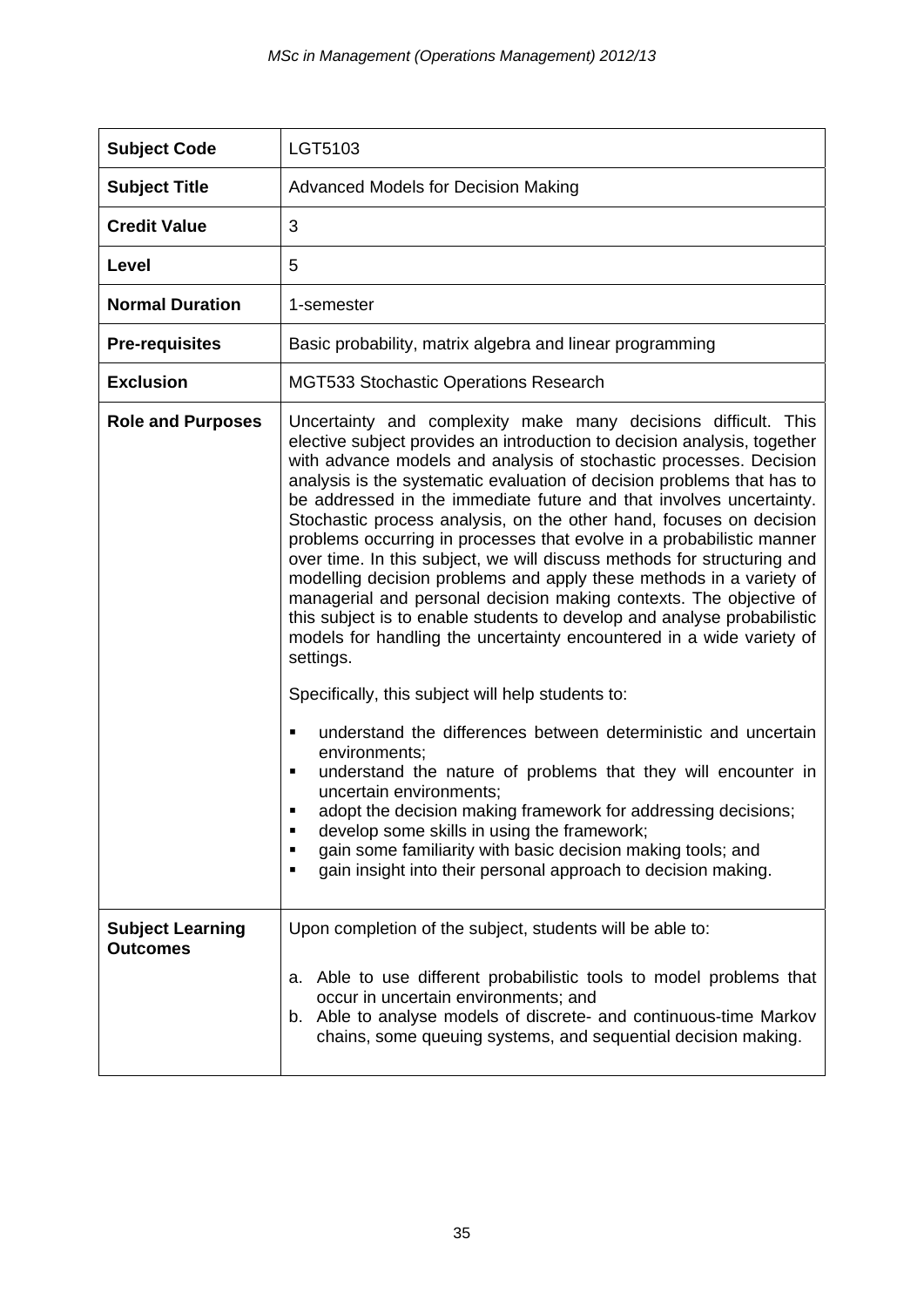| <b>Subject Synopsis/</b><br><b>Indicative Syllabus</b> | <b>Fundamentals of Decision-Making</b><br>Problem formulation; decision trees; Bayes' rule; the value of<br>information.                                                                                                                                                                                                                                                                                                                                                                                                                                                                                                                                                        |                                                                                                                                                                 |              |                           |  |  |  |  |  |  |  |
|--------------------------------------------------------|---------------------------------------------------------------------------------------------------------------------------------------------------------------------------------------------------------------------------------------------------------------------------------------------------------------------------------------------------------------------------------------------------------------------------------------------------------------------------------------------------------------------------------------------------------------------------------------------------------------------------------------------------------------------------------|-----------------------------------------------------------------------------------------------------------------------------------------------------------------|--------------|---------------------------|--|--|--|--|--|--|--|
|                                                        | <b>Bayesian Approaches</b><br>Bayes' theorem; prior probabilities; the likelihood principle.                                                                                                                                                                                                                                                                                                                                                                                                                                                                                                                                                                                    |                                                                                                                                                                 |              |                           |  |  |  |  |  |  |  |
|                                                        | <b>Utility Theory</b><br>Axioms for preference; certainty equivalents and risk aversion.                                                                                                                                                                                                                                                                                                                                                                                                                                                                                                                                                                                        |                                                                                                                                                                 |              |                           |  |  |  |  |  |  |  |
|                                                        | <b>Decision Analysis Applications</b>                                                                                                                                                                                                                                                                                                                                                                                                                                                                                                                                                                                                                                           |                                                                                                                                                                 |              |                           |  |  |  |  |  |  |  |
|                                                        |                                                                                                                                                                                                                                                                                                                                                                                                                                                                                                                                                                                                                                                                                 | <b>Discrete Time Markov Chains</b><br>Definition and formulation of a Markov chain; classification of states;<br>first passage times; stationary distributions. |              |                           |  |  |  |  |  |  |  |
|                                                        | <b>Continuous Time Markov Chains</b><br>Birth and death processes; stationary distributions.                                                                                                                                                                                                                                                                                                                                                                                                                                                                                                                                                                                    |                                                                                                                                                                 |              |                           |  |  |  |  |  |  |  |
|                                                        | <b>Markov Chain Applications</b>                                                                                                                                                                                                                                                                                                                                                                                                                                                                                                                                                                                                                                                |                                                                                                                                                                 |              |                           |  |  |  |  |  |  |  |
|                                                        | Queueing Models<br>M/M/1, M/M/s, M/M/1/k, M/G/1 models; waiting-cost functions;<br>decision models based on waiting-cost functions.<br>Queuing Model Applications                                                                                                                                                                                                                                                                                                                                                                                                                                                                                                               |                                                                                                                                                                 |              |                           |  |  |  |  |  |  |  |
|                                                        |                                                                                                                                                                                                                                                                                                                                                                                                                                                                                                                                                                                                                                                                                 |                                                                                                                                                                 |              |                           |  |  |  |  |  |  |  |
| <b>Teaching/Learning</b><br><b>Methodology</b>         | This elective subject provides an opportunity for students trained in<br>Operations Management to apply their knowledge in decision making<br>under uncertainty. The subject is taught with a mixture of lectures,<br>discussion, group work, cases, a variety of exercises and other<br>materials. The goal of this subject is to impart basic knowledge in<br>terms of tools, techniques and skills needed to make decisions in real<br>world management problems that usually occur under uncertain<br>conditions. In doing so, a student-centred, autonomous approach to<br>learning will be adopted so that students accept some responsibility<br>for their own learning. |                                                                                                                                                                 |              |                           |  |  |  |  |  |  |  |
| <b>Assessment</b><br><b>Methods in</b>                 | Specific assessment                                                                                                                                                                                                                                                                                                                                                                                                                                                                                                                                                                                                                                                             | $\%$                                                                                                                                                            |              | Intended subject learning |  |  |  |  |  |  |  |
| <b>Alignment with</b><br><b>Intended Learning</b>      | methods/tasks                                                                                                                                                                                                                                                                                                                                                                                                                                                                                                                                                                                                                                                                   | weighting                                                                                                                                                       |              | outcomes to be assessed   |  |  |  |  |  |  |  |
| <b>Outcomes</b>                                        |                                                                                                                                                                                                                                                                                                                                                                                                                                                                                                                                                                                                                                                                                 |                                                                                                                                                                 | a            | b                         |  |  |  |  |  |  |  |
|                                                        | Continuous<br>Assessment                                                                                                                                                                                                                                                                                                                                                                                                                                                                                                                                                                                                                                                        | 50 %                                                                                                                                                            | ✓            | ✓                         |  |  |  |  |  |  |  |
|                                                        | Examination                                                                                                                                                                                                                                                                                                                                                                                                                                                                                                                                                                                                                                                                     | 50 %                                                                                                                                                            | $\checkmark$ | $\checkmark$              |  |  |  |  |  |  |  |
|                                                        | Total                                                                                                                                                                                                                                                                                                                                                                                                                                                                                                                                                                                                                                                                           | 100 %                                                                                                                                                           |              |                           |  |  |  |  |  |  |  |
|                                                        | Explanation of the appropriateness of the assessment methods in<br>assessing the intended learning outcomes:                                                                                                                                                                                                                                                                                                                                                                                                                                                                                                                                                                    |                                                                                                                                                                 |              |                           |  |  |  |  |  |  |  |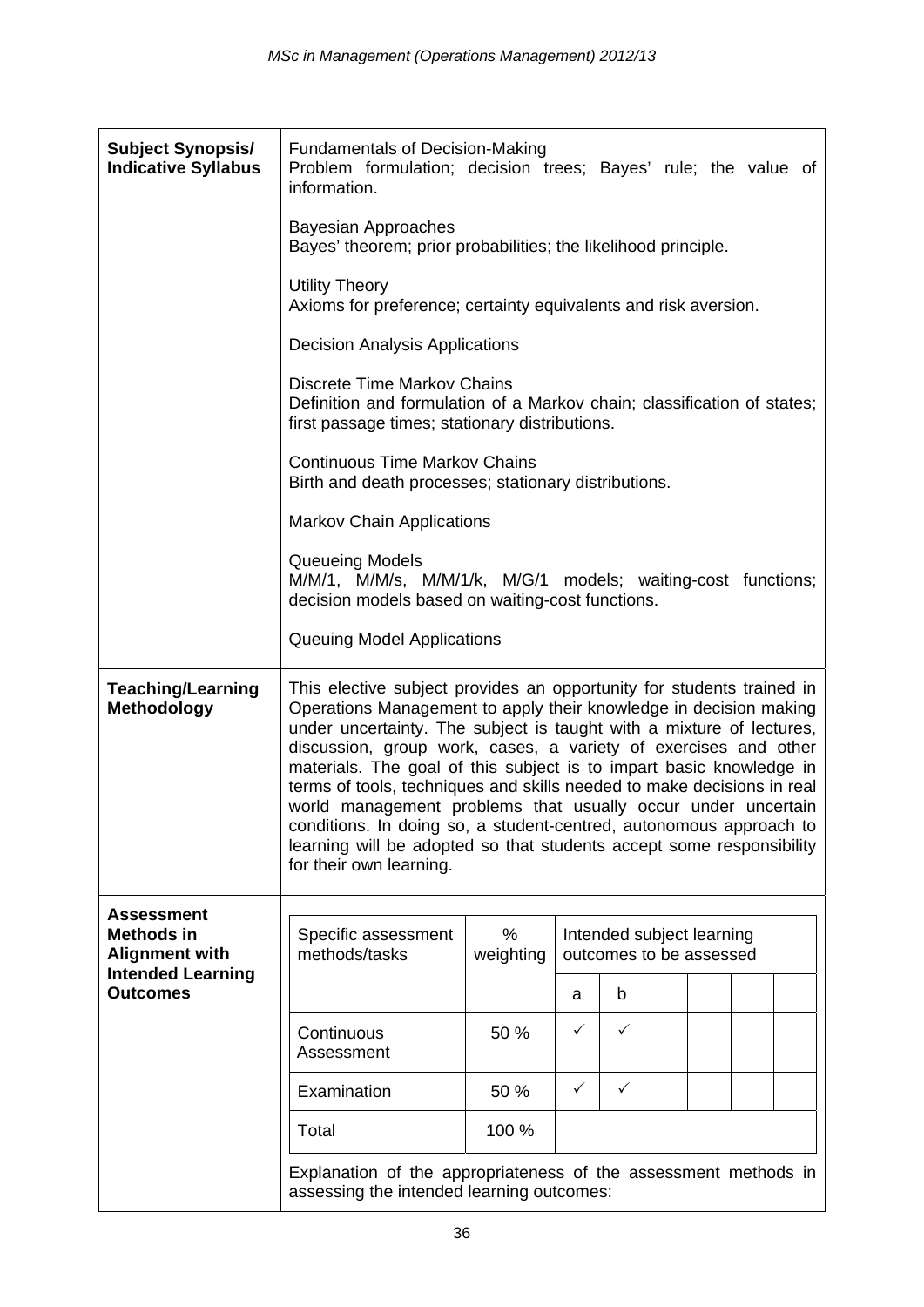|                                              | Students need to do a group case study, testing whether they know<br>how to apply the theories learnt to some real life situations. Mid-term<br>test and examination are also required to test their understanding and<br>familiarity with the knowledge.<br>To pass this subject, students are required to obtain Grade D or<br>above in BOTH the Continuous Assessment and Exam components. |          |  |  |  |  |  |  |
|----------------------------------------------|-----------------------------------------------------------------------------------------------------------------------------------------------------------------------------------------------------------------------------------------------------------------------------------------------------------------------------------------------------------------------------------------------|----------|--|--|--|--|--|--|
| <b>Student Study</b>                         | Class contact:                                                                                                                                                                                                                                                                                                                                                                                |          |  |  |  |  |  |  |
| <b>Effort Expected</b>                       |                                                                                                                                                                                                                                                                                                                                                                                               |          |  |  |  |  |  |  |
|                                              | Lectures<br>٠                                                                                                                                                                                                                                                                                                                                                                                 | 28 Hrs.  |  |  |  |  |  |  |
|                                              | <b>Tutorials</b>                                                                                                                                                                                                                                                                                                                                                                              | 14 Hrs.  |  |  |  |  |  |  |
|                                              | Other student study effort:                                                                                                                                                                                                                                                                                                                                                                   |          |  |  |  |  |  |  |
|                                              | Revision, doing exercises and cases<br>٠                                                                                                                                                                                                                                                                                                                                                      | 84 Hrs.  |  |  |  |  |  |  |
|                                              |                                                                                                                                                                                                                                                                                                                                                                                               | Hrs.     |  |  |  |  |  |  |
|                                              | Total student study effort                                                                                                                                                                                                                                                                                                                                                                    | 126 Hrs. |  |  |  |  |  |  |
| <b>Reading List and</b><br><b>References</b> | Bell, D. E. and A. Schleifer, Jr., Decision Making Under Uncertainty,<br>ITP, 1995.                                                                                                                                                                                                                                                                                                           |          |  |  |  |  |  |  |
|                                              | Clemen, R. T., Making Hard Decisions: An Introduction to Decision<br>Analysis, PWS-Kent Publishing Company, 1990.                                                                                                                                                                                                                                                                             |          |  |  |  |  |  |  |
|                                              | Heyman, D. P and M. J. Sobel, Stochastic Models in Operations<br>Research, Vol.I and II, McGraw-Hill, latest ed.                                                                                                                                                                                                                                                                              |          |  |  |  |  |  |  |
|                                              | Hillier, F. S., M. S. Hillier, and G. J. Lieberman, Introduction to<br>Management Science, latest edition, McGraw-Hill.                                                                                                                                                                                                                                                                       |          |  |  |  |  |  |  |
|                                              | Hillier, F. S. and G. J. Lieberman, Introduction to Operations<br>Research, latest edition, McGraw-Hill.                                                                                                                                                                                                                                                                                      |          |  |  |  |  |  |  |
|                                              | Ross, S. M., Introduction to Probability Models, 4th edition, Academic<br>Press, 1989.                                                                                                                                                                                                                                                                                                        |          |  |  |  |  |  |  |
|                                              | Ross, S. M., Stochastic Processes, 2nd edition, John Wiley & Sons<br>Inc.<br>Stevenson, W. J., Introduction to Management Science, latest edition,<br>Irwin.                                                                                                                                                                                                                                  |          |  |  |  |  |  |  |
|                                              | Taylor, H.M. and S. Karlin, An Introduction to Stochastic Modeling,<br>Academic Press, 1994.                                                                                                                                                                                                                                                                                                  |          |  |  |  |  |  |  |
|                                              | Tijms, H. C., Stochastic Modelling and Analysis, Wiley, 1986.<br>Winston, W. L., Operations Research: Applications and Algorithms,<br>latest edition, ITP.                                                                                                                                                                                                                                    |          |  |  |  |  |  |  |
|                                              | Wolff, R. W., Stochastic Modelling and the Theory of Queues,<br>Prentice-Hall, 1989.                                                                                                                                                                                                                                                                                                          |          |  |  |  |  |  |  |
|                                              |                                                                                                                                                                                                                                                                                                                                                                                               |          |  |  |  |  |  |  |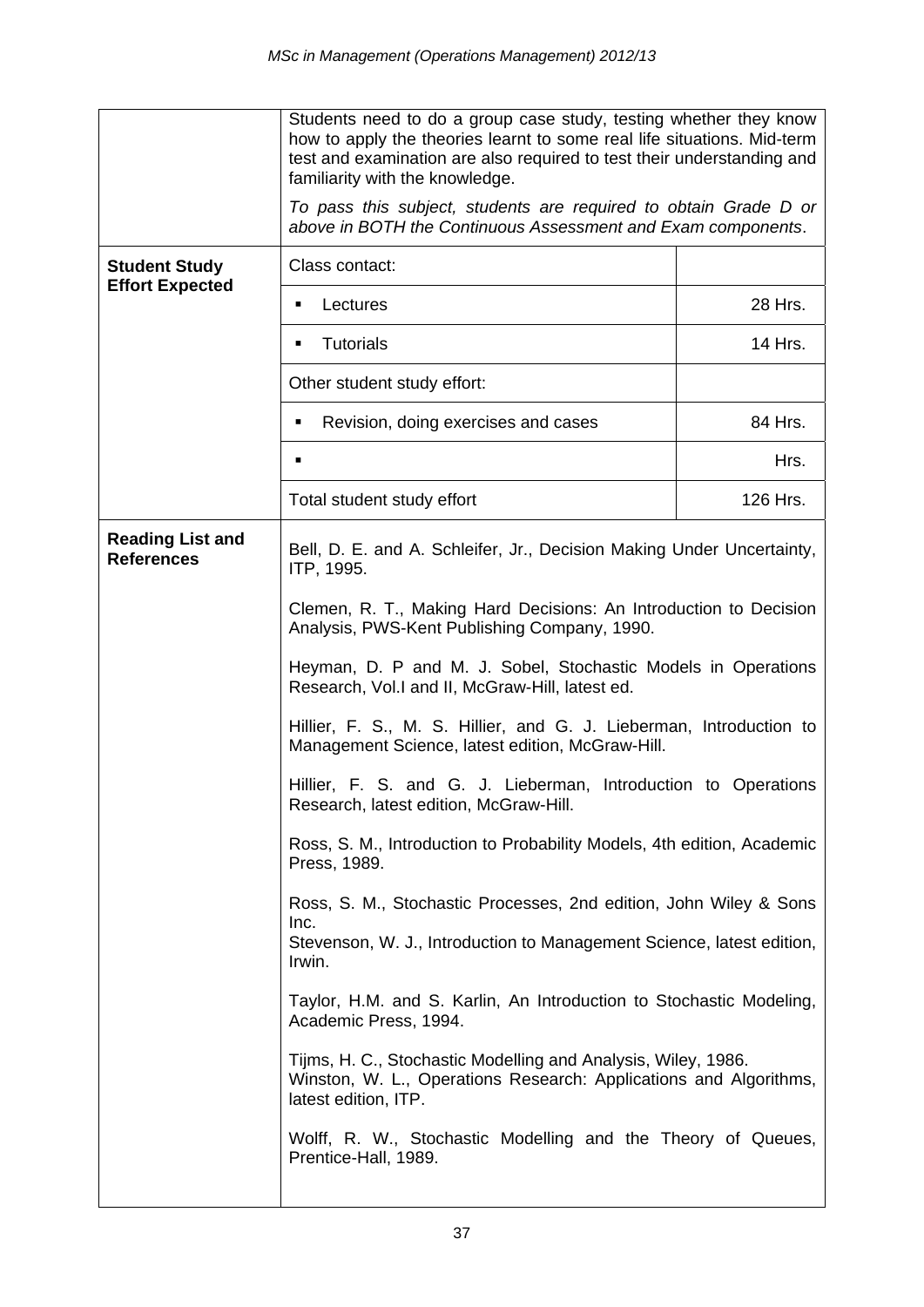| Journals                                                                                                                                                                                                                       |
|--------------------------------------------------------------------------------------------------------------------------------------------------------------------------------------------------------------------------------|
| <b>Decision Sciences</b><br>European Journal of Operational Research<br><b>IIE Transactions</b><br><b>Interfaces</b><br>Journal of the Operational Research Society<br><b>Management Science</b><br><b>Operations Research</b> |
|                                                                                                                                                                                                                                |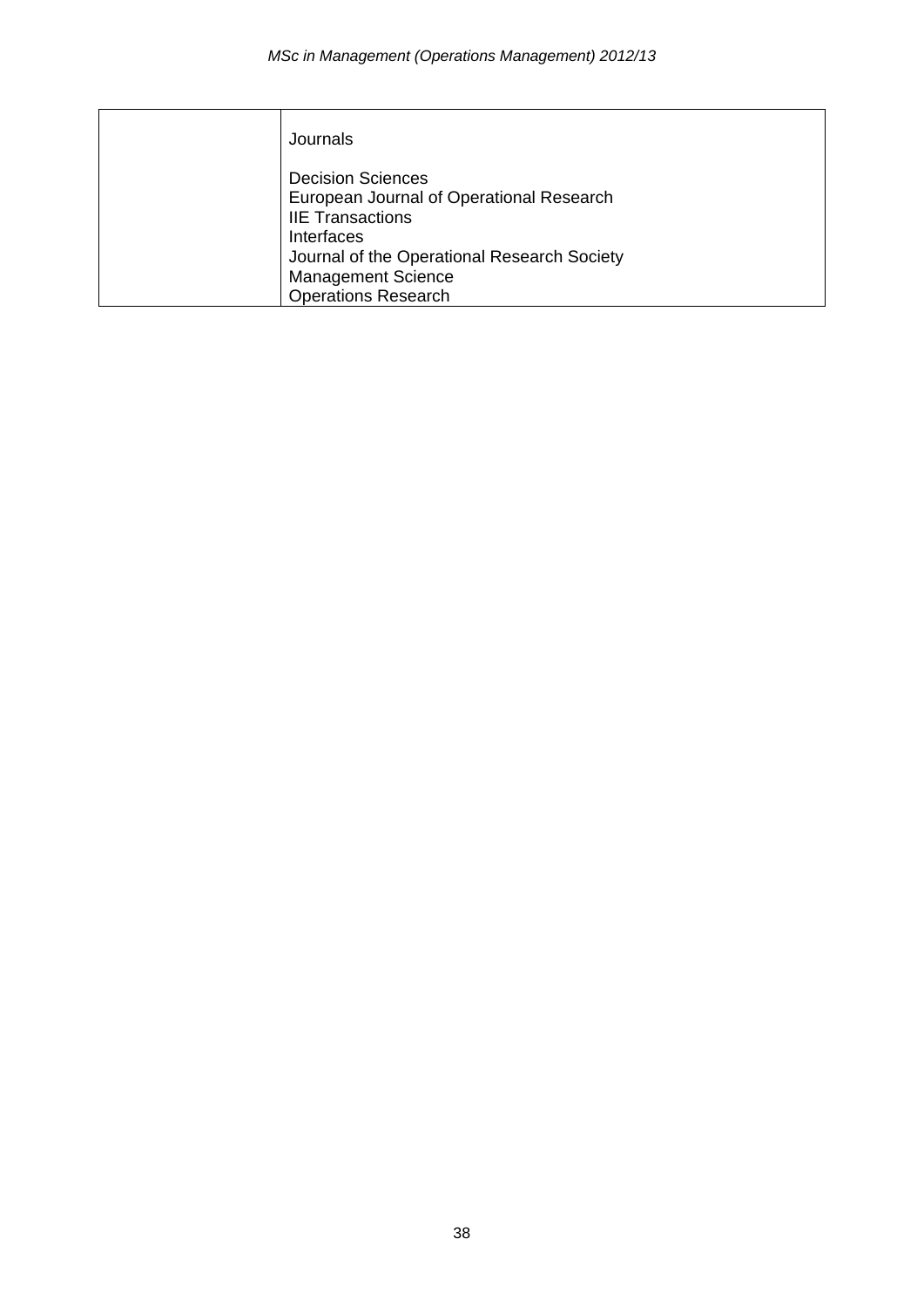| <b>Subject Code</b>                                    | LGT5104                                                                                                                                                                                                                                                                                                                                                                                                                                                                                                                                                                                                                                                                                                                                                                                                       |
|--------------------------------------------------------|---------------------------------------------------------------------------------------------------------------------------------------------------------------------------------------------------------------------------------------------------------------------------------------------------------------------------------------------------------------------------------------------------------------------------------------------------------------------------------------------------------------------------------------------------------------------------------------------------------------------------------------------------------------------------------------------------------------------------------------------------------------------------------------------------------------|
| <b>Subject Title</b>                                   | <b>Simulation for Operations Management</b>                                                                                                                                                                                                                                                                                                                                                                                                                                                                                                                                                                                                                                                                                                                                                                   |
| <b>Credit Value</b>                                    | 3                                                                                                                                                                                                                                                                                                                                                                                                                                                                                                                                                                                                                                                                                                                                                                                                             |
| Level                                                  | 5                                                                                                                                                                                                                                                                                                                                                                                                                                                                                                                                                                                                                                                                                                                                                                                                             |
| <b>Normal Duration</b>                                 | 1-semester                                                                                                                                                                                                                                                                                                                                                                                                                                                                                                                                                                                                                                                                                                                                                                                                    |
| <b>Pre-requisite</b>                                   | MGT521/LGT5105 Managing Operations System<br>MGT581/LGT5101 Statistics for Management<br>Either MGT532 Deterministic Operations Research and<br>MGT533 Stochastic Operations Research<br>or MGT5321/LGT5102 Models for Decision Making                                                                                                                                                                                                                                                                                                                                                                                                                                                                                                                                                                        |
| <b>Role and Purposes</b>                               | Simulation is one of the main techniques of Operations Management<br>and is widely used in the analysis of practical problems, both in<br>manufacturing and servicing industries. As such, it demands a<br>complete subject to itself. It complements the Operations Research<br>subjects and links in with many of the topics covered in Operations<br>queuing theory, inventory management,<br>Management, e.g.,<br>manpower planning, scheduling, machine maintenance, etc. As<br>practical problems are usually very complicated, the use of simulation<br>in practice seems to be inevitable. The subject will help students think<br>more clearly about the nature of the problem phenomena and learn<br>practical ways of investigating them together with the theory that<br>underpins this practice. |
| <b>Subject Learning</b><br><b>Outcomes</b>             | Upon completion of the subject, students will be able to:<br>(a) Understand the basic concepts of simulation.<br>(b) Use a simulation software package to simulate and analyse a<br>practical problem.<br>(c) Analyse the results of a simulation and hence recommend<br>appropriate solutions to the problem owner(s).<br>Studying this subject will help develop students' critical and creative<br>thinking, and arouse their interest in life-long learning to keep abreast<br>of modern computer simulation technology.                                                                                                                                                                                                                                                                                  |
| <b>Subject Synopsis/</b><br><b>Indicative Syllabus</b> | <b>Introduction to Simulation</b><br>Rationale for simulation; deterministic and stochastic systems;<br>continuous and discrete event simulation; importance of simulation in<br>practice.<br><b>Basic Concepts of Simulation</b><br>Life Cycle Diagram; event scheduling and the process method;<br>random number generation and sampling from distributions; model<br>testing and validation; designing simulation experiments.                                                                                                                                                                                                                                                                                                                                                                             |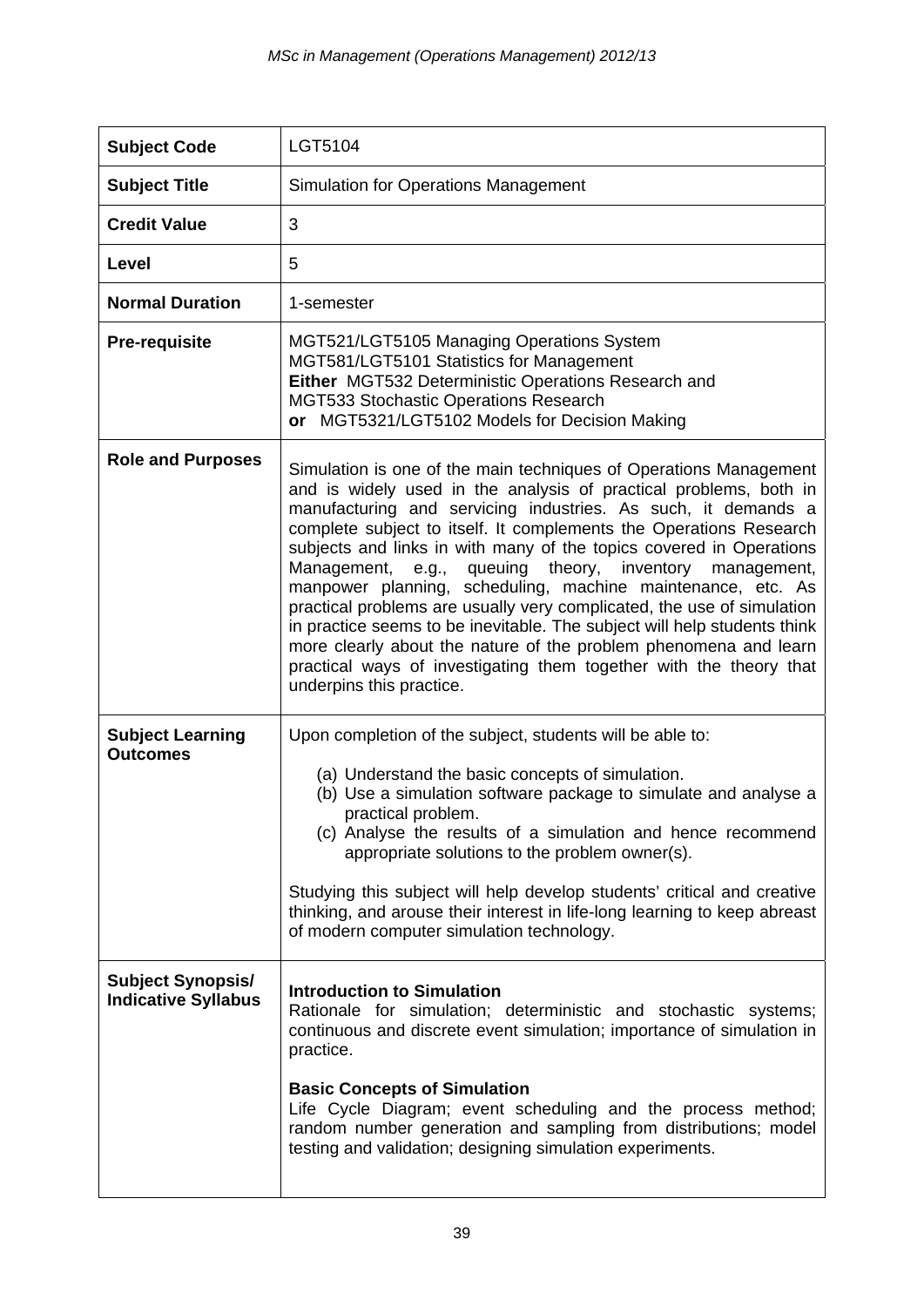|                                                                                             | <b>Use of Simulation in Practice</b><br>Practical examples of using simulation in practice.                                                                                                                                                                                                                                                                                                                                                                                                                                                                                   |                |                                                      |   |              |        |   |        |  |
|---------------------------------------------------------------------------------------------|-------------------------------------------------------------------------------------------------------------------------------------------------------------------------------------------------------------------------------------------------------------------------------------------------------------------------------------------------------------------------------------------------------------------------------------------------------------------------------------------------------------------------------------------------------------------------------|----------------|------------------------------------------------------|---|--------------|--------|---|--------|--|
|                                                                                             | <b>Computer and Simulation</b><br>The use of computer in simulation; use of standard commercial<br>software.                                                                                                                                                                                                                                                                                                                                                                                                                                                                  |                |                                                      |   |              |        |   |        |  |
| <b>Teaching/Learning</b><br>Methodology                                                     | Contact hours: 42 hours                                                                                                                                                                                                                                                                                                                                                                                                                                                                                                                                                       |                |                                                      |   |              |        |   |        |  |
|                                                                                             | The lectures will present basic theoretical materials and their practical<br>usage. Emphasis will be on the application of simulation in<br>Operations Management areas. A wide range of examples will be<br>used in the lectures to illustrate the usage of simulation in practice.<br>Computer based simulation package(s) will be taught to supplement<br>the theoretical materials, as simulation will usually involve the<br>application of simulation packages. The main computer package to<br>be used will be comparable to packages such as WITNESS and<br>ProModel. |                |                                                      |   |              |        |   |        |  |
| <b>Assessment</b><br><b>Methods in</b><br><b>Alignment with</b><br><b>Intended Learning</b> | Specific assessment<br>methods/tasks                                                                                                                                                                                                                                                                                                                                                                                                                                                                                                                                          | %<br>weighting | Intended subject learning<br>outcomes to be assessed |   |              |        |   |        |  |
| <b>Outcomes</b>                                                                             |                                                                                                                                                                                                                                                                                                                                                                                                                                                                                                                                                                               |                | a                                                    | b | C            | d      | e |        |  |
|                                                                                             | 1. Coursework                                                                                                                                                                                                                                                                                                                                                                                                                                                                                                                                                                 | 100%           | $\checkmark$                                         | ✓ | $\checkmark$ |        |   |        |  |
|                                                                                             |                                                                                                                                                                                                                                                                                                                                                                                                                                                                                                                                                                               |                |                                                      |   |              |        |   |        |  |
|                                                                                             |                                                                                                                                                                                                                                                                                                                                                                                                                                                                                                                                                                               |                |                                                      |   |              |        |   |        |  |
|                                                                                             | Total                                                                                                                                                                                                                                                                                                                                                                                                                                                                                                                                                                         | 100 %          |                                                      |   |              |        |   |        |  |
|                                                                                             | Explanation of the appropriateness of the assessment methods in<br>assessing the intended learning outcomes:                                                                                                                                                                                                                                                                                                                                                                                                                                                                  |                |                                                      |   |              |        |   |        |  |
|                                                                                             | Lab coursework, midterm examination, and final project are designed<br>to ensure all the learning outcomes are achieved.                                                                                                                                                                                                                                                                                                                                                                                                                                                      |                |                                                      |   |              |        |   |        |  |
|                                                                                             | To pass this subject, students are required to obtain Grade D or<br>above in the Continuous Assessment.                                                                                                                                                                                                                                                                                                                                                                                                                                                                       |                |                                                      |   |              |        |   |        |  |
| <b>Student Study</b>                                                                        | Class contact:                                                                                                                                                                                                                                                                                                                                                                                                                                                                                                                                                                |                |                                                      |   |              |        |   |        |  |
| <b>Effort Expected</b>                                                                      | Lectures<br>П                                                                                                                                                                                                                                                                                                                                                                                                                                                                                                                                                                 |                |                                                      |   |              | 42Hrs. |   |        |  |
|                                                                                             | п                                                                                                                                                                                                                                                                                                                                                                                                                                                                                                                                                                             |                |                                                      |   |              | Hrs.   |   |        |  |
|                                                                                             | Other student study effort:                                                                                                                                                                                                                                                                                                                                                                                                                                                                                                                                                   |                |                                                      |   |              |        |   |        |  |
|                                                                                             | Homework<br>$\blacksquare$                                                                                                                                                                                                                                                                                                                                                                                                                                                                                                                                                    |                |                                                      |   |              |        |   | 42Hrs. |  |
|                                                                                             | Project<br>п                                                                                                                                                                                                                                                                                                                                                                                                                                                                                                                                                                  |                |                                                      |   |              |        |   | 42Hrs. |  |
|                                                                                             | Total student study effort                                                                                                                                                                                                                                                                                                                                                                                                                                                                                                                                                    |                |                                                      |   | 126Hrs.      |        |   |        |  |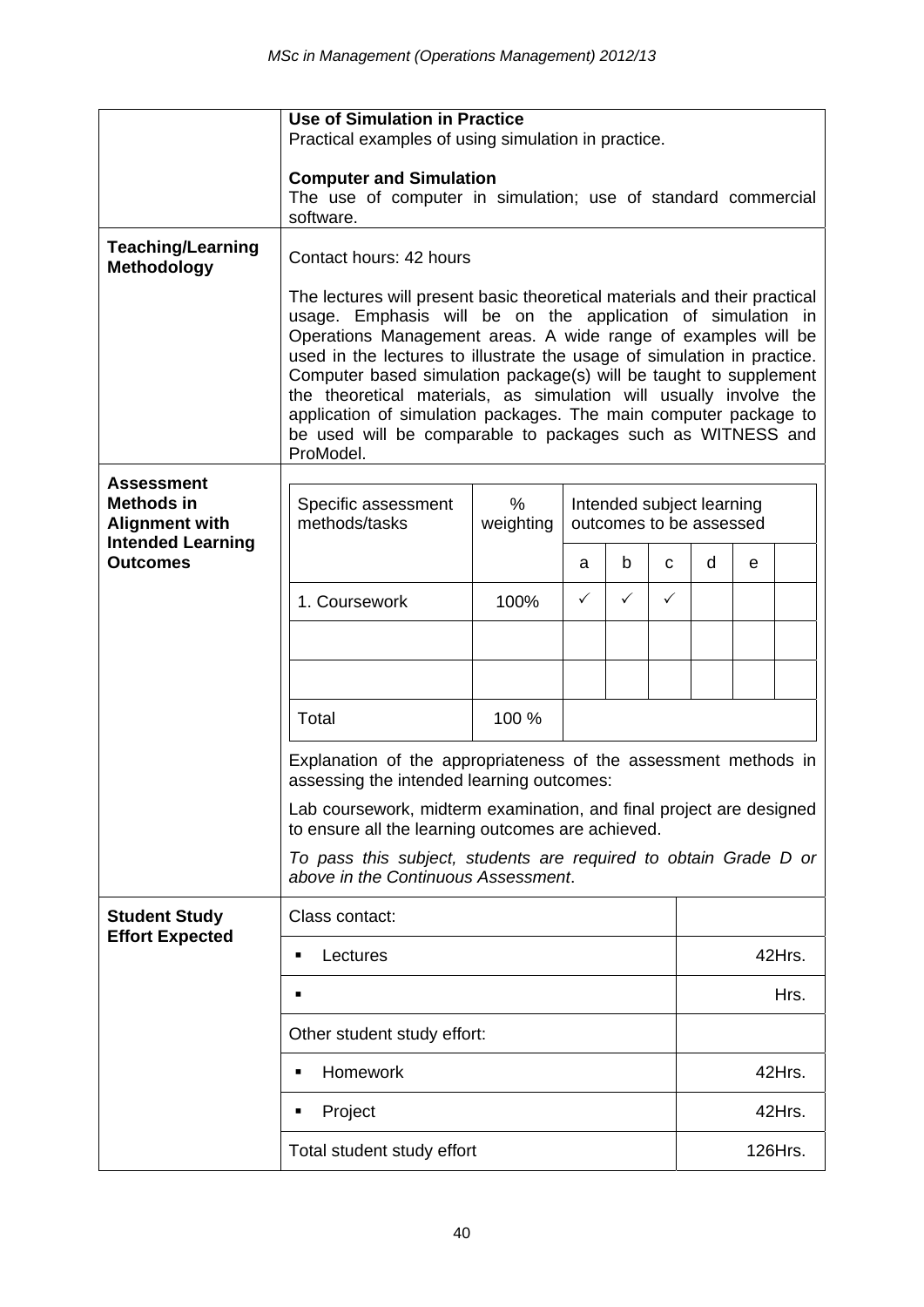| <b>Reading List and</b><br><b>References</b> | Law, A.M. Simulation Modelling and Analysis, 4 <sup>th</sup> edition, McGraw-<br>Hill, 2007.         |  |  |  |  |
|----------------------------------------------|------------------------------------------------------------------------------------------------------|--|--|--|--|
|                                              | Harrell, Ghosen and Bowden, Simulation using ProModel, 2nd<br>Edition, McGraw-Hill, 2003.            |  |  |  |  |
|                                              | Paul, R.J. and Balmer, D., Simulation Modelling, Chartwell-Bratt,<br>1992.                           |  |  |  |  |
|                                              | Pidd, M., Computer Simulation in Management Science, 3 <sup>rd</sup> edition,<br><b>Wiley, 1992.</b> |  |  |  |  |
|                                              | <b>Journals</b><br>Current issues of related journals.                                               |  |  |  |  |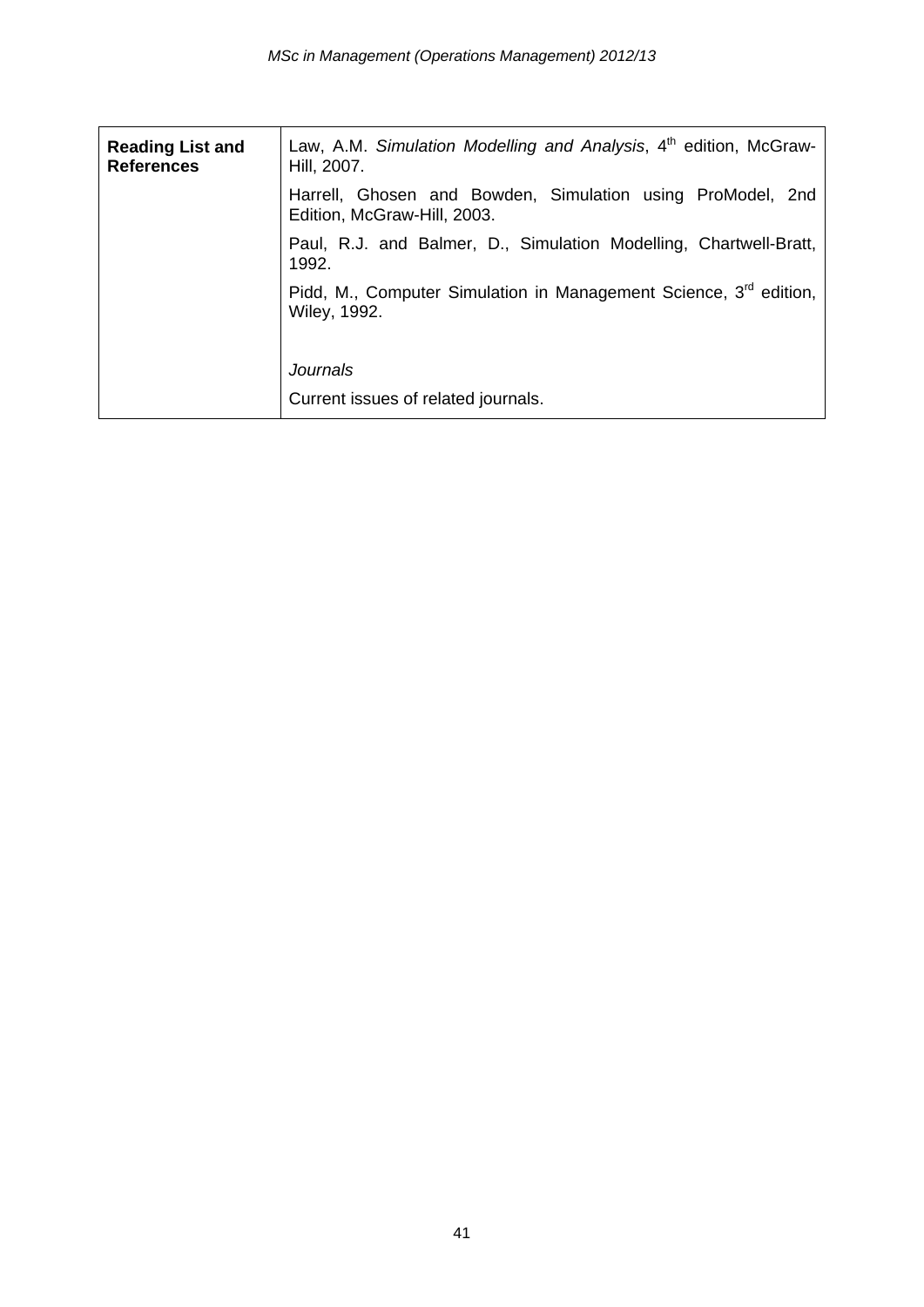| <b>Subject Code</b>                                    | LGT5105                                                                                                                                                                                                                                                                                                                                                                                                                                                                                                                                                                                                                                                                                                                                                                                                                                                           |
|--------------------------------------------------------|-------------------------------------------------------------------------------------------------------------------------------------------------------------------------------------------------------------------------------------------------------------------------------------------------------------------------------------------------------------------------------------------------------------------------------------------------------------------------------------------------------------------------------------------------------------------------------------------------------------------------------------------------------------------------------------------------------------------------------------------------------------------------------------------------------------------------------------------------------------------|
| <b>Subject Title</b>                                   | <b>Managing Operations Systems</b>                                                                                                                                                                                                                                                                                                                                                                                                                                                                                                                                                                                                                                                                                                                                                                                                                                |
| <b>Credit Value</b>                                    | 3                                                                                                                                                                                                                                                                                                                                                                                                                                                                                                                                                                                                                                                                                                                                                                                                                                                                 |
| Level                                                  | 5                                                                                                                                                                                                                                                                                                                                                                                                                                                                                                                                                                                                                                                                                                                                                                                                                                                                 |
| <b>Normal Duration</b>                                 | 1-semester                                                                                                                                                                                                                                                                                                                                                                                                                                                                                                                                                                                                                                                                                                                                                                                                                                                        |
| Pre-requisite /<br>Co-requisite/<br><b>Exclusion</b>   | Nil                                                                                                                                                                                                                                                                                                                                                                                                                                                                                                                                                                                                                                                                                                                                                                                                                                                               |
| <b>Role and Purposes</b>                               | This module introduces students to both the philosophy and the<br>techniques of operations management. Students will understand the<br>basic concepts and basic tools in operations management, and<br>familiar with the scientific methods used<br>become<br>in<br>daily<br>management.                                                                                                                                                                                                                                                                                                                                                                                                                                                                                                                                                                          |
| <b>Subject Learning</b><br><b>Outcomes</b>             | Upon completion of the subject, students will be able to:<br>(a)<br>understand the terminology of operations management.<br>(b)<br>understand basic concepts of various areas of operations<br>management.<br>(c)<br>build up basic quantitative models that are used for decision-<br>making in operations management, including assumptions<br>and limitations of the models.                                                                                                                                                                                                                                                                                                                                                                                                                                                                                   |
| <b>Subject Synopsis/</b><br><b>Indicative Syllabus</b> | <b>Introduction to Operations System</b><br>The concepts, the operations functions and its relation with other<br>business functions.<br><b>Quality Management and Quality Control</b><br>Total quality management; quality measurement; quality cost; quality<br>inspection; statistical quality control.<br><b>Business Process Design and Reengineering</b><br>Process concept; process design method; process effectiveness and<br>efficiency; business process reengineering.<br><b>Forecasting</b><br>Objective of forecasting; logic of forecasting; qualitative and<br>quantitative methods for forecasting; measurement and monitoring of<br>forecasting systems.<br><b>Capacity Planning</b><br>Strategic capacity planning; equipment management; concept of total<br>cost of ownership; volume analysis; breakeven models; decision tree<br>analysis. |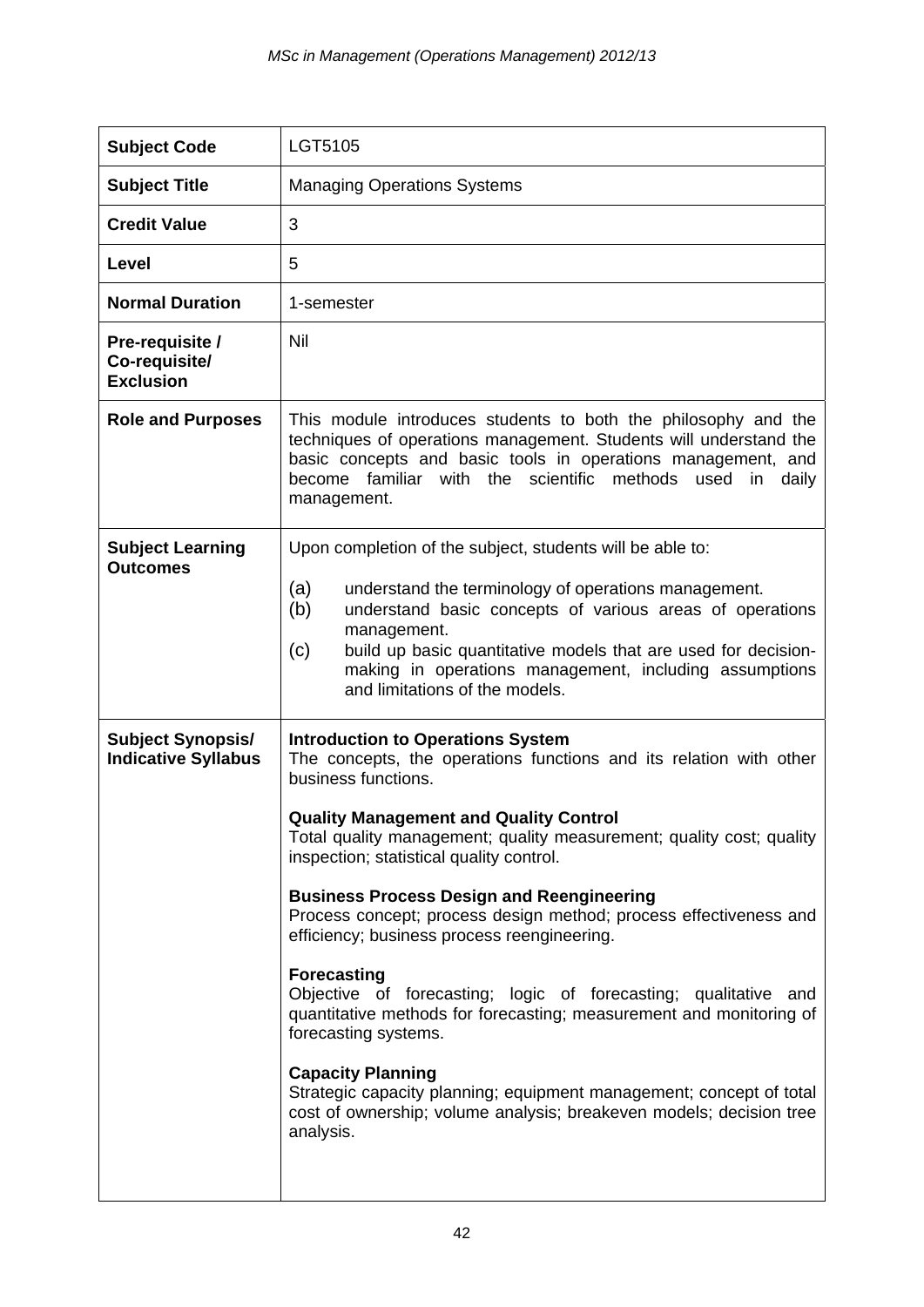|                                                          | <b>Facility Location and Layout</b><br>Factors affecting location decisions; methods for analysing location<br>problems; facility layout problems and decision analysis<br>in<br>manufacturing and service sectors.                                       |                |              |   |                                                      |  |  |  |  |
|----------------------------------------------------------|-----------------------------------------------------------------------------------------------------------------------------------------------------------------------------------------------------------------------------------------------------------|----------------|--------------|---|------------------------------------------------------|--|--|--|--|
|                                                          | <b>Inventory Management</b><br>Functions and costs of inventory management; ABC analysis;<br>economic ordering quantity model; vendor managed inventory<br>system; inventory replenishment systems.                                                       |                |              |   |                                                      |  |  |  |  |
|                                                          | <b>Just-in-Time Systems</b><br>Philosophy and concept of JIT systems; pulling versus pushing<br>production system; JIT in service industry.                                                                                                               |                |              |   |                                                      |  |  |  |  |
|                                                          | <b>Supply Chain Management</b><br>Concept of supply chain management; information coordination; cost<br>and benefit of postponement; quick response; worldwide sourcing.                                                                                  |                |              |   |                                                      |  |  |  |  |
|                                                          | <b>Project Management</b>                                                                                                                                                                                                                                 |                |              |   |                                                      |  |  |  |  |
|                                                          | Project and its working team; project break down; Gantt charts;<br>project time and cost; critical tasks in projects.                                                                                                                                     |                |              |   |                                                      |  |  |  |  |
| <b>Teaching/Learning</b><br>Methodology                  | Concepts and techniques will be introduced through lectures.<br>Students are required to apply the knowledge and skills to analyse<br>and solve various realistic operations management problems in the<br>form of case studies.                          |                |              |   |                                                      |  |  |  |  |
| <b>Assessment</b><br>Methods in<br><b>Alignment with</b> | Specific<br>assessment                                                                                                                                                                                                                                    | %<br>weighting |              |   | Intended subject learning<br>outcomes to be assessed |  |  |  |  |
| <b>Intended Learning</b><br><b>Outcomes</b>              | methods/tasks                                                                                                                                                                                                                                             |                | a            | b | C                                                    |  |  |  |  |
|                                                          | 1. Coursework                                                                                                                                                                                                                                             | 50 %           | ✓            | ✓ | ✓                                                    |  |  |  |  |
|                                                          | 2. Examination                                                                                                                                                                                                                                            | 50 %           | $\checkmark$ | ✓ | $\checkmark$                                         |  |  |  |  |
|                                                          |                                                                                                                                                                                                                                                           |                |              |   |                                                      |  |  |  |  |
|                                                          | Total                                                                                                                                                                                                                                                     | 100 %          |              |   |                                                      |  |  |  |  |
|                                                          | Explanation of the appropriateness of the assessment methods in<br>assessing the intended learning outcomes:                                                                                                                                              |                |              |   |                                                      |  |  |  |  |
|                                                          | Students need to do a group case study, testing whether they know<br>how to apply the theories learnt to some real life situations. Mid-term<br>test and examination are also required to test their understanding and<br>familiarity with the knowledge. |                |              |   |                                                      |  |  |  |  |
|                                                          | To pass this subject, students are required to obtain Grade D or<br>above in BOTH the Continuous Assessment and Exam components.                                                                                                                          |                |              |   |                                                      |  |  |  |  |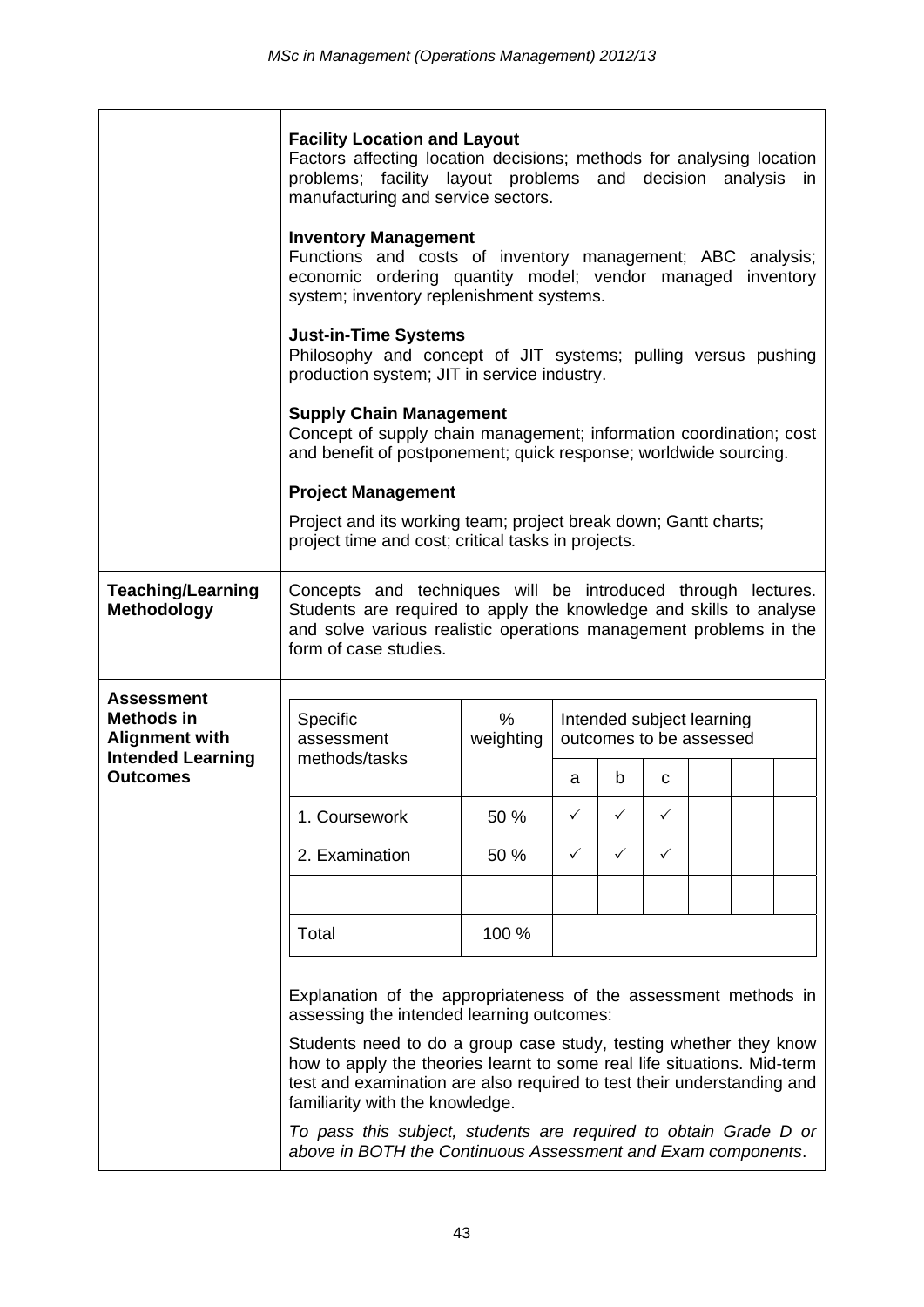| <b>Student Study</b><br><b>Effort Expected</b> | Class contact:                                                                                                                 |          |  |  |  |
|------------------------------------------------|--------------------------------------------------------------------------------------------------------------------------------|----------|--|--|--|
|                                                | Lectures<br>٠                                                                                                                  | 28 Hrs.  |  |  |  |
|                                                | <b>Tutorials</b><br>٠                                                                                                          | 14 Hrs.  |  |  |  |
|                                                | Other student study effort:                                                                                                    |          |  |  |  |
|                                                | Reading and doing exercises<br>٠                                                                                               | 84 Hrs.  |  |  |  |
|                                                | $\blacksquare$                                                                                                                 | Hrs.     |  |  |  |
|                                                | Total student study effort                                                                                                     | 126 Hrs. |  |  |  |
| <b>Reading List and</b>                        | <b>Books</b>                                                                                                                   |          |  |  |  |
| <b>References</b>                              | Jacobs F.R., Chase, R.B. and Aquilano, N.J., Operations & Supply<br>Chain, latest ed., McGraw Hill.                            |          |  |  |  |
|                                                | Cheng, T.C.E. and Podolsky, S. (1996), Just-in-time manufacturing:<br>An introduction, Chapman & Hall.                         |          |  |  |  |
|                                                | Davis M.M., Aquilano N.J. and Chase R.B., Fundamentals of<br>Operations Management, latest ed., McGraw Hill.                   |          |  |  |  |
|                                                | Heyl, J. E., Bushnell, J.L. and Stone, L.A. (1994), Cases in operations<br>management, Addison-Wesley.                         |          |  |  |  |
|                                                | Johnston, R. (2003), Cases in operations management, Finance<br><b>Times Prentice Hall.</b>                                    |          |  |  |  |
|                                                | Russell R.S. and Taylor B.W., Operations Management, latest ed.,<br>Prentice Hall.                                             |          |  |  |  |
|                                                | Shafer, S.M. and Meredith, J.R. (1997), Operations management,<br>Willy.                                                       |          |  |  |  |
|                                                | Stevenson W.J., Operations Management, latest ed., McGraw Hill.                                                                |          |  |  |  |
|                                                | Whybark, D.C. (1989), International Operations management, Irwin.                                                              |          |  |  |  |
|                                                | <b>Journals</b>                                                                                                                |          |  |  |  |
|                                                | International Journal of Operations and Production Management<br>Journal of Operations Management<br><b>Management Science</b> |          |  |  |  |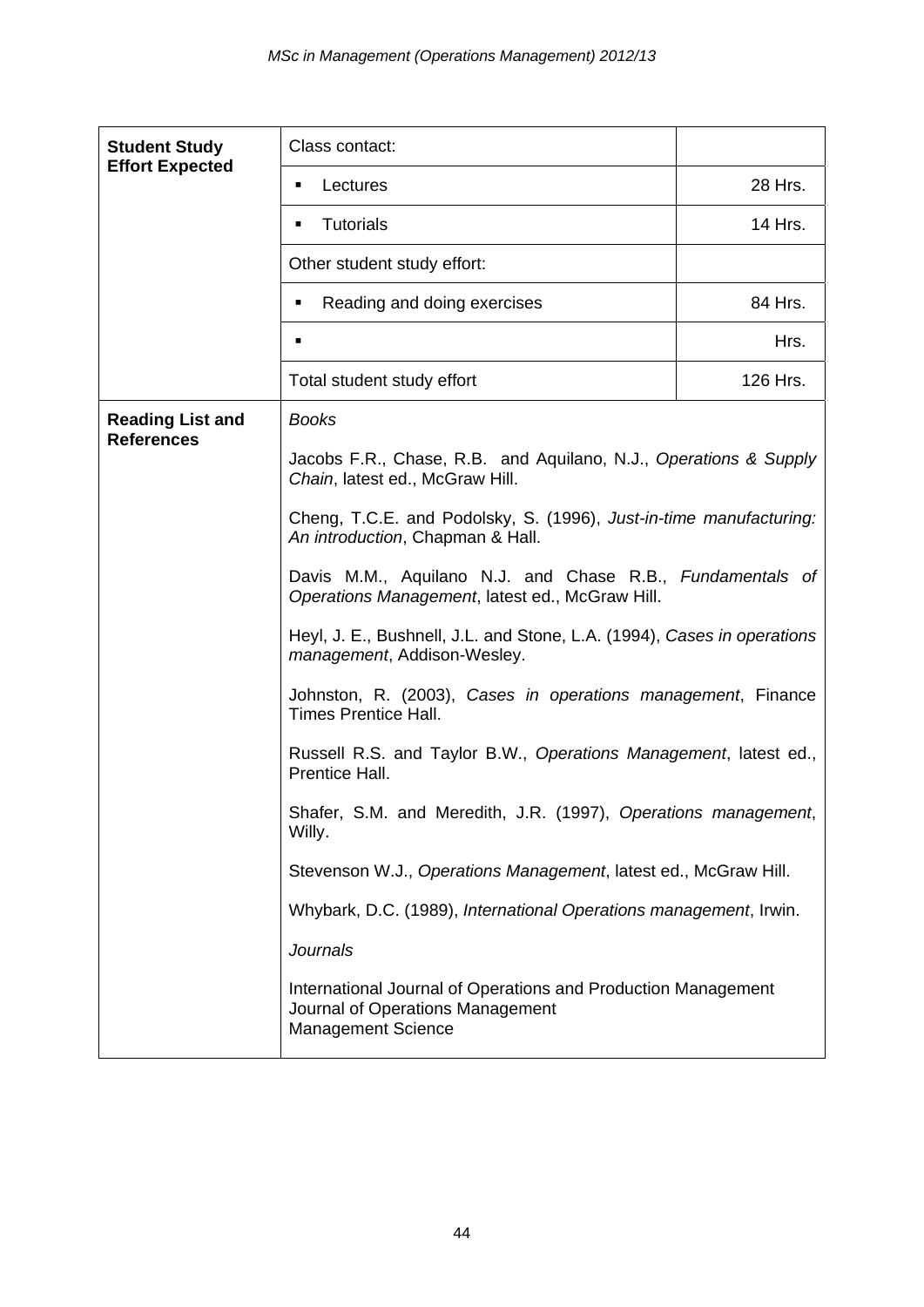| <b>Subject Code</b>                                    | <b>LGT5107</b>                                                                                                                                                                                                                                                                                                                                                                                                                                                                                                                                                                  |
|--------------------------------------------------------|---------------------------------------------------------------------------------------------------------------------------------------------------------------------------------------------------------------------------------------------------------------------------------------------------------------------------------------------------------------------------------------------------------------------------------------------------------------------------------------------------------------------------------------------------------------------------------|
| <b>Subject Title</b>                                   | <b>Total Quality Management</b>                                                                                                                                                                                                                                                                                                                                                                                                                                                                                                                                                 |
| <b>Credit Value</b>                                    | 3                                                                                                                                                                                                                                                                                                                                                                                                                                                                                                                                                                               |
| Level                                                  | 5                                                                                                                                                                                                                                                                                                                                                                                                                                                                                                                                                                               |
| <b>Normal Duration</b>                                 | 1-semester                                                                                                                                                                                                                                                                                                                                                                                                                                                                                                                                                                      |
| <b>Exclusion</b>                                       | <b>ITC575 Principles of Total Quality Management</b>                                                                                                                                                                                                                                                                                                                                                                                                                                                                                                                            |
| <b>Role and Purposes</b>                               | To introduce students to a total quality management (TQM)<br>framework that integrates quality of product, quality of process<br>and quality of management.<br>To discuss in details the principles of TQM in both theories<br>and practice.<br>To learn the major techniques in TQM adoption.<br>To learn applying TQM principles and techniques through a<br>quality improvement project.                                                                                                                                                                                     |
| <b>Subject Learning</b><br><b>Outcomes</b>             | Upon completion of the subject, students will be able to:<br>a. Able to apply TQM principles and techniques to improve<br>organizational efficiency and effectiveness.<br>b. Able to practice TQM to improve customer satisfaction and<br>achieve different strategic organizational goals.                                                                                                                                                                                                                                                                                     |
| <b>Subject Synopsis/</b><br><b>Indicative Syllabus</b> | The interfaces of quality of product, quality of process and quality of<br>management with specific topics including:<br>Multiple concepts and dimensions of quality<br>Technical and functional aspects of service quality<br>Customer contribution to quality<br>Quality Function Deployment methodology in product / service<br>design<br>Supplier quality audit and partnership sourcing<br>Integration of statistical process control into a business<br>system<br>Quality performance measurement<br>Quality Management System of ISO:9000<br>Current issues on TQM.<br>٠ |
| <b>Teaching/Learning</b><br><b>Methodology</b>         | Contact hours: 42 hours<br>Concepts, theories and key issues based on the literature will be<br>introduced to students through lectures. Case studies will be used to<br>illustrate some application aspects and to stimulate discussions<br>leading to context-specific knowledge. Students are required to apply<br>the knowledge to analyse some contemporary issues in the field.                                                                                                                                                                                           |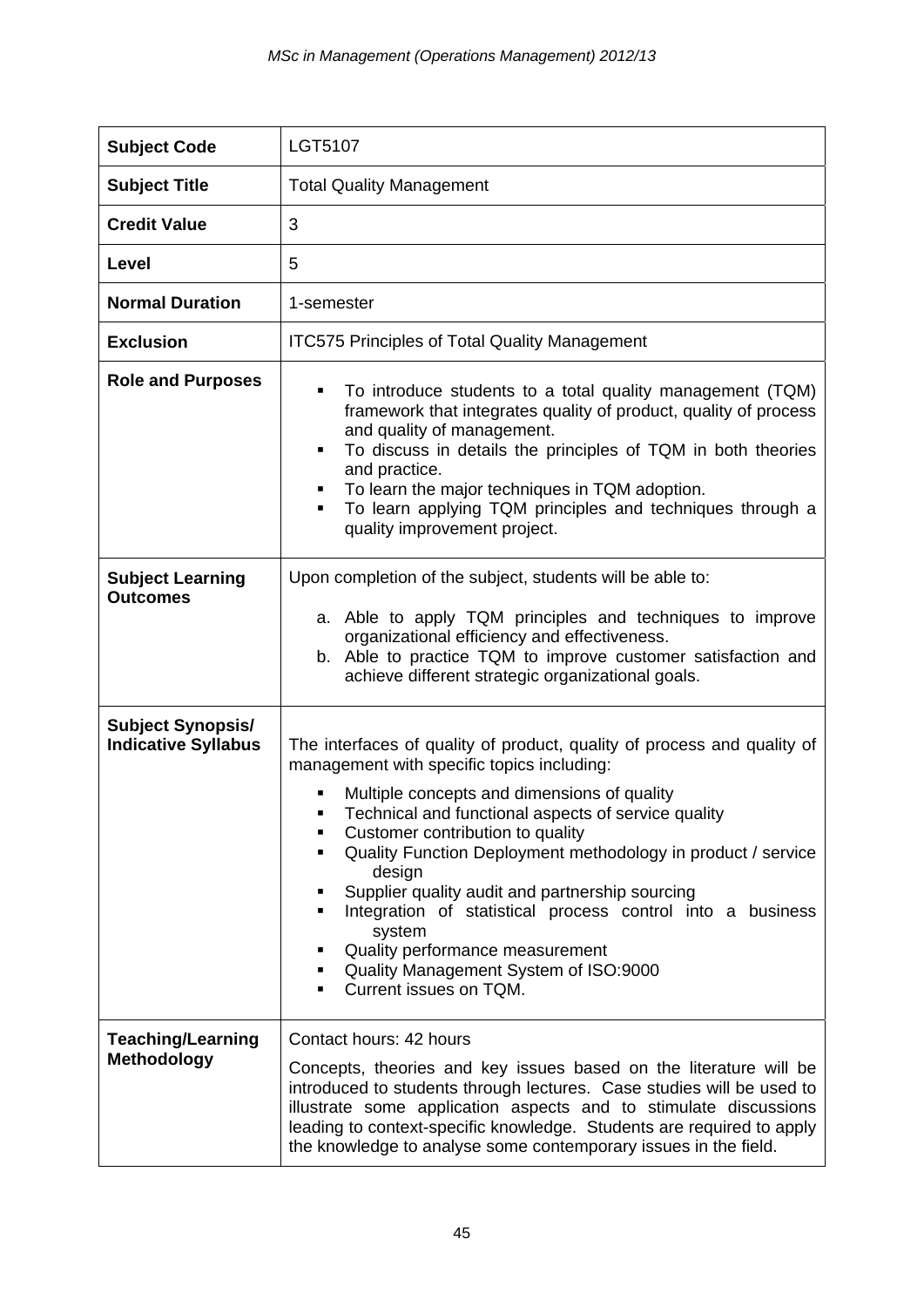| <b>Assessment</b>                                                                         |                                                                                                                                                                                                                                                                                                                        |                                                                        |   |   |         |         |  |         |
|-------------------------------------------------------------------------------------------|------------------------------------------------------------------------------------------------------------------------------------------------------------------------------------------------------------------------------------------------------------------------------------------------------------------------|------------------------------------------------------------------------|---|---|---------|---------|--|---------|
| <b>Methods in</b><br><b>Alignment with</b><br><b>Intended Learning</b><br><b>Outcomes</b> | Specific assessment<br>methods/tasks                                                                                                                                                                                                                                                                                   | %<br>Intended subject learning<br>weighting<br>outcomes to be assessed |   |   |         |         |  |         |
|                                                                                           |                                                                                                                                                                                                                                                                                                                        |                                                                        | a | b |         |         |  |         |
|                                                                                           | Continuous<br>Assessment                                                                                                                                                                                                                                                                                               | 50%                                                                    | ✓ | ✓ |         |         |  |         |
|                                                                                           | Exam                                                                                                                                                                                                                                                                                                                   | 50%                                                                    | ✓ | ✓ |         |         |  |         |
|                                                                                           | Total                                                                                                                                                                                                                                                                                                                  | 100 %                                                                  |   |   |         |         |  |         |
|                                                                                           | Explanation of the appropriateness of the assessment methods in<br>assessing the intended learning outcomes:                                                                                                                                                                                                           |                                                                        |   |   |         |         |  |         |
|                                                                                           | The achievement of the two learning outcomes will be dependent on<br>students' knowledge in conceptual theories and ability to apply quality<br>management techniques.                                                                                                                                                 |                                                                        |   |   |         |         |  |         |
|                                                                                           | Since examination is effective in assessing the knowledge level in<br>conceptual<br>continuous<br>assessment<br>(including<br>theories<br>and<br>assignments and projects) is effective in assessing the ability in<br>applying techniques, both methods will be needed to assess the two<br>outcomes of this subject. |                                                                        |   |   |         |         |  |         |
|                                                                                           | To pass this subject, students are required to obtain Grade D or<br>above in BOTH the Continuous Assessment and Exam components.                                                                                                                                                                                       |                                                                        |   |   |         |         |  |         |
| <b>Student Study</b>                                                                      | Class contact:                                                                                                                                                                                                                                                                                                         |                                                                        |   |   |         |         |  |         |
| <b>Effort Expected</b>                                                                    | Lectures<br>$\blacksquare$                                                                                                                                                                                                                                                                                             |                                                                        |   |   |         | 42 Hrs. |  |         |
|                                                                                           | ٠                                                                                                                                                                                                                                                                                                                      |                                                                        |   |   | Hrs.    |         |  |         |
|                                                                                           | Other student study effort:                                                                                                                                                                                                                                                                                            |                                                                        |   |   |         |         |  |         |
|                                                                                           | Preparation for lectures<br>٠                                                                                                                                                                                                                                                                                          |                                                                        |   |   | 42 Hrs. |         |  |         |
|                                                                                           | Preparation for assignments/mini-projects<br>٠                                                                                                                                                                                                                                                                         |                                                                        |   |   |         | 42 Hrs. |  |         |
|                                                                                           | Total student study effort                                                                                                                                                                                                                                                                                             |                                                                        |   |   |         |         |  | 126Hrs. |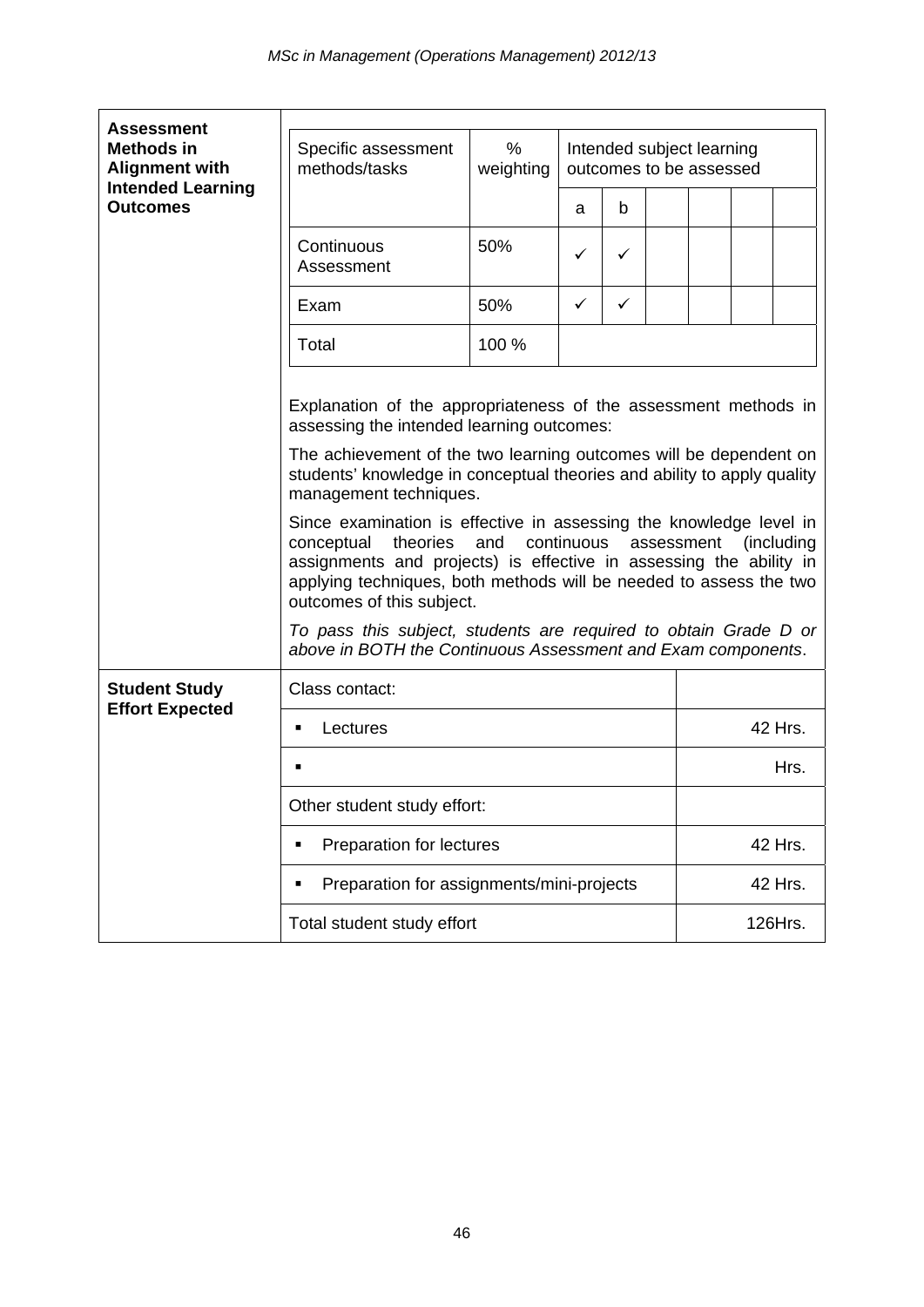| <b>Reading List and</b><br><b>References</b> | <b>Books</b>                                                                                                                                                             |  |  |  |
|----------------------------------------------|--------------------------------------------------------------------------------------------------------------------------------------------------------------------------|--|--|--|
|                                              | Foster, S.T. (the latest edition), Managing Quality: Integrating The<br>Supply Chain, Pearson Education.                                                                 |  |  |  |
|                                              | Besterfield, D.H., Besterfield-Michna, C., Besterfield, G.H. and<br>Besterfield-Sacre, M. (the latest edition), Total Quality Management,<br>Prentice-Hall.              |  |  |  |
|                                              | Goetsch, D.L. and Davis, S.B. (the latest edition), Quality<br>Management: Introduction to Quality Management for Production,<br>Processing and Services, Prentice Hall. |  |  |  |
|                                              | <b>Journals</b>                                                                                                                                                          |  |  |  |
|                                              | Asia-Pacific Journal of Quality Management                                                                                                                               |  |  |  |
|                                              | International Journal of Quality and Reliability Management                                                                                                              |  |  |  |
|                                              | International Journal of Service Industry Management                                                                                                                     |  |  |  |
|                                              | Journal of Operations Management                                                                                                                                         |  |  |  |
|                                              | <b>Managing Service Quality</b>                                                                                                                                          |  |  |  |
|                                              | <b>Total Quality Management &amp; Business Excellence</b>                                                                                                                |  |  |  |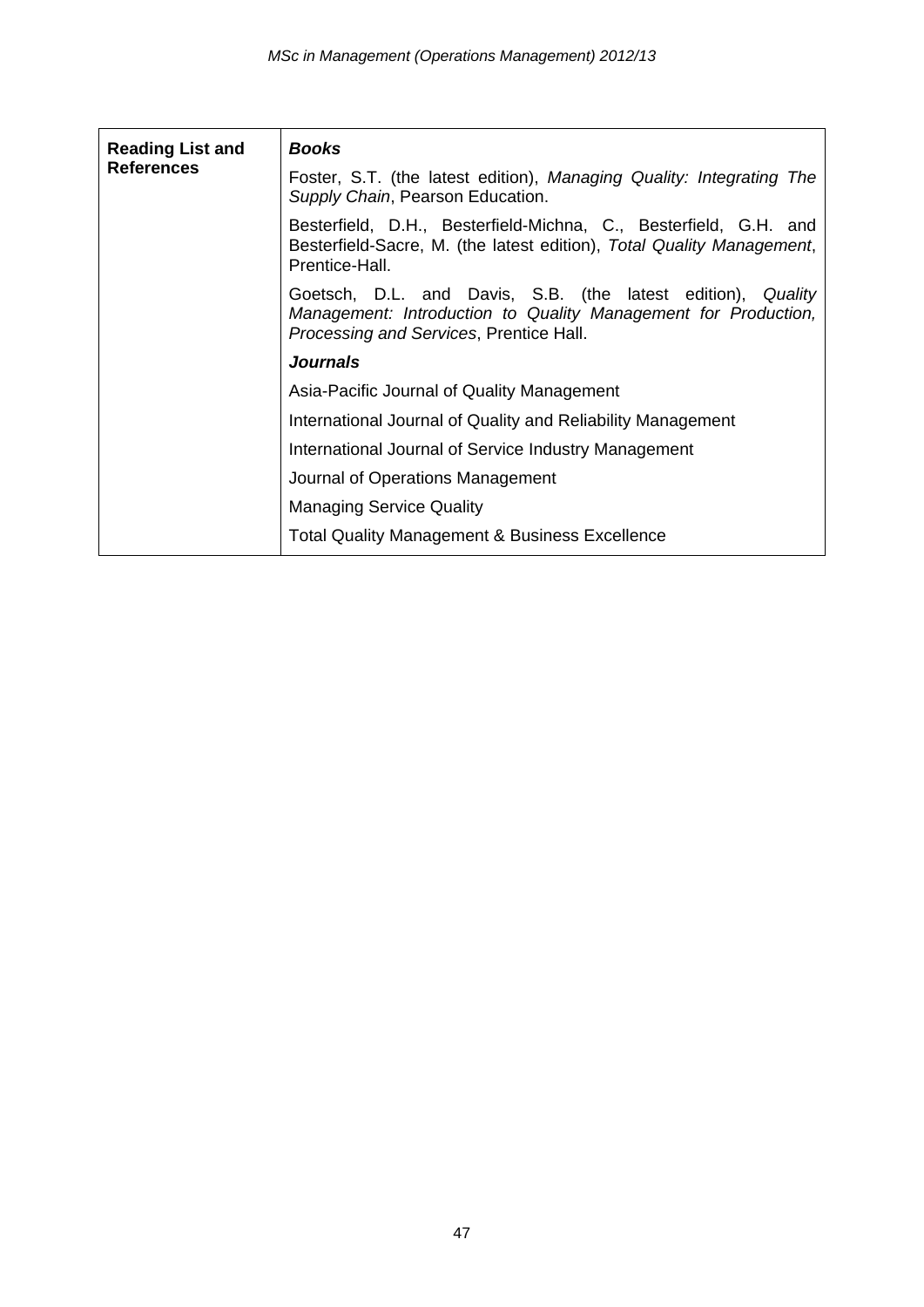| <b>Subject Code</b>      | LGT5108                                                                                                                                                                                                                                                                                                                                                                                                                                                                                                                                                                                                                                                                                                                                                                                                                                                                                                                                                                                                                                                                                                                                                                                                                                                                                                           |
|--------------------------|-------------------------------------------------------------------------------------------------------------------------------------------------------------------------------------------------------------------------------------------------------------------------------------------------------------------------------------------------------------------------------------------------------------------------------------------------------------------------------------------------------------------------------------------------------------------------------------------------------------------------------------------------------------------------------------------------------------------------------------------------------------------------------------------------------------------------------------------------------------------------------------------------------------------------------------------------------------------------------------------------------------------------------------------------------------------------------------------------------------------------------------------------------------------------------------------------------------------------------------------------------------------------------------------------------------------|
| <b>Subject Title</b>     | <b>Service Operations Management</b>                                                                                                                                                                                                                                                                                                                                                                                                                                                                                                                                                                                                                                                                                                                                                                                                                                                                                                                                                                                                                                                                                                                                                                                                                                                                              |
| <b>Credit Value</b>      | 3                                                                                                                                                                                                                                                                                                                                                                                                                                                                                                                                                                                                                                                                                                                                                                                                                                                                                                                                                                                                                                                                                                                                                                                                                                                                                                                 |
| Level                    | 5                                                                                                                                                                                                                                                                                                                                                                                                                                                                                                                                                                                                                                                                                                                                                                                                                                                                                                                                                                                                                                                                                                                                                                                                                                                                                                                 |
| <b>Normal Duration</b>   | 1-semester                                                                                                                                                                                                                                                                                                                                                                                                                                                                                                                                                                                                                                                                                                                                                                                                                                                                                                                                                                                                                                                                                                                                                                                                                                                                                                        |
| <b>Pre-requisite</b>     | Deterministic operations research knowledge, such as linear<br>programming, networks, dynamic programming, is a must. Stochastic<br>modeling knowledge is a plus, but not compulsory.                                                                                                                                                                                                                                                                                                                                                                                                                                                                                                                                                                                                                                                                                                                                                                                                                                                                                                                                                                                                                                                                                                                             |
| <b>Role and Purposes</b> | This elective subject will look at the operations in a service<br>organization and will consider decisions that managers have to make<br>to increase profit. These decisions range from strategic (where to<br>locate, what to sell, etc) to operational (how to schedule the workforce<br>on a weekly basis, how to reduce the waiting time of the customers,<br>etc.). This subject will emphasise realistic business projects by use of<br>case studies. It will also provide a basis to discuss problems<br>encountered in the organizations that students work in. In general, the<br>subject is intended to enable students to better anticipate, recognise,<br>analyse, and improve some of the more influential characteristics and<br>decision making processes of service operations they are likely to<br>encounter. Fundamental to these skills is the ability to observe and<br>understand systems.                                                                                                                                                                                                                                                                                                                                                                                                  |
|                          | These objectives may be summarised as follows:<br>Apply fundamental concepts of operations management to<br>service operations;<br>Analyse service operations to identify key processes, critical<br>٠<br>success factors, limitations and opportunities;<br>Synthesise effective and achievable plans of action to maximise<br>٠<br>achievement of the organization's goals.<br>By the end of this elective subject, students will have:<br>developed their understanding of those aspects of management<br>particularly important to service-providing as opposed to goods-<br>producing organizations;<br>been encouraged to think analytically about services;<br>٠<br>acquired a number of conceptual and empirical tools for<br>٠<br>enhancing the performance of service-providing organizations;<br>an understanding of the nature of service quality and how<br>organizations might go about improving the quality of their<br>service.<br>Apart from the main aim of the course, which is content-related, the<br>course is also designed to give students an opportunity to practice<br>and develop their skills in a number of important areas. These areas<br>are report writing, presentation technique, teamwork, and the ability to<br>communicate ideas clearly, logically and enthusiastically. |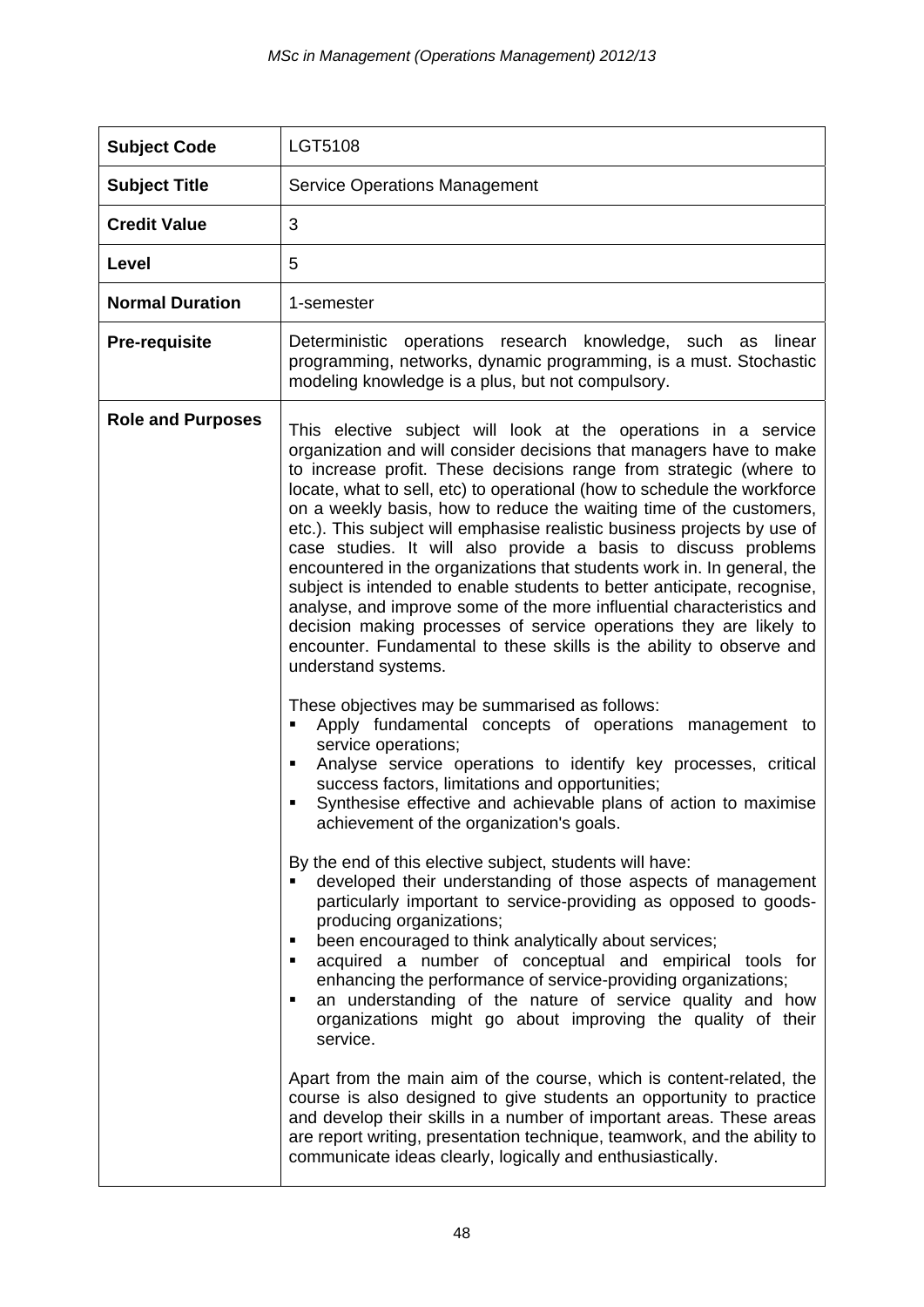| <b>Subject Learning</b><br><b>Outcomes</b>                      |                                                                                                                                                                                                                                                                                                                                                                                                                                                                                                                                                                                                                                                                                                                        | Upon completion of the subject, students will be able to:                 |   |   |  |  |  |  |
|-----------------------------------------------------------------|------------------------------------------------------------------------------------------------------------------------------------------------------------------------------------------------------------------------------------------------------------------------------------------------------------------------------------------------------------------------------------------------------------------------------------------------------------------------------------------------------------------------------------------------------------------------------------------------------------------------------------------------------------------------------------------------------------------------|---------------------------------------------------------------------------|---|---|--|--|--|--|
|                                                                 | a. Able to understand the nature of service operations<br>b. Able to improve Service Operational efficiency by applying<br>OM theories                                                                                                                                                                                                                                                                                                                                                                                                                                                                                                                                                                                 |                                                                           |   |   |  |  |  |  |
| <b>Subject Synopsis/</b><br><b>Indicative Syllabus</b>          | <b>Understanding Services</b><br>The role of services; service quality; service strategy.                                                                                                                                                                                                                                                                                                                                                                                                                                                                                                                                                                                                                              |                                                                           |   |   |  |  |  |  |
|                                                                 | <b>Understanding Customers</b><br>Customer satisfaction; customer relationship management.                                                                                                                                                                                                                                                                                                                                                                                                                                                                                                                                                                                                                             |                                                                           |   |   |  |  |  |  |
|                                                                 | <b>Designing the Service Enterprise</b><br>Design of the service process; supporting facility; service facility<br>location; service encounter.                                                                                                                                                                                                                                                                                                                                                                                                                                                                                                                                                                        |                                                                           |   |   |  |  |  |  |
|                                                                 | <b>Managing Service Operations</b><br>Forecasting demand; managing waiting lines; capacity planning;<br>managing facilitating goods; service supply chain management.                                                                                                                                                                                                                                                                                                                                                                                                                                                                                                                                                  |                                                                           |   |   |  |  |  |  |
|                                                                 | <b>Toward World-Class Service</b><br>Growth and expansion.                                                                                                                                                                                                                                                                                                                                                                                                                                                                                                                                                                                                                                                             |                                                                           |   |   |  |  |  |  |
|                                                                 | <b>Case Studies</b>                                                                                                                                                                                                                                                                                                                                                                                                                                                                                                                                                                                                                                                                                                    |                                                                           |   |   |  |  |  |  |
| <b>Teaching/Learning</b><br><b>Methodology</b>                  | Contact hours: 3 hours per week                                                                                                                                                                                                                                                                                                                                                                                                                                                                                                                                                                                                                                                                                        |                                                                           |   |   |  |  |  |  |
|                                                                 | This elective subject provides an opportunity for students trained in<br>Operations Management to apply their knowledge in service<br>organizations. The subject is heavily based on discussion, group<br>work, cases, a variety of exercises and other materials. The basic<br>knowledge necessary for these activities will be previewed during the<br>first couple of weeks during the lectures. Students are expected to<br>have the necessary background for this preview (please see the pre-<br>requisite subject knowledge above). For the rest of the lectures, a<br>student-centred, independent approach to learning will be adopted so<br>that students accept some responsibility for their own learning. |                                                                           |   |   |  |  |  |  |
| <b>Assessment</b><br><b>Methods in</b><br><b>Alignment with</b> | Specific assessment<br>methods/tasks                                                                                                                                                                                                                                                                                                                                                                                                                                                                                                                                                                                                                                                                                   | $\%$<br>Intended subject learning<br>weighting<br>outcomes to be assessed |   |   |  |  |  |  |
| <b>Intended Learning</b><br><b>Outcomes</b>                     |                                                                                                                                                                                                                                                                                                                                                                                                                                                                                                                                                                                                                                                                                                                        |                                                                           | a | b |  |  |  |  |
|                                                                 | <b>Case Studies</b>                                                                                                                                                                                                                                                                                                                                                                                                                                                                                                                                                                                                                                                                                                    | 30%                                                                       | ✓ | ✓ |  |  |  |  |
|                                                                 | <b>Test</b>                                                                                                                                                                                                                                                                                                                                                                                                                                                                                                                                                                                                                                                                                                            | 30%                                                                       | ✓ |   |  |  |  |  |
|                                                                 | <b>Project Assignments</b>                                                                                                                                                                                                                                                                                                                                                                                                                                                                                                                                                                                                                                                                                             | 40%                                                                       |   | ✓ |  |  |  |  |
|                                                                 | Total                                                                                                                                                                                                                                                                                                                                                                                                                                                                                                                                                                                                                                                                                                                  | 100 %                                                                     |   |   |  |  |  |  |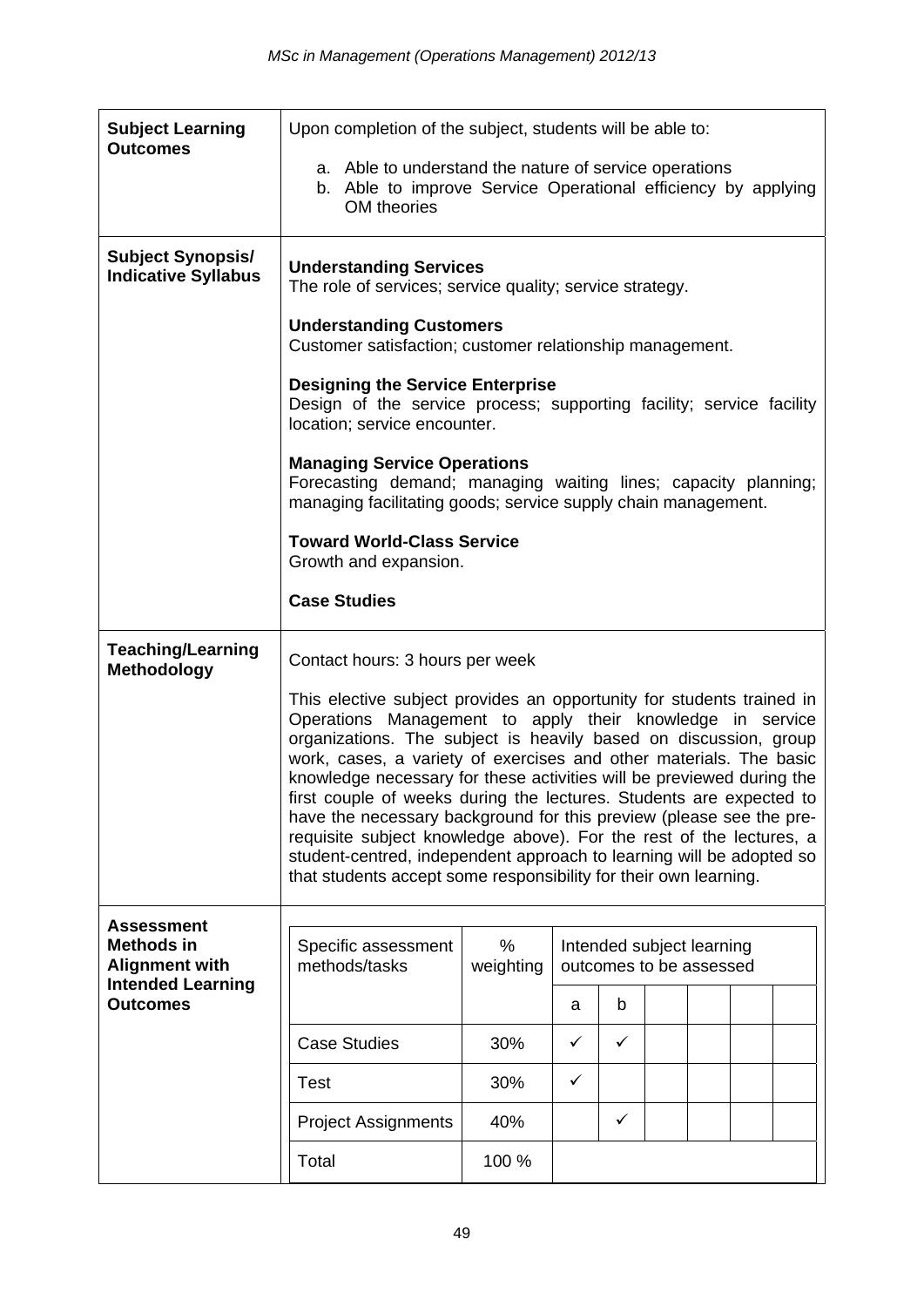|                         | Explanation of the appropriateness of the assessment methods in<br>assessing the intended learning outcomes: The assessments are<br>mainly based on case studies and project assignments. However, a<br>test is needed to ensure a basic understanding of the key topics of<br>students.<br>To pass this subject, students are required to obtain Grade D or<br>above in the Continuous Assessment. |          |  |  |  |
|-------------------------|-----------------------------------------------------------------------------------------------------------------------------------------------------------------------------------------------------------------------------------------------------------------------------------------------------------------------------------------------------------------------------------------------------|----------|--|--|--|
| <b>Student Study</b>    | Class contact:                                                                                                                                                                                                                                                                                                                                                                                      |          |  |  |  |
| <b>Effort Expected</b>  | Lectures<br>٠                                                                                                                                                                                                                                                                                                                                                                                       | 42 Hrs.  |  |  |  |
|                         | $\blacksquare$                                                                                                                                                                                                                                                                                                                                                                                      | Hrs.     |  |  |  |
|                         | Other student study effort:                                                                                                                                                                                                                                                                                                                                                                         |          |  |  |  |
|                         | Self Study<br>٠                                                                                                                                                                                                                                                                                                                                                                                     | 84 Hrs.  |  |  |  |
|                         | ٠                                                                                                                                                                                                                                                                                                                                                                                                   | Hrs.     |  |  |  |
|                         | Total student study effort                                                                                                                                                                                                                                                                                                                                                                          | 126 Hrs. |  |  |  |
| <b>Reading List and</b> | <b>Books</b>                                                                                                                                                                                                                                                                                                                                                                                        |          |  |  |  |
| <b>References</b>       | Fitzsimmons, J.A. and M.J. Fitzsimmons, Service Management:<br>Operations, Strategy, and Information Technology, 4 <sup>th</sup> Edition,<br>McGraw Hill, 2008.                                                                                                                                                                                                                                     |          |  |  |  |
|                         | Glynn, W.J. and J.G. Barnes, Understanding Service Management,<br>John Wiley, 1995.                                                                                                                                                                                                                                                                                                                 |          |  |  |  |
|                         | Haksever, C., B.Render, R.S. Russell and R.G. Murdick, Service<br>Management and Operations, 2nd Edition, Prentice Hall, 2000.                                                                                                                                                                                                                                                                      |          |  |  |  |
|                         | Johnston, R. and G. Clark, Service Operations Management, Prentice<br>Hall, 2001.                                                                                                                                                                                                                                                                                                                   |          |  |  |  |
|                         | Schmenner, R.W., Service Operations Management, Prentice Hall,<br>1995.                                                                                                                                                                                                                                                                                                                             |          |  |  |  |
|                         | Schroeder, R.G., Operations Management: Decision Making in the<br>Operations Function, 4th edition, McGraw-Hill, 2007.                                                                                                                                                                                                                                                                              |          |  |  |  |
|                         | <b>Journals</b>                                                                                                                                                                                                                                                                                                                                                                                     |          |  |  |  |
|                         | European Journal of Operational Research                                                                                                                                                                                                                                                                                                                                                            |          |  |  |  |
|                         | Interfaces                                                                                                                                                                                                                                                                                                                                                                                          |          |  |  |  |
|                         | Journal of the Operational Research Society                                                                                                                                                                                                                                                                                                                                                         |          |  |  |  |
|                         | <b>Management Science</b>                                                                                                                                                                                                                                                                                                                                                                           |          |  |  |  |
|                         | Manufacturing and Service Operations Management                                                                                                                                                                                                                                                                                                                                                     |          |  |  |  |
|                         | <b>Operations Research</b>                                                                                                                                                                                                                                                                                                                                                                          |          |  |  |  |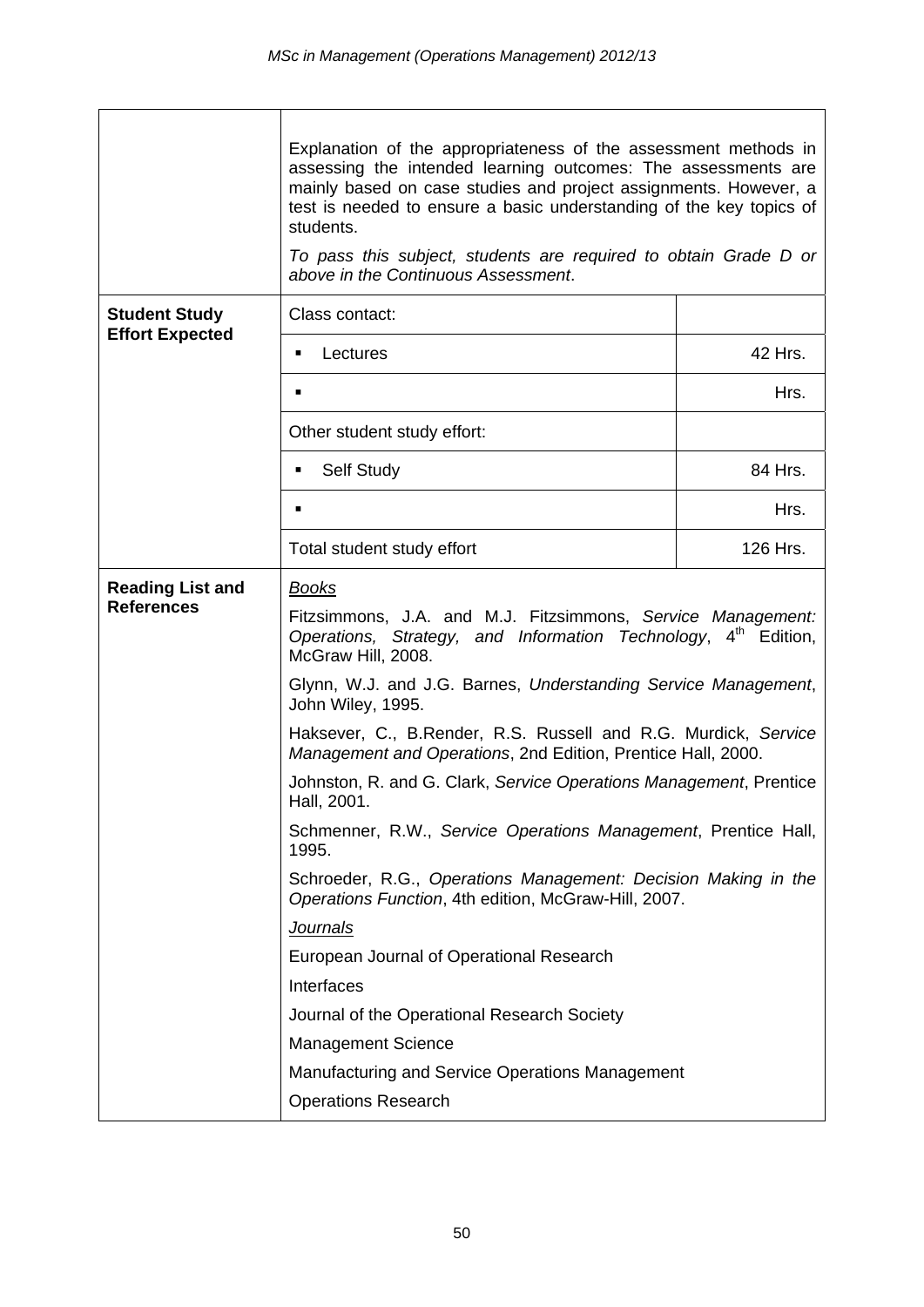| <b>Subject Code</b>                                    | LGT5109                                                                                                                                                                                                                                                                                                                                                                                                                                                                                                                                                                                                                                                     |
|--------------------------------------------------------|-------------------------------------------------------------------------------------------------------------------------------------------------------------------------------------------------------------------------------------------------------------------------------------------------------------------------------------------------------------------------------------------------------------------------------------------------------------------------------------------------------------------------------------------------------------------------------------------------------------------------------------------------------------|
| <b>Subject Title</b>                                   | <b>International Operations Management</b>                                                                                                                                                                                                                                                                                                                                                                                                                                                                                                                                                                                                                  |
| <b>Credit Value</b>                                    | 3                                                                                                                                                                                                                                                                                                                                                                                                                                                                                                                                                                                                                                                           |
| Level                                                  | 5                                                                                                                                                                                                                                                                                                                                                                                                                                                                                                                                                                                                                                                           |
| <b>Normal Duration</b>                                 | 1-semester                                                                                                                                                                                                                                                                                                                                                                                                                                                                                                                                                                                                                                                  |
| Pre-requisite /<br>Co-requisite/<br><b>Exclusion</b>   | Nil                                                                                                                                                                                                                                                                                                                                                                                                                                                                                                                                                                                                                                                         |
| <b>Role and Purposes</b>                               | This subject examines the impact of the international cultural and<br>political roles on the functions of operations management. Special<br>emphasis will be made on the business duplication and relocation in a<br>global value-chain for sustaining competitiveness.                                                                                                                                                                                                                                                                                                                                                                                     |
| <b>Subject Learning</b><br><b>Outcomes</b>             | Upon completion of the subject, students will be able to:<br>a. Properly understand the operations management issues in<br>business internationalization as well as global value-chain for<br>sustaining competitiveness<br>b. Appropriately apply operations management theory and<br>method to improve operations efficiency and economies of<br>scale in a global business environment<br>c. Understand how to adjust the product global supply chain<br>management according to different regional<br>business<br>environments<br>d. Correctly identify the operations issues when conducting<br>production or providing service in different countries |
| <b>Subject Synopsis/</b><br><b>Indicative Syllabus</b> | <b>International Business Environments</b><br>Macro-economic environments of international business<br>٠<br>Globalization of industries and forms of international business<br>٠<br>Some strategic issues of international operations, marketing and<br>logistics<br>Value-chain Functions in the International Marketplace<br>International research and development<br>Ξ<br>Foreign exchange risk and international procurement<br>٠<br>Outsourcing and contract manufacturing services<br>٠<br>Global distribution and customer service management<br>٠<br>Facility location for integrated global operations<br>٠                                       |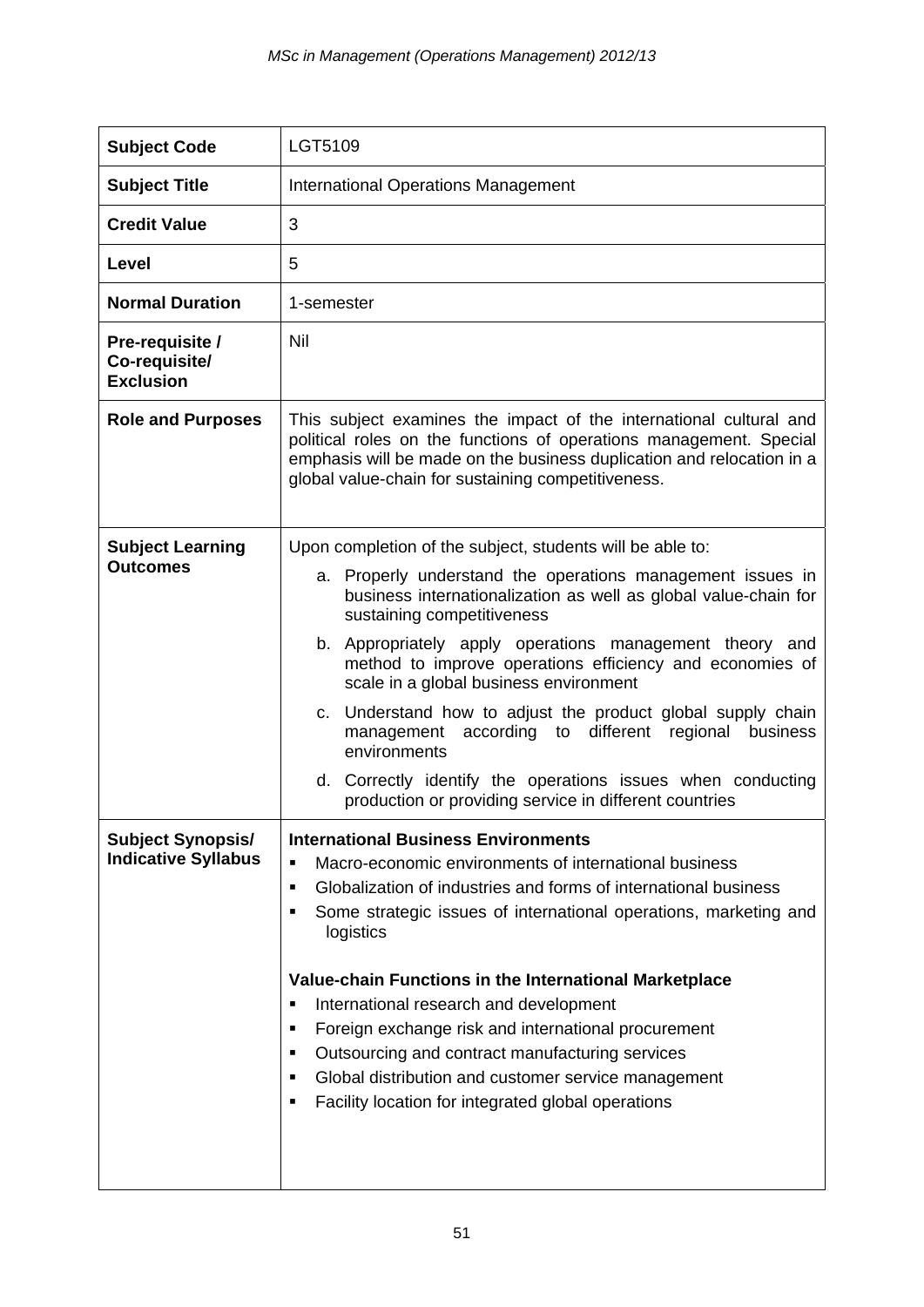|                                                                      | <b>Global Integration and Competitiveness</b>                                                                                                      |                                                                                                                                        |                         |              |              |              |  |  |
|----------------------------------------------------------------------|----------------------------------------------------------------------------------------------------------------------------------------------------|----------------------------------------------------------------------------------------------------------------------------------------|-------------------------|--------------|--------------|--------------|--|--|
|                                                                      | Managing for quality in multi-location operations<br>Е                                                                                             |                                                                                                                                        |                         |              |              |              |  |  |
|                                                                      | Strategic alliances and international joint venture management<br>٠                                                                                |                                                                                                                                        |                         |              |              |              |  |  |
|                                                                      | Information management in a global supply chain<br>٠                                                                                               |                                                                                                                                        |                         |              |              |              |  |  |
|                                                                      | International competitiveness and operations system of Hong<br>٠                                                                                   |                                                                                                                                        |                         |              |              |              |  |  |
|                                                                      | Kong-China businesses                                                                                                                              |                                                                                                                                        |                         |              |              |              |  |  |
|                                                                      |                                                                                                                                                    | <b>Structural and Cultural Control of International Operations</b><br>Evolution of organizational structure for international business |                         |              |              |              |  |  |
|                                                                      | Shared values, leadership and cultural control<br>٠                                                                                                |                                                                                                                                        |                         |              |              |              |  |  |
|                                                                      | Best practices in international operations management                                                                                              |                                                                                                                                        |                         |              |              |              |  |  |
|                                                                      |                                                                                                                                                    |                                                                                                                                        |                         |              |              |              |  |  |
| <b>Teaching/Learning</b><br><b>Methodology</b>                       | Lectures will be used to introduce students to relevant concepts and<br>their applications in international operations decisions.<br>In tutorials, |                                                                                                                                        |                         |              |              |              |  |  |
|                                                                      | students will be required to produce in-depth analysis of relevant                                                                                 |                                                                                                                                        |                         |              |              |              |  |  |
|                                                                      | cases and take responsibility to explore context-specific knowledge in<br>the field.                                                               |                                                                                                                                        |                         |              |              |              |  |  |
|                                                                      |                                                                                                                                                    |                                                                                                                                        |                         |              |              |              |  |  |
| <b>Assessment</b>                                                    |                                                                                                                                                    |                                                                                                                                        |                         |              |              |              |  |  |
| <b>Methods in</b>                                                    | $\%$<br>Specific assessment<br>Intended subject learning                                                                                           |                                                                                                                                        |                         |              |              |              |  |  |
| <b>Alignment with</b><br><b>Intended Learning</b><br><b>Outcomes</b> | methods/tasks                                                                                                                                      | weighting                                                                                                                              | outcomes to be assessed |              |              |              |  |  |
|                                                                      |                                                                                                                                                    |                                                                                                                                        | a                       | b            | C            | d            |  |  |
|                                                                      | Individual work                                                                                                                                    | 20%                                                                                                                                    | $\checkmark$            | ✓            |              | ✓            |  |  |
|                                                                      | Group study                                                                                                                                        | 20%                                                                                                                                    | $\checkmark$            | $\checkmark$ | $\checkmark$ | $\checkmark$ |  |  |
|                                                                      | Performance                                                                                                                                        | 10%                                                                                                                                    | $\checkmark$            | $\checkmark$ |              |              |  |  |
|                                                                      | Final exam                                                                                                                                         | 50%                                                                                                                                    | ✓                       | ✓            | $\checkmark$ | ✓            |  |  |
|                                                                      | Total                                                                                                                                              | 100 %                                                                                                                                  |                         |              |              |              |  |  |
|                                                                      | To pass this subject, students are required to obtain Grade D or<br>above in BOTH the Continuous Assessment and Exam components.                   |                                                                                                                                        |                         |              |              |              |  |  |
| <b>Student Study</b>                                                 | Class contact:                                                                                                                                     |                                                                                                                                        |                         |              |              |              |  |  |
| <b>Effort Expected</b>                                               | teaching and class discussion<br>٠                                                                                                                 |                                                                                                                                        |                         |              |              | 28Hrs.       |  |  |
|                                                                      | class presentation and after class discussion<br>٠                                                                                                 |                                                                                                                                        |                         |              |              | 14Hrs.       |  |  |
|                                                                      | Other student study effort:                                                                                                                        |                                                                                                                                        |                         |              |              |              |  |  |
|                                                                      | Reading<br>$\blacksquare$                                                                                                                          |                                                                                                                                        |                         |              |              | 42Hrs.       |  |  |
|                                                                      | Course work<br>■                                                                                                                                   |                                                                                                                                        |                         |              |              | 42Hrs.       |  |  |
|                                                                      | Total student study effort                                                                                                                         |                                                                                                                                        |                         |              |              | 126Hrs.      |  |  |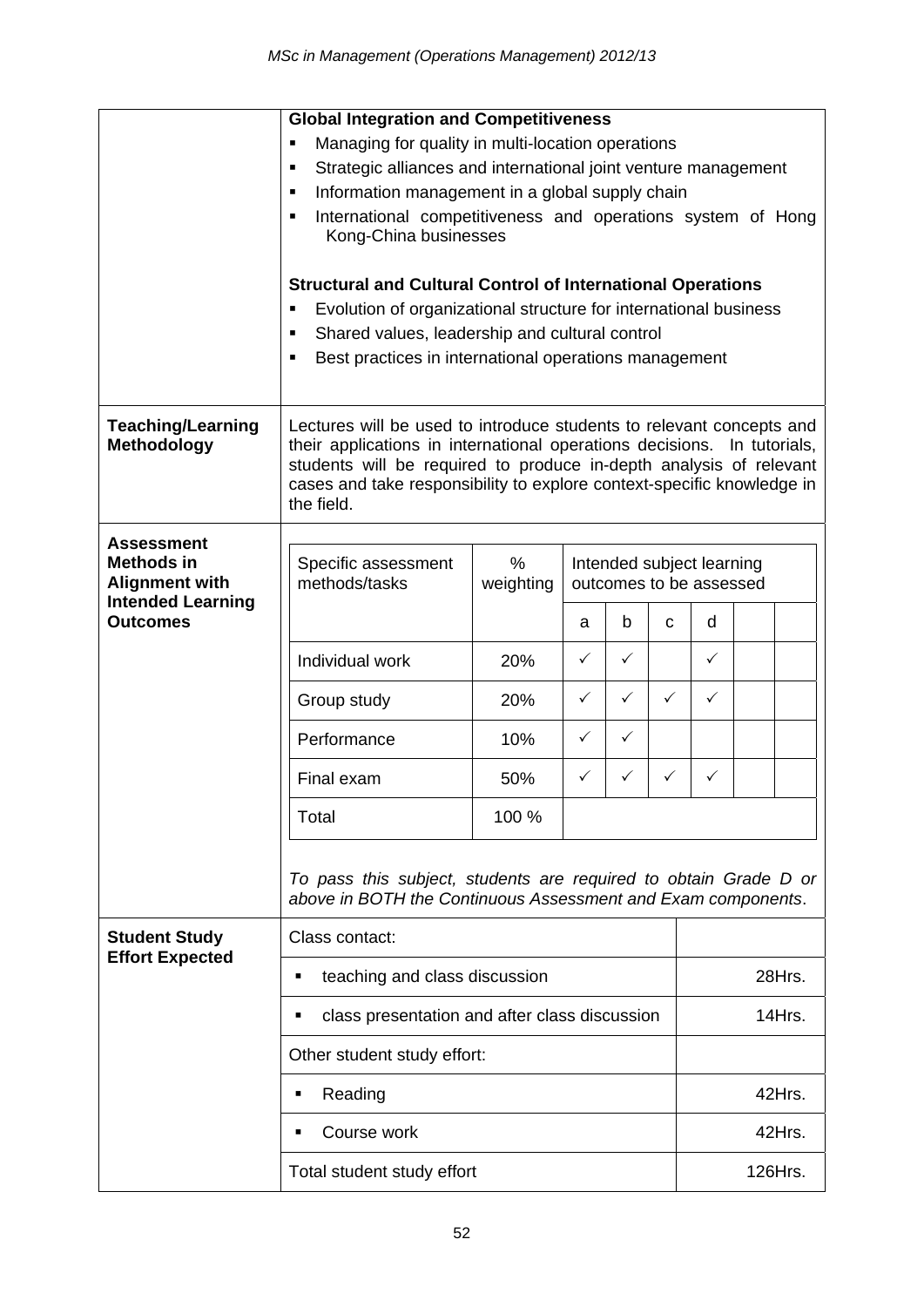| <b>Reading List and</b> | <u>Books</u>                                                                                                     |
|-------------------------|------------------------------------------------------------------------------------------------------------------|
| <b>References</b>       | Berger, S. and Lester, R.K., Made by Hong Kong, Oxford University<br>Press, 1997.                                |
|                         | Daniels, J.D. and Radebaugh, L.H., International Business, Prentice<br>Hall, 2003.                               |
|                         | Ernst, R., Kouvelis, P., Domier, P-P and Fender, M., Global<br>Operations Management and Logistics, Wiley, 1998. |
|                         | Flaherty, M.T., Global Operations Management, McGraw Hill, 1996.                                                 |
|                         | Glasse, J., Supply Chain Management in China, Financial Times<br>Retail & Consumer, 1999.                        |
|                         | Lasserre, P. and Schütte, H., Strategy and Management in Asia<br>Pacific, McGraw Hill, 1999.                     |
|                         | Plenert, G.J., International Operations Management, Copenhagen<br>Business School Press, 2002.                   |
|                         | Timmer, M.P., The Dynamics of Asian Manufacturing, Edward Elgar,<br>2000.                                        |
|                         | Trockel, G.F.W. (ed.), New Trends in Distribution Logistics, Springer-<br>Verlag, 2000.                          |
|                         | Yeung, H. W-C (ed.), The Globalisation of Business Firms from<br>Emerging Economies, Elgar, 1999.                |
|                         | <b>Journals</b>                                                                                                  |
|                         | Columbia Journal of World Business                                                                               |
|                         | International Journal of Operations and Production Management                                                    |
|                         | International Journal of Production Economics                                                                    |
|                         | Journal of Asian Business                                                                                        |
|                         | Journal of International Business Studies                                                                        |
|                         | Journal of World Business                                                                                        |
|                         | Long Range Planning                                                                                              |
|                         | Management International Review                                                                                  |
|                         | <b>Production and Operations Management</b>                                                                      |
|                         | Sloan Management Review                                                                                          |
|                         | Strategic Management Journal                                                                                     |
|                         | <b>Supply Chain Management Review</b>                                                                            |
|                         | The Journal of Supply Chain Management                                                                           |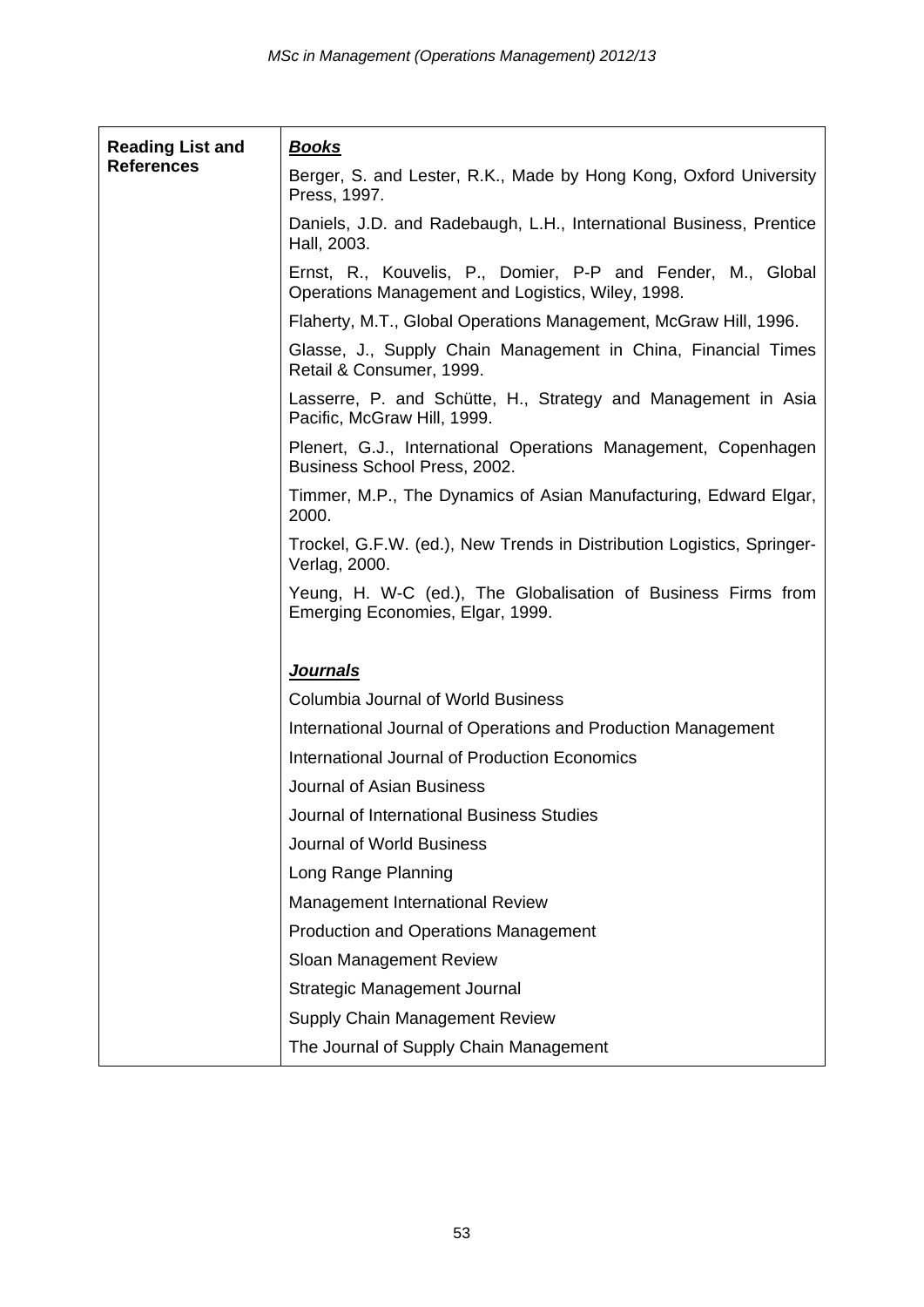| <b>Subject Code</b>                                    | LGT5111                                                                                                                                                                                                                                                                                                                                                                                                                                                                                                                                                                                                                                                               |
|--------------------------------------------------------|-----------------------------------------------------------------------------------------------------------------------------------------------------------------------------------------------------------------------------------------------------------------------------------------------------------------------------------------------------------------------------------------------------------------------------------------------------------------------------------------------------------------------------------------------------------------------------------------------------------------------------------------------------------------------|
| <b>Subject Title</b>                                   | <b>Practice of Operations Management</b>                                                                                                                                                                                                                                                                                                                                                                                                                                                                                                                                                                                                                              |
| <b>Credit Value</b>                                    | 3                                                                                                                                                                                                                                                                                                                                                                                                                                                                                                                                                                                                                                                                     |
| Level                                                  | 5                                                                                                                                                                                                                                                                                                                                                                                                                                                                                                                                                                                                                                                                     |
| <b>Normal Duration</b>                                 | 1-semester                                                                                                                                                                                                                                                                                                                                                                                                                                                                                                                                                                                                                                                            |
| <b>Pre-requisite</b>                                   | All foundation and core subjects for the student's award.                                                                                                                                                                                                                                                                                                                                                                                                                                                                                                                                                                                                             |
| <b>Exclusion</b>                                       | MGT519/LGT5205 OM Dissertation                                                                                                                                                                                                                                                                                                                                                                                                                                                                                                                                                                                                                                        |
| <b>Role and Purposes</b>                               | This is essentially a project-based subject. The objectives are to<br>enable students to:<br>a. bring together skills and knowledge acquired through the<br>taught subjects and to apply them in analysing a real<br>management problem;<br>b. develop their skills in information specification, gathering,<br>analysis, and interpretation in the context of a problem-solving<br>project; and<br>c. develop their project management and presentation/writing<br>skills in conducting the project and preparing a final project<br>report.                                                                                                                         |
| <b>Subject Learning</b><br><b>Outcomes</b>             | Upon completion of the subject, students will be able to:<br>Able<br>carry out a management research<br>project<br>to<br>$\bullet$<br>independently<br>Able to select and apply appropriate OM principles and<br>$\bullet$<br>techniques to improve the operational performance of an<br>organization<br>Able to apply basic research methods                                                                                                                                                                                                                                                                                                                         |
| <b>Subject Synopsis/</b><br><b>Indicative Syllabus</b> | Students work individually on a project topic within the area of OM<br>assigned or approved by the subject leader. The subject leader will<br>be responsible for allocating supervisors for individual students. The<br>supervisor, who is a member of academic staff, will provide students<br>under his/her supervision with guidance on topic,<br>reading,<br>methodology and project management. Where necessary, other<br>academic staff may be called upon to provide technical guidance on<br>particular areas of literature. The supervisor will monitor progress<br>through regular progress meetings.<br>Students must submit the following for assessment: |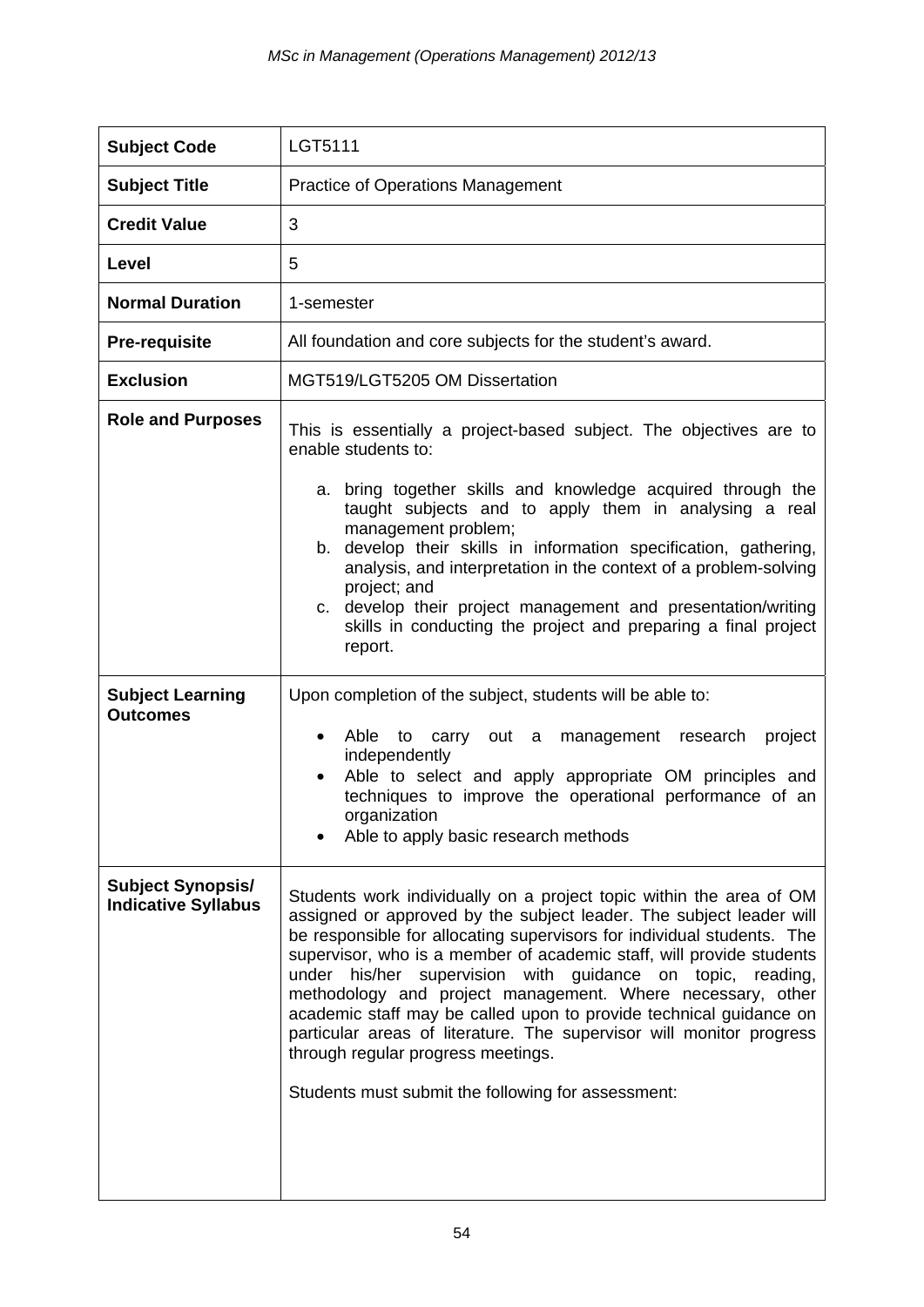|                                                | Project proposal – submitted in week 5. The proposal should<br>constitute a firm plan of work and should clearly identify the problem<br>or issue to be investigated, along with a clear methodology for the<br>project. The subject leader must be satisfied that the project is within<br>the scope of the award and that the proposal has a clear<br>management problem-solving focus. |
|------------------------------------------------|-------------------------------------------------------------------------------------------------------------------------------------------------------------------------------------------------------------------------------------------------------------------------------------------------------------------------------------------------------------------------------------------|
|                                                | Project report – submitted at the end of the semester (normally week<br>14). This should normally be not more than 5,000 words for an<br>individual project and 10,000 words for a group project (excluding<br>appendices, where necessary). Project reports will be assessed<br>according to the following criteria:                                                                     |
|                                                | Does the report provide a clear definition of the problem or<br>issue to be studied? Is this sufficiently within the scope of the                                                                                                                                                                                                                                                         |
|                                                | student's award?<br>Is there a sufficient review of prior knowledge and research in<br>the field? Is this review accurate, sufficiently critical, and of sufficient<br>depth and breadth to provide a sound basis for the student's own<br>work?                                                                                                                                          |
|                                                | Has an appropriate methodology been used? Here the<br>concern is with methods of data and information gathering, and<br>analytical techniques.                                                                                                                                                                                                                                            |
|                                                | Have appropriate conclusions been drawn?<br>To what extent does the project provide clear and actionable<br>recommendations for management (either managers in a specific<br>organization or managers at large)?<br>Overall, does the project demonstrate an effective application<br>of knowledge in the field of study?                                                                 |
|                                                | The supervisor will mark both the proposal and the project report.<br>Where deemed necessary because of the technical nature of the<br>project, a second member of academic staff may be asked to act as a<br>second marker.                                                                                                                                                              |
| <b>Teaching/Learning</b><br><b>Methodology</b> | Students work individually under the guidance of the subject leader.<br>Regular supervision will be scheduled throughout the semester.                                                                                                                                                                                                                                                    |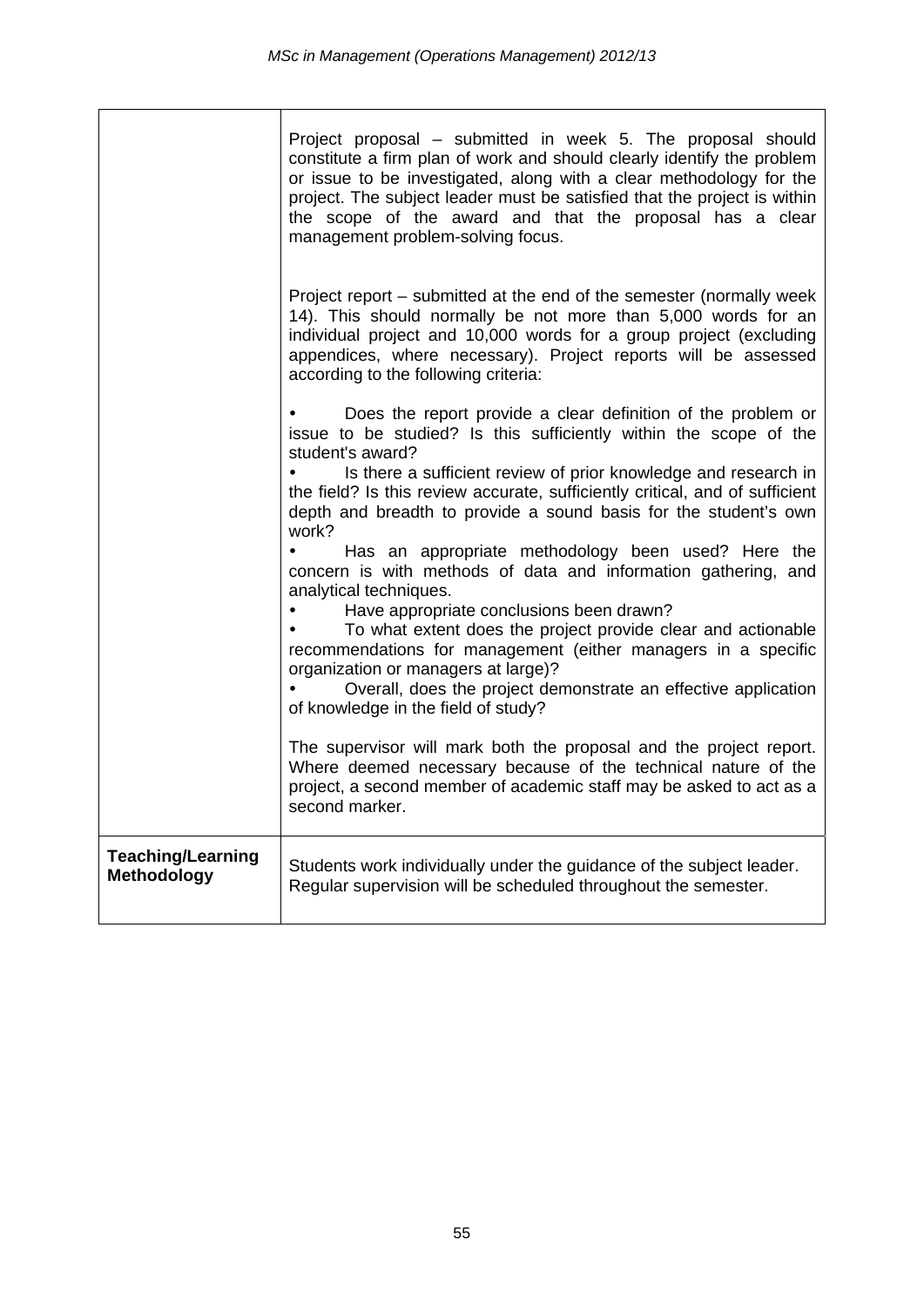| <b>Assessment</b>                                                      |                                                                                                                                                                                                                                                                                                   |                  |              |                                                      |              |      |         |          |  |
|------------------------------------------------------------------------|---------------------------------------------------------------------------------------------------------------------------------------------------------------------------------------------------------------------------------------------------------------------------------------------------|------------------|--------------|------------------------------------------------------|--------------|------|---------|----------|--|
| <b>Methods in</b><br><b>Alignment with</b><br><b>Intended Learning</b> | Specific<br>assessment<br>methods/tasks                                                                                                                                                                                                                                                           | $\%$<br>weightin |              | Intended subject learning<br>outcomes to be assessed |              |      |         |          |  |
| <b>Outcomes</b>                                                        |                                                                                                                                                                                                                                                                                                   | g                | a            | b                                                    | C            | d    | e       |          |  |
|                                                                        | 1. Development of<br><b>Research Proposal</b>                                                                                                                                                                                                                                                     | 10%              |              | ✓                                                    | $\checkmark$ |      |         |          |  |
|                                                                        | 2. Assessment of<br>thesis                                                                                                                                                                                                                                                                        | 90%              | $\checkmark$ | ✓                                                    | ✓            |      |         |          |  |
|                                                                        |                                                                                                                                                                                                                                                                                                   |                  |              |                                                      |              |      |         |          |  |
|                                                                        | Total                                                                                                                                                                                                                                                                                             | 100 %            |              |                                                      |              |      |         |          |  |
|                                                                        | Explanation of the appropriateness of the assessment methods in<br>assessing the intended learning outcomes: The assessment is mainly<br>based on the thesis.<br>To pass this subject, students are required to obtain Grade D or<br>above in BOTH the Continuous Assessment and Exam components. |                  |              |                                                      |              |      |         |          |  |
| <b>Student Study</b><br><b>Effort Expected</b>                         | Class contact:                                                                                                                                                                                                                                                                                    |                  |              |                                                      |              |      |         |          |  |
|                                                                        | Lecture<br>$\blacksquare$                                                                                                                                                                                                                                                                         |                  |              |                                                      |              |      | 42 Hrs. |          |  |
|                                                                        | $\blacksquare$                                                                                                                                                                                                                                                                                    |                  |              |                                                      |              | Hrs. |         |          |  |
|                                                                        | Other student study effort:                                                                                                                                                                                                                                                                       |                  |              |                                                      |              |      |         |          |  |
|                                                                        | Self Study<br>٠                                                                                                                                                                                                                                                                                   |                  |              |                                                      |              |      | 84 Hrs. |          |  |
|                                                                        | п                                                                                                                                                                                                                                                                                                 |                  |              |                                                      |              | Hrs. |         |          |  |
|                                                                        | Total student study effort                                                                                                                                                                                                                                                                        |                  |              |                                                      |              |      |         | 126 Hrs. |  |
| <b>Reading List and</b><br><b>References</b>                           | Specific references will be recommended for each topic by the<br>subject leader or the supervisor. Students are also expected to<br>conduct a thorough literature search as part of the development of the<br>project topic.                                                                      |                  |              |                                                      |              |      |         |          |  |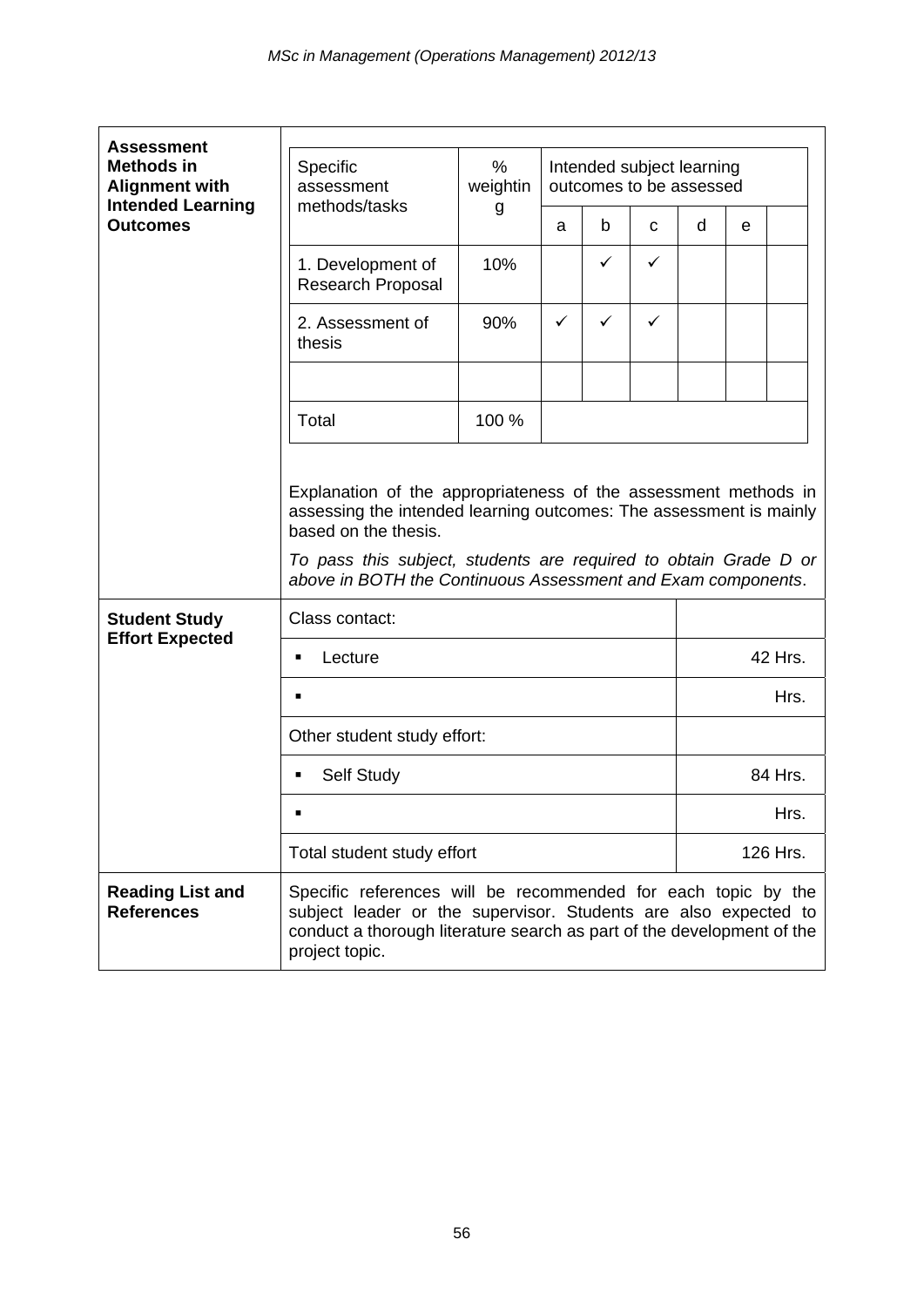| <b>Subject Code</b>                                  | LGT5113                                                                                                                                                                                                                                                                                                                                       |
|------------------------------------------------------|-----------------------------------------------------------------------------------------------------------------------------------------------------------------------------------------------------------------------------------------------------------------------------------------------------------------------------------------------|
| <b>Subject Title</b>                                 | <b>Enterprise Resource Planning</b>                                                                                                                                                                                                                                                                                                           |
| <b>Credit Value</b>                                  | 3                                                                                                                                                                                                                                                                                                                                             |
| Level                                                | 5                                                                                                                                                                                                                                                                                                                                             |
| <b>Normal Duration</b>                               | 1-semester                                                                                                                                                                                                                                                                                                                                    |
| Pre-requisite /<br>Co-requisite/<br><b>Exclusion</b> | Nil                                                                                                                                                                                                                                                                                                                                           |
| <b>Role and Purposes</b>                             | To enable students to:<br>Understand the basic concepts and issues of ERP systems;<br>be able to discuss issues in the current IT environment for ERP<br>systems; and<br>• Develop students' ability and confidence in planning and<br>executing ERP projects.<br>Be familiar with the basic usage of ERP systems                             |
| <b>Subject Learning</b><br><b>Outcomes</b>           | Upon completion of the subject, students will be able to:<br>a. A grasp of basic concepts and issues of ERP systems<br>b. A basic understanding of the adoption of ERP systems to<br>enhance operational efficiency<br>c. A basic understanding of ERP planning and implementation<br>d. A grasp of basic functions and usages of ERP systems |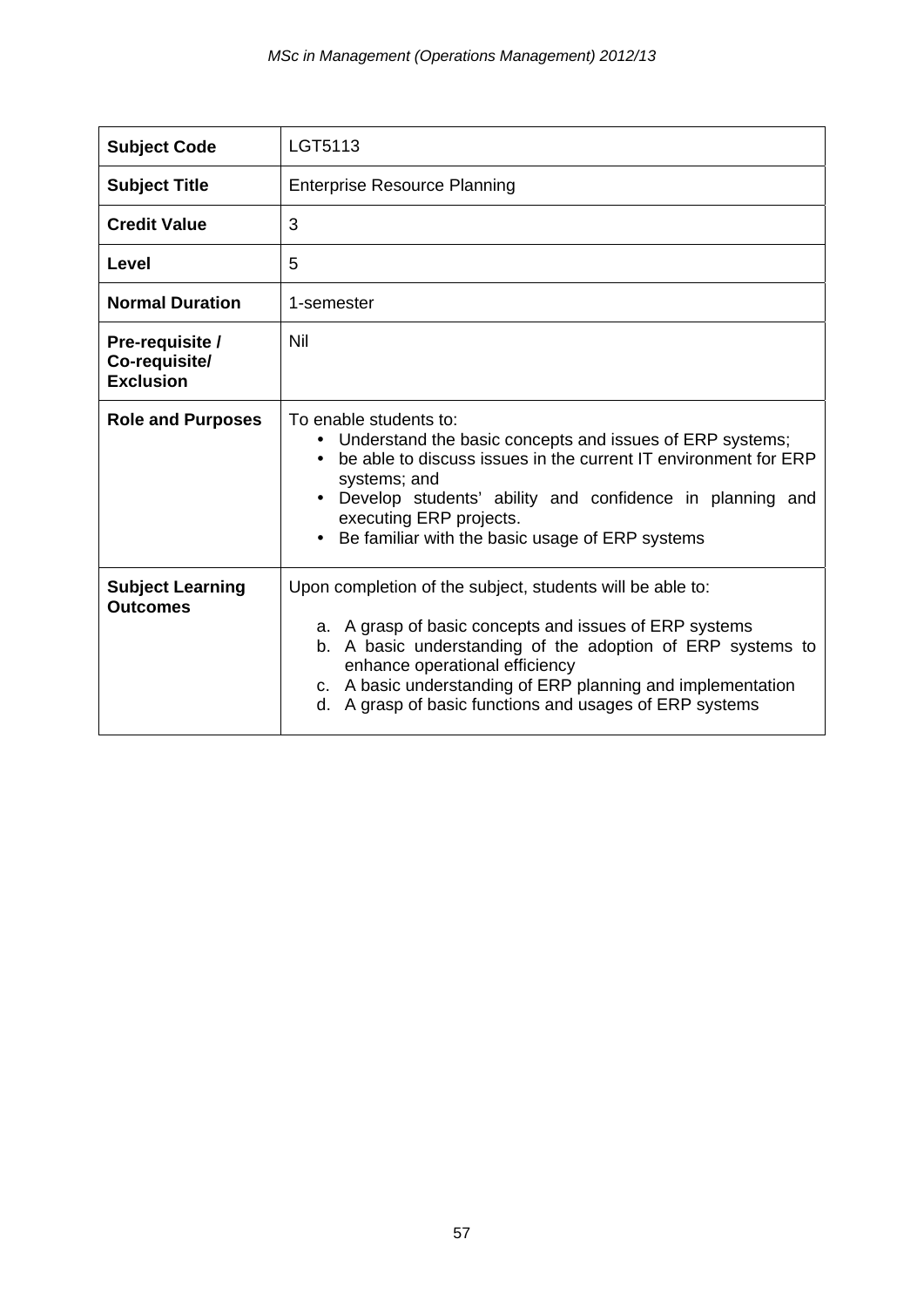| <b>Subject Synopsis/</b>                       |                                                                                                             |                                                                                                                   |                                   |  |  |
|------------------------------------------------|-------------------------------------------------------------------------------------------------------------|-------------------------------------------------------------------------------------------------------------------|-----------------------------------|--|--|
| <b>Indicative Syllabus</b>                     | Topics                                                                                                      | Sub-topics                                                                                                        | <b>Tutorial Topics</b>            |  |  |
|                                                |                                                                                                             | Introduction to the                                                                                               | Tutorial 1:                       |  |  |
|                                                | Introduction to                                                                                             | course                                                                                                            | SAP Demonstration,                |  |  |
|                                                | ERP, and                                                                                                    | Introduction to ERP                                                                                               | <b>UAC Registration,</b>          |  |  |
|                                                | System and                                                                                                  | and ERP Life Cycle                                                                                                | <b>Opening Survey</b>             |  |  |
|                                                | Technology                                                                                                  | <b>ERP Market</b>                                                                                                 | Tutorial 3: SAP                   |  |  |
|                                                | Background                                                                                                  | Awareness-History,                                                                                                | Startup and<br>Navigation         |  |  |
|                                                |                                                                                                             | Present, and Future<br><b>Business Functions</b><br><b>Business</b>                                               |                                   |  |  |
|                                                |                                                                                                             |                                                                                                                   | <b>Tutorial 2: Business</b>       |  |  |
|                                                | <b>Process</b>                                                                                              | and Business Process                                                                                              | Process Modeling                  |  |  |
|                                                | Management                                                                                                  | <b>Business Process</b>                                                                                           |                                   |  |  |
|                                                | and ERP                                                                                                     | Modelling                                                                                                         |                                   |  |  |
|                                                |                                                                                                             | <b>Business Data</b>                                                                                              | <b>Tutorial 4: Master</b>         |  |  |
|                                                |                                                                                                             | Management in ERP                                                                                                 | Data in SAP                       |  |  |
|                                                |                                                                                                             | Sales and marketing                                                                                               | Tutorials 5&6: Sales              |  |  |
|                                                | Management<br>with ERP                                                                                      | management with ERP                                                                                               | and Distribution in<br>SAP (1)(2) |  |  |
|                                                | systems (Part 1)                                                                                            | Accounting and                                                                                                    | Tutorial 6: Accounting            |  |  |
|                                                |                                                                                                             | finance management                                                                                                | and Controlling in                |  |  |
|                                                |                                                                                                             | with ERP                                                                                                          | <b>SAP</b>                        |  |  |
|                                                |                                                                                                             |                                                                                                                   |                                   |  |  |
|                                                | <b>ERP Life Cycle</b>                                                                                       | <b>ERP</b> Initiatives                                                                                            |                                   |  |  |
|                                                | (Part 1)                                                                                                    | <b>ERP Selection</b>                                                                                              |                                   |  |  |
|                                                | Management<br>with ERP                                                                                      | Procurement                                                                                                       | <b>Tutorial 7: Material</b>       |  |  |
|                                                |                                                                                                             | management with ERP                                                                                               | Management in SAP                 |  |  |
|                                                | systems (Part 2)                                                                                            | Production                                                                                                        | Tutorial 8: Production            |  |  |
|                                                |                                                                                                             | Management with ERP                                                                                               | Planning in SAP                   |  |  |
|                                                | <b>ERP Life Cycle</b><br>(Part 2)                                                                           | <b>ERP</b> Implementation                                                                                         |                                   |  |  |
|                                                | Project                                                                                                     | <b>ERP After-</b>                                                                                                 |                                   |  |  |
|                                                | Presentation and                                                                                            | Implementation                                                                                                    |                                   |  |  |
|                                                | <b>Course Review</b>                                                                                        | <b>Course Review</b>                                                                                              |                                   |  |  |
|                                                |                                                                                                             |                                                                                                                   |                                   |  |  |
|                                                |                                                                                                             |                                                                                                                   |                                   |  |  |
| <b>Teaching/Learning</b><br><b>Methodology</b> |                                                                                                             | During lectures, basic concepts of ERP and ERP systems will<br>be introduced, and case studies will be discussed. |                                   |  |  |
|                                                | tutorials, students will be guided to practice<br>applications and usages of ERP systems in a computer lab. |                                                                                                                   |                                   |  |  |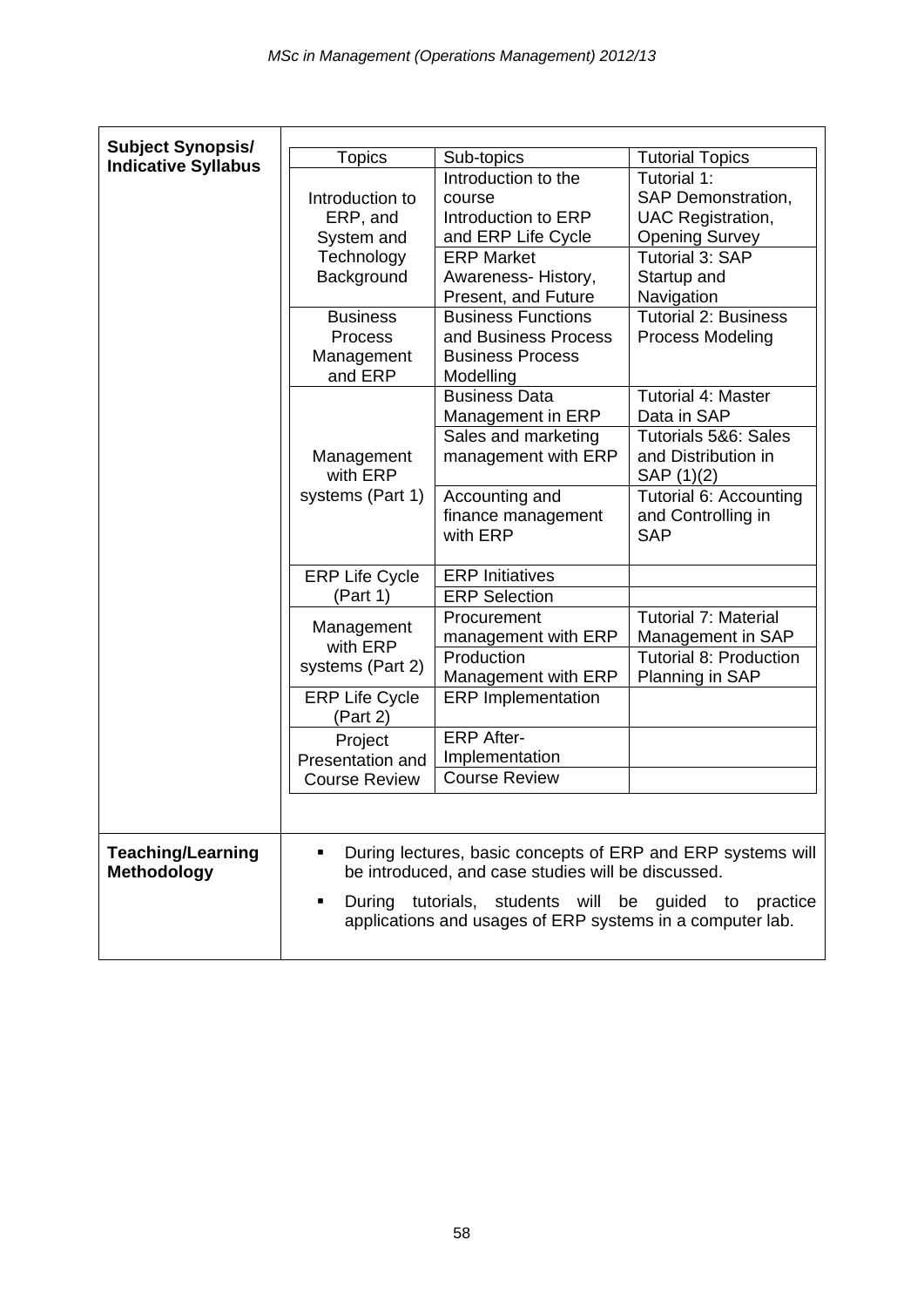| <b>Assessment</b>                                                      |                                                                                                                                                                                                                                                                                                                                                                                                                                                                                                                                                                                                                                                                |                |                                                      |   |              |              |          |  |
|------------------------------------------------------------------------|----------------------------------------------------------------------------------------------------------------------------------------------------------------------------------------------------------------------------------------------------------------------------------------------------------------------------------------------------------------------------------------------------------------------------------------------------------------------------------------------------------------------------------------------------------------------------------------------------------------------------------------------------------------|----------------|------------------------------------------------------|---|--------------|--------------|----------|--|
| <b>Methods in</b><br><b>Alignment with</b><br><b>Intended Learning</b> | Specific<br>assessment<br>methods/tasks                                                                                                                                                                                                                                                                                                                                                                                                                                                                                                                                                                                                                        | %<br>weighting | Intended subject learning<br>outcomes to be assessed |   |              |              |          |  |
| <b>Outcomes</b>                                                        |                                                                                                                                                                                                                                                                                                                                                                                                                                                                                                                                                                                                                                                                |                | a                                                    | b | C            | d            |          |  |
|                                                                        | 1. Coursework                                                                                                                                                                                                                                                                                                                                                                                                                                                                                                                                                                                                                                                  | 50%            |                                                      | ✓ | $\checkmark$ | $\checkmark$ |          |  |
|                                                                        | 2. Examination                                                                                                                                                                                                                                                                                                                                                                                                                                                                                                                                                                                                                                                 | 50%            | ✓                                                    | ✓ | ✓            |              |          |  |
|                                                                        | Total                                                                                                                                                                                                                                                                                                                                                                                                                                                                                                                                                                                                                                                          | 100 %          |                                                      |   |              |              |          |  |
|                                                                        | Explanation of the appropriateness of the assessment methods in<br>assessing the intended learning outcomes:<br>The coursework includes a series of tutorial exercises of using ERP<br>systems, assignments and case studies, and a group project about<br>ERP implementation in real business. They are used to assess the<br>intended outcomes 1-4. The final exam is based on questions<br>relevant to basic concepts of ERP and a case study about the ERP<br>life cycle, which are relevant to intended outcomes 1-3.<br>To pass this subject, students are required to obtain Grade D or<br>above in BOTH the Continuous Assessment and Exam components. |                |                                                      |   |              |              |          |  |
| <b>Student Study</b><br><b>Effort Expected</b>                         | Class contact:                                                                                                                                                                                                                                                                                                                                                                                                                                                                                                                                                                                                                                                 |                |                                                      |   |              |              |          |  |
|                                                                        | Lecture<br>٠                                                                                                                                                                                                                                                                                                                                                                                                                                                                                                                                                                                                                                                   |                |                                                      |   |              | 28 Hrs.      |          |  |
|                                                                        | <b>Tutorials</b><br>٠                                                                                                                                                                                                                                                                                                                                                                                                                                                                                                                                                                                                                                          |                |                                                      |   |              | 14 Hrs.      |          |  |
|                                                                        | Other student study effort:                                                                                                                                                                                                                                                                                                                                                                                                                                                                                                                                                                                                                                    |                |                                                      |   |              |              |          |  |
|                                                                        | Group Project                                                                                                                                                                                                                                                                                                                                                                                                                                                                                                                                                                                                                                                  |                |                                                      |   |              | 42 Hrs.      |          |  |
|                                                                        | Self-Study<br>٠                                                                                                                                                                                                                                                                                                                                                                                                                                                                                                                                                                                                                                                |                |                                                      |   |              | 42 Hrs.      |          |  |
|                                                                        | Total student study effort                                                                                                                                                                                                                                                                                                                                                                                                                                                                                                                                                                                                                                     |                |                                                      |   |              |              | 126 Hrs. |  |
|                                                                        |                                                                                                                                                                                                                                                                                                                                                                                                                                                                                                                                                                                                                                                                |                |                                                      |   |              |              |          |  |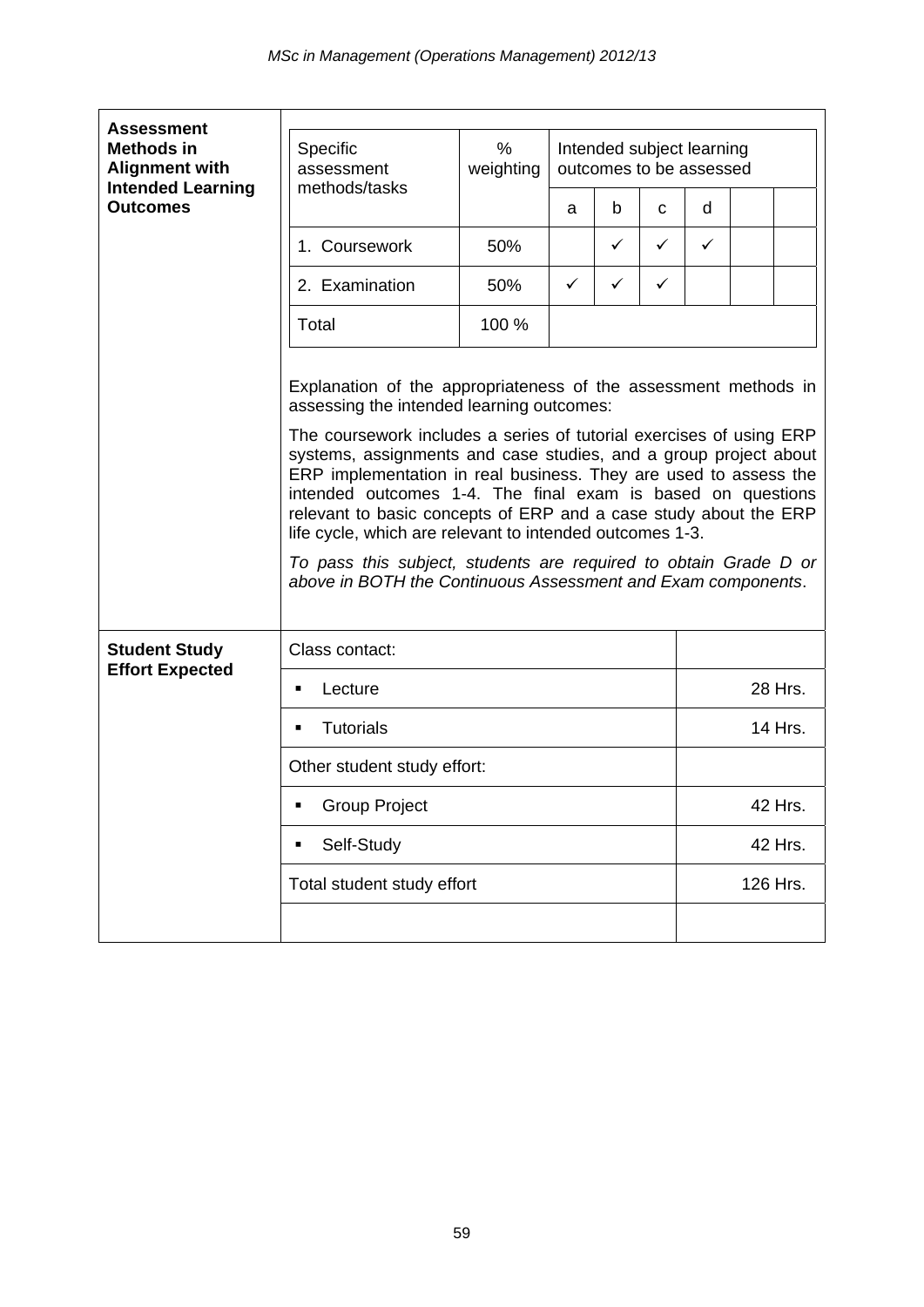| <b>Reading List and</b><br><b>References</b> | Monk, Ellen and Wagner, Bret J., Concepts in Enterprise<br>Resource Planning, 3 <sup>rd</sup> Edition, Course Technology Cengage<br>Learning, 2009   |
|----------------------------------------------|------------------------------------------------------------------------------------------------------------------------------------------------------|
|                                              | O'Leary, Daniel E., Enterprise Resource Planning Systems:<br>Systems, Life cycle, Electronic Commerce, and Risk, Cambridge<br>University Press, 2000 |
|                                              | Buck-Emden, R., The SAP R/3 System, An Introduction to ERP<br>and Business Software Technology, Addison-Wesley, 2000.                                |
|                                              | Curran, T. A. Ladd, A., Business Blueprint: Understanding<br>Enterprise Supply Chain Management, Prentice Hall, 2000.                                |
|                                              | Curran, T. A., Ladd, A. and Ladd, D., SAP R/3, Reporting &<br>eBusiness Intelligence, Prentice Hall, 2000.                                           |
|                                              | Norris G., Hurley, J., Hartley, K. Dunleavy, J. Balls, J., E-Business<br>and ERP: Transforming the Enterprise, New York: John Wiley,<br>2000.        |
|                                              | Wyzalek, J., <i>Enterprise</i><br>Systems Integration, Auerbach<br>Publications, 2000.                                                               |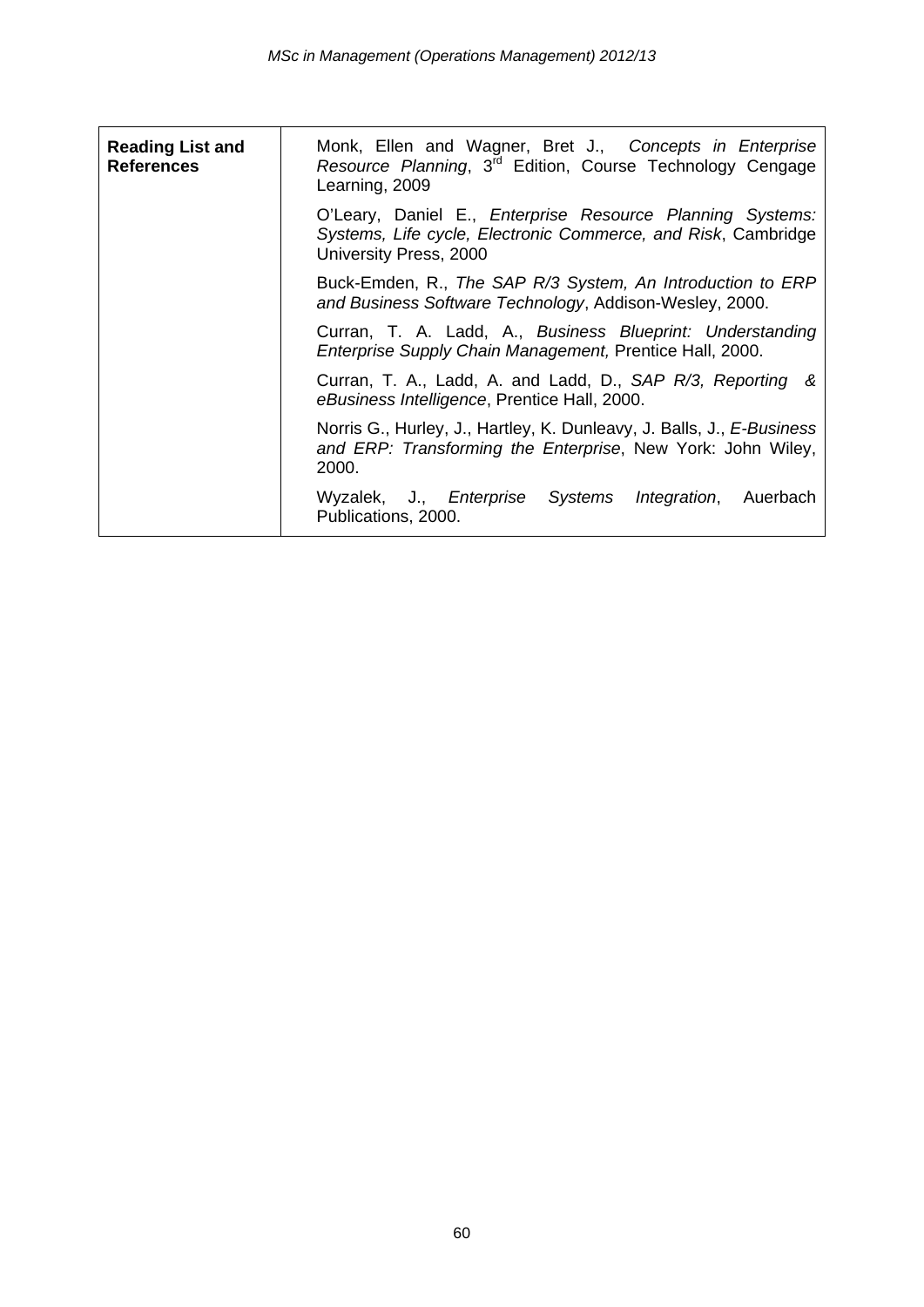| <b>Subject Code</b>                                    | LGT5114                                                                                                                                                                                                                                                                                                                                                                                                                                                                                                                                                                                                                          |
|--------------------------------------------------------|----------------------------------------------------------------------------------------------------------------------------------------------------------------------------------------------------------------------------------------------------------------------------------------------------------------------------------------------------------------------------------------------------------------------------------------------------------------------------------------------------------------------------------------------------------------------------------------------------------------------------------|
| <b>Subject Title</b>                                   | Special Topics in Operations Management                                                                                                                                                                                                                                                                                                                                                                                                                                                                                                                                                                                          |
| <b>Credit Value</b>                                    | 3                                                                                                                                                                                                                                                                                                                                                                                                                                                                                                                                                                                                                                |
| Level                                                  | 5                                                                                                                                                                                                                                                                                                                                                                                                                                                                                                                                                                                                                                |
| <b>Normal Duration</b>                                 | 1-semester                                                                                                                                                                                                                                                                                                                                                                                                                                                                                                                                                                                                                       |
| <b>Pre-requisites</b>                                  | MGT521/LGT5105 Managing Operations System<br>Either MGT532 Deterministic Operations Research and<br>MGT533 Stochastic Operations Research or<br>MGT5321/LGT5102 Models for Decision Making                                                                                                                                                                                                                                                                                                                                                                                                                                       |
| <b>Exclusion</b>                                       | MGT536 Selected Topics of Management Science                                                                                                                                                                                                                                                                                                                                                                                                                                                                                                                                                                                     |
| <b>Role and Purposes</b>                               | The purpose of this subject is for the lecturer and guest speakers to<br>present special topics to students, which need less than a full semester<br>to give a satisfactory and sensible coverage. These topics are likely to<br>be concerned with the current research interests of the lecturer or the<br>guest speakers. It might not be appropriate to develop a full subject for<br>such topics, but students should be aware of some of the current<br>research and applications of Operations Management. It is likely that<br>three sub-subjects, each of four to five weeks duration, will make up the<br>full subject. |
| <b>Subject Learning</b><br><b>Outcomes</b>             | Upon completion of the subject, students will be able to:<br>a. Understand emerging techniques in operations management<br>b. Able to apply special OM techniques to improve operational<br>efficiency                                                                                                                                                                                                                                                                                                                                                                                                                           |
| <b>Subject Synopsis/</b><br><b>Indicative Syllabus</b> | Due to the special nature of this subject, the topics to be included will<br>depend on the individual lecturers and the guest speakers.                                                                                                                                                                                                                                                                                                                                                                                                                                                                                          |
| <b>Teaching/Learning</b><br>Methodology                | The teaching and learning approach will depend on individual lecturers.<br>Some may prefer to use the traditional lecture/seminar method, and<br>some may prefer to use seminars with directed reading. The nature of<br>this subject precludes this to be prescriptive.                                                                                                                                                                                                                                                                                                                                                         |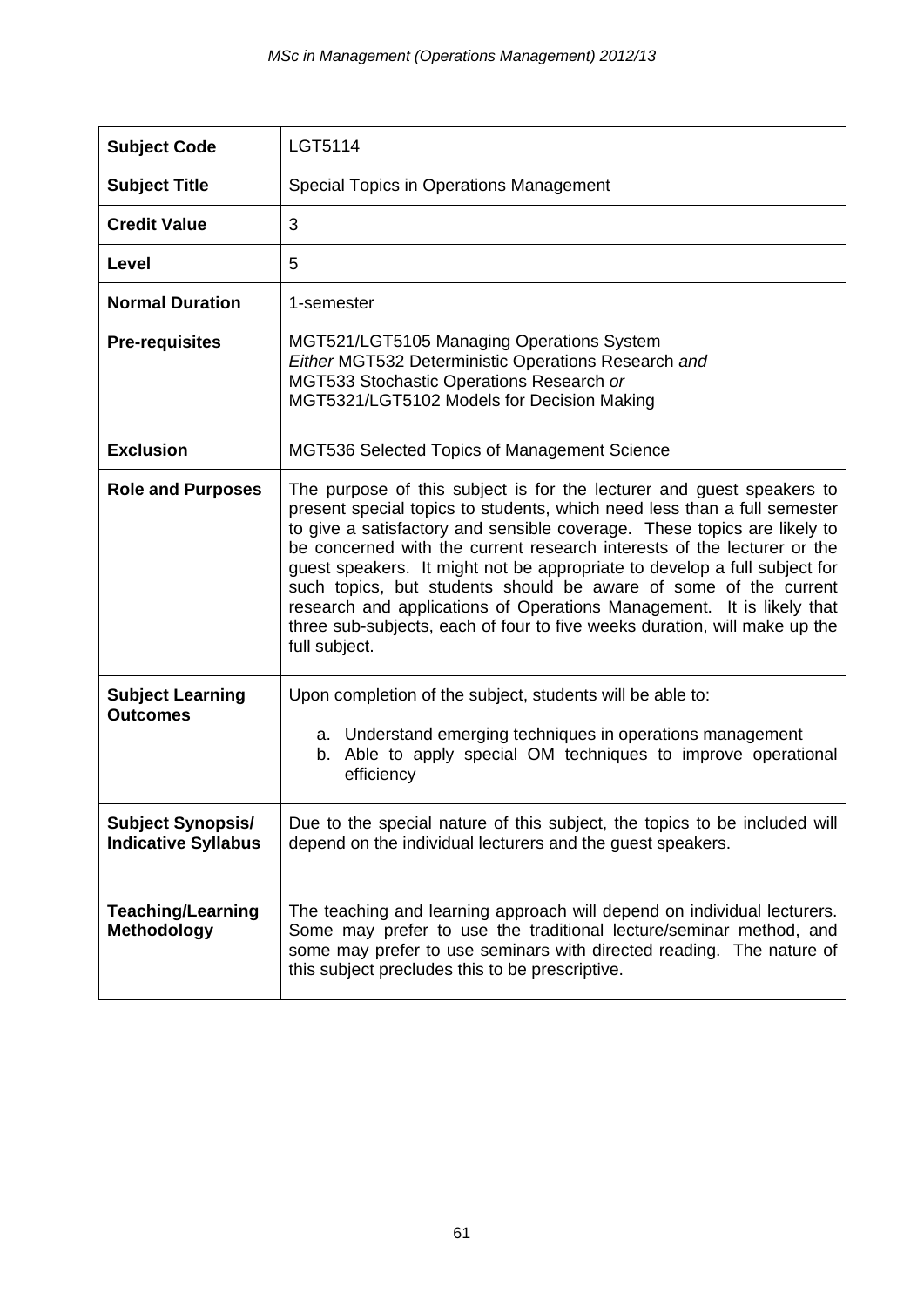| <b>Assessment</b>                                                      |                                                                                                                                    |                   |                                                                                                                                                                                                                                                                                                                                                         |   |  |                                                      |  |          |  |
|------------------------------------------------------------------------|------------------------------------------------------------------------------------------------------------------------------------|-------------------|---------------------------------------------------------------------------------------------------------------------------------------------------------------------------------------------------------------------------------------------------------------------------------------------------------------------------------------------------------|---|--|------------------------------------------------------|--|----------|--|
| <b>Methods in</b><br><b>Alignment with</b><br><b>Intended Learning</b> | Specific assessment<br>methods/tasks                                                                                               | $\%$<br>weighting |                                                                                                                                                                                                                                                                                                                                                         |   |  | Intended subject learning<br>outcomes to be assessed |  |          |  |
| <b>Outcomes</b>                                                        |                                                                                                                                    |                   | a                                                                                                                                                                                                                                                                                                                                                       | b |  |                                                      |  |          |  |
|                                                                        | Continuous<br>Assessment                                                                                                           | 50 %              | ✓                                                                                                                                                                                                                                                                                                                                                       | ✓ |  |                                                      |  |          |  |
|                                                                        | Examination                                                                                                                        | 50 %              | ✓                                                                                                                                                                                                                                                                                                                                                       | ✓ |  |                                                      |  |          |  |
|                                                                        | Total                                                                                                                              | 100 %             |                                                                                                                                                                                                                                                                                                                                                         |   |  |                                                      |  |          |  |
|                                                                        | an examination at the end of the course.                                                                                           |                   | Explanation of the appropriateness of the assessment methods in<br>assessing the intended learning outcomes: Project assignment and case<br>studies are needed for this subject for continuous assessment. There is<br>To pass this subject, students are required to obtain Grade D or above<br>in BOTH the Continuous Assessment and Exam components. |   |  |                                                      |  |          |  |
| <b>Student Study</b>                                                   | Class contact:                                                                                                                     |                   |                                                                                                                                                                                                                                                                                                                                                         |   |  |                                                      |  |          |  |
| <b>Effort Expected</b>                                                 | Lectures<br>٠                                                                                                                      |                   |                                                                                                                                                                                                                                                                                                                                                         |   |  | 28 Hrs.                                              |  |          |  |
|                                                                        | <b>Tutorials</b>                                                                                                                   |                   |                                                                                                                                                                                                                                                                                                                                                         |   |  | 14 Hrs.                                              |  |          |  |
|                                                                        | Other student study effort:                                                                                                        |                   |                                                                                                                                                                                                                                                                                                                                                         |   |  |                                                      |  |          |  |
|                                                                        | Self Study                                                                                                                         |                   | 84 Hrs.                                                                                                                                                                                                                                                                                                                                                 |   |  |                                                      |  |          |  |
|                                                                        |                                                                                                                                    |                   |                                                                                                                                                                                                                                                                                                                                                         |   |  |                                                      |  | Hrs.     |  |
|                                                                        | Total student study effort                                                                                                         |                   |                                                                                                                                                                                                                                                                                                                                                         |   |  |                                                      |  | 126 Hrs. |  |
| <b>Reading List and</b><br><b>References</b>                           | Fitzsimmons, J. A. and Fitzsimmons, M. J., Service Management,<br>Operations, Strategy, Information Technology, McGraw Hill, 2006. |                   |                                                                                                                                                                                                                                                                                                                                                         |   |  |                                                      |  |          |  |
|                                                                        | Solomon, M. R., Consumer Behavior, Buying Having and Being,<br>Prentice Hall, 2007.                                                |                   |                                                                                                                                                                                                                                                                                                                                                         |   |  |                                                      |  |          |  |
|                                                                        | Cheng, T.C.E. and Podolsky, S., Just-in-Time Manufacturing: An<br>Introduction, Chapman and Hall, London, 1993.                    |                   |                                                                                                                                                                                                                                                                                                                                                         |   |  |                                                      |  |          |  |
|                                                                        | Burgelman, R.A. and Maidique, M.A., Strategic Management of<br>Technology and Innovation, Irwin, New York, 1988.                   |                   |                                                                                                                                                                                                                                                                                                                                                         |   |  |                                                      |  |          |  |
|                                                                        | Assurance Systems, McGraw-Hill, New York, 1994.                                                                                    |                   | Willborn, W. and Cheng, T.C.E., Global Management of Quality                                                                                                                                                                                                                                                                                            |   |  |                                                      |  |          |  |
|                                                                        |                                                                                                                                    |                   |                                                                                                                                                                                                                                                                                                                                                         |   |  |                                                      |  |          |  |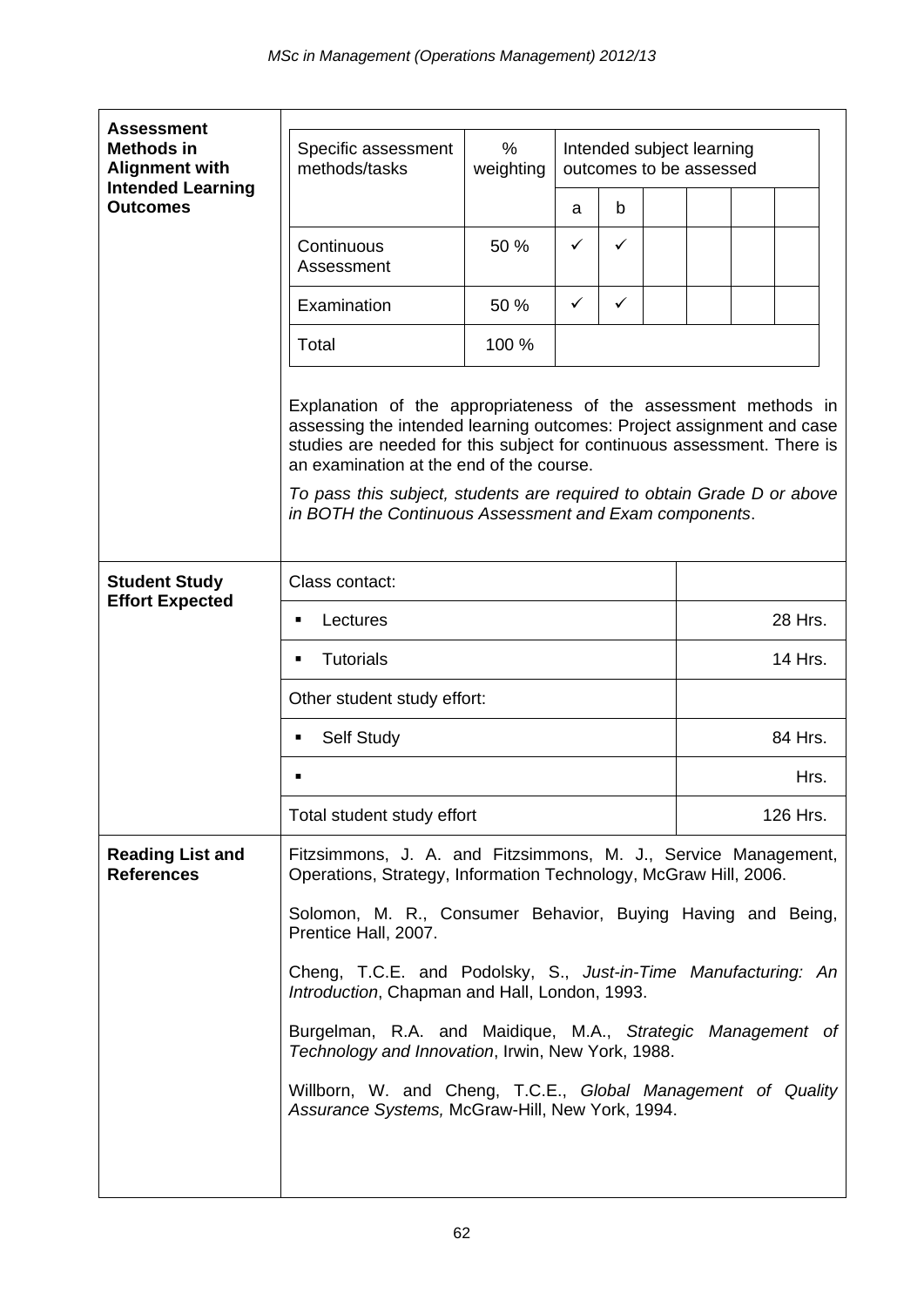| <b>Journals</b>                                               |
|---------------------------------------------------------------|
| <b>Decision Sciences</b>                                      |
| European Journal of Operational Research                      |
| <b>Harvard Business Review</b>                                |
| <b>IEEE Transactions on Engineering Management</b>            |
| <b>IIE Transactions</b>                                       |
| International Journal of Operations and Production Management |
| International Journal of Production Planning and Control      |
| International Journal of Production Research                  |
| International Journal of Quality and Reliability Management   |
| Journal of the Operational Research Society                   |
| <b>Management Science</b>                                     |
| <b>Naval Research Logistics</b>                               |
| Omega                                                         |
| <b>Operations Research</b>                                    |
| Production and Operations Management Journal                  |
| Sloan Management Review                                       |
|                                                               |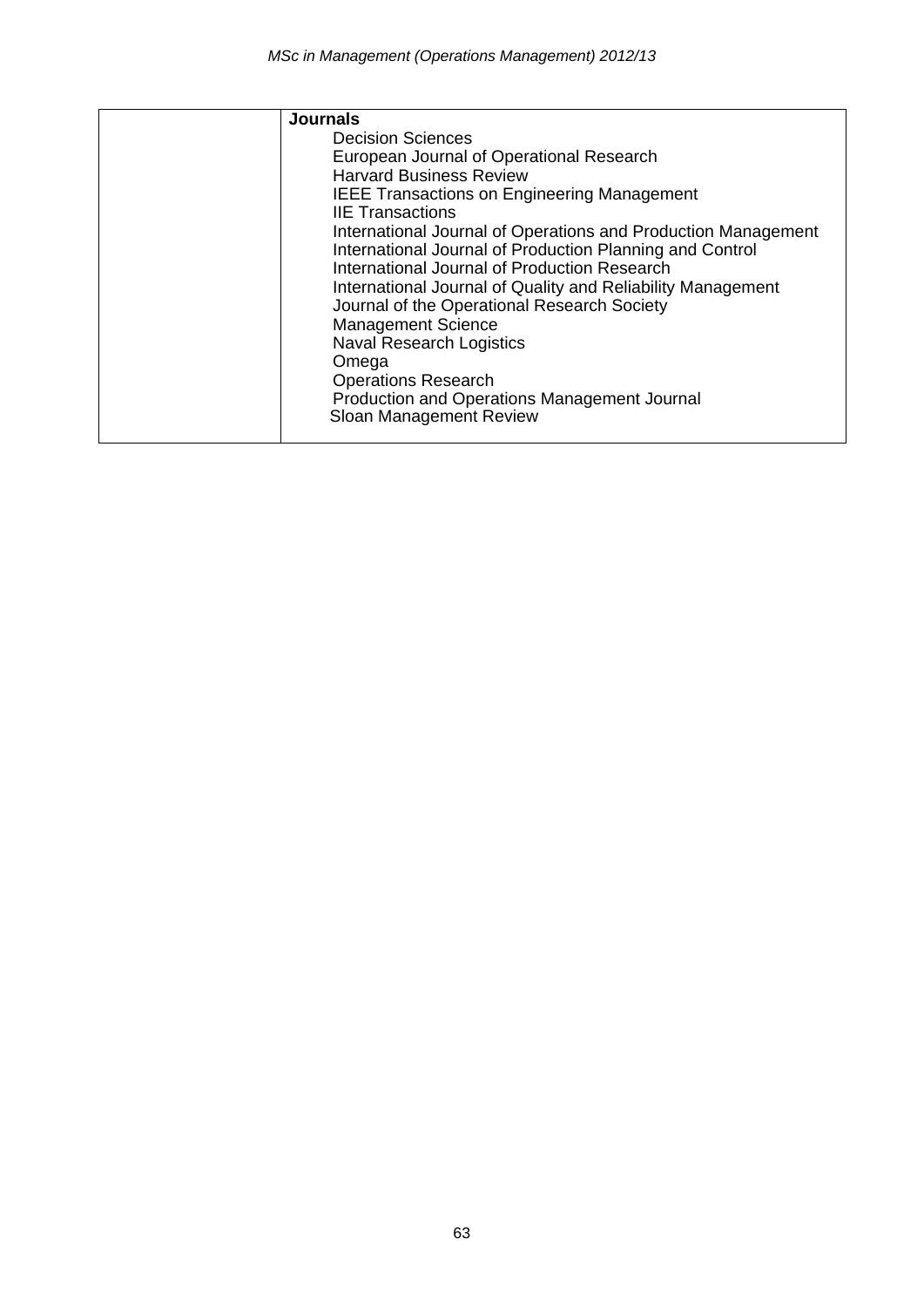| <b>Subject Code</b>                                    | LGT5115                                                                                                                                                                                                                                                                                                                                                                                                                                                                                                                                                                                                                                                                                                                                                                                                                                                                                                                                                                                                                                 |
|--------------------------------------------------------|-----------------------------------------------------------------------------------------------------------------------------------------------------------------------------------------------------------------------------------------------------------------------------------------------------------------------------------------------------------------------------------------------------------------------------------------------------------------------------------------------------------------------------------------------------------------------------------------------------------------------------------------------------------------------------------------------------------------------------------------------------------------------------------------------------------------------------------------------------------------------------------------------------------------------------------------------------------------------------------------------------------------------------------------|
| <b>Subject Title</b>                                   | Environmental Issues in Operations Management                                                                                                                                                                                                                                                                                                                                                                                                                                                                                                                                                                                                                                                                                                                                                                                                                                                                                                                                                                                           |
| <b>Credit Value</b>                                    | 3                                                                                                                                                                                                                                                                                                                                                                                                                                                                                                                                                                                                                                                                                                                                                                                                                                                                                                                                                                                                                                       |
| Level                                                  | 5                                                                                                                                                                                                                                                                                                                                                                                                                                                                                                                                                                                                                                                                                                                                                                                                                                                                                                                                                                                                                                       |
| <b>Normal Duration</b>                                 | 1-semester                                                                                                                                                                                                                                                                                                                                                                                                                                                                                                                                                                                                                                                                                                                                                                                                                                                                                                                                                                                                                              |
| Pre-requisite /<br>Co-requisite/<br><b>Exclusion</b>   | Nil                                                                                                                                                                                                                                                                                                                                                                                                                                                                                                                                                                                                                                                                                                                                                                                                                                                                                                                                                                                                                                     |
| <b>Role and Purposes</b>                               | This module is designed to introduce both philosophy and methods of<br>operations management in environmental management. It aims to<br>discuss environmental issues in product/service manufacturing and<br>distribution, to provide frameworks of considering and analyzing the<br>environmental problem related benefits and costs, and to reveal basic<br>tools and techniques for the environmental issue related problem<br>modeling and solving. The module helps students to rethink and re-<br>examine their management practice from a new point of view.                                                                                                                                                                                                                                                                                                                                                                                                                                                                     |
| <b>Subject Learning</b><br><b>Outcomes</b>             | Upon completion of the subject, students will be able to:<br>a. Able to analyze environmental issues critically that are<br>relevant to operations managers<br>b. Understand<br>the<br>tools<br>techniques<br>and<br>improve<br>to<br>environmental issues of a firm<br>c. Understand that innovation in technology is the essential way<br>for green production or service<br>d. Properly evaluate the relationship between<br>operations<br>efficiency and the economics of scale in the green production<br>and service                                                                                                                                                                                                                                                                                                                                                                                                                                                                                                              |
| <b>Subject Synopsis/</b><br><b>Indicative Syllabus</b> | Introduction to Environmental Issues in Operations Management<br>Manufacturing and distribution pollution is made in the production<br>operation, not simply monitored or identified after it. Environmental<br>management of operations does, but not always, imply additional<br>cost. The related investment often has room to be reduced or more<br>properly used. It is needed to balance the short-term gain and the<br>long-term strategy for development.<br><b>Product Life Cycle Implications and Design for the Environment</b><br>A product carries all environmental implications, including product<br>packages, its transportation modes, warehouse keeping, energy<br>consumption, recycling and recovery, through its life cycle. The<br>concern on the environment adds an important dimension for product<br>design. Design for the environment (DfE) is to coordinate product<br>designers and operations managers to ensure that the negative<br>impact on environment during the product life cycle be minimized. |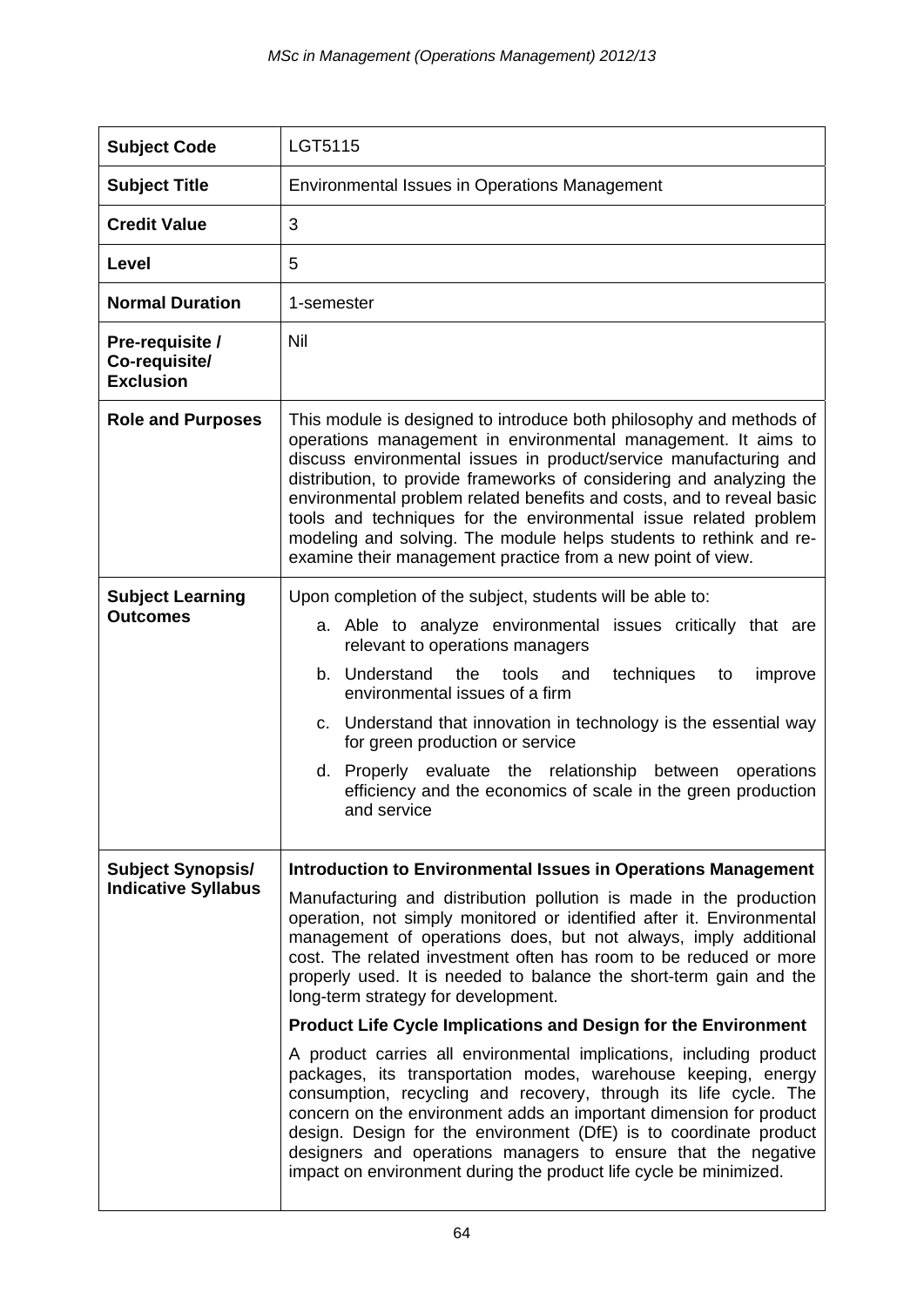|                                         | <b>Clean Production Process and Material Management</b>                                                                                                                                                                                                                                                                                                                                                                                                                                                                                                                                                          |
|-----------------------------------------|------------------------------------------------------------------------------------------------------------------------------------------------------------------------------------------------------------------------------------------------------------------------------------------------------------------------------------------------------------------------------------------------------------------------------------------------------------------------------------------------------------------------------------------------------------------------------------------------------------------|
|                                         | The clean production process involves energy efficiency, pollution<br>prevention, material selection and waste minimization. Conventional<br>time and cost minimization production process is adjusted according<br>to environmental performance requirement. New products have<br>higher requirement on raw materials to meet the acceptable<br>environmental standard.                                                                                                                                                                                                                                         |
|                                         | <b>ISO 14000 Standard and its Implementation</b>                                                                                                                                                                                                                                                                                                                                                                                                                                                                                                                                                                 |
|                                         | ISO 14000 is a series of standards that cover a number of areas,<br>including environmental management system, environmental<br>performance evaluation, environmental labeling and life-cycle<br>assessment. The process of planning, pursuing and implementing<br>ISO 14000 certification involves rearranging the production and<br>distribution, changing the cooperation cultural, and adjusting the<br>management philosophy.                                                                                                                                                                               |
|                                         | <b>Location and Layout</b>                                                                                                                                                                                                                                                                                                                                                                                                                                                                                                                                                                                       |
|                                         | Facility location and configuration of production facilities frequently<br>affect and are affected by the external natural environment. The<br>productivity and other benefits can be enhanced directly by the<br>effective location decision with proper environmental concern.                                                                                                                                                                                                                                                                                                                                 |
|                                         | Inventory Policy and Decision Making under Environmental<br><b>Concerns</b>                                                                                                                                                                                                                                                                                                                                                                                                                                                                                                                                      |
|                                         | In addition to the conventional criteria, such as time, cost and<br>customer demand requirement, decision on inventory of materials,<br>parts, semi-products and finished goods also need to give attention to<br>environmental issues caused.                                                                                                                                                                                                                                                                                                                                                                   |
|                                         | <b>Environmental Impacts in Supply Chain Management</b>                                                                                                                                                                                                                                                                                                                                                                                                                                                                                                                                                          |
|                                         | Green supply chain management mainly deals with the global<br>benefit of minimisation of environmental impact of production<br>network through cooperation and information sharing among<br>the parties on the supply network. Reverse logistics.                                                                                                                                                                                                                                                                                                                                                                |
|                                         | and the Application in Environmental<br><b>TQM</b><br><b>Principles</b><br><b>Management</b>                                                                                                                                                                                                                                                                                                                                                                                                                                                                                                                     |
|                                         | TQM is more a management philosophy rather than a technique. The<br>TQM principles, such as customer satisfaction, all employee<br>involvement, and continuous improvement, give strong foundation of<br>quality management. Environmental management shares the same<br>principles.                                                                                                                                                                                                                                                                                                                             |
| <b>Teaching/Learning</b><br>Methodology | As a major and fundamental tool for teaching and learning, a series of<br>lectures will cover the most updated development and applications in<br>environmental management in the production and logistics process.<br>Local and international case analysis and business reports will be<br>recommended for reading, discussion and exercise. Students are<br>required to bring in their experience and problems from the<br>management practice for discussion and rethinking. They will also be<br>able to obtain and share the course-related information through<br>WebPages and other electronic channels. |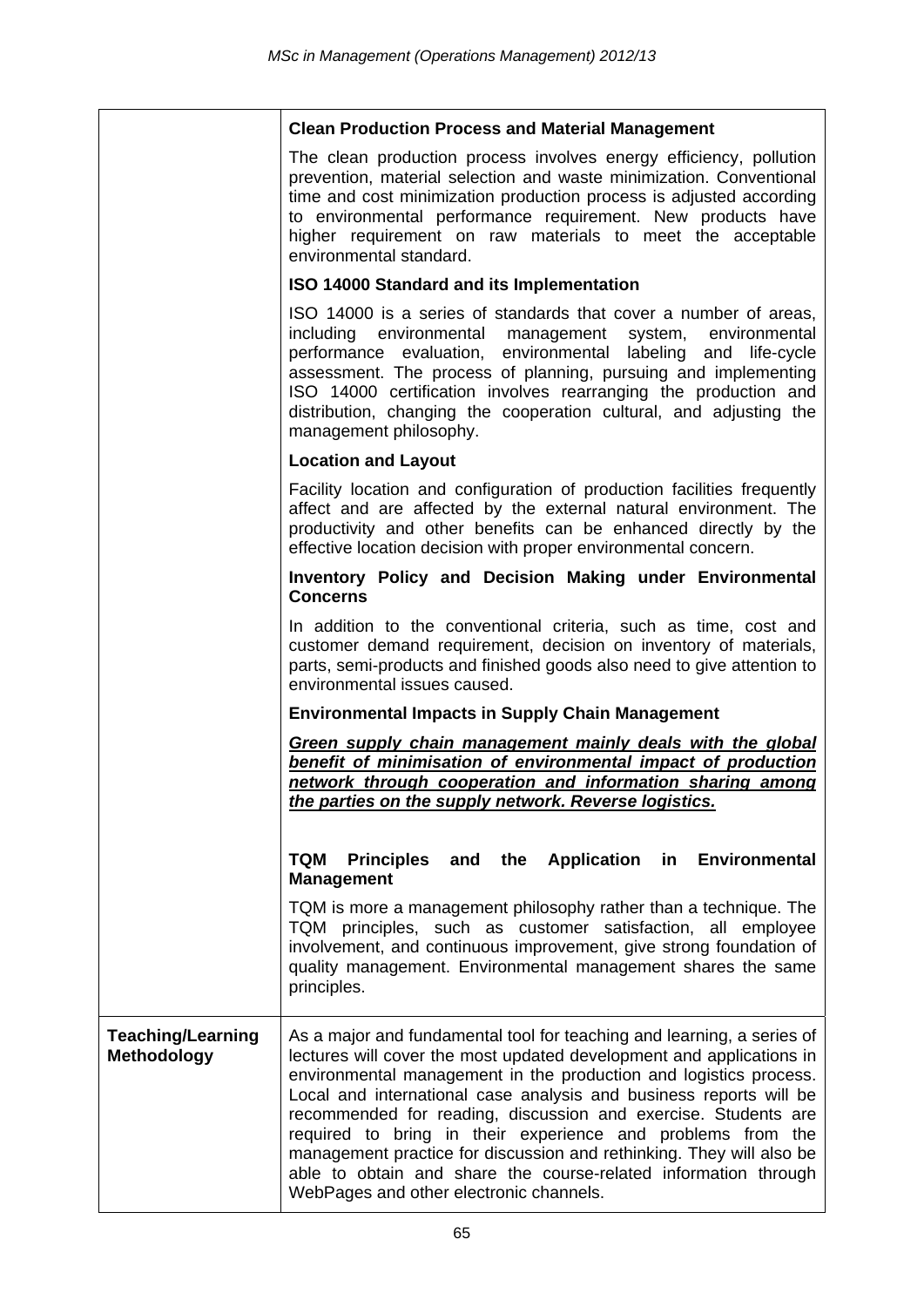| <b>Assessment</b>                                                      |                                                                                                                                  |                |              |                                                      |              |              |        |  |  |
|------------------------------------------------------------------------|----------------------------------------------------------------------------------------------------------------------------------|----------------|--------------|------------------------------------------------------|--------------|--------------|--------|--|--|
| <b>Methods in</b><br><b>Alignment with</b><br><b>Intended Learning</b> | Specific<br>assessment<br>methods/tasks                                                                                          | %<br>weighting |              | Intended subject learning<br>outcomes to be assessed |              |              |        |  |  |
| <b>Outcomes</b>                                                        |                                                                                                                                  |                | a            | b                                                    | C            | d            |        |  |  |
|                                                                        | Individual work                                                                                                                  | 20%            | $\checkmark$ | ✓                                                    | $\checkmark$ | $\checkmark$ |        |  |  |
|                                                                        | Group study                                                                                                                      | 20%            | ✓            | $\checkmark$                                         | ✓            | $\checkmark$ |        |  |  |
|                                                                        | Performance                                                                                                                      | 10%            | ✓            |                                                      |              |              |        |  |  |
|                                                                        | Final exam                                                                                                                       | 50%            | ✓            | $\checkmark$                                         | $\checkmark$ | $\checkmark$ |        |  |  |
|                                                                        | Total                                                                                                                            | 100 %          |              |                                                      |              |              |        |  |  |
|                                                                        | To pass this subject, students are required to obtain Grade D or<br>above in BOTH the Continuous Assessment and Exam components. |                |              |                                                      |              |              |        |  |  |
| <b>Student Study</b>                                                   | Class contact:                                                                                                                   |                |              |                                                      |              |              |        |  |  |
| <b>Effort Expected</b>                                                 | Teaching and class discussion<br>٠                                                                                               |                |              |                                                      |              |              | 28Hrs. |  |  |
|                                                                        | Class presentation and after class discussion<br>٠                                                                               |                |              |                                                      |              |              | 14Hrs. |  |  |
|                                                                        | Other student study effort:<br>Reading<br>٠<br>Course work<br>٠                                                                  |                |              |                                                      |              |              |        |  |  |
|                                                                        |                                                                                                                                  |                |              |                                                      |              | 42Hrs.       |        |  |  |
|                                                                        |                                                                                                                                  |                |              |                                                      |              | 42Hrs.       |        |  |  |
|                                                                        | Total student study effort                                                                                                       |                |              |                                                      |              | 126Hrs.      |        |  |  |
| <b>Reading List and</b>                                                | <u>Journals</u>                                                                                                                  |                |              |                                                      |              |              |        |  |  |
| <b>References</b>                                                      | Interfaces                                                                                                                       |                |              |                                                      |              |              |        |  |  |
|                                                                        | <b>Management Science</b>                                                                                                        |                |              |                                                      |              |              |        |  |  |
|                                                                        | <b>Production and Operations Management</b>                                                                                      |                |              |                                                      |              |              |        |  |  |
|                                                                        | Journal of Production Economics                                                                                                  |                |              |                                                      |              |              |        |  |  |
|                                                                        | Journal of Production Research                                                                                                   |                |              |                                                      |              |              |        |  |  |
|                                                                        | Journal of Purchasing and Materials Management                                                                                   |                |              |                                                      |              |              |        |  |  |
|                                                                        | Related cases will be distributed in class.                                                                                      |                |              |                                                      |              |              |        |  |  |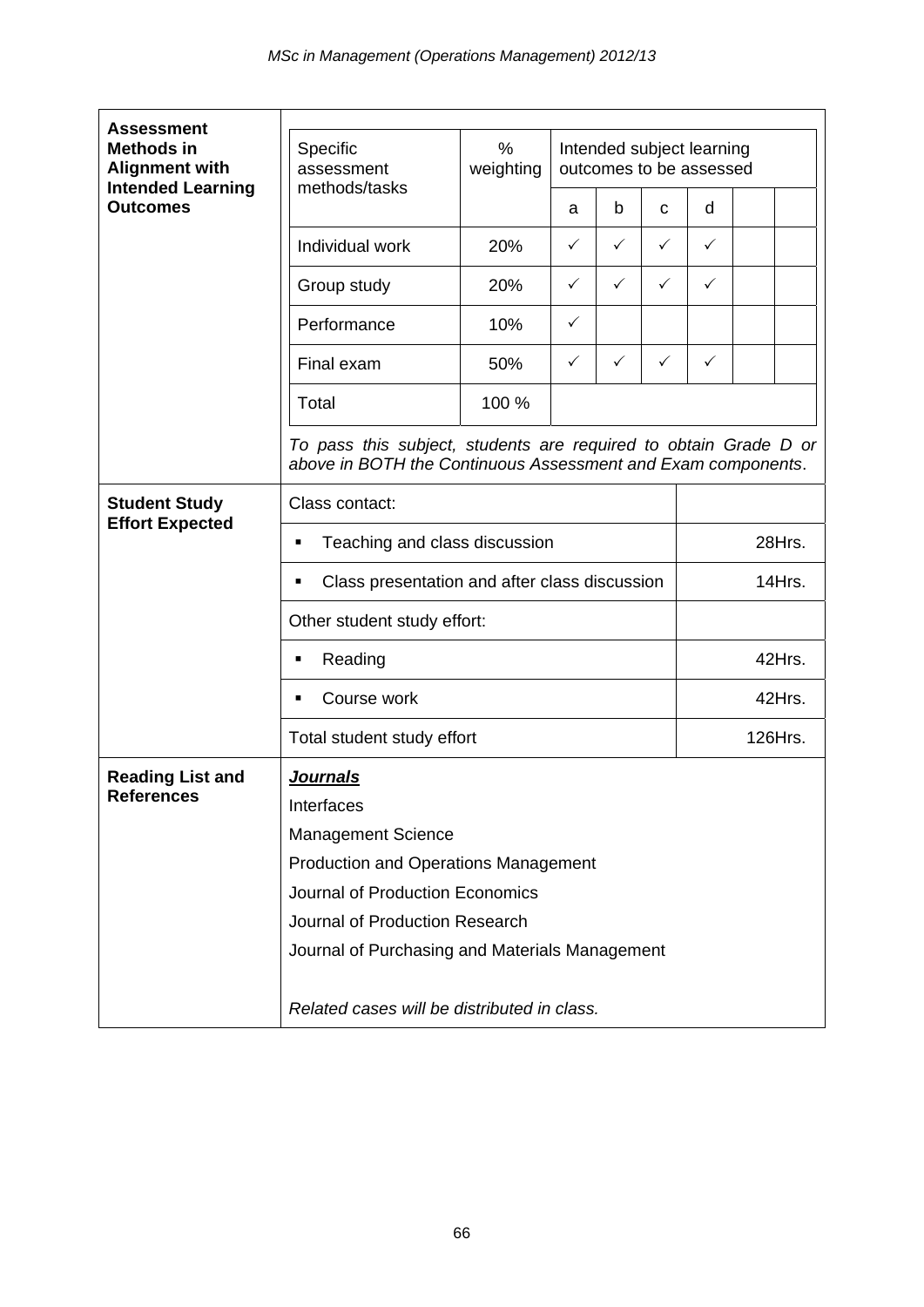| <b>Subject Code</b>        | LGT5122                                                                                                                                                                                     |
|----------------------------|---------------------------------------------------------------------------------------------------------------------------------------------------------------------------------------------|
| <b>Subject Title</b>       | Applications of Decision Making Models                                                                                                                                                      |
| <b>Credit Value</b>        | 3                                                                                                                                                                                           |
| Level                      | 5                                                                                                                                                                                           |
| <b>Normal Duration</b>     | 1-semester                                                                                                                                                                                  |
| Co-requisite               | Models for Decision Making (LGT5102)                                                                                                                                                        |
| <b>Role and Purposes</b>   | To impart on students the skills in applying the concepts, theories and<br>techniques of a variety of management science methods.                                                           |
|                            | To develop students' ability and confidence in solving management<br>decision problems, particularly paying attention to the practical<br>considerations.                                   |
| <b>Subject Learning</b>    | Upon completion of the subject, students will be able to:                                                                                                                                   |
| <b>Outcomes</b>            | Understand the range of practical application of management<br>a.<br>decision analysis techniques, the characteristics of successful<br>application, and the limitations of the techniques. |
|                            | Develop skills in analyzing complex operations problems, using<br>b.<br>quantitative techniques as appropriate.                                                                             |
|                            | Tackle a management decision situation from different angles of<br>C.<br>view, hence develop the creative thinking and be more critical to<br>evaluate the outcomes of different decisions. |
| <b>Subject Synopsis/</b>   | Decision scope: find out a clear scope of decision required.                                                                                                                                |
| <b>Indicative Syllabus</b> | How to evaluate different decisions: identify the objectives; there may<br>be conflicting objectives.                                                                                       |
|                            | Model the situation: search for appropriate analytical or heuristic<br>methods to solve the problem; understand the limitations of each<br>method.                                          |
|                            | Analysis of results: cost and benefits analysis; sensitivity analysis.                                                                                                                      |
| <b>Teaching/Learning</b>   | Mainly through small group discussions. Students will be guided                                                                                                                             |
| Methodology                | throughout the discussion process, particularly addressing on the<br>following issues:                                                                                                      |
|                            | 1. How to start to tackle a complicated situation?                                                                                                                                          |
|                            | 2. How to understand the data given and link up the relationship<br>among data?                                                                                                             |
|                            | 3. Point out mistakes when applying different methods.                                                                                                                                      |
|                            | 4. How to apply what they have learnt in other subjects to a real<br>situation?                                                                                                             |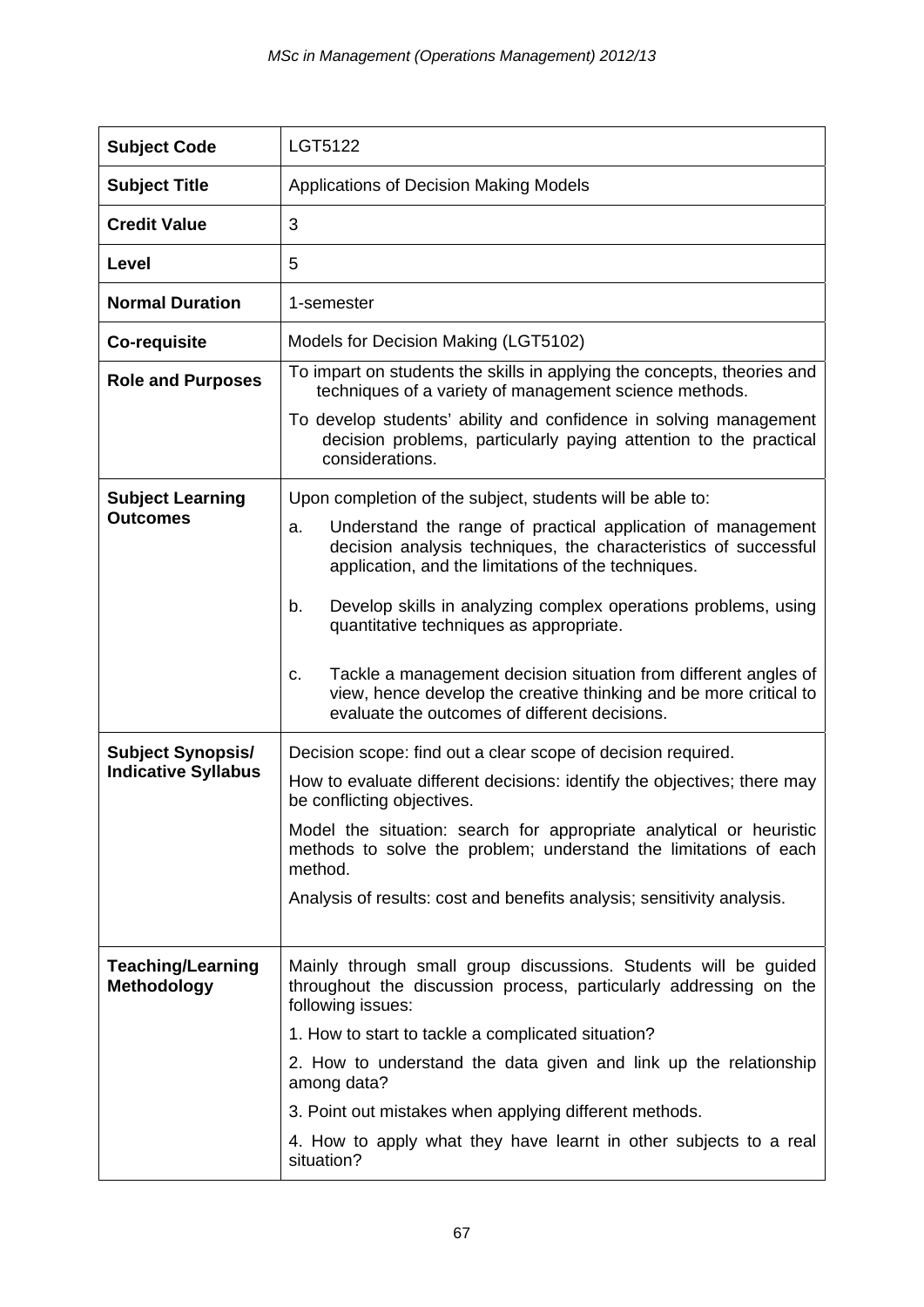| <b>Assessment</b>                                                                         |                                                                                                                                                                                                  |                |                                                                                                                                                                                                                                                                                                                                                                                                                                                                                                                                                                                                                                                       |              |              |                                                      |  |         |  |  |
|-------------------------------------------------------------------------------------------|--------------------------------------------------------------------------------------------------------------------------------------------------------------------------------------------------|----------------|-------------------------------------------------------------------------------------------------------------------------------------------------------------------------------------------------------------------------------------------------------------------------------------------------------------------------------------------------------------------------------------------------------------------------------------------------------------------------------------------------------------------------------------------------------------------------------------------------------------------------------------------------------|--------------|--------------|------------------------------------------------------|--|---------|--|--|
| <b>Methods in</b><br><b>Alignment with</b><br><b>Intended Learning</b><br><b>Outcomes</b> | Specific<br>assessment<br>methods/tasks                                                                                                                                                          | %<br>weighting |                                                                                                                                                                                                                                                                                                                                                                                                                                                                                                                                                                                                                                                       |              |              | Intended subject learning<br>outcomes to be assessed |  |         |  |  |
|                                                                                           |                                                                                                                                                                                                  |                | a                                                                                                                                                                                                                                                                                                                                                                                                                                                                                                                                                                                                                                                     | b            | C            |                                                      |  |         |  |  |
|                                                                                           | <b>Continuous</b><br>Assessment*                                                                                                                                                                 | 100%           |                                                                                                                                                                                                                                                                                                                                                                                                                                                                                                                                                                                                                                                       |              |              |                                                      |  |         |  |  |
|                                                                                           | 2 Group cases                                                                                                                                                                                    | 40%            | ✓                                                                                                                                                                                                                                                                                                                                                                                                                                                                                                                                                                                                                                                     | $\checkmark$ | $\checkmark$ |                                                      |  |         |  |  |
|                                                                                           | 1 Individual case                                                                                                                                                                                | 30%            | ✓                                                                                                                                                                                                                                                                                                                                                                                                                                                                                                                                                                                                                                                     | ✓            | ✓            |                                                      |  |         |  |  |
|                                                                                           | Class participation                                                                                                                                                                              | 30%            | ✓                                                                                                                                                                                                                                                                                                                                                                                                                                                                                                                                                                                                                                                     | ✓            | ✓            |                                                      |  |         |  |  |
|                                                                                           | Total                                                                                                                                                                                            | 100 %          |                                                                                                                                                                                                                                                                                                                                                                                                                                                                                                                                                                                                                                                       |              |              |                                                      |  |         |  |  |
|                                                                                           | may be different, subject to each subject lecturer.<br>above in the Continuous Assessment components.<br>in assessing the intended learning outcomes:<br>there is another individual case study. |                | *Weighting of assessment methods/tasks in continuous assessment<br>To pass this subject, students are required to obtain Grade D or<br>Explanation of the appropriateness of the assessment methods<br>This subject will be dealing with cases in every session and students<br>will learn through undergoing this process. There is no examination in<br>this subject. Therefore performance in class through participating in<br>discussion is most important and is allocated with the most major part<br>in the assessment. There will also be 2 group case studies to be<br>assessed. But in order to distinguish more on the individual effort, |              |              |                                                      |  |         |  |  |
| <b>Student Study</b><br><b>Effort Expected</b>                                            | Class contact:                                                                                                                                                                                   |                |                                                                                                                                                                                                                                                                                                                                                                                                                                                                                                                                                                                                                                                       |              |              |                                                      |  |         |  |  |
|                                                                                           | Small group discussions<br>٠                                                                                                                                                                     |                |                                                                                                                                                                                                                                                                                                                                                                                                                                                                                                                                                                                                                                                       |              | 28 Hrs.      |                                                      |  |         |  |  |
|                                                                                           | Lectures<br>$\blacksquare$                                                                                                                                                                       |                |                                                                                                                                                                                                                                                                                                                                                                                                                                                                                                                                                                                                                                                       |              |              | 14 Hrs.                                              |  |         |  |  |
|                                                                                           | Other student study effort:                                                                                                                                                                      |                |                                                                                                                                                                                                                                                                                                                                                                                                                                                                                                                                                                                                                                                       |              |              |                                                      |  |         |  |  |
|                                                                                           | Preparation for lectures<br>٠                                                                                                                                                                    |                |                                                                                                                                                                                                                                                                                                                                                                                                                                                                                                                                                                                                                                                       |              |              |                                                      |  | 42 Hrs. |  |  |
|                                                                                           | Preparation for assignment / group project<br>٠<br>and presentation                                                                                                                              |                |                                                                                                                                                                                                                                                                                                                                                                                                                                                                                                                                                                                                                                                       |              |              | 42 Hrs.                                              |  |         |  |  |
|                                                                                           | Total student study effort                                                                                                                                                                       |                |                                                                                                                                                                                                                                                                                                                                                                                                                                                                                                                                                                                                                                                       |              |              | 126 Hrs.                                             |  |         |  |  |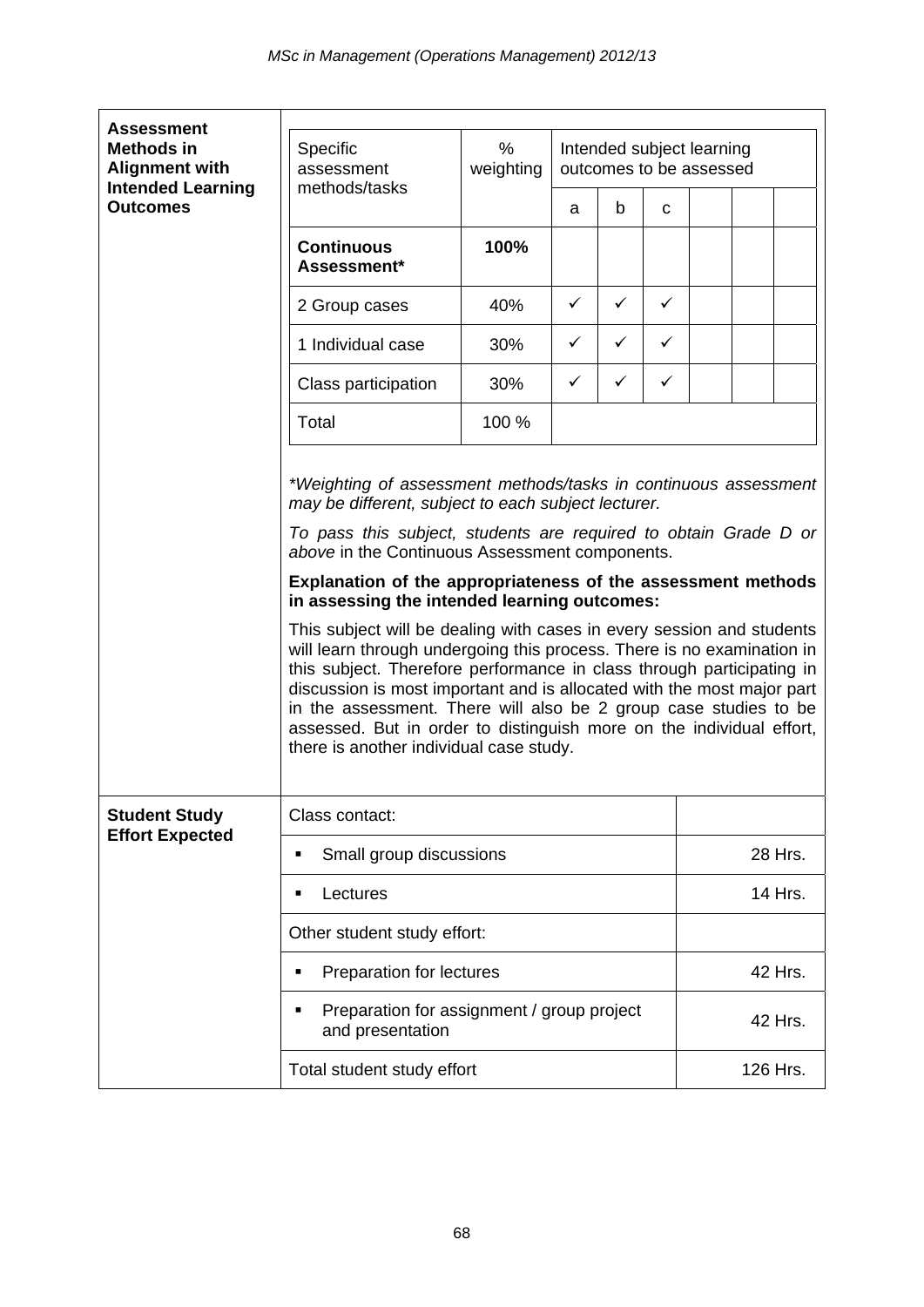| <b>Reading List and</b><br><b>References</b> | Hillier F.S. & Hillier M.S., Introduction to Management Science: A<br>Modeling And Case Studies Approach With Spreadsheets, latest ed.                                                                                                                                                                                                                                                                                   |  |  |  |  |  |  |  |  |
|----------------------------------------------|--------------------------------------------------------------------------------------------------------------------------------------------------------------------------------------------------------------------------------------------------------------------------------------------------------------------------------------------------------------------------------------------------------------------------|--|--|--|--|--|--|--|--|
|                                              | Klassen, R. D., Menor, L. J., Cases in Operations Management, Sage<br>publication, 2006                                                                                                                                                                                                                                                                                                                                  |  |  |  |  |  |  |  |  |
|                                              | Lapin L.L. and Whisler W.D., Cases in Management Science,<br>Duxbury, 1996                                                                                                                                                                                                                                                                                                                                               |  |  |  |  |  |  |  |  |
|                                              | <b>Journals</b><br>Asia Pacific Journal of Operational Research<br><b>Decision Sciences</b><br>European Journal of Operational Research<br><b>IIE Transactions</b><br>Interfaces<br>Journal of the Operational Research Society<br><b>Management Science</b><br><b>Naval Research Logistics</b><br>Omega - International Journal of Management Science<br><b>Operations Research</b><br>OR Insight<br><b>OR/MS Today</b> |  |  |  |  |  |  |  |  |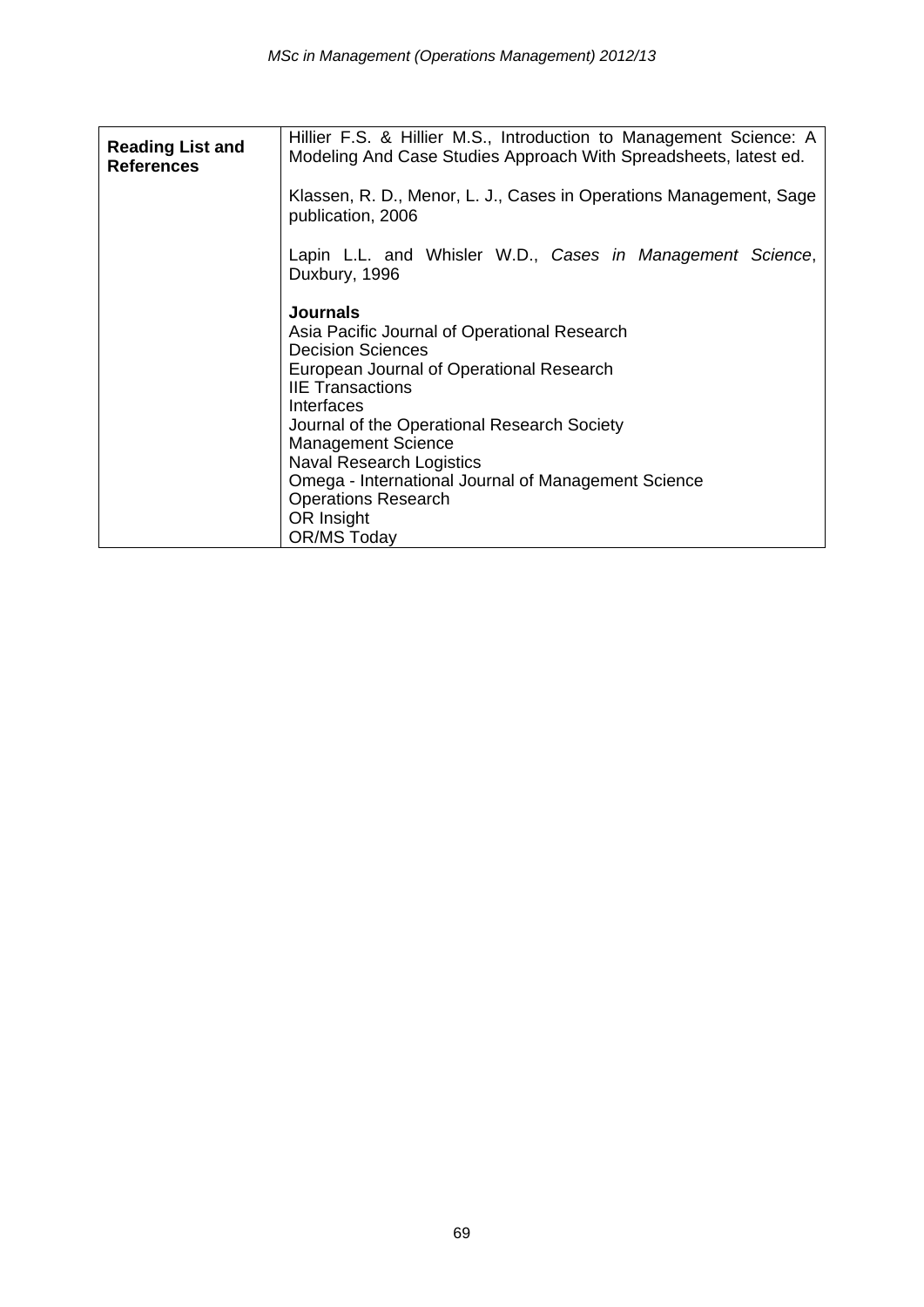| <b>Subject Code</b>                                    | <b>LGT5158</b>                                                                                                                                                                                                                                                                                                                                                                                                                                                                                                                                                                                                                                                                                                                                                                                                                                                                                                                               |  |  |  |  |  |  |
|--------------------------------------------------------|----------------------------------------------------------------------------------------------------------------------------------------------------------------------------------------------------------------------------------------------------------------------------------------------------------------------------------------------------------------------------------------------------------------------------------------------------------------------------------------------------------------------------------------------------------------------------------------------------------------------------------------------------------------------------------------------------------------------------------------------------------------------------------------------------------------------------------------------------------------------------------------------------------------------------------------------|--|--|--|--|--|--|
| <b>Subject Title</b>                                   | <b>Statistical Quality Control for Manufacturing and Service</b>                                                                                                                                                                                                                                                                                                                                                                                                                                                                                                                                                                                                                                                                                                                                                                                                                                                                             |  |  |  |  |  |  |
| <b>Credit Value</b>                                    | 3                                                                                                                                                                                                                                                                                                                                                                                                                                                                                                                                                                                                                                                                                                                                                                                                                                                                                                                                            |  |  |  |  |  |  |
| Level                                                  | 5                                                                                                                                                                                                                                                                                                                                                                                                                                                                                                                                                                                                                                                                                                                                                                                                                                                                                                                                            |  |  |  |  |  |  |
| <b>Normal Duration</b>                                 | 1-semester                                                                                                                                                                                                                                                                                                                                                                                                                                                                                                                                                                                                                                                                                                                                                                                                                                                                                                                                   |  |  |  |  |  |  |
| Pre-requisite /<br>Co-requisite/<br><b>Exclusion</b>   | <b>ITC501 Industrial Quality Control</b>                                                                                                                                                                                                                                                                                                                                                                                                                                                                                                                                                                                                                                                                                                                                                                                                                                                                                                     |  |  |  |  |  |  |
| <b>Role and Purposes</b>                               | 1.<br>To develop students with a comprehensive and in-depth<br>statistical thinking for quality management in both manufacturing<br>and service industries;<br>2.<br>To provide students with methodology of establishing and<br>managing an effective SPC program in manufacturing and<br>service organizations;<br>To help students improve the performance of operations process<br>3.<br>consistently and predictably over time.                                                                                                                                                                                                                                                                                                                                                                                                                                                                                                         |  |  |  |  |  |  |
| <b>Subject Learning</b><br><b>Outcomes</b>             | Upon completion of the subject, students will be able to:<br>Understand the role of statistics in quality management;<br>a.<br>Design and manage SPC in both manufacturing and service<br>b.<br>sectors;<br>Understand the concept of acceptance sampling and be familiar<br>c.<br>with different sampling plans;<br>Make use of statistical methods and tools to improve process<br>d.<br>quality.                                                                                                                                                                                                                                                                                                                                                                                                                                                                                                                                          |  |  |  |  |  |  |
| <b>Subject Synopsis/</b><br><b>Indicative Syllabus</b> | <b>Fundamental concepts</b><br>Specifications and tolerances; the gap model of service quality;<br>process variation; foundations of statistical concepts in quality control<br>and management; quality and data characteristics; sampling<br>distribution and statistical inference.<br>Management of process variation<br>Deming circle; SPC strategy and framework for monitoring,<br>controlling, analyzing, and improving process performance; key<br>quality characteristics to identify and measure in production and<br>service industries; principles of SPC implementation.<br><b>Statistical process control</b><br>Univariate and multivariate control charts; short runs SPC; process<br>capacity analysis; control charts for non-manufacturing applications.<br><b>Acceptance sampling</b><br>Operating characteristic curve; lot-by-lot attribute sampling plans;<br>continuous sampling plan; sampling plans for variables. |  |  |  |  |  |  |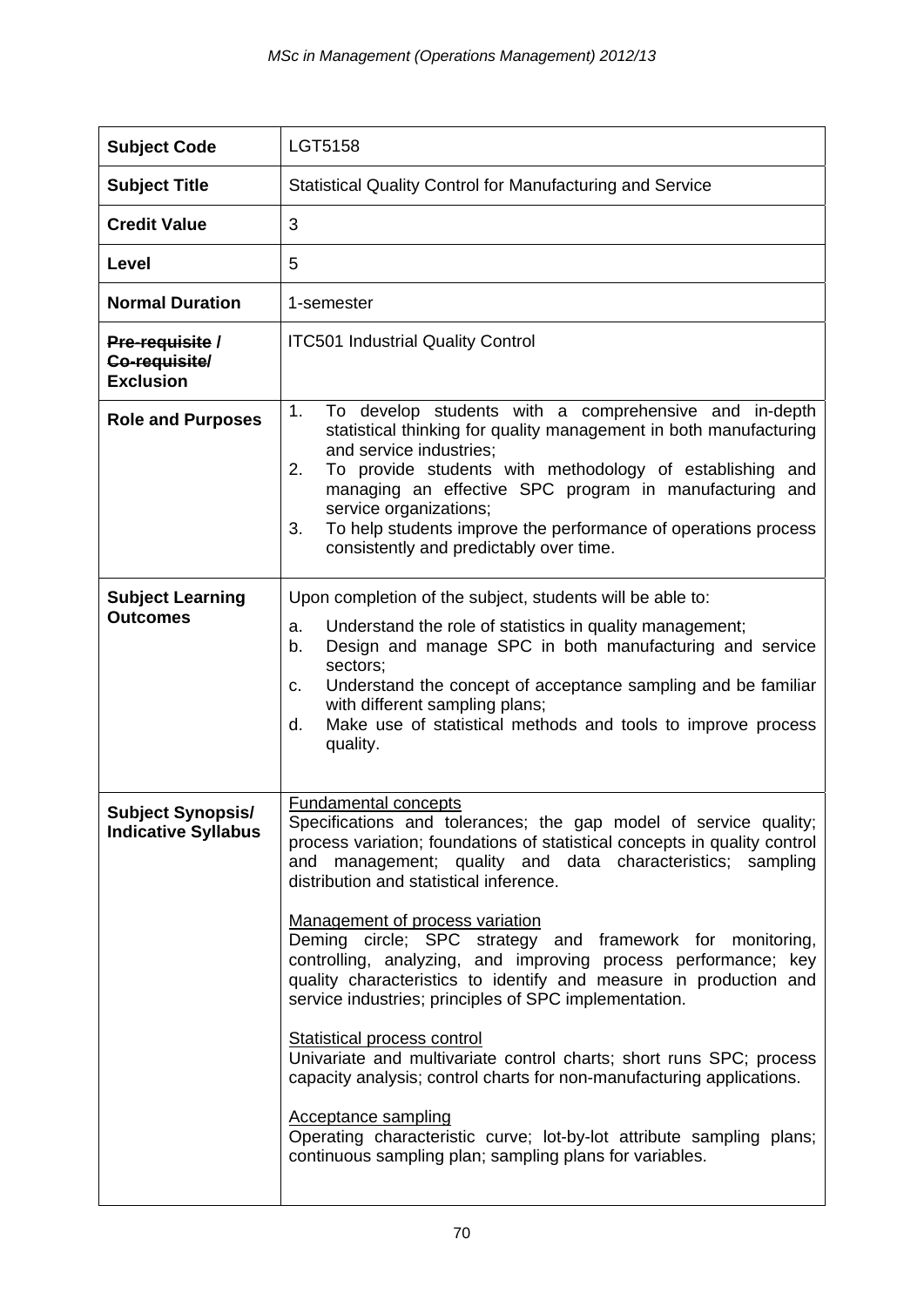|                                                                                                         | Statistical quality control software applications<br>Apply Minitab to construct and analyze control charts, process<br>capacity, etc.                                                                                                                                                                                                                                                                                                                                                                                                                                                                                                                                                                                                                                                                                                                                                   |                |   |   |                                                                     |              |  |  |  |  |
|---------------------------------------------------------------------------------------------------------|-----------------------------------------------------------------------------------------------------------------------------------------------------------------------------------------------------------------------------------------------------------------------------------------------------------------------------------------------------------------------------------------------------------------------------------------------------------------------------------------------------------------------------------------------------------------------------------------------------------------------------------------------------------------------------------------------------------------------------------------------------------------------------------------------------------------------------------------------------------------------------------------|----------------|---|---|---------------------------------------------------------------------|--------------|--|--|--|--|
| <b>Teaching/Learning</b><br>Methodology                                                                 | This subject develops knowledge in students for managing process<br>variations in both manufacturing and service industries. Theories and<br>case studies are provided in the lectures to illustrate the concepts and<br>applications of statistical process control (SPC) and acceptance<br>sampling plan. This course adopts Deming's PDCA continuous<br>improvement cycle principles to implement SPC for quality control<br>and enhancement. Simulation of an actual business environment is<br>used to demonstrate challenges in executing SPC by role playing and<br>to strengthen students' management skills in applying related theories<br>and tools in the real world. Students will be arranged to work in small<br>groups to design and implement SPC programs for improving both<br>product and service quality in which a statistical software, Minitab will<br>be used. |                |   |   |                                                                     |              |  |  |  |  |
| <b>Assessment</b><br>Methods in<br><b>Alignment with</b><br><b>Intended Learning</b><br><b>Outcomes</b> | Specific<br>assessment<br>methods/tasks                                                                                                                                                                                                                                                                                                                                                                                                                                                                                                                                                                                                                                                                                                                                                                                                                                                 | %<br>weighting | a | b | Intended subject learning<br>outcomes to be assessed<br>d<br>С<br>e |              |  |  |  |  |
|                                                                                                         | 1.Continuous<br>assessment                                                                                                                                                                                                                                                                                                                                                                                                                                                                                                                                                                                                                                                                                                                                                                                                                                                              | 50%            | ✓ | ✓ | $\checkmark$                                                        | ✓            |  |  |  |  |
|                                                                                                         | 2. Examination                                                                                                                                                                                                                                                                                                                                                                                                                                                                                                                                                                                                                                                                                                                                                                                                                                                                          | 50%            |   | ✓ | $\checkmark$                                                        | $\checkmark$ |  |  |  |  |
|                                                                                                         | 100 %<br>Total                                                                                                                                                                                                                                                                                                                                                                                                                                                                                                                                                                                                                                                                                                                                                                                                                                                                          |                |   |   |                                                                     |              |  |  |  |  |
|                                                                                                         | Explanation of the appropriateness of the assessment methods in<br>assessing the intended learning outcomes:<br>To pass this subject, students are required to obtain Grade D or<br>above in BOTH the Continuous Assessment and Exam components.                                                                                                                                                                                                                                                                                                                                                                                                                                                                                                                                                                                                                                        |                |   |   |                                                                     |              |  |  |  |  |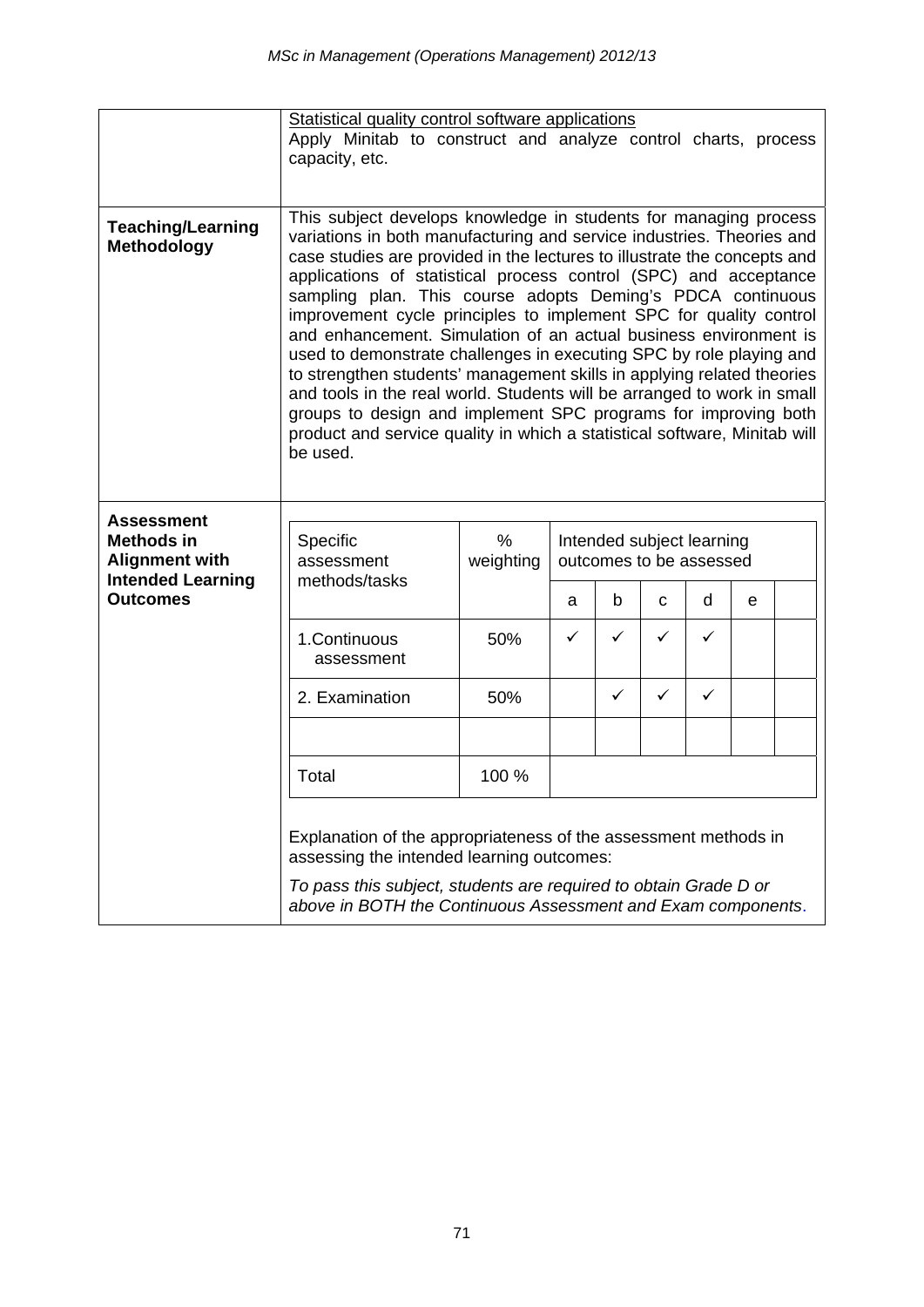| <b>Student Study</b>    | Class contact:                                                                                                                                                                                                  |          |  |  |  |  |
|-------------------------|-----------------------------------------------------------------------------------------------------------------------------------------------------------------------------------------------------------------|----------|--|--|--|--|
| <b>Effort Expected</b>  | Lectures<br>٠                                                                                                                                                                                                   | 42 Hrs.  |  |  |  |  |
|                         | $\blacksquare$                                                                                                                                                                                                  |          |  |  |  |  |
|                         | Other student study effort:                                                                                                                                                                                     |          |  |  |  |  |
|                         | Preparation for lectures<br>٠                                                                                                                                                                                   | 42 Hrs.  |  |  |  |  |
|                         | Assignments and project<br>٠                                                                                                                                                                                    | 42 Hrs.  |  |  |  |  |
|                         | Total student study effort                                                                                                                                                                                      | 126 Hrs. |  |  |  |  |
| <b>Reading List and</b> | <b>Textbook</b>                                                                                                                                                                                                 |          |  |  |  |  |
| <b>References</b>       | Mitra, Amitava (2008). Fundamentals of Quality Control and<br>Improvement, 3 <sup>rd</sup> ed. Hoboken, N.J.: John Wiley & Sons.                                                                                |          |  |  |  |  |
|                         | References<br>Aikens, C. Harold (2011). Quality Inspired Management: The Key to<br>Sustainability. Upper Saddle River, N.J.: Prentice Hall.                                                                     |          |  |  |  |  |
|                         | Grant, Eugene L. and Leavenworth, R.S. (1996). Statistical quality<br>control, 7 <sup>th</sup> ed. New York: McGraw-Hill Co. Inc.                                                                               |          |  |  |  |  |
|                         | Montgomery, C. Douglas (2009). Introduction to Statistical Quality<br>Control, 6 <sup>th</sup> ed. Hoboken, N.J.: John Wiley & Sons.                                                                            |          |  |  |  |  |
|                         | Ryan, P. Thomas (2011). Statistical Methods<br>for<br>Quality<br>Improvement, 3 <sup>rd</sup> ed. Hoboken, N.J.: John Wiley & Sons.                                                                             |          |  |  |  |  |
|                         | DeVor, E. Richard, Chang, T.H. and Sutherland, J.W. (2007).<br>Statistical Quality Design and Control: Contemporary Concepts and<br>Methods, 2 <sup>nd</sup> ed. Upper Saddle River, NJ: Pearson/Prentice Hall. |          |  |  |  |  |
|                         | George, Michael L. (2003). Lean Six Sigma for Service: How to Use<br>Lean Speed and Six Sigma Quality to improve Services and<br>Transactions. New York: McGraw-Hill.                                           |          |  |  |  |  |
|                         | Kenett, Ron and Zacks, S. (1998). Modern Industrial Statistics:<br>Design and Control of Quality and Reliability. Pacific Grove, Calif.:<br>Duxbury Press.                                                      |          |  |  |  |  |
|                         | Fuchs, Camil and Kenett, R.S. (1998). Multivariate Quality Control:<br>Theory and Applications. New York: M. Dekker.                                                                                            |          |  |  |  |  |
|                         | Casella, George and Berger, L. (2002) Statistical inference, 2 <sup>nd</sup> ed.<br>Pacific Grove, Calif.: Duxbury/Thomson Learning.                                                                            |          |  |  |  |  |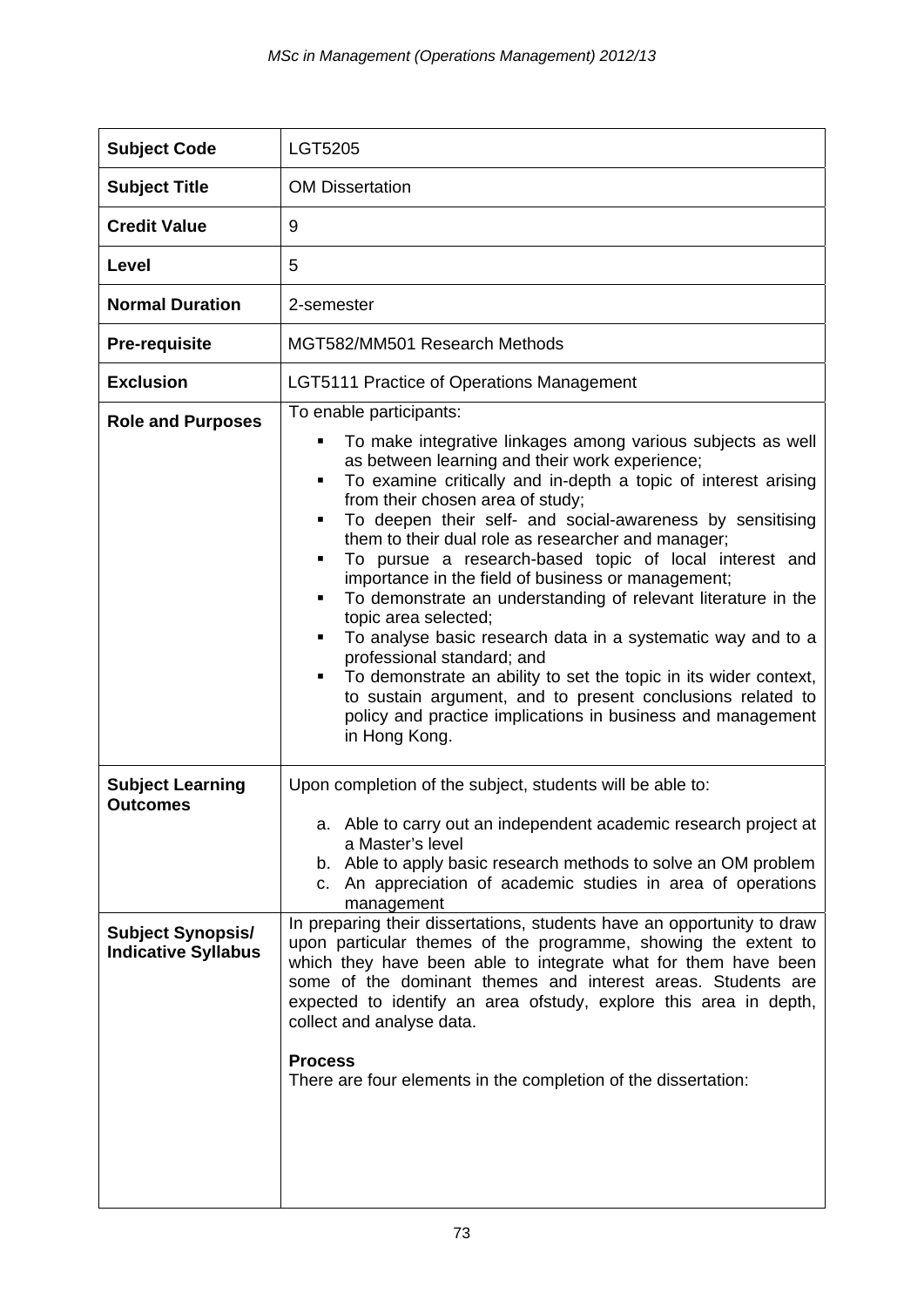|                                                | <b>Research Proposal</b><br>In consultation with the dissertation supervisor, the student works out<br>a proposed research plan, which must show evidence of sound<br>background research and state in specific terms:<br>Aims and objectives;<br>Review of literature and definition of the theoretical<br>٠<br>concepts to be used;<br>The basis for the research problem with reference to other<br>٠<br>such research;<br>Methodology of the study, i.e. the ways in which data are<br>٠<br>to be collected, analysed and reported;<br>A research schedule.<br>The research plan is not a static model that needs to be followed<br>rigidly. |
|------------------------------------------------|--------------------------------------------------------------------------------------------------------------------------------------------------------------------------------------------------------------------------------------------------------------------------------------------------------------------------------------------------------------------------------------------------------------------------------------------------------------------------------------------------------------------------------------------------------------------------------------------------------------------------------------------------|
|                                                | <b>Progress</b><br>After the initial research proposal, students are encouraged to seek<br>advice from thesis supervisors on a regular basis and whenever<br>necessary. The supervisor monitors and evaluates the student's<br>performance, for example though verbal presentation and discussion<br>readings; submitted<br>draft chapters;<br>of<br>assigned<br>annotated<br>bibliographies; comprehension of the task in hand, planning, initiative,<br>and thoroughness of investigation.                                                                                                                                                     |
|                                                | <b>The Research Report</b><br>This is the written dissertation. In assessing the research report, the<br>examiners will have regard to:<br>The extent to which the student has been able to meet the<br>broad criteria laid down in the objectives of the dissertation<br>subject;<br>The degree of originality;<br>٠<br>The significance of the findings;<br>The way in which the student has drawn upon and<br>٠<br>integrated theories and techniques;<br>The overall quality of the written presentation.<br>٠                                                                                                                               |
|                                                | <b>Oral Examination</b><br>Examiners will hold viva voce examinations. One purpose of the oral<br>examination is to satisfy the panel of examiners that the work is the<br>student's own. During these oral presentations, students will be<br>required to answer queries relating to the dissertation and identify<br>applications and future directions.                                                                                                                                                                                                                                                                                       |
|                                                | The mark for the oral examination will take into consideration:<br>The student's grasp of the problem,<br>The ability to answer queries, and<br>٠<br>The student's presentation and communication skills.<br>٠                                                                                                                                                                                                                                                                                                                                                                                                                                   |
| <b>Teaching/Learning</b><br><b>Methodology</b> | The teaching methods will be based on an MSc level of research<br>studies under the supervision of an academic staff member. The<br>student develops a research topic jointly with the supervisor and<br>carries out an individual research study under the guidance of the<br>supervisor. Performance is monitored continuously.                                                                                                                                                                                                                                                                                                                |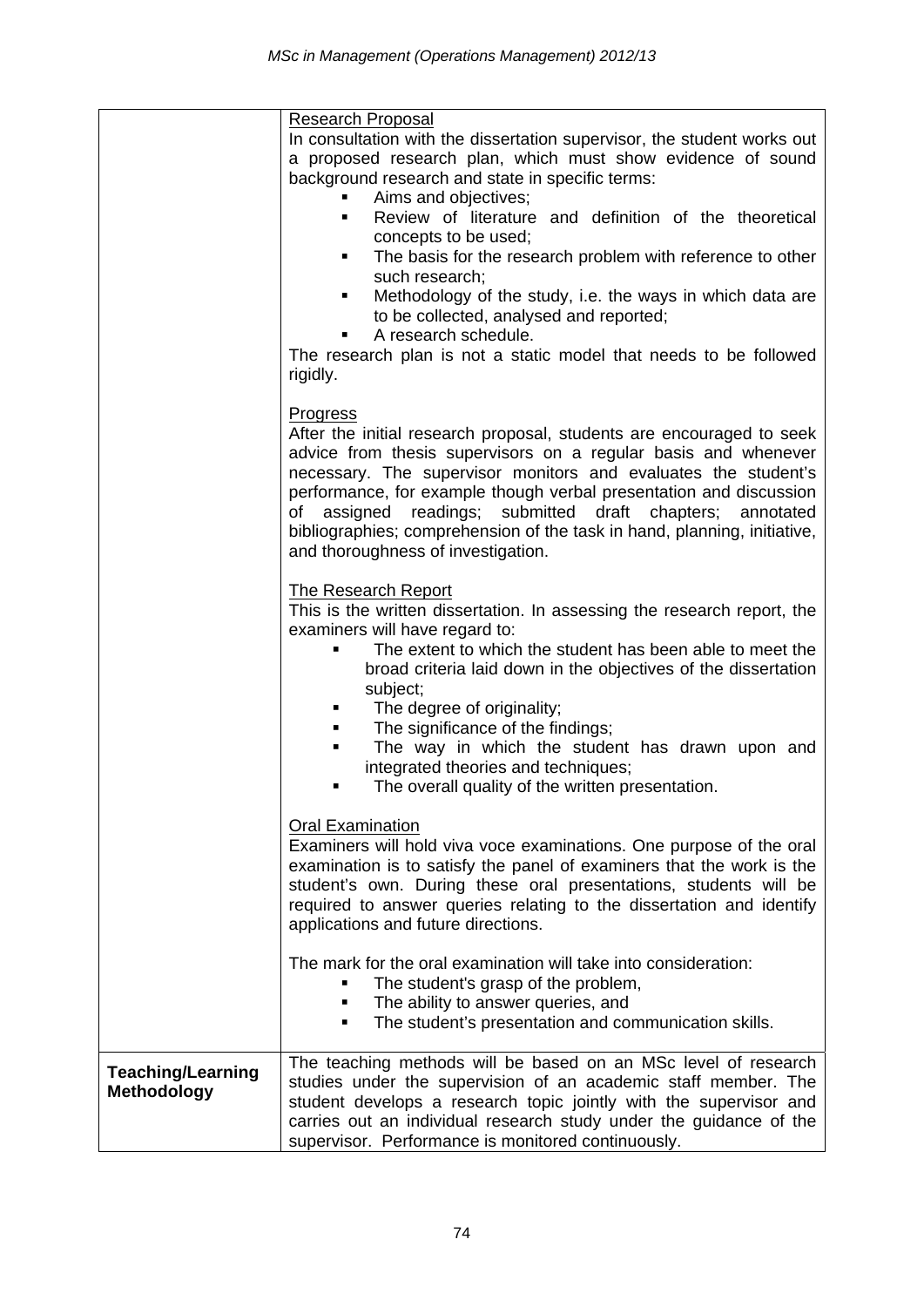| <b>Assessment</b>                                                      |                                                                                                                                                  |                                                                       |                                                                  |   |                                                                                                                                                                                                                  |          |          |  |  |  |
|------------------------------------------------------------------------|--------------------------------------------------------------------------------------------------------------------------------------------------|-----------------------------------------------------------------------|------------------------------------------------------------------|---|------------------------------------------------------------------------------------------------------------------------------------------------------------------------------------------------------------------|----------|----------|--|--|--|
| <b>Methods in</b><br><b>Alignment with</b><br><b>Intended Learning</b> | Specific<br>%<br>Intended subject learning<br>weighting<br>outcomes to be assessed<br>assessment<br>methods/tasks                                |                                                                       |                                                                  |   |                                                                                                                                                                                                                  |          |          |  |  |  |
| <b>Outcomes</b>                                                        |                                                                                                                                                  |                                                                       | a                                                                | b | C                                                                                                                                                                                                                |          |          |  |  |  |
|                                                                        | Assessment of<br>Research Proposal                                                                                                               | 10%                                                                   |                                                                  |   | $\checkmark$                                                                                                                                                                                                     |          |          |  |  |  |
|                                                                        | Assessment of<br><b>Thesis</b>                                                                                                                   | 90%                                                                   | ✓                                                                | ✓ | ✓                                                                                                                                                                                                                |          |          |  |  |  |
|                                                                        | Total                                                                                                                                            | 100 %                                                                 |                                                                  |   |                                                                                                                                                                                                                  |          |          |  |  |  |
|                                                                        | in carrying out the study, while the supervisor provides guidance.                                                                               |                                                                       |                                                                  |   | Explanation of the appropriateness of the assessment methods in<br>assessing the intended learning outcomes: A significant portion of<br>self-studies is required. Students are encouraged to take an initiation |          |          |  |  |  |
|                                                                        | above in the Continuous Assessment.                                                                                                              |                                                                       | To pass this subject, students are required to obtain Grade D or |   |                                                                                                                                                                                                                  |          |          |  |  |  |
| <b>Student Study</b>                                                   | Class contact:                                                                                                                                   |                                                                       |                                                                  |   |                                                                                                                                                                                                                  |          |          |  |  |  |
| <b>Effort Expected</b>                                                 | Meeting and Discussion with Supervisor<br>$\blacksquare$                                                                                         |                                                                       |                                                                  |   |                                                                                                                                                                                                                  |          | 16 Hrs.  |  |  |  |
|                                                                        | <b>Research Studies</b><br>٠                                                                                                                     |                                                                       |                                                                  |   |                                                                                                                                                                                                                  | 362 Hrs. |          |  |  |  |
|                                                                        | Other student study effort:                                                                                                                      |                                                                       |                                                                  |   |                                                                                                                                                                                                                  |          |          |  |  |  |
|                                                                        | ٠                                                                                                                                                |                                                                       |                                                                  |   |                                                                                                                                                                                                                  | Hrs.     |          |  |  |  |
|                                                                        | $\blacksquare$                                                                                                                                   |                                                                       |                                                                  |   |                                                                                                                                                                                                                  | Hrs.     |          |  |  |  |
|                                                                        | Total student study effort                                                                                                                       |                                                                       |                                                                  |   |                                                                                                                                                                                                                  |          | 378 Hrs. |  |  |  |
| <b>Reading List and</b><br><b>References</b>                           | References for research methodology are as per the subject MM501<br>Research Methods. For example:                                               |                                                                       |                                                                  |   |                                                                                                                                                                                                                  |          |          |  |  |  |
|                                                                        | Sekaran, U Research Methods for Business: A Skill-Building<br>Approach, 3rd edition, New York: Wiley, chapter 13 'The research<br>report', 2000. |                                                                       |                                                                  |   |                                                                                                                                                                                                                  |          |          |  |  |  |
|                                                                        | In addition, students may find it useful to refer to one of the standard<br>style guides, for example:                                           |                                                                       |                                                                  |   |                                                                                                                                                                                                                  |          |          |  |  |  |
|                                                                        | Publication Manual of the American Psychological Association, 4 <sup>th</sup><br>edition, Washington: American Psychological Association.        |                                                                       |                                                                  |   |                                                                                                                                                                                                                  |          |          |  |  |  |
|                                                                        | of research.                                                                                                                                     | Supervisors will provide guidance on reading in the substantive field |                                                                  |   |                                                                                                                                                                                                                  |          |          |  |  |  |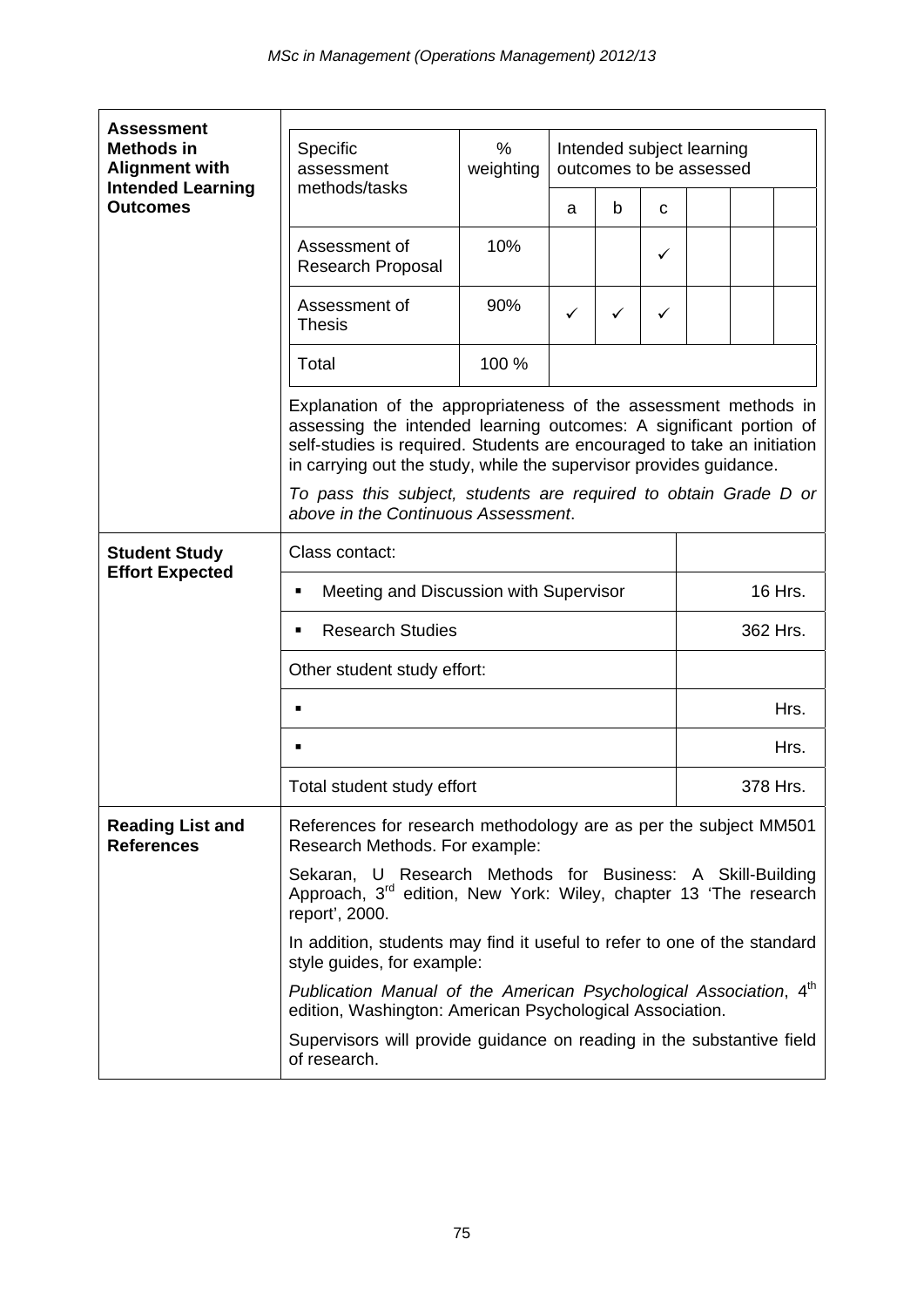| <b>Subject Code</b>                                     | <b>MM501</b>                                                                                                                                                                                                                                                                                                                                                                                                                                                                                                                                                                                                                                                                                                                                                                                                                                                                                                                                                                                   |
|---------------------------------------------------------|------------------------------------------------------------------------------------------------------------------------------------------------------------------------------------------------------------------------------------------------------------------------------------------------------------------------------------------------------------------------------------------------------------------------------------------------------------------------------------------------------------------------------------------------------------------------------------------------------------------------------------------------------------------------------------------------------------------------------------------------------------------------------------------------------------------------------------------------------------------------------------------------------------------------------------------------------------------------------------------------|
| <b>Subject Title</b>                                    | <b>Research Methods</b>                                                                                                                                                                                                                                                                                                                                                                                                                                                                                                                                                                                                                                                                                                                                                                                                                                                                                                                                                                        |
| <b>Credit Value</b>                                     | 3                                                                                                                                                                                                                                                                                                                                                                                                                                                                                                                                                                                                                                                                                                                                                                                                                                                                                                                                                                                              |
| Level                                                   | 5                                                                                                                                                                                                                                                                                                                                                                                                                                                                                                                                                                                                                                                                                                                                                                                                                                                                                                                                                                                              |
| <b>Normal Duration</b>                                  | 1-semester                                                                                                                                                                                                                                                                                                                                                                                                                                                                                                                                                                                                                                                                                                                                                                                                                                                                                                                                                                                     |
| Pre-requisite/<br>Co-<br>requisite/<br><b>Exclusion</b> | Research and Consultancy Techniques for CRE (BRE501) and<br><b>Business Research Methods (MM5011)</b>                                                                                                                                                                                                                                                                                                                                                                                                                                                                                                                                                                                                                                                                                                                                                                                                                                                                                          |
| <b>Role and Purposes</b>                                | This subject provides students with an opportunity to learn about the<br>use of scientific research as a problem solving tool, and enables them<br>to equip with the adequate knowledge and practical skills that are<br>often required to conduct independent research in business and<br>management fields. Specifically, this subject enables students:                                                                                                                                                                                                                                                                                                                                                                                                                                                                                                                                                                                                                                     |
|                                                         | 1. To understand the processes of research in the management and<br>operation of the public and private sectors, and the various<br>approaches that are used in that research;<br>2. To critically review published material and other research and<br>consultancy reports;<br>3. To equip with the necessary skills required to undertake a<br>substantial supervised research project at a Master's degree<br>level;<br>4. To experience the process of preparing a properly constructed<br>proposal for a research project.                                                                                                                                                                                                                                                                                                                                                                                                                                                                 |
| <b>Subject Learning</b><br><b>Outcomes</b>              | Upon completion of the subject, students will be able to:<br>a. appreciate different research paradigms;<br>b. formulate theoretically grounded research questions;<br>c. exhibit skills essential to the planning and conduct of rigorous<br>research;<br>d. demonstrate familiarity with the concepts of validity and reliability<br>in research;<br>e. design appropriate sampling strategies, as well as collect, analyze<br>and interpret data in diverse research settings;<br>demonstrate a systematic understanding of the range of advanced<br>f.<br>research techniques, be able to critically evaluate these<br>techniques and apply them appropriately;<br>g. appraise the ethical implications of implementing research<br>programmes;<br>h. identify the range of channels for disseminating research and<br>demonstrate the ability to communicate research findings<br>effectively, both orally and in written form, to the business<br>research and practitioner communities. |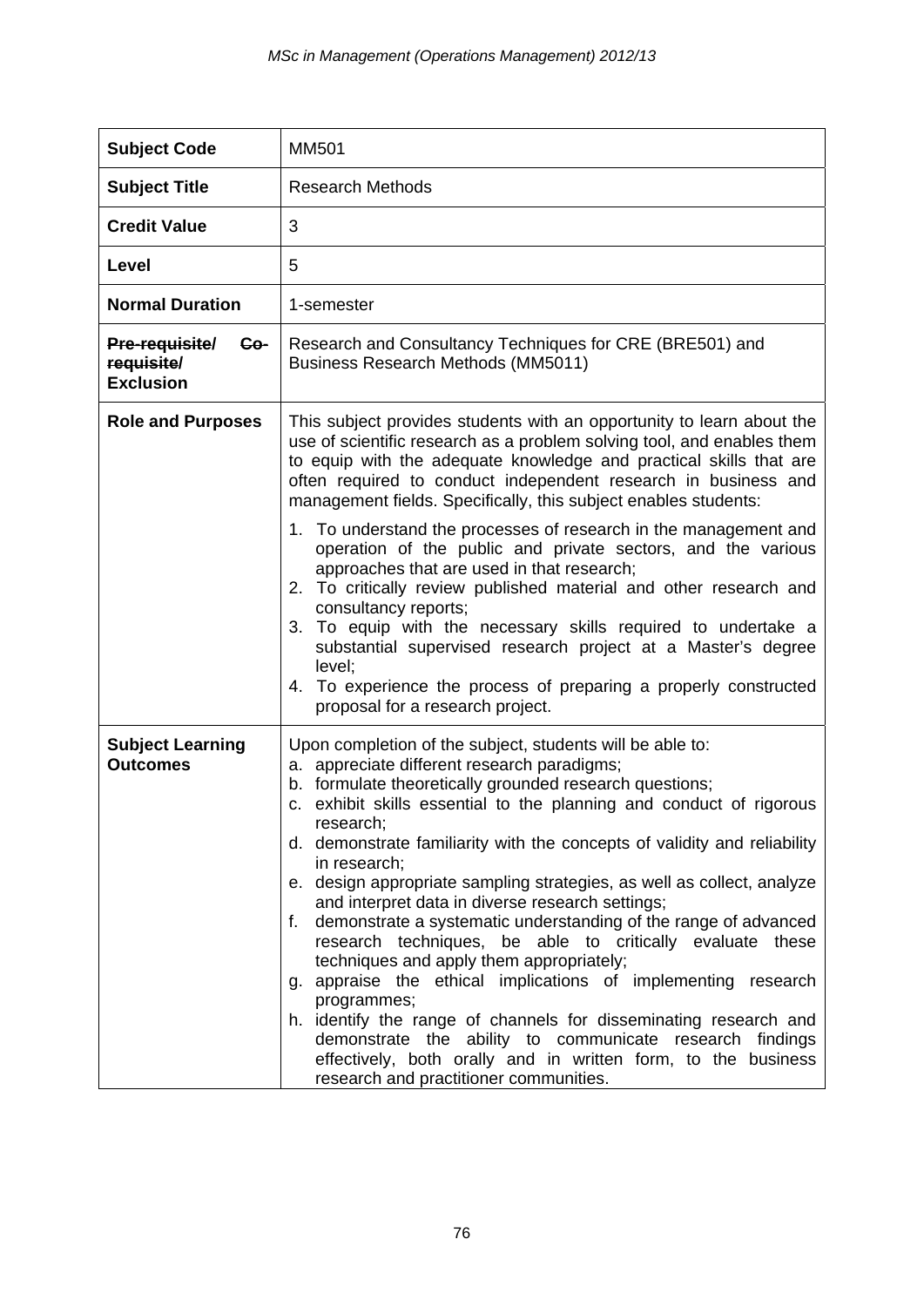| <b>Subject Synopsis/</b><br><b>Indicative Syllabus</b> | <b>Introduction to Research</b><br>Overview of management research: basic, applied and action<br>research. Exploratory, descriptive and causal research. Evaluations<br>studies.                                                                                                       |
|--------------------------------------------------------|----------------------------------------------------------------------------------------------------------------------------------------------------------------------------------------------------------------------------------------------------------------------------------------|
|                                                        | Basic research paradigms: positivism and the scientific method;<br>phenomenology and qualitative methodologies.                                                                                                                                                                        |
|                                                        | <b>The Research Process</b><br>The research process. The research proposal.                                                                                                                                                                                                            |
|                                                        | <b>Research Problems and Literature Review</b><br>Identifying and defining a research topic: the literature review.                                                                                                                                                                    |
|                                                        | <b>Theoretical Framework and Hypothesis Development</b><br>The nature of theory: concepts, variables, the theoretical framework,<br>hypotheses; deduction and induction; the nature of causality in the<br>social sciences; dependent and independent variables.                       |
|                                                        | <b>Measurement</b><br>Measurement: types of scales; concepts and their dimensions;<br>variables; Likert and other scales; validity and reliability; use of<br>existing scales.                                                                                                         |
|                                                        | <b>Data Collection Methods and Sampling</b><br>Questionnaire design; ways of administering questionnaires; survey<br>and sampling methods; causes of bias in surveys; causal and<br>correlational studies; experimental designs; internal and external<br>validity; quasi experiments. |
|                                                        | Exploratory research: reasons for and methods.                                                                                                                                                                                                                                         |
|                                                        | Qualitative research: ethnography; grounded theory; problems of data<br>collection and analysis; analytical versus statistical generalizability.                                                                                                                                       |
|                                                        | Case study research: the study questions, propositions, units of<br>analysis, criteria for interpreting the findings; qualitative<br>and<br>quantitative aspects; evaluation as an example of case studies.                                                                            |
|                                                        | <b>Data Analysis and Interpretation</b><br>Data analysis and interpretation; basic concepts involved in statistical<br>analysis; outline of the use of some multivariate statistics.                                                                                                   |
|                                                        | <b>The Research Report</b><br>Purposes; audience; characteristics of a well-written report; integral<br>parts of the report.                                                                                                                                                           |
|                                                        | <b>Research Ethics</b><br>The politics of management research; stakeholders; access to<br>information                                                                                                                                                                                  |
|                                                        | The ethics of management research; the PolyU's requirements.                                                                                                                                                                                                                           |
|                                                        | Plagiarism in academic writing and how to avoid it.                                                                                                                                                                                                                                    |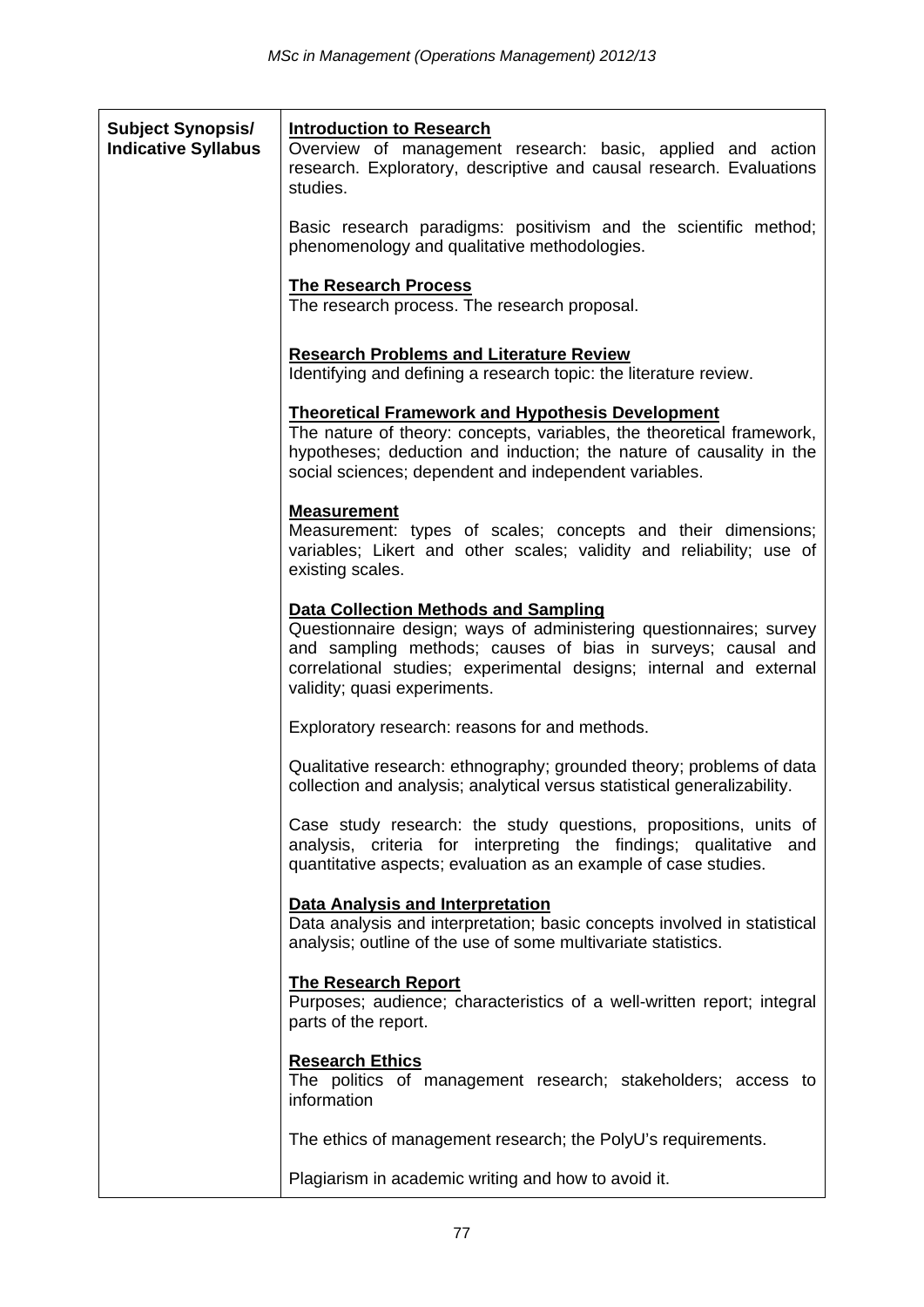| <b>Teaching/Learning</b><br>Methodology           | Lectures cover the core principles and concepts of the subject<br><b>Seminars</b><br>enhance<br>syllabus.<br>structured<br>to<br>students'<br>are<br>understanding of relevant concepts through various kinds of activities,<br>including presentation and discussion. Occasionally various staff<br>members will visit the class to discuss on-going research projects<br>with which they are involved. |           |                                                                                                                    |    |              |              |                           |              |    |    |
|---------------------------------------------------|----------------------------------------------------------------------------------------------------------------------------------------------------------------------------------------------------------------------------------------------------------------------------------------------------------------------------------------------------------------------------------------------------------|-----------|--------------------------------------------------------------------------------------------------------------------|----|--------------|--------------|---------------------------|--------------|----|----|
| <b>Assessment</b><br><b>Methods in</b>            | Specific assessment                                                                                                                                                                                                                                                                                                                                                                                      | %         |                                                                                                                    |    |              |              | Intended subject learning |              |    |    |
| <b>Alignment with</b><br><b>Intended Learning</b> | methods/tasks                                                                                                                                                                                                                                                                                                                                                                                            | weighting |                                                                                                                    |    |              |              | outcomes to be assessed   |              |    |    |
| <b>Outcomes</b>                                   |                                                                                                                                                                                                                                                                                                                                                                                                          |           | a.                                                                                                                 | b. | C.           | d.           | е.                        | f.           | g. | h. |
|                                                   | <b>Continuous</b><br>Assessment*                                                                                                                                                                                                                                                                                                                                                                         | 100%      |                                                                                                                    |    |              |              |                           |              |    |    |
|                                                   | 1. Individual<br>assignment                                                                                                                                                                                                                                                                                                                                                                              | 20%       |                                                                                                                    | ✓  |              |              |                           |              |    |    |
|                                                   | 2. Group reports                                                                                                                                                                                                                                                                                                                                                                                         | 50%       |                                                                                                                    | ✓  | $\checkmark$ | $\checkmark$ | $\checkmark$              | $\checkmark$ | ✓  | ✓  |
|                                                   | 3. Presentation                                                                                                                                                                                                                                                                                                                                                                                          | 10%       |                                                                                                                    |    |              |              |                           |              |    | ✓  |
|                                                   | 4. Peer assessment                                                                                                                                                                                                                                                                                                                                                                                       | 10%       |                                                                                                                    |    |              |              |                           |              |    | ✓  |
|                                                   | 5. Class participation                                                                                                                                                                                                                                                                                                                                                                                   | 10%       |                                                                                                                    |    |              |              |                           | $\checkmark$ |    |    |
|                                                   | Total                                                                                                                                                                                                                                                                                                                                                                                                    | 100 %     |                                                                                                                    |    |              |              |                           |              |    |    |
|                                                   | may be different, subject to each subject lecturer.                                                                                                                                                                                                                                                                                                                                                      |           | *Weighting of assessment methods/tasks in continuous assessment                                                    |    |              |              |                           |              |    |    |
|                                                   |                                                                                                                                                                                                                                                                                                                                                                                                          |           | To pass this subject, students are required to obtain Grade D or<br>above in the Continuous Assessment components. |    |              |              |                           |              |    |    |
|                                                   | Explanation of the appropriateness of the assessment methods<br>in assessing the intended learning outcomes: the various<br>methods are designed to ensure that all students taking this subject -                                                                                                                                                                                                       |           |                                                                                                                    |    |              |              |                           |              |    |    |
|                                                   | Individual assignment – Students are required to submit an individual<br>work by addressing the core principles and concepts of the subject<br>syllabus.                                                                                                                                                                                                                                                 |           |                                                                                                                    |    |              |              |                           |              |    |    |
|                                                   | Group reports and presentation – Students are required to prepare<br>two interim reports, a final report, and present their work by applying<br>their subject knowledge and demonstrating their research skills.                                                                                                                                                                                         |           |                                                                                                                    |    |              |              |                           |              |    |    |
|                                                   | Class participation - Feedback is given to students immediately<br>following the presentations. All students are invited to join this<br>discussion to demonstrate their understandings of the core principles<br>and concepts of the subject syllabus.                                                                                                                                                  |           |                                                                                                                    |    |              |              |                           |              |    |    |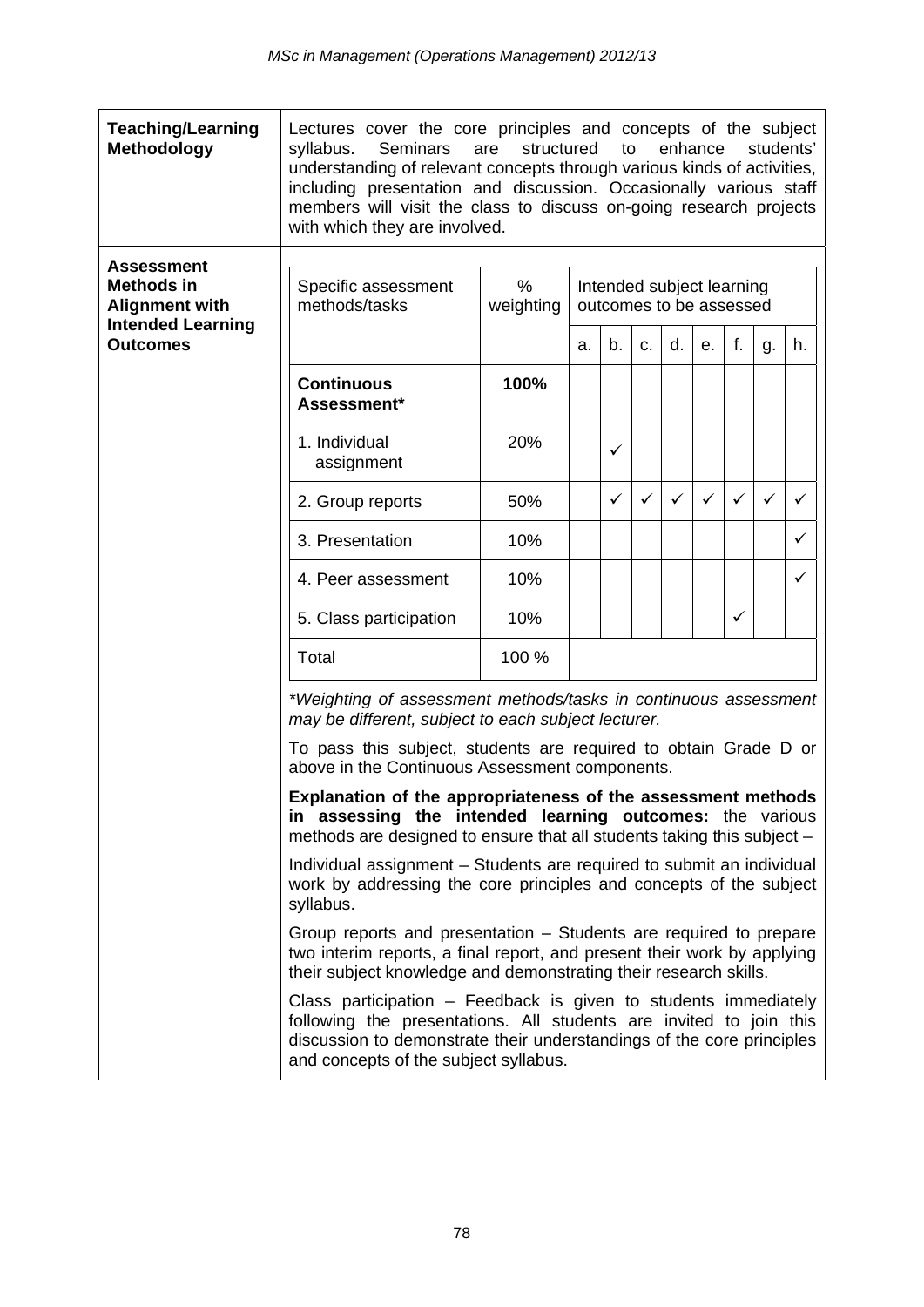| <b>Student Study</b>                         | Class contact:                                                                                                                                                                                                                                                                                                                                                                                                                                                                                                                                                                                                                                                                                                                                                       |          |  |  |  |  |
|----------------------------------------------|----------------------------------------------------------------------------------------------------------------------------------------------------------------------------------------------------------------------------------------------------------------------------------------------------------------------------------------------------------------------------------------------------------------------------------------------------------------------------------------------------------------------------------------------------------------------------------------------------------------------------------------------------------------------------------------------------------------------------------------------------------------------|----------|--|--|--|--|
| <b>Effort Expected</b>                       | Lectures<br>٠                                                                                                                                                                                                                                                                                                                                                                                                                                                                                                                                                                                                                                                                                                                                                        | 42 Hrs.  |  |  |  |  |
|                                              | Other student study effort:                                                                                                                                                                                                                                                                                                                                                                                                                                                                                                                                                                                                                                                                                                                                          |          |  |  |  |  |
|                                              | Preparation for lectures<br>٠                                                                                                                                                                                                                                                                                                                                                                                                                                                                                                                                                                                                                                                                                                                                        | 42 Hrs.  |  |  |  |  |
|                                              | 84 Hrs.                                                                                                                                                                                                                                                                                                                                                                                                                                                                                                                                                                                                                                                                                                                                                              |          |  |  |  |  |
|                                              | Total student study effort                                                                                                                                                                                                                                                                                                                                                                                                                                                                                                                                                                                                                                                                                                                                           | 168 Hrs. |  |  |  |  |
| <b>Reading List and</b><br><b>References</b> | <b>Recommended Textbooks</b><br>Ghauri, P. and Gronhaug, K. (2010). Research Methods in Business<br>Studies (4 <sup>th</sup> edition). London: Financial Times Prentice Hall.                                                                                                                                                                                                                                                                                                                                                                                                                                                                                                                                                                                        |          |  |  |  |  |
|                                              | Sekaran, U. and Bougie, R. (2010). Research Methods for Business -<br>A Skill Building Approach (5 <sup>th</sup> edition). NY: John Wiley & Sons.                                                                                                                                                                                                                                                                                                                                                                                                                                                                                                                                                                                                                    |          |  |  |  |  |
|                                              | <b>Suggested Readings</b><br>Bowerman, B. L., O'Connell, R. T. and Murphree, E. S. (2011).<br>Business Statistics in Practice (6 <sup>th</sup> edition). NY: McGraw-Hill.                                                                                                                                                                                                                                                                                                                                                                                                                                                                                                                                                                                            |          |  |  |  |  |
|                                              | Cooper, D. R. and Schindler, P. S. (2011). Business Research<br>Methods (11 <sup>th</sup> edition). NY: McGraw-Hill.                                                                                                                                                                                                                                                                                                                                                                                                                                                                                                                                                                                                                                                 |          |  |  |  |  |
|                                              | Dillman, D. A., Smyth, J. D. and Christian, L. M. (2009). Internet, Mail,<br>and Mixed-Mode Surveys: The Tailored Design Method (3 <sup>rd</sup> edition).<br>Hoboken, NJ: John Wiley & Sons.<br>Hair, J. F., Black, W. C., Babin, B. J. and Anderson, R. E. (2010).<br>Multivariate Data Analysis (7 <sup>th</sup> edition). Upper Saddle River, NJ:<br>Prentice Hall.<br>Miles, M. B. and Huberman, A. M. (1994). Qualitative Data Analysis:<br>An Expanded Sourcebook (2 <sup>nd</sup> edition). Thousand Oaks, CA: Sage.<br>Norušis, M. J. (2012). IBM SPSS Statistics 19 Guide to Data<br>Analysis. Upper Saddle River, NJ: Prentice Hall.<br>Yin, R. K. (2009). Case Study Research: Design and Methods (4 <sup>th</sup><br>edition). Thousand Oaks, CA: Sage. |          |  |  |  |  |
|                                              |                                                                                                                                                                                                                                                                                                                                                                                                                                                                                                                                                                                                                                                                                                                                                                      |          |  |  |  |  |
|                                              |                                                                                                                                                                                                                                                                                                                                                                                                                                                                                                                                                                                                                                                                                                                                                                      |          |  |  |  |  |
|                                              |                                                                                                                                                                                                                                                                                                                                                                                                                                                                                                                                                                                                                                                                                                                                                                      |          |  |  |  |  |
|                                              |                                                                                                                                                                                                                                                                                                                                                                                                                                                                                                                                                                                                                                                                                                                                                                      |          |  |  |  |  |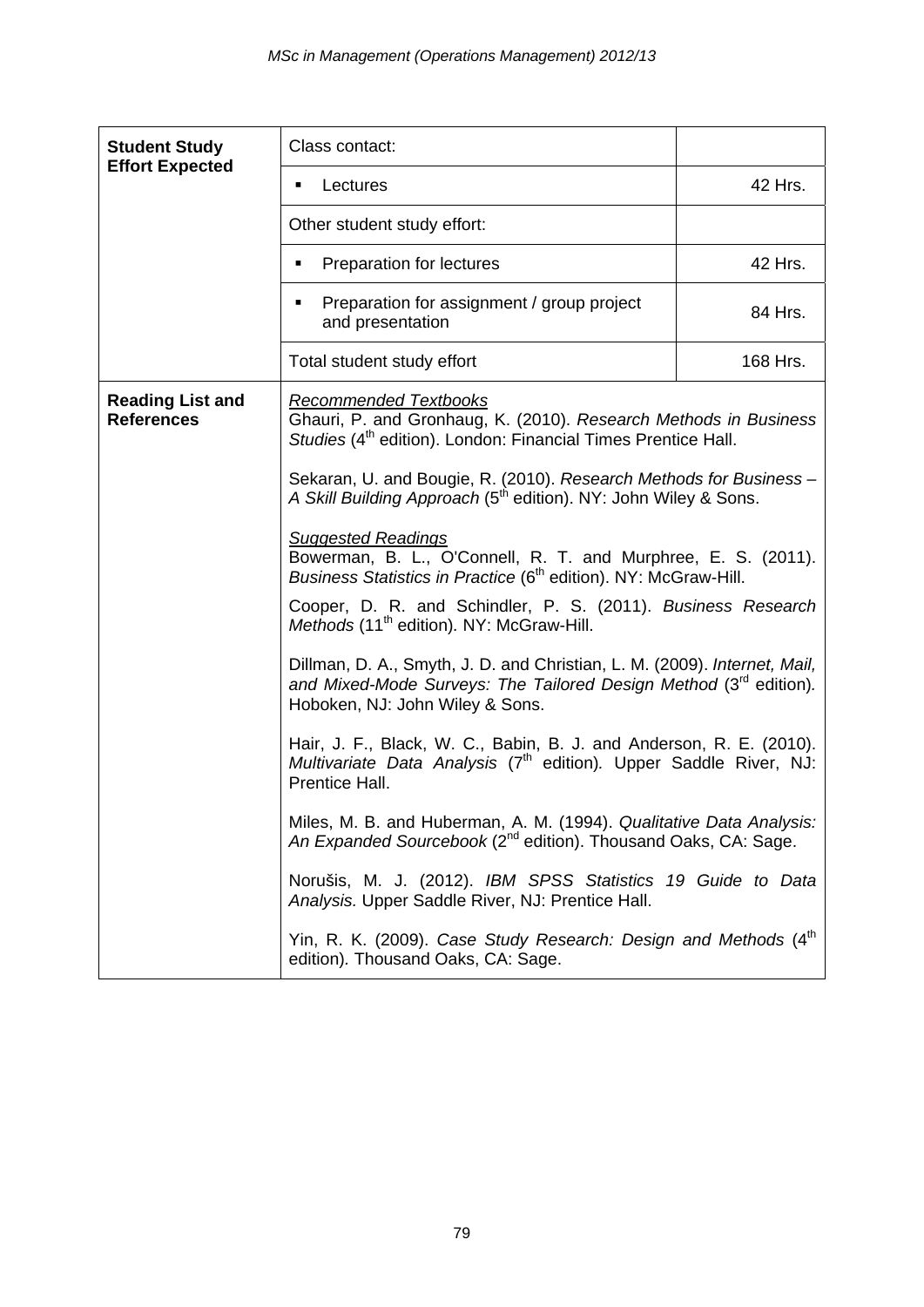| <b>Subject Code</b>                                            | MM511                                                                                                                                                                                                                                                                                                                                                                                                                                                                                                                                                                                                                                                                                                                                                                                                                                                         |
|----------------------------------------------------------------|---------------------------------------------------------------------------------------------------------------------------------------------------------------------------------------------------------------------------------------------------------------------------------------------------------------------------------------------------------------------------------------------------------------------------------------------------------------------------------------------------------------------------------------------------------------------------------------------------------------------------------------------------------------------------------------------------------------------------------------------------------------------------------------------------------------------------------------------------------------|
| <b>Subject Title</b>                                           | <b>Managing Organizations and People</b>                                                                                                                                                                                                                                                                                                                                                                                                                                                                                                                                                                                                                                                                                                                                                                                                                      |
| <b>Credit Value</b>                                            | 3                                                                                                                                                                                                                                                                                                                                                                                                                                                                                                                                                                                                                                                                                                                                                                                                                                                             |
| Level                                                          | 5                                                                                                                                                                                                                                                                                                                                                                                                                                                                                                                                                                                                                                                                                                                                                                                                                                                             |
| <b>Normal Duration</b>                                         | 1-semester                                                                                                                                                                                                                                                                                                                                                                                                                                                                                                                                                                                                                                                                                                                                                                                                                                                    |
| <b>Pre-requisite/</b><br>Co-<br>requisite/<br><b>Exclusion</b> | Managing Organizations and People (MM5117 or MM5119)                                                                                                                                                                                                                                                                                                                                                                                                                                                                                                                                                                                                                                                                                                                                                                                                          |
| <b>Role and Purposes</b>                                       | This course aims to introduce students to concepts and practices of<br>the four basic management functions of planning, organizing, leading<br>and controlling. It aims to facilitate students to acquire a good<br>grounding for further studies in more specialized management<br>subjects, and to apply theories to practice in becoming more effective<br>managers.                                                                                                                                                                                                                                                                                                                                                                                                                                                                                       |
| <b>Subject Learning</b><br><b>Outcomes</b>                     | Upon completion of the subject, students will be able to:<br>learn theories about the four basic management functions of<br>a.<br>planning, organizing, leading and controlling, as well as the skills<br>needed to perform these functions;<br>b. have a better understanding of the evolution of management<br>theories, how to deal with ethical issues and globalization, and<br>general management functions and activities;<br>c. apply some of the management theories to diagnose the practical<br>management problems in the workplace and come up with proper<br>solutions to deal with these problems;<br>d. synthesize and digest new ideas, discoveries, and cutting-edge<br>theories from various sources, such as popular management<br>books, professional management magazines, and scientific<br>journals.                                  |
| <b>Subject Synopsis/</b><br><b>Indicative Syllabus</b>         | <b>Managing Organizations and People: An Overview</b><br>Definitions of management, organization and organizational<br>behaviour. History of management. The organization environment.<br>International management. Contemporary management issues.<br><b>Decision Making</b><br>Models of management decision making. Managerial ethics and<br>social responsibility.<br><b>Management Functions</b><br>The planning process and strategic planning. The organising process<br>and organising structure. The leading process and people<br>management. The controlling process and controlling techniques.<br><b>People Management Skills</b><br>Group and team dynamics. Leadership models. Communication<br>models. Conflict resolution models. The management of corporate<br>values and culture. Management of change and organizational<br>development. |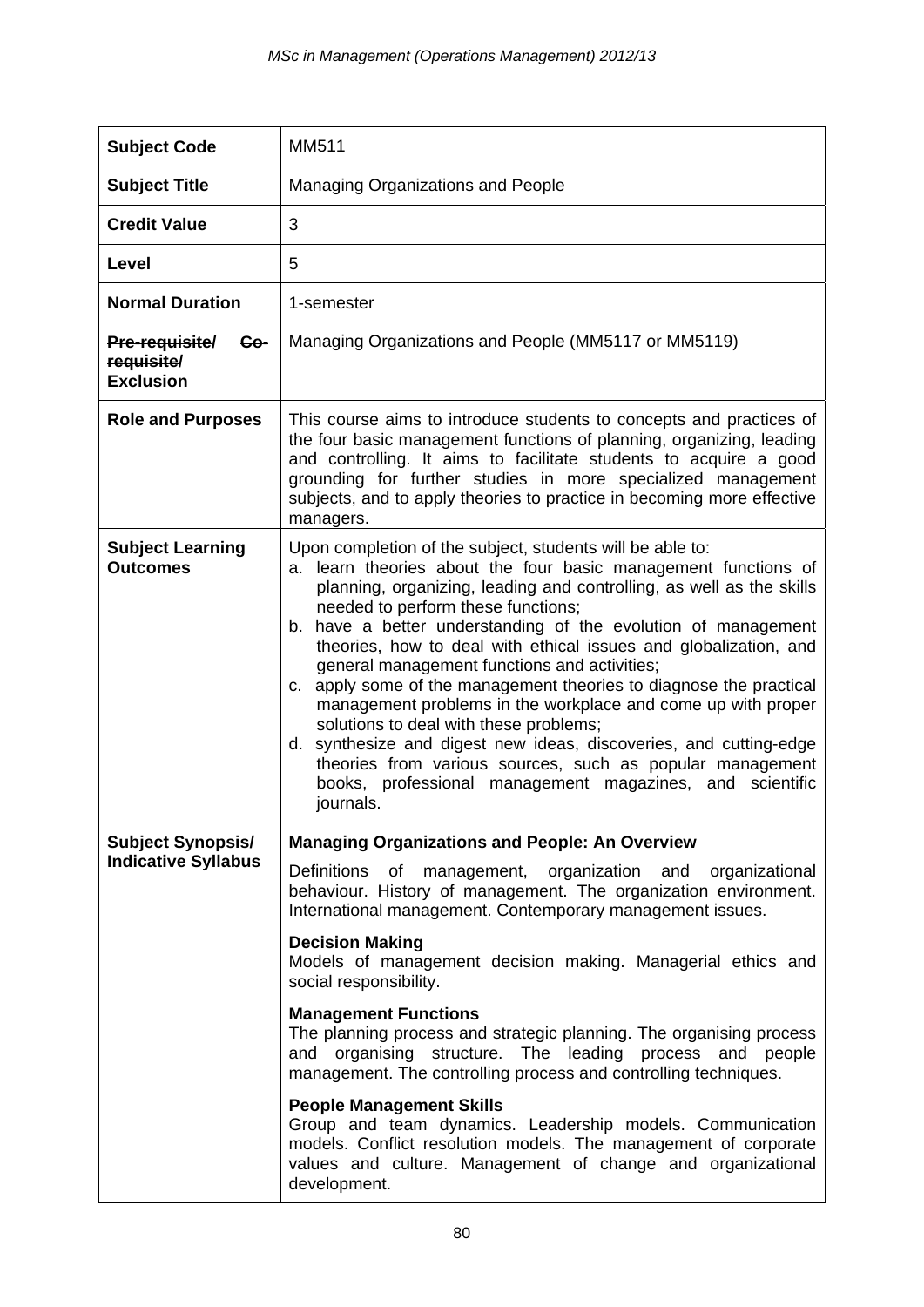| <b>Teaching/Learning</b><br><b>Methodology</b>                  | Lectures are used to impart management and organizational<br>concepts which are explored in greater detail via case studies.<br>learn<br>management skills<br>through<br><b>Students</b><br>will<br>participative<br>experiential class exercises. Synthesis and application of knowledge<br>are assessed by means of presentation, essays and examination.                        |                |                                                                                                                                                                                                                                                                                                                                                                                                                                                                             |              |              |                       |  |     |
|-----------------------------------------------------------------|------------------------------------------------------------------------------------------------------------------------------------------------------------------------------------------------------------------------------------------------------------------------------------------------------------------------------------------------------------------------------------|----------------|-----------------------------------------------------------------------------------------------------------------------------------------------------------------------------------------------------------------------------------------------------------------------------------------------------------------------------------------------------------------------------------------------------------------------------------------------------------------------------|--------------|--------------|-----------------------|--|-----|
| <b>Assessment</b><br><b>Methods in</b><br><b>Alignment with</b> | Specific assessment<br>methods/tasks                                                                                                                                                                                                                                                                                                                                               | %<br>weighting | Intended subject learning<br>outcomes to be assessed                                                                                                                                                                                                                                                                                                                                                                                                                        |              |              |                       |  |     |
| <b>Intended Learning</b><br><b>Outcomes</b>                     |                                                                                                                                                                                                                                                                                                                                                                                    |                | a.                                                                                                                                                                                                                                                                                                                                                                                                                                                                          | b.           | C.           | d.                    |  |     |
|                                                                 | <b>Continuous</b><br>Assessment*                                                                                                                                                                                                                                                                                                                                                   | 50%            |                                                                                                                                                                                                                                                                                                                                                                                                                                                                             |              |              |                       |  |     |
|                                                                 | 1. Individual paper                                                                                                                                                                                                                                                                                                                                                                | 25%            | ✓                                                                                                                                                                                                                                                                                                                                                                                                                                                                           | $\checkmark$ | $\checkmark$ | $\checkmark$          |  |     |
|                                                                 | 2. Group presentation /<br>project                                                                                                                                                                                                                                                                                                                                                 | 25%            | ✓                                                                                                                                                                                                                                                                                                                                                                                                                                                                           | ✓            | ✓            | ✓                     |  |     |
|                                                                 | <b>Examination</b>                                                                                                                                                                                                                                                                                                                                                                 | 50%            | ✓                                                                                                                                                                                                                                                                                                                                                                                                                                                                           | ✓            | ✓            | $\checkmark$          |  |     |
|                                                                 | Total                                                                                                                                                                                                                                                                                                                                                                              | 100 %          |                                                                                                                                                                                                                                                                                                                                                                                                                                                                             |              |              |                       |  |     |
|                                                                 | may be different, subject to each subject lecturer.<br>components.                                                                                                                                                                                                                                                                                                                 |                | *Weighting of assessment methods/tasks in continuous assessment<br>To pass this subject, students are required to obtain Grade D or<br>above in <b>both</b> the Continuous Assessment and Examination<br>Explanation of the appropriateness of the assessment methods<br>in assessing the intended learning outcomes: the various<br>methods are designed to ensure that all students taking this subject -<br>1. Engage in a case-study group project to apply theories to |              |              |                       |  |     |
|                                                                 | practice.<br>2. Write an individual research paper that explores a certain<br>topic/area of management in greater depth.<br>3. Take a closed-book exam to demonstrate conceptual and<br>analytical skills by presenting arguments for and/or against<br>certain topics based on theories, and if and when appropriate,<br>taking circumstantial practicalities into consideration. |                |                                                                                                                                                                                                                                                                                                                                                                                                                                                                             |              |              |                       |  |     |
|                                                                 |                                                                                                                                                                                                                                                                                                                                                                                    |                |                                                                                                                                                                                                                                                                                                                                                                                                                                                                             |              |              |                       |  |     |
|                                                                 | Feedback<br>is<br>given<br>to<br>presentations and all students are invited to join this discussion.                                                                                                                                                                                                                                                                               | students       |                                                                                                                                                                                                                                                                                                                                                                                                                                                                             |              |              | immediately following |  | the |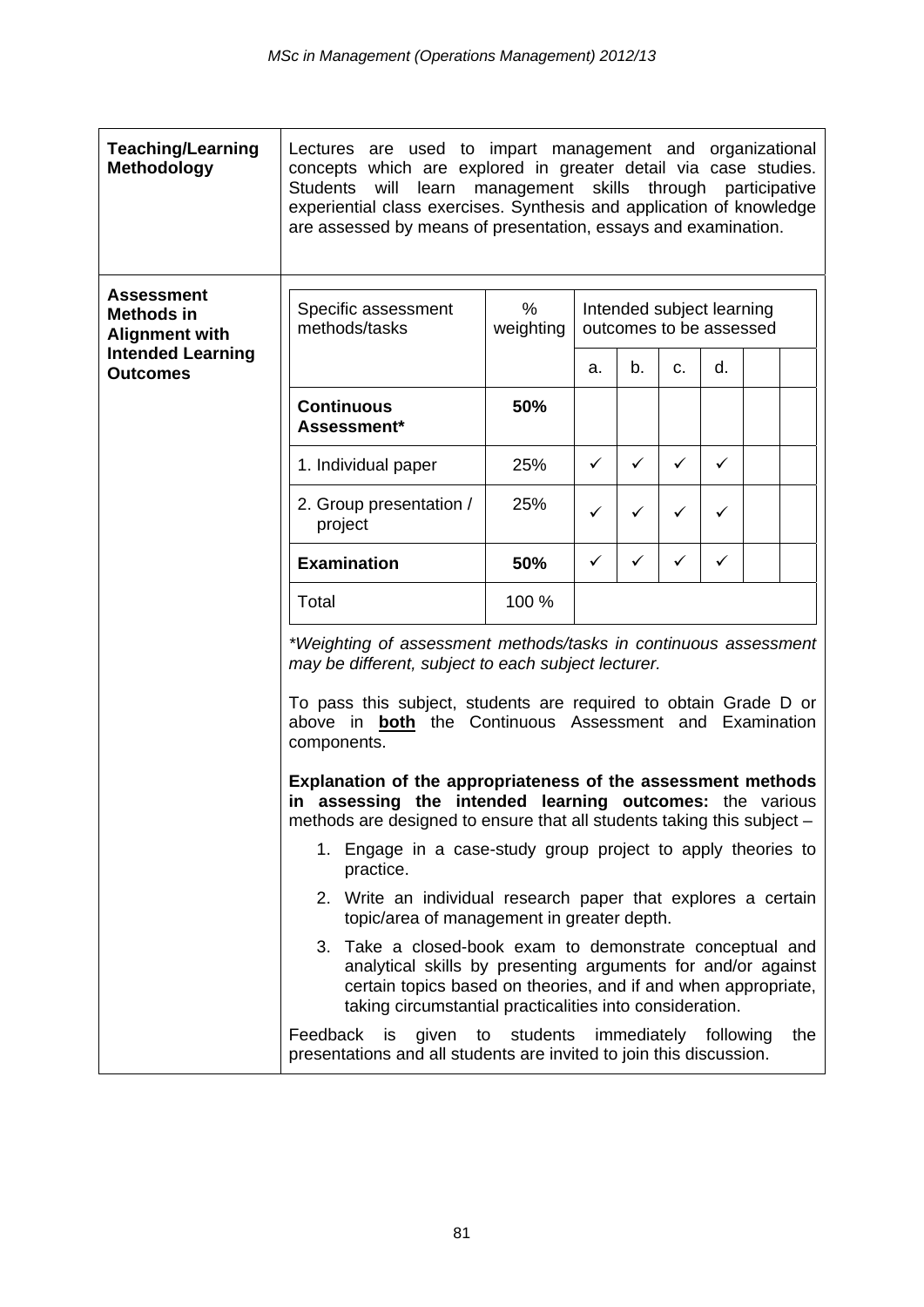| <b>Student Study</b>                         | Class contact:                                                                                                                                                                                            |          |  |  |  |  |
|----------------------------------------------|-----------------------------------------------------------------------------------------------------------------------------------------------------------------------------------------------------------|----------|--|--|--|--|
| <b>Effort Expected</b>                       | Lectures<br>٠                                                                                                                                                                                             | 42 Hrs.  |  |  |  |  |
|                                              | Other student study effort:                                                                                                                                                                               |          |  |  |  |  |
|                                              | Preparation for lectures<br>٠                                                                                                                                                                             | 42 Hrs.  |  |  |  |  |
|                                              | Preparation for assignment / group project<br>٠<br>and presentation / examination                                                                                                                         | 84 Hrs.  |  |  |  |  |
|                                              | Total student study effort                                                                                                                                                                                | 168 Hrs. |  |  |  |  |
| <b>Reading List and</b><br><b>References</b> | <b>Recommended Textbooks</b><br>Bartol, Kathryn, Tein, Margaret, Matthews, Graham and Sharma,<br>Hishnu (2011). Management: A Pacific rim focus ( $6th$ ed.). Roseville,<br>Australia: Irwin/McGraw-Hill. |          |  |  |  |  |
|                                              | Bateman, Thomas S. and Snell, Scott A. (2011). Management:<br>Leading & collaborating in a competitive World (9 <sup>th</sup> ed.). New York:<br>McGraw-Hill/Irwin.                                       |          |  |  |  |  |
|                                              | Daft, Richard L. (2012). New era of management (10 <sup>th</sup> ed.).<br>International: South-Western Cengage Learning.                                                                                  |          |  |  |  |  |
|                                              | Griffin, Ricky W. (2011). Management (10 <sup>th</sup> ed.). China: South-<br>Western, Cengage Learning.                                                                                                  |          |  |  |  |  |
|                                              | Robbins, Stephen P. and Coulter, Mary (2009). Management (10 <sup>th</sup><br>ed.). USA: Prentice-Hall.                                                                                                   |          |  |  |  |  |
|                                              | Williams, Chuck (2012). Effective management: A multimedia<br>approach (5 <sup>th</sup> ed.). International Edition: South-Western/Cengage<br>Learning.                                                   |          |  |  |  |  |
|                                              | <u>References</u><br>Buchanan, D. & Huczynski, A. (2007). Organisation Behaviour- an<br>Introductory Text, Prentice Hall: London.                                                                         |          |  |  |  |  |
|                                              | Crainer, S. (2000). The Management Century, a Critical Review of<br>20 <sup>th</sup> Century Thought and Practice, Jossey-Bass: San Francisco.                                                            |          |  |  |  |  |
|                                              | Dawson, Sandra. (1996). Analyzing organizations (3rd<br>ed.).<br>Basingstoke: Macmillan.                                                                                                                  |          |  |  |  |  |
|                                              | Deresky, Helen. (2011). International management: Managing across<br>borders and cultures (7 <sup>th</sup> ed.). Upper Saddle River, New Jersey:<br>Prentice Hall.                                        |          |  |  |  |  |
|                                              | Francesco, A. M. & Gold, B. A. (2005). International Organizational<br>Behavior (7 <sup>th</sup> ed.), Pearson: Upper Saddle River, NJ.                                                                   |          |  |  |  |  |
|                                              | George, Claude S., Jr. (1972). The history of management thought<br>(2 <sup>nd</sup> ed.). Englewood Cliffs, New Jersey: Prentice Hall.                                                                   |          |  |  |  |  |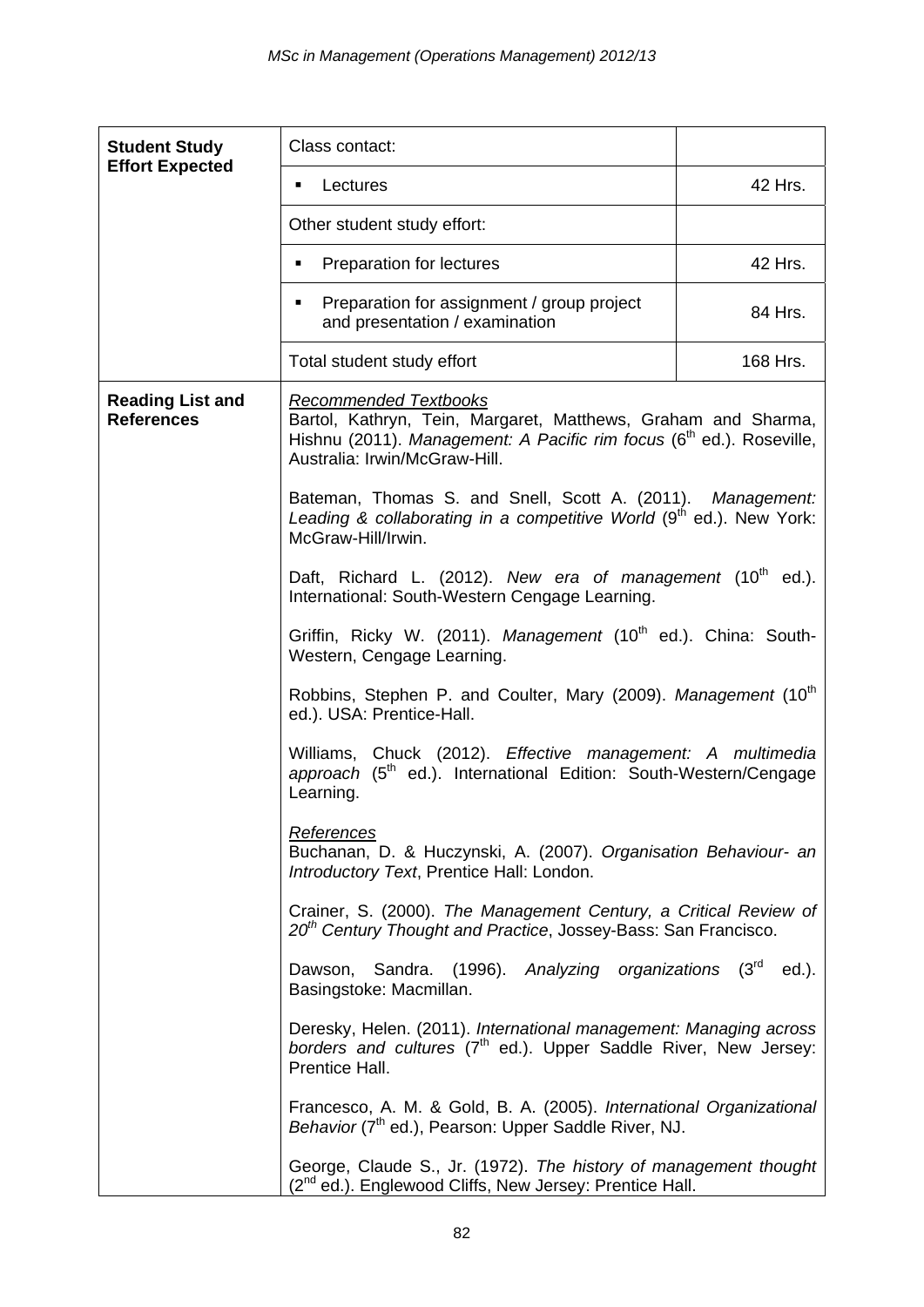| Handy, Charles. (1993). Understanding Organizations (4 <sup>th</sup> ed.),<br>London: Penguin.                                                                                                                                                                                                                                                                                                                                                                                                                                                                                       |
|--------------------------------------------------------------------------------------------------------------------------------------------------------------------------------------------------------------------------------------------------------------------------------------------------------------------------------------------------------------------------------------------------------------------------------------------------------------------------------------------------------------------------------------------------------------------------------------|
| Hellriegel, Don, Jackson, Susan E. and Slocum, John W., Jr. (2005).<br>Management: A competency-based approach (10 <sup>th</sup> ed.). Singapore:<br>South-Western.                                                                                                                                                                                                                                                                                                                                                                                                                  |
| Hitt, Michael A., Black, J. Stewart and Porter, Lyman W. (2009).<br>Management (2 <sup>nd</sup> ed.). Upper Saddle River, NJ: Pearson.                                                                                                                                                                                                                                                                                                                                                                                                                                               |
| Hofstede, Geert. (2010). Cultures and organizations: Software of the<br>mind – Intercultural cooperation and its importance for survival $(3rd$<br>ed.). New York: McGraw-Hill.                                                                                                                                                                                                                                                                                                                                                                                                      |
| Kennedy, Carol. (1991). Guide to the management gurus: Shortcuts<br>to the ideas of leading management thinkers. London: Business<br>Books.                                                                                                                                                                                                                                                                                                                                                                                                                                          |
| Luthans, Fred. (2005). Organizational behavior (10 <sup>th</sup> ed.). Boston,<br>MA: McGraw-Hill Irwin.                                                                                                                                                                                                                                                                                                                                                                                                                                                                             |
| Mintzberg, Henry. (1983). Structure in fives: Designing effective<br>organizations. Englewood Cliffs, NJ: Prentice-Hall.                                                                                                                                                                                                                                                                                                                                                                                                                                                             |
| Mullins, Laurie. (2005), Management and Organizational Behaviour<br>(7 <sup>th</sup> ed.). London: Financial Times/Pitman.                                                                                                                                                                                                                                                                                                                                                                                                                                                           |
| Parker, Martin (Ed.). (1998). Ethics & organizations. London: Sage.                                                                                                                                                                                                                                                                                                                                                                                                                                                                                                                  |
| Pugh, D.S. and Hickson, D.J. (2007). Writers on organizations (6 <sup>th</sup><br>ed.). Cornwall: Ashgate.                                                                                                                                                                                                                                                                                                                                                                                                                                                                           |
| Robbins, Stephen P. (2007). Organizational behavior (12 <sup>th</sup> ed.).<br>Upper Saddle River: Prentice-Hall.                                                                                                                                                                                                                                                                                                                                                                                                                                                                    |
| Journals<br>Academy of Management Executive<br>Academy of Management Journal<br>Academy of Management Review<br><b>Administrative Science Quarterly</b><br><b>Harvard Business Review</b><br><b>Human Relations</b><br>Journal of Applied Psychology<br>Journal of General Management<br>Journal of International Business Studies<br>Journal of Management<br>Journal of Management Studies<br>Journal of Organizational Behavior<br><b>Management Review</b><br><b>Organization Science</b><br><b>Organization Dynamics</b><br><b>Organization Studies</b><br>Personnel Psychology |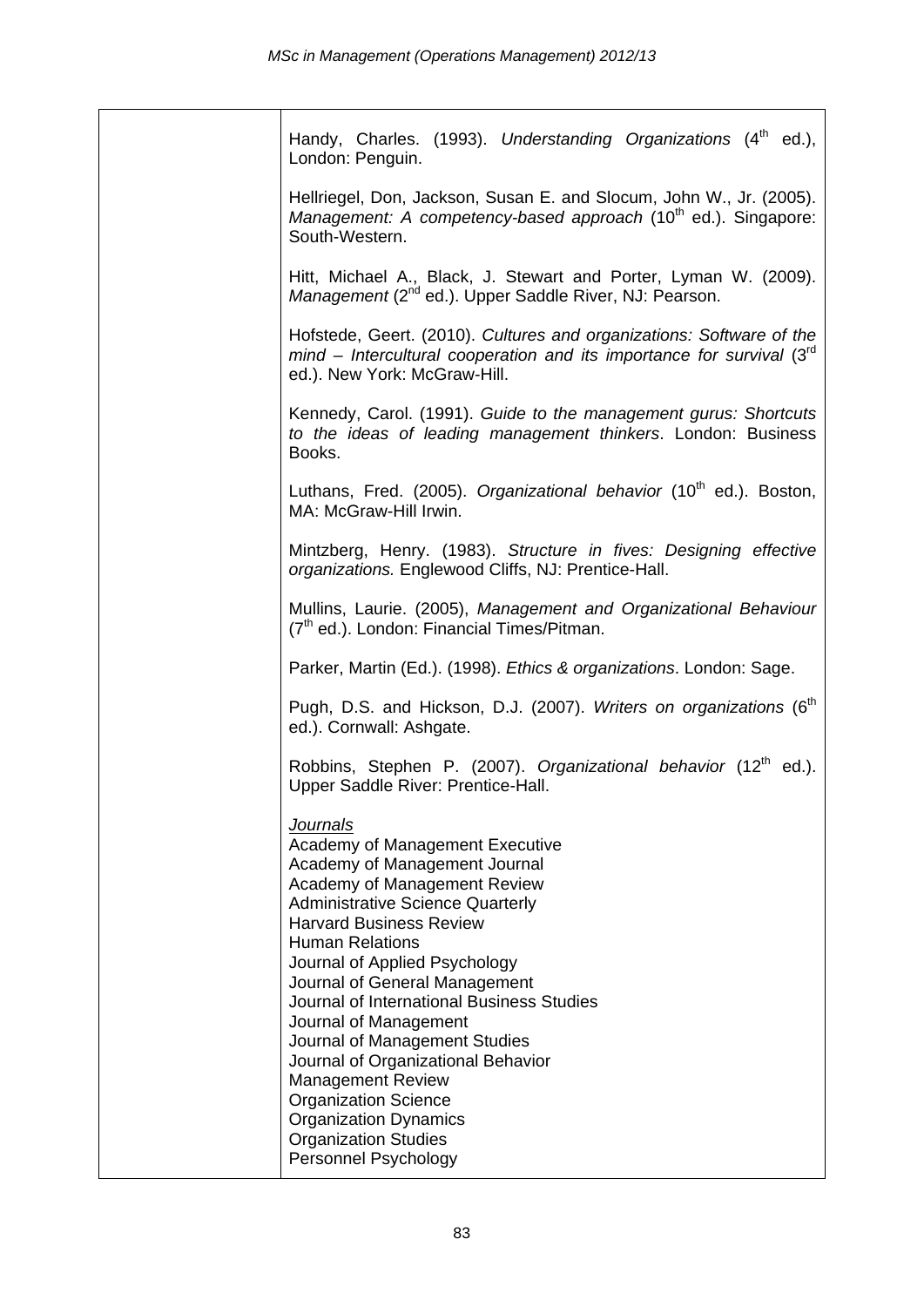| <b>Subject Code</b>                                    | MM531                                                                                                                                                                                                                                                                                                                                                                                                                                                                                                                                                                                                                                                                                                                                                                                                                                                 |
|--------------------------------------------------------|-------------------------------------------------------------------------------------------------------------------------------------------------------------------------------------------------------------------------------------------------------------------------------------------------------------------------------------------------------------------------------------------------------------------------------------------------------------------------------------------------------------------------------------------------------------------------------------------------------------------------------------------------------------------------------------------------------------------------------------------------------------------------------------------------------------------------------------------------------|
| <b>Subject Title</b>                                   | <b>Strategic Management</b>                                                                                                                                                                                                                                                                                                                                                                                                                                                                                                                                                                                                                                                                                                                                                                                                                           |
| <b>Credit Value</b>                                    | 3                                                                                                                                                                                                                                                                                                                                                                                                                                                                                                                                                                                                                                                                                                                                                                                                                                                     |
| Level                                                  | 5                                                                                                                                                                                                                                                                                                                                                                                                                                                                                                                                                                                                                                                                                                                                                                                                                                                     |
| <b>Normal Duration</b>                                 | 1-semester                                                                                                                                                                                                                                                                                                                                                                                                                                                                                                                                                                                                                                                                                                                                                                                                                                            |
| Pre-requisite/<br>Co-requisite/                        | Managing Organizations and People (MM511) and<br>Managing Customers and Markets (MM574) and<br>Accounting for Managers (AF5108)                                                                                                                                                                                                                                                                                                                                                                                                                                                                                                                                                                                                                                                                                                                       |
| <b>Exclusion</b>                                       | <b>Strategic Quality Management (ITC522)</b>                                                                                                                                                                                                                                                                                                                                                                                                                                                                                                                                                                                                                                                                                                                                                                                                          |
| <b>Role and Purposes</b>                               | The main objective of the course is to provide students with a sound<br>knowledge about the strategy making process from the perspective of<br>organizations<br>strategize to achieve<br>sustain<br>competitive<br>how<br>advantage. Through the application of the strategic tools and<br>techniques to facilitate the strategic decision making process, students<br>will have a command on how to perform a strategic audit of an<br>organization in relations to its contextual environment and be able to<br>make sound and creative recommendations for success. The<br>backbone of the course is on developing the students' "strategic<br>thinking" skills through the use of examples, case studies and<br>knowledge building exercises.                                                                                                     |
| <b>Subject Learning</b><br><b>Outcomes</b>             | Upon completion of the subject, students will be able to:<br>a. appraise the different perspectives from which strategy may be<br>analyzed and understand how each contributes to a fuller<br>understanding of the essence of strategic thinking;<br>b. apply and evaluate different management theories / methods /<br>tools used to analyze a firm's strategy making for dealing with<br>strategic organizational challenges (MSc Program Outcome 1);<br>c. demonstrate strategic thinking by indentifying the impact of<br>environmental forces in order to help organizations craft winning<br>strategies and manage change (MSc Program Outcome 2);<br>d. discuss and explain how strategy research can help managers<br>make better (ethical) decisions;<br>e. understand the factors which facilitate or impede cross-functional<br>team work. |
| <b>Subject Synopsis/</b><br><b>Indicative Syllabus</b> | <b>Understanding Strategic Management</b><br>The 10 schools of strategic management<br>$\bullet$<br>The strategic management process<br>• Formulating the mission and vision statement to meet the needs of<br>stakeholders<br>Corporate governance and challenges facing Boards of Directors                                                                                                                                                                                                                                                                                                                                                                                                                                                                                                                                                         |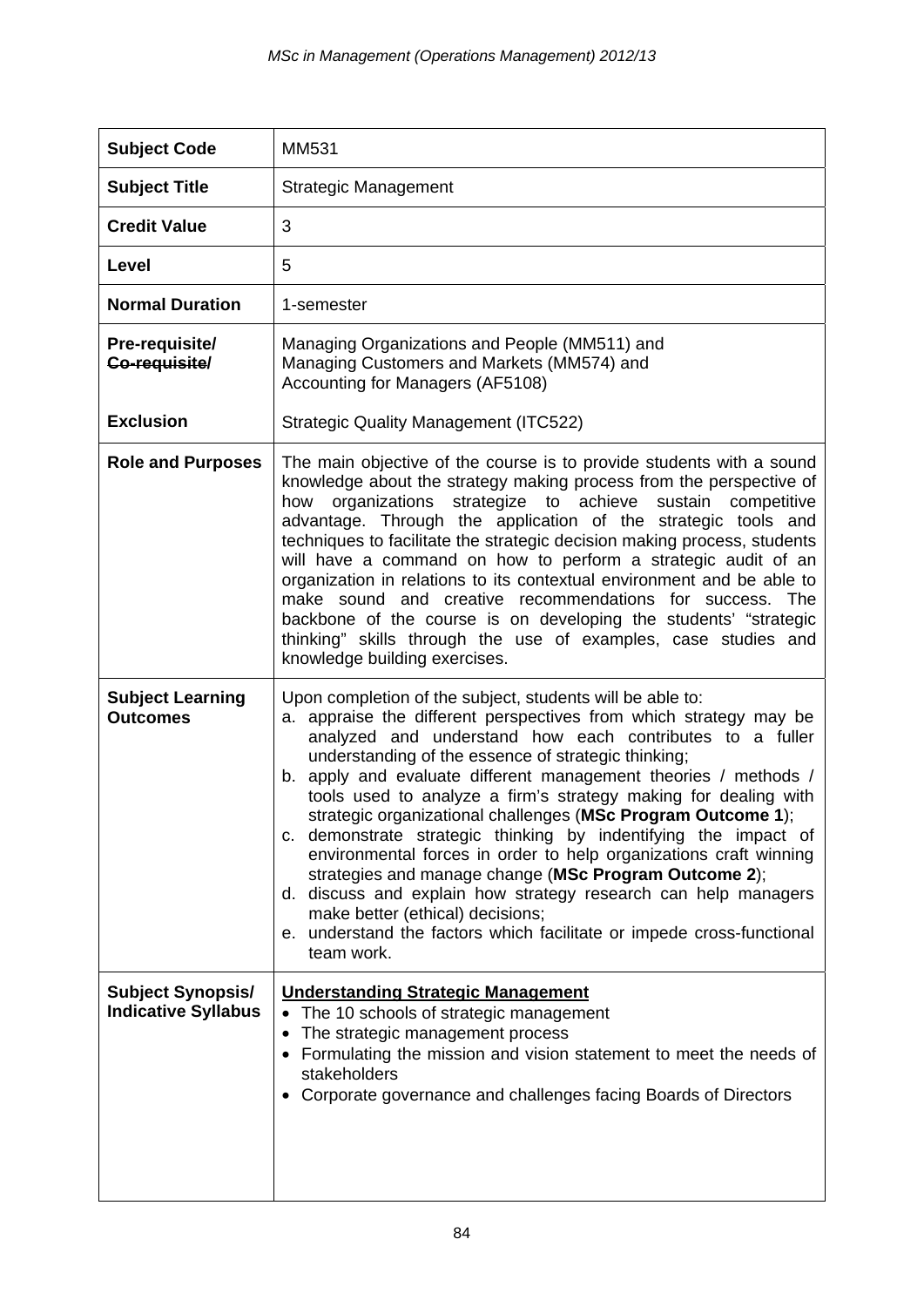|                                         | <b>Environmental Analysis and Diagnosis</b><br>• Environmental scanning and influencing environmental factors<br>Techniques for environmental analysis<br>$\bullet$<br>• Industry and competitive analysis; competitive and co-operative<br>dimensions<br><b>Internal Scanning and Analysis</b>                                                                                                                                                                                                                                                                                                                                                                                                                                                                           |
|-----------------------------------------|---------------------------------------------------------------------------------------------------------------------------------------------------------------------------------------------------------------------------------------------------------------------------------------------------------------------------------------------------------------------------------------------------------------------------------------------------------------------------------------------------------------------------------------------------------------------------------------------------------------------------------------------------------------------------------------------------------------------------------------------------------------------------|
|                                         | • Approaches to internal scanning and analysis of the competitive<br>value of resources<br>• Scanning the internal environment with functional analysis - using<br>the value chain                                                                                                                                                                                                                                                                                                                                                                                                                                                                                                                                                                                        |
|                                         | • Making sense of assets, capabilities and competencies                                                                                                                                                                                                                                                                                                                                                                                                                                                                                                                                                                                                                                                                                                                   |
|                                         | <b>Strategy Formulation</b><br>• Corporate strategy analysis - means and forms of diversification<br>• Business strategy analysis: Porter's generic competitive strategies<br>for competitive advantage<br>• Strategic choice                                                                                                                                                                                                                                                                                                                                                                                                                                                                                                                                             |
|                                         | <b>Strategy Implementation</b><br>• The implementation process - complexity and interconnectedness<br>• Strategic leadership - to manage change and learning; encouraging<br>self leadership<br>• Analyzing organizational culture - impact on experimentation and<br>discovery                                                                                                                                                                                                                                                                                                                                                                                                                                                                                           |
|                                         | <b>Strategic Evaluation and Control</b><br>• Evaluation and control in strategic management - impact of action<br>on outcomes<br>• Measuring organizational performance, compare organizational<br>performance to goals<br>• Balanced Score Card approach to strategic control                                                                                                                                                                                                                                                                                                                                                                                                                                                                                            |
| Teaching/Learning<br><b>Methodology</b> | As this is a Masters Level program, the course is designed in a highly<br>interactive seminar style requiring students to take an active part in<br>class discussions and experiential exercises. Facilitation of knowledge<br>and experiences between the teacher and classmates will form an<br>important ingredient in the success of the learning engagement. Key<br>concepts, theories and research findings about the strategy-making<br>process will be discussed with students before engaging the class in<br>more strategic knowledge building exercises to stimulate strategic<br>thinking. Where possible, Guest Speakers will be brought in to bring<br>new insights to the study and practice of strategic management as it is<br>applied in organizations. |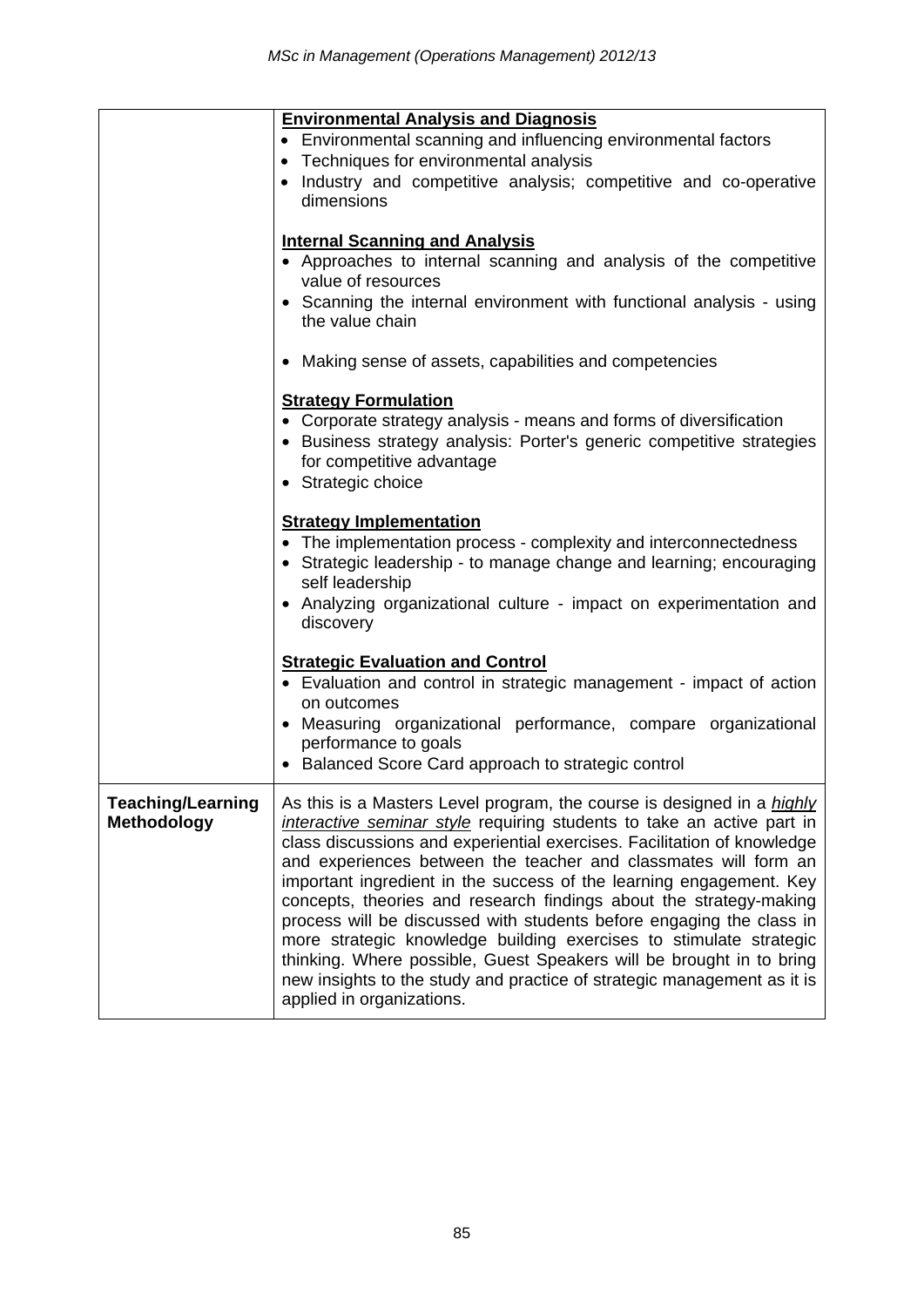$\overline{\phantom{a}}$ 

 $\mathbf{r}$ 

| <b>Assessment</b><br><b>Methods in</b><br><b>Alignment with</b><br><b>Intended Learning</b> | Specific assessment<br>methods/tasks                                                                                                                                                                                                                                                                                                                                                                                                                                                                                                                                                                                                                                                                                                                                                                                                                                                                                                                                                                                        | %<br>weighting |              |              |              |    | Intended subject<br>learning outcomes to<br>be assessed |  |  |  |  |
|---------------------------------------------------------------------------------------------|-----------------------------------------------------------------------------------------------------------------------------------------------------------------------------------------------------------------------------------------------------------------------------------------------------------------------------------------------------------------------------------------------------------------------------------------------------------------------------------------------------------------------------------------------------------------------------------------------------------------------------------------------------------------------------------------------------------------------------------------------------------------------------------------------------------------------------------------------------------------------------------------------------------------------------------------------------------------------------------------------------------------------------|----------------|--------------|--------------|--------------|----|---------------------------------------------------------|--|--|--|--|
| <b>Outcomes</b>                                                                             |                                                                                                                                                                                                                                                                                                                                                                                                                                                                                                                                                                                                                                                                                                                                                                                                                                                                                                                                                                                                                             |                | a.           | b.           | C.           | d. | е.                                                      |  |  |  |  |
|                                                                                             | <b>Continuous Assessment*</b>                                                                                                                                                                                                                                                                                                                                                                                                                                                                                                                                                                                                                                                                                                                                                                                                                                                                                                                                                                                               | 60%            |              |              |              |    |                                                         |  |  |  |  |
|                                                                                             | 1. Individual attendance at<br>Library Literacy Workshop                                                                                                                                                                                                                                                                                                                                                                                                                                                                                                                                                                                                                                                                                                                                                                                                                                                                                                                                                                    | 10%            |              |              |              | ✓  |                                                         |  |  |  |  |
|                                                                                             | 2. Individual class<br>participation                                                                                                                                                                                                                                                                                                                                                                                                                                                                                                                                                                                                                                                                                                                                                                                                                                                                                                                                                                                        | 20%            | $\checkmark$ | ✓            | ✓            | ✓  | ✓                                                       |  |  |  |  |
|                                                                                             | 3. Individual peer appraisal                                                                                                                                                                                                                                                                                                                                                                                                                                                                                                                                                                                                                                                                                                                                                                                                                                                                                                                                                                                                | 5%             | $\checkmark$ | $\checkmark$ | $\checkmark$ | ✓  | $\checkmark$                                            |  |  |  |  |
|                                                                                             | 4. Group worksheets / or<br>presentation                                                                                                                                                                                                                                                                                                                                                                                                                                                                                                                                                                                                                                                                                                                                                                                                                                                                                                                                                                                    | 10%            | ✓            |              | ✓            | ✓  | ✓                                                       |  |  |  |  |
|                                                                                             | 5. Group report                                                                                                                                                                                                                                                                                                                                                                                                                                                                                                                                                                                                                                                                                                                                                                                                                                                                                                                                                                                                             | 15%            | $\checkmark$ | ✓            | $\checkmark$ | ✓  | ✓                                                       |  |  |  |  |
|                                                                                             | <b>Examination</b>                                                                                                                                                                                                                                                                                                                                                                                                                                                                                                                                                                                                                                                                                                                                                                                                                                                                                                                                                                                                          | 40%            | $\checkmark$ | ✓            | ✓            | ✓  |                                                         |  |  |  |  |
|                                                                                             | Total                                                                                                                                                                                                                                                                                                                                                                                                                                                                                                                                                                                                                                                                                                                                                                                                                                                                                                                                                                                                                       | 100 %          |              |              |              |    |                                                         |  |  |  |  |
|                                                                                             | *Weighting of assessment methods/tasks in continuous assessment<br>may be different, subject to each subject lecturer.<br>To pass this subject, students are required to obtain Grade D or above<br>in <b>both</b> the Continuous Assessment and Examination components.<br>Explanation of the appropriateness of the assessment methods<br>in assessing the intended learning outcomes: the various methods<br>are designed to ensure that all students taking this subject -<br>• Consider and analyse the issues and concepts which are<br>presented in the lectures;<br>Read relevant chapters of the recommended text book and<br>other support learning material including articles and cases;<br>Discuss the strategic issues in the cases and questions in the<br>recommended text book;<br>Appreciate that there are alternative approaches, perspectives<br>٠<br>and theories to deal with the strategic issues;<br>Participate in presenting the study group's views on the case or<br>question to be discussed. |                |              |              |              |    |                                                         |  |  |  |  |
|                                                                                             | Feedback is given to students immediately following the presentations<br>and all students are invited to join this discussion.                                                                                                                                                                                                                                                                                                                                                                                                                                                                                                                                                                                                                                                                                                                                                                                                                                                                                              |                |              |              |              |    |                                                         |  |  |  |  |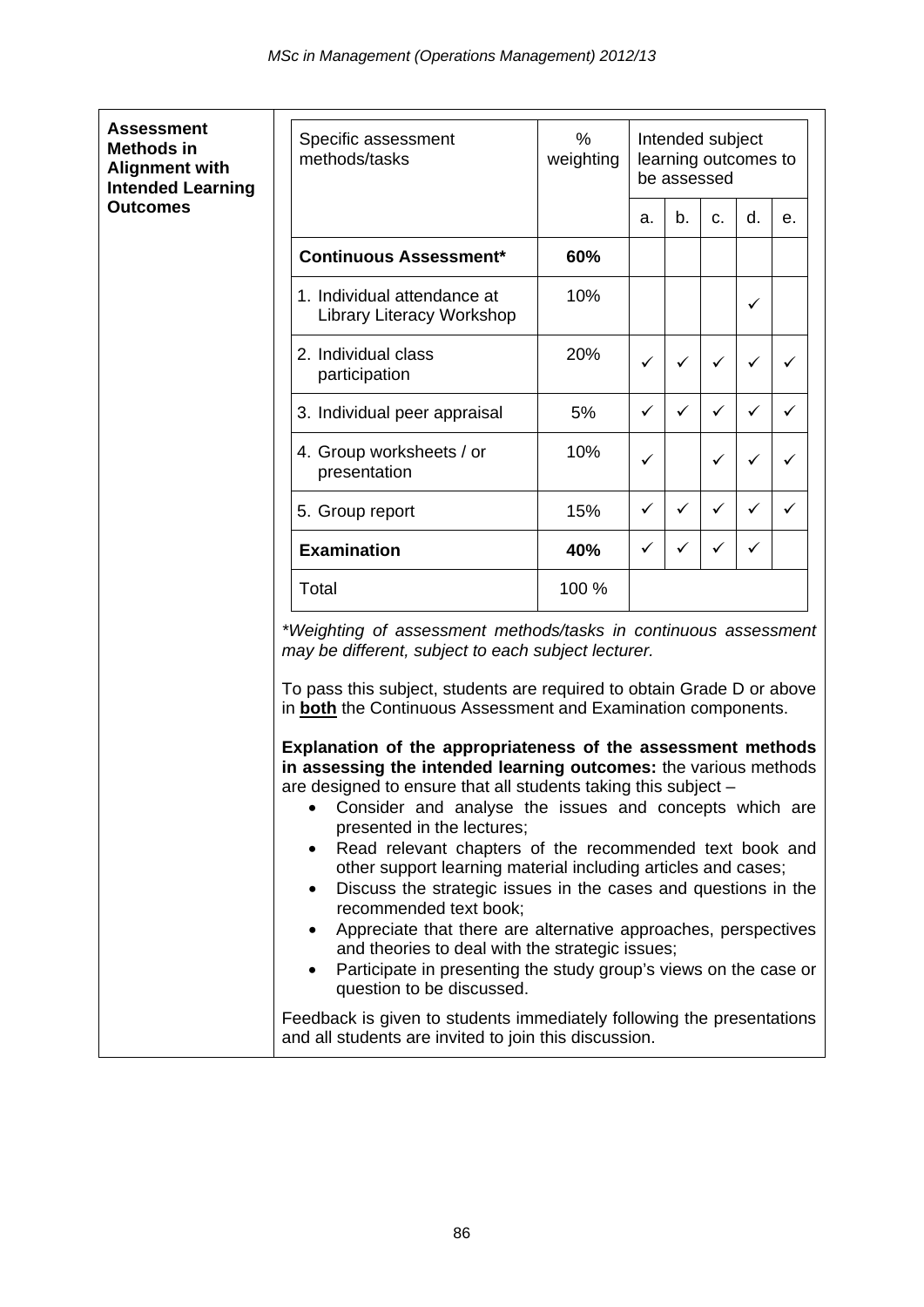| <b>Student Study</b>                                                                                                                                                                                   | Class contact:                                                                                                                                                                                                                                                                                                                                                                                                                                                                                                                                                                                                                                                                                |                                                                                                                                                                                                                         |  |  |  |  |
|--------------------------------------------------------------------------------------------------------------------------------------------------------------------------------------------------------|-----------------------------------------------------------------------------------------------------------------------------------------------------------------------------------------------------------------------------------------------------------------------------------------------------------------------------------------------------------------------------------------------------------------------------------------------------------------------------------------------------------------------------------------------------------------------------------------------------------------------------------------------------------------------------------------------|-------------------------------------------------------------------------------------------------------------------------------------------------------------------------------------------------------------------------|--|--|--|--|
| <b>Effort Expected</b>                                                                                                                                                                                 | Lectures and seminars<br>٠                                                                                                                                                                                                                                                                                                                                                                                                                                                                                                                                                                                                                                                                    | 42 Hrs.                                                                                                                                                                                                                 |  |  |  |  |
|                                                                                                                                                                                                        | Other student study effort:                                                                                                                                                                                                                                                                                                                                                                                                                                                                                                                                                                                                                                                                   |                                                                                                                                                                                                                         |  |  |  |  |
|                                                                                                                                                                                                        | Preparation for discussions<br>п                                                                                                                                                                                                                                                                                                                                                                                                                                                                                                                                                                                                                                                              | 42 Hrs.                                                                                                                                                                                                                 |  |  |  |  |
|                                                                                                                                                                                                        | Preparation for assignment / group project and<br>presentation / examination                                                                                                                                                                                                                                                                                                                                                                                                                                                                                                                                                                                                                  | 84 Hrs.                                                                                                                                                                                                                 |  |  |  |  |
|                                                                                                                                                                                                        | Total student study effort                                                                                                                                                                                                                                                                                                                                                                                                                                                                                                                                                                                                                                                                    | 168 Hrs.                                                                                                                                                                                                                |  |  |  |  |
| <b>Reading List and</b><br><b>References</b>                                                                                                                                                           | <b>Suggested Textbook</b><br>Johnson, G., Scholes, K. & Whittington, R. (2011). Exploring<br>Corporate Strategy (9 <sup>th</sup> ed.). London: Prentice Hall.                                                                                                                                                                                                                                                                                                                                                                                                                                                                                                                                 |                                                                                                                                                                                                                         |  |  |  |  |
|                                                                                                                                                                                                        | <b>Selected Suggested Reading</b><br>Andriopoulos, C., & Lewis, M. (2009). Exploitation-exploration tensions<br>and organizational ambidexterity: Managing paradoxes of innovation.<br>Organization Science, 20(4): 696-717.                                                                                                                                                                                                                                                                                                                                                                                                                                                                  |                                                                                                                                                                                                                         |  |  |  |  |
|                                                                                                                                                                                                        | Antonacopoulou, E. P. (2010). 'Making the business school more<br>'critical': Reflexive critique based on phronesis as a foundation<br>for impact'. British Journal of Management, 21, S6-S25.<br>Christensen, C. M., & Raynor, M. E. (2003). Why hard-nosed<br>executives should care about management theory. Harvard Business<br>Review, 81(9): 66-74.<br>Corley, K. G., & Gioia, D. A. (2011). Building theory about theory<br>building: What constitutes a theoretical contribution. Academy of<br>Management Review, 36(1), 12-32.<br>Ghoshal, S. (2005). Bad management theories are destroying good<br>management practices. Academy of Management Learning &<br>Education, 4: 75-91. |                                                                                                                                                                                                                         |  |  |  |  |
|                                                                                                                                                                                                        |                                                                                                                                                                                                                                                                                                                                                                                                                                                                                                                                                                                                                                                                                               |                                                                                                                                                                                                                         |  |  |  |  |
|                                                                                                                                                                                                        |                                                                                                                                                                                                                                                                                                                                                                                                                                                                                                                                                                                                                                                                                               |                                                                                                                                                                                                                         |  |  |  |  |
|                                                                                                                                                                                                        |                                                                                                                                                                                                                                                                                                                                                                                                                                                                                                                                                                                                                                                                                               |                                                                                                                                                                                                                         |  |  |  |  |
|                                                                                                                                                                                                        | pp. 1-20 Cambridge, GBR: Cambridge University Press.                                                                                                                                                                                                                                                                                                                                                                                                                                                                                                                                                                                                                                          | Golsorkhi, D., Rouleau, L., Seidl, D., & Vaara, E. (2010). Introduction:<br>What is strategy as practice? In Golsorkhi, D., Rouleau, L., Seidl, D.,<br>and Vaara, E. (Eds), Cambridge Handbook of Strategy as Practice. |  |  |  |  |
|                                                                                                                                                                                                        | Harvard Business Review (2011). Special Issue: What great<br>companies do differently. November.                                                                                                                                                                                                                                                                                                                                                                                                                                                                                                                                                                                              |                                                                                                                                                                                                                         |  |  |  |  |
|                                                                                                                                                                                                        | Hodgkinson, G. P., & Healey, M. P. (2011). Psychological foundations<br>of dynamic capabilities: Reflexion and reflection in strategic<br>management'. Strategic Management Journal, 32, 1500-1516.                                                                                                                                                                                                                                                                                                                                                                                                                                                                                           |                                                                                                                                                                                                                         |  |  |  |  |
| Jayachandran, S., & Varadarajan, R. (2006). Does success diminish<br>competitive responsiveness? Reconciling conflicting perspectives.<br>Journal of the Academy of Marketing Science, 34(3): 284-294. |                                                                                                                                                                                                                                                                                                                                                                                                                                                                                                                                                                                                                                                                                               |                                                                                                                                                                                                                         |  |  |  |  |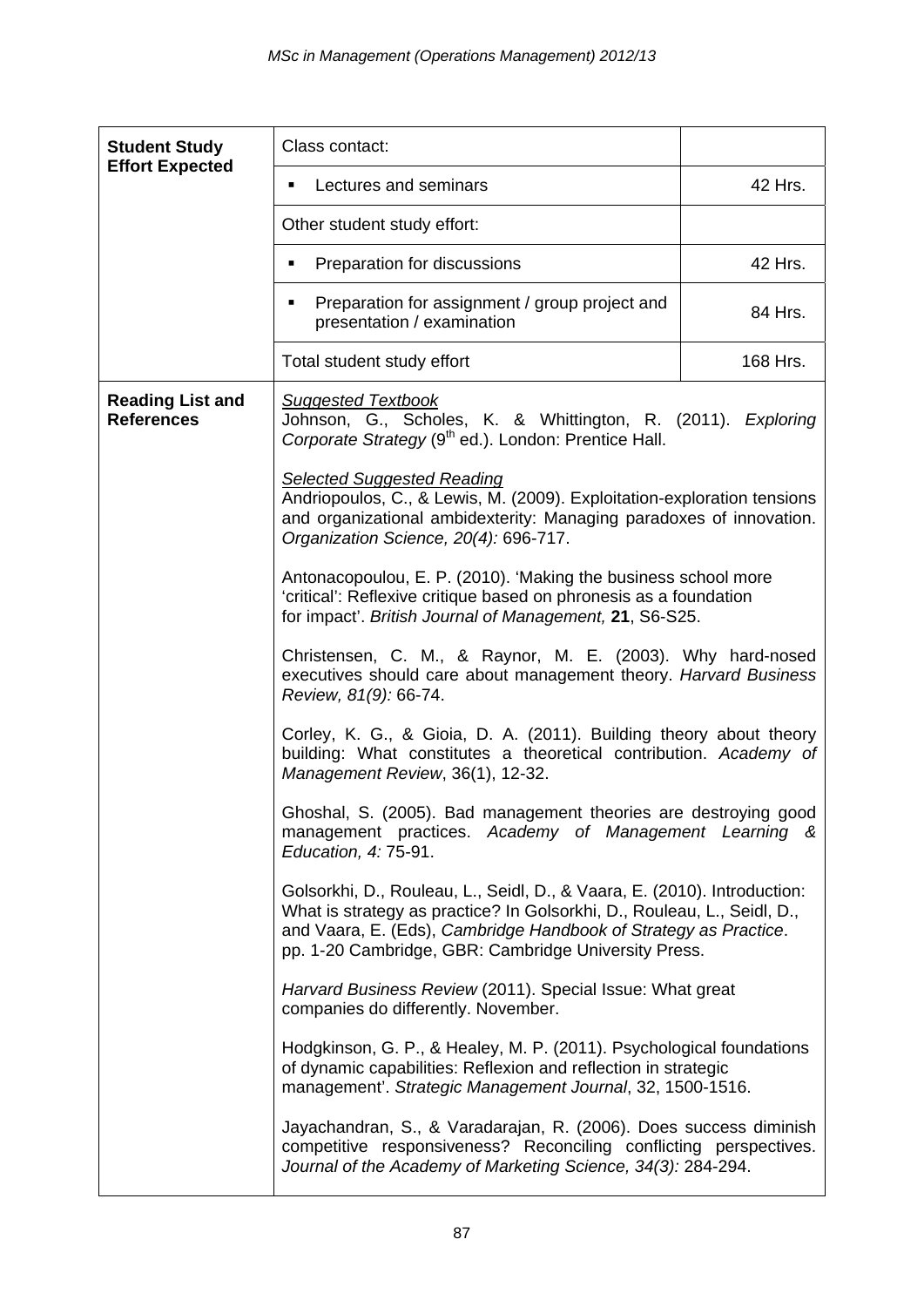| Kiechel, W. (2010). The lords of strategy: The secret intellectual<br>history of the new corporate world. Boston: Harvard Business School<br>Press.                                                                                                                                               |
|---------------------------------------------------------------------------------------------------------------------------------------------------------------------------------------------------------------------------------------------------------------------------------------------------|
| Kim, W. C., & Mauborgne, R. (2005). Blue ocean strategy: How to<br>create uncontested market space and make the competition irrelevant.<br>Boston: Harvard Business School Press.                                                                                                                 |
| Mintzberg, H., Ahlstrand, B., & Lampel, J. (1989). Strategy safari: The<br>complete guide through the wilds of strategic management. London:<br>Prentice Hall.                                                                                                                                    |
| Porter, M. E. (1996). What is strategy? Harvard Business Review,<br>74(6): 61-78.                                                                                                                                                                                                                 |
| Pugliese, A., P-J Bezemer, A. Zattoni, M. Huse, F. A. J. Van den<br>Bosch, & H. W. Volberda (2009). Boards of directors' contribution to<br>strategy: A literature review and research agenda. Corporate<br>Governance: An International Review, 17(3): 292-306.                                  |
| Rumelt, R. P. (2011). Good strategy / bad strategy: The difference and<br>why it matters. New York: Crown Business.                                                                                                                                                                               |
| Sandberg, J., & Tsoukas, H. (2011). 'Grasping the logic of practice:<br>Theorizing through practical rationality'. Academy of Management<br>Review, 36(2), 338-360.                                                                                                                               |
| <b>Journals</b><br>Academy of Management Executive<br>Academy of Management Review<br><b>Administrative Science Quarterly</b><br><b>British Journal of Management</b><br><b>Harvard Business Review</b><br>Journal of Management<br>Journal of Management Studies<br>Strategic Management Journal |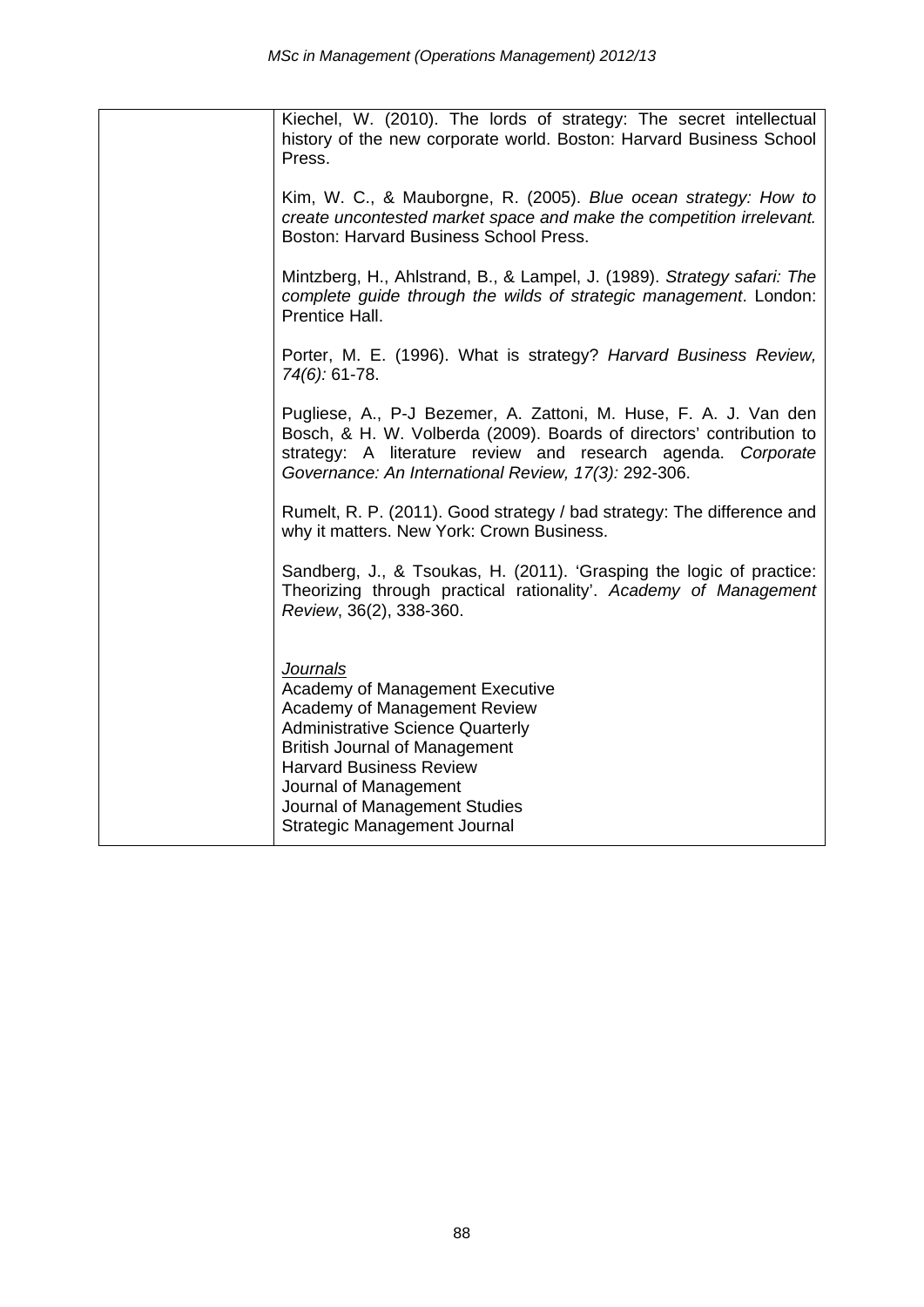| <b>Subject Code</b>                                     | <b>MM544</b>                                                                                                                                                                                                                                                                                                                                                                                                                                                                                                                                                                                                                                                                                                                                                                                                                                      |
|---------------------------------------------------------|---------------------------------------------------------------------------------------------------------------------------------------------------------------------------------------------------------------------------------------------------------------------------------------------------------------------------------------------------------------------------------------------------------------------------------------------------------------------------------------------------------------------------------------------------------------------------------------------------------------------------------------------------------------------------------------------------------------------------------------------------------------------------------------------------------------------------------------------------|
| <b>Subject Title</b>                                    | E-Commerce                                                                                                                                                                                                                                                                                                                                                                                                                                                                                                                                                                                                                                                                                                                                                                                                                                        |
| <b>Credit Value</b>                                     | 3                                                                                                                                                                                                                                                                                                                                                                                                                                                                                                                                                                                                                                                                                                                                                                                                                                                 |
| Level                                                   | 5                                                                                                                                                                                                                                                                                                                                                                                                                                                                                                                                                                                                                                                                                                                                                                                                                                                 |
| <b>Normal Duration</b>                                  | 1-semester                                                                                                                                                                                                                                                                                                                                                                                                                                                                                                                                                                                                                                                                                                                                                                                                                                        |
| Pre-requisite/<br>Co-<br>requisite/<br><b>Exclusion</b> | None                                                                                                                                                                                                                                                                                                                                                                                                                                                                                                                                                                                                                                                                                                                                                                                                                                              |
| <b>Role and Purposes</b>                                | The central goal of this course is to develop an integrative knowledge<br>of the digital economy. It focuses on the information superhighway as<br>the technological enabler that has dramatically changed the way in<br>which companies orchestrate their value creation. This course, with a<br>strategic perspective in mind, looks into the knowledge-enabled<br>enterprises and the influence of electronic commerce in shaping the<br>rules of modern business environments. From a managerial point of<br>view, the course will delineate the skills and knowledge required in<br>the digital world. Finally, this course also offers a technology<br>perspective that touches upon the underlying IT mechanisms for<br>electronic commerce.                                                                                               |
| <b>Subject Learning</b><br><b>Outcomes</b>              | Upon completion of the subject, students will be able to:<br>comprehend the underlying economic mechanisms and driving<br>а.<br>forces of E-Commerce;<br>understand the critical building blocks of E-Commerce and<br>b.<br>different types of prevailing business models employed by leading<br>industrial leaders;<br>appraise the opportunities and potential to apply and synthesize a<br>c.<br>variety of E-Commerce concepts and solutions to create business<br>value for organizations, customers, and business partners;<br>d. formulate E-Commerce strategies that lever firms'<br>core<br>competencies, facilitate organizational transformation, and foster<br>innovation;<br>undertake<br>planning, organizing, and implementing<br>of E-<br>е.<br>Commerce initiatives to effectively respond to of dynamic market<br>environments. |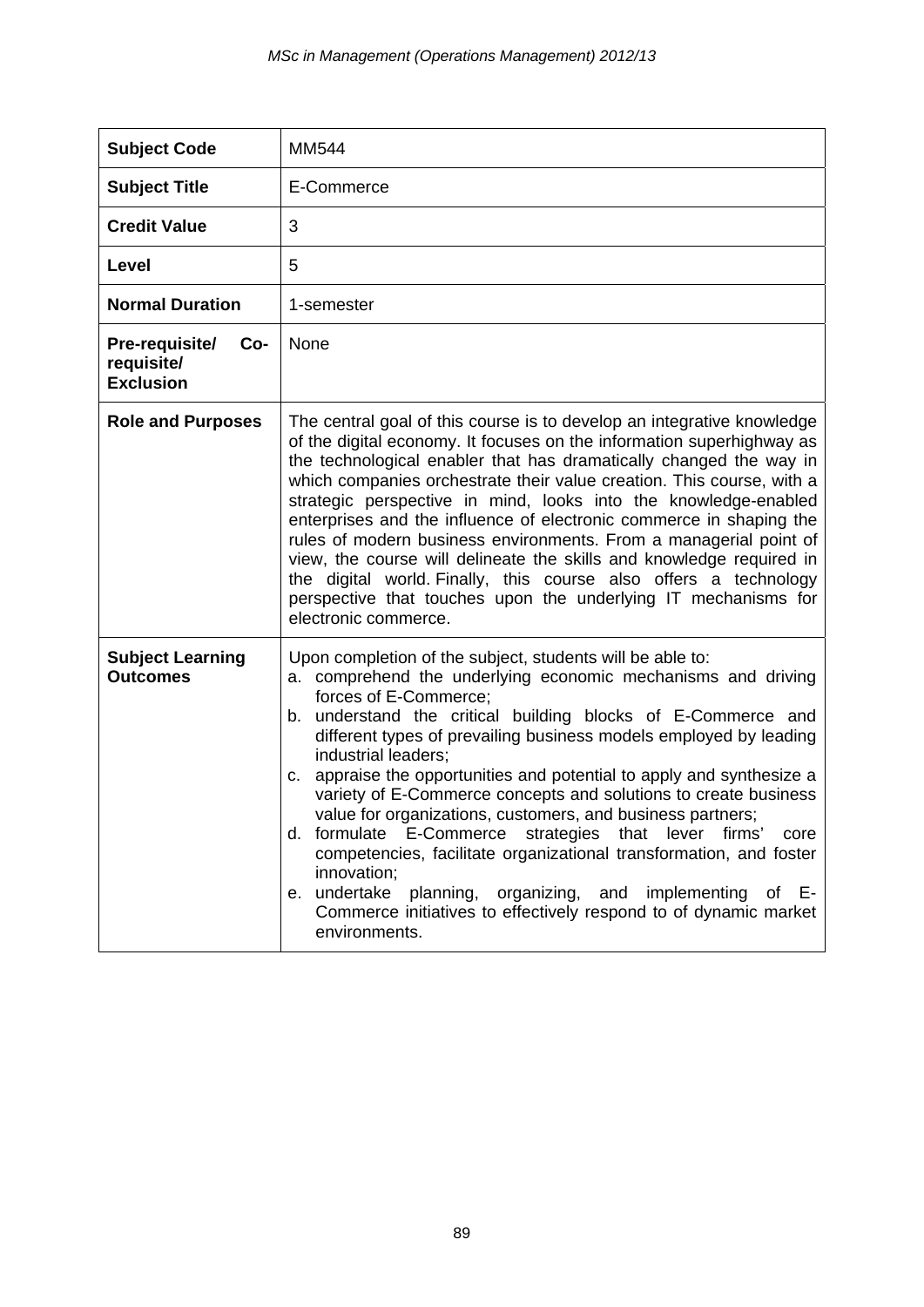| <b>Subject Synopsis/</b><br>Indicative Syllabus <sup>#</sup>    | • Introduction of e-Commerce<br>• E-commerce Framework<br>B2C, B2B, C2C, G2C, G2B<br>• E-commerce Supply Chain Management<br>• Payment System, Internet Banking and Supporting Systems<br>• E-Government<br><b>Mobile Commerce</b><br>• Legal, ethical and societal issues of e-Commerce<br>• E-commerce strategy<br>• Social Media and e-Commerce<br>#The above syllabus may be modified and updated by each subject<br>lecturer without prior notice.                                                                                                                                                                                                           |                |    |    |                                                      |    |              |  |
|-----------------------------------------------------------------|-------------------------------------------------------------------------------------------------------------------------------------------------------------------------------------------------------------------------------------------------------------------------------------------------------------------------------------------------------------------------------------------------------------------------------------------------------------------------------------------------------------------------------------------------------------------------------------------------------------------------------------------------------------------|----------------|----|----|------------------------------------------------------|----|--------------|--|
| <b>Teaching/Learning</b><br>Methodology                         | The course will use a variety of methods as its pedagogy to help<br>students achieve the above learning outcomes. Each class will<br>roughly take the following format:<br>1. General announcement and an opportunity for students to ask<br>question to address any unfinished thoughts from the previous<br>class;<br>2. Overview of the current class agenda and its relationships to past<br>discussion;<br>3. Extended period of students- or instructor-lead discussion of the<br>key issues in the assigned case or readings. Collaborative<br>learning strategies (learning via discussion in a small group) may<br>be employed during part of this time. |                |    |    |                                                      |    |              |  |
| <b>Assessment</b><br><b>Methods in</b><br><b>Alignment with</b> | Specific assessment<br>methods/tasks                                                                                                                                                                                                                                                                                                                                                                                                                                                                                                                                                                                                                              | %<br>weighting |    |    | Intended subject learning<br>outcomes to be assessed |    |              |  |
| <b>Intended Learning</b><br><b>Outcomes</b>                     |                                                                                                                                                                                                                                                                                                                                                                                                                                                                                                                                                                                                                                                                   |                | a. | b. | C.                                                   | d. | е.           |  |
|                                                                 | <b>Continuous</b><br>Assessment*                                                                                                                                                                                                                                                                                                                                                                                                                                                                                                                                                                                                                                  | 50%            |    |    |                                                      |    |              |  |
|                                                                 | 1. Attendance and<br>class participation                                                                                                                                                                                                                                                                                                                                                                                                                                                                                                                                                                                                                          | 15%            | ✓  | ✓  |                                                      |    |              |  |
|                                                                 | 2. Individual<br>15%<br>✓<br>✓<br>✓<br>assignment                                                                                                                                                                                                                                                                                                                                                                                                                                                                                                                                                                                                                 |                |    |    |                                                      | ✓  |              |  |
|                                                                 | 3. Group<br>assignment                                                                                                                                                                                                                                                                                                                                                                                                                                                                                                                                                                                                                                            | 20%            | ✓  | ✓  | ✓                                                    | ✓  | ✓            |  |
|                                                                 | <b>Examination</b>                                                                                                                                                                                                                                                                                                                                                                                                                                                                                                                                                                                                                                                | 50%            | ✓  | ✓  | ✓                                                    | ✓  | $\checkmark$ |  |
|                                                                 | Total                                                                                                                                                                                                                                                                                                                                                                                                                                                                                                                                                                                                                                                             | 100 %          |    |    |                                                      |    |              |  |
|                                                                 | *Weighting of assessment methods/tasks in continuous assessment<br>may be different, subject to each subject lecturer.<br>To pass this subject, students are required to obtain Grade D or<br>above in <b>both</b> the Continuous Assessment and Examination<br>components.                                                                                                                                                                                                                                                                                                                                                                                       |                |    |    |                                                      |    |              |  |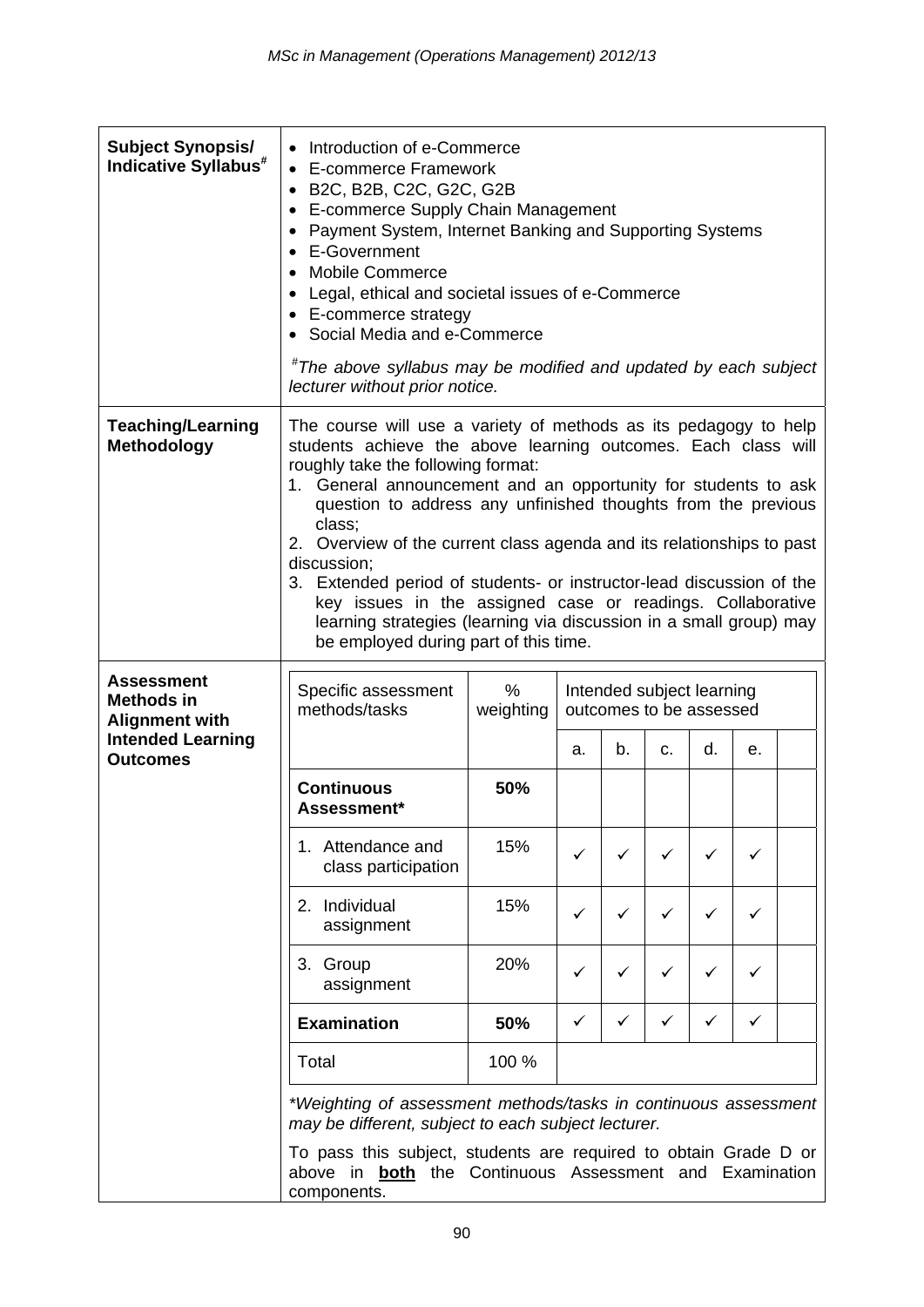|                                              | Explanation of the appropriateness of the assessment methods<br>in assessing the intended learning outcomes: the various<br>methods are designed to ensure that all students taking this subject<br>to have a balanced learning experience.<br>Feedback is<br>given to students immediately<br>the<br>following<br>presentations and all students are invited to join this discussion.                                                                                                                                                                                                                                                                                                                                                                                                                                                                                                                                                                                                                                                                                                                                                                                                                              |          |  |  |  |
|----------------------------------------------|---------------------------------------------------------------------------------------------------------------------------------------------------------------------------------------------------------------------------------------------------------------------------------------------------------------------------------------------------------------------------------------------------------------------------------------------------------------------------------------------------------------------------------------------------------------------------------------------------------------------------------------------------------------------------------------------------------------------------------------------------------------------------------------------------------------------------------------------------------------------------------------------------------------------------------------------------------------------------------------------------------------------------------------------------------------------------------------------------------------------------------------------------------------------------------------------------------------------|----------|--|--|--|
| <b>Student Study</b>                         | Class contact:                                                                                                                                                                                                                                                                                                                                                                                                                                                                                                                                                                                                                                                                                                                                                                                                                                                                                                                                                                                                                                                                                                                                                                                                      |          |  |  |  |
| <b>Effort Expected</b>                       | Lectures<br>٠                                                                                                                                                                                                                                                                                                                                                                                                                                                                                                                                                                                                                                                                                                                                                                                                                                                                                                                                                                                                                                                                                                                                                                                                       | 42 Hrs.  |  |  |  |
|                                              | Other student study effort:                                                                                                                                                                                                                                                                                                                                                                                                                                                                                                                                                                                                                                                                                                                                                                                                                                                                                                                                                                                                                                                                                                                                                                                         |          |  |  |  |
|                                              | Preparation for lectures<br>٠                                                                                                                                                                                                                                                                                                                                                                                                                                                                                                                                                                                                                                                                                                                                                                                                                                                                                                                                                                                                                                                                                                                                                                                       | 42 Hrs.  |  |  |  |
|                                              | Preparation for assignment / group project<br>٠<br>and presentation / examination                                                                                                                                                                                                                                                                                                                                                                                                                                                                                                                                                                                                                                                                                                                                                                                                                                                                                                                                                                                                                                                                                                                                   | 84 Hrs.  |  |  |  |
|                                              | Total student study effort                                                                                                                                                                                                                                                                                                                                                                                                                                                                                                                                                                                                                                                                                                                                                                                                                                                                                                                                                                                                                                                                                                                                                                                          | 168 Hrs. |  |  |  |
| <b>Reading List and</b><br><b>References</b> | <b>Textbook</b><br>Turban E., King, D., Viehland, D., and Lee, J. (2010) Electronic<br>Commerce: A Managerial Perspective, Upper Saddle River, New<br>Jersey, Person Prentice Hall. (6 <sup>th</sup> ed.)<br><b>References</b><br>Freakonomics: A Roque Economist Explores the Hidden Side of<br>Everything (P.S.) by Steven D. Levittand Stephen J. Dubner (Aug 25,<br>2009)<br>Outliers: The Story of Success by Malcolm Gladwell 2008.<br>A Whole New Mind: Moving From the Information Age to the<br>Conceptual Age, by Pink, Daniel H. Publisher: Putnam Pub Group<br>2005.<br>The Profit Zone: How Strategic Business Design Will Lead You to<br>Tomorrow's Profits, by Adrian Slywotzky, David J. Morrison, Bob<br>Andelman, Publisher: Three Rivers Press (2002)<br>The Search: How Google and Its Rivals Rewrote the Rules of<br>Business and Transformed Our Culture, by John Battelle, Publisher:<br>Portfolio Hardcover (2005)<br>Chen, S. (2004) Strategic Management of E-Buisness, 2 <sup>nd</sup> ed.<br>Chichester, England: John Wiley & Sons.<br>Holden. (1999) Starting an Online Business for Dummies, IDG.<br>Kalakota & Robinson. (1999) E-Business: Roadmap for Success,<br>Addison-Wesley. |          |  |  |  |
|                                              |                                                                                                                                                                                                                                                                                                                                                                                                                                                                                                                                                                                                                                                                                                                                                                                                                                                                                                                                                                                                                                                                                                                                                                                                                     |          |  |  |  |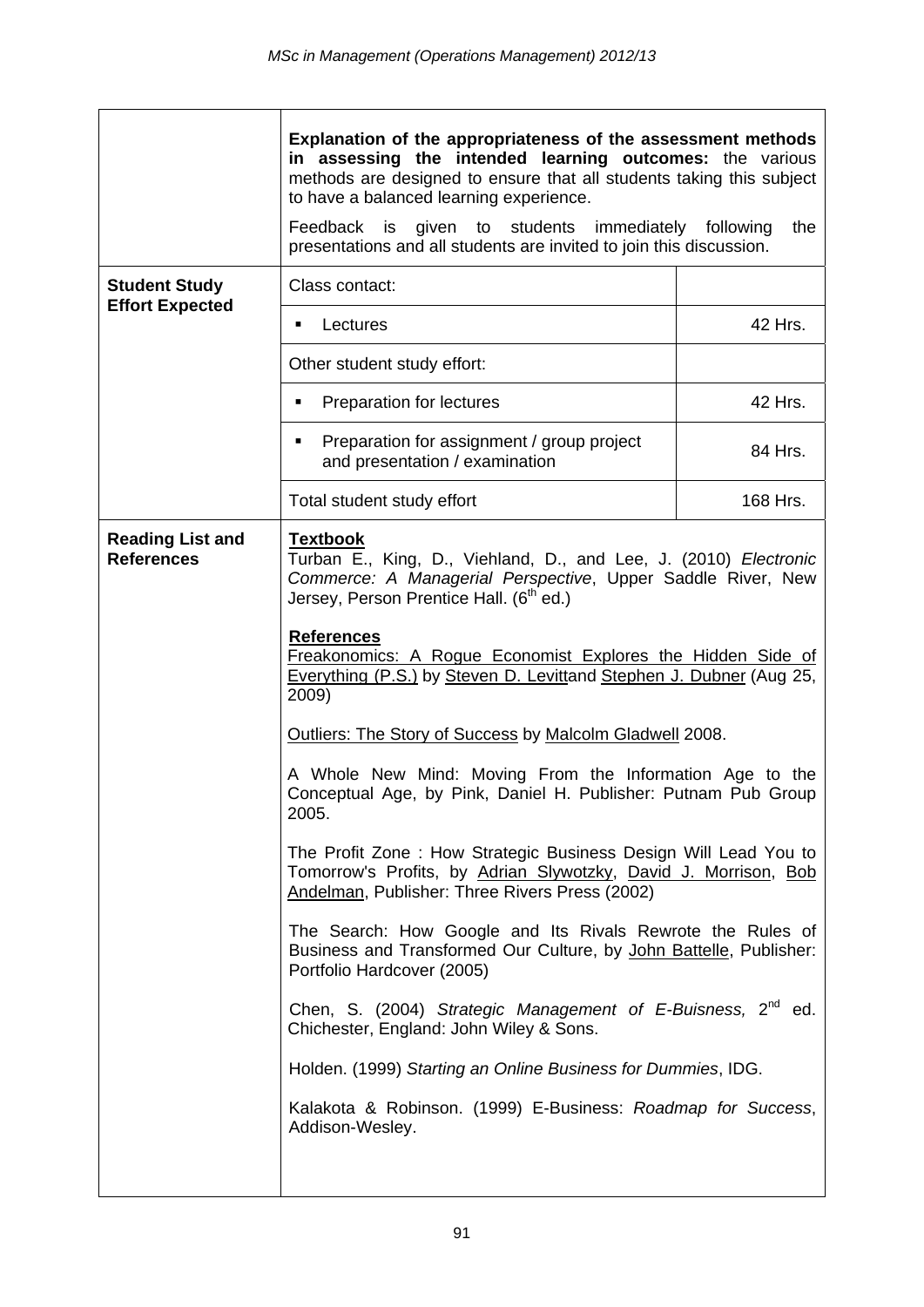Laudon, K. C. and Traver, C. G., (2006) E-commerce: Business, Technology and Society, Upper Saddle River, New Jersey, Person Prentice Hall.

Schneider, Gary P. & Perry, James T. (2000) *Electronic Commerce*, Thomson Learning.

Westland, Chris & Clark, Ted, (1999) *Global Electronic Commerce*, MIT Press.

Recent articles from Journal of Management Information Systems, Harvard Business Review, Internet Research, MIS Quarterly, Marketing Intelligence and Planning, Decision Support Systems, MIT Sloan Management Review, California Management Review, MISQ Executive, Academy of Management Perspectives, Long Range Planning, Gartner Research, Forrester Research, McKinsey Quarterly, and others.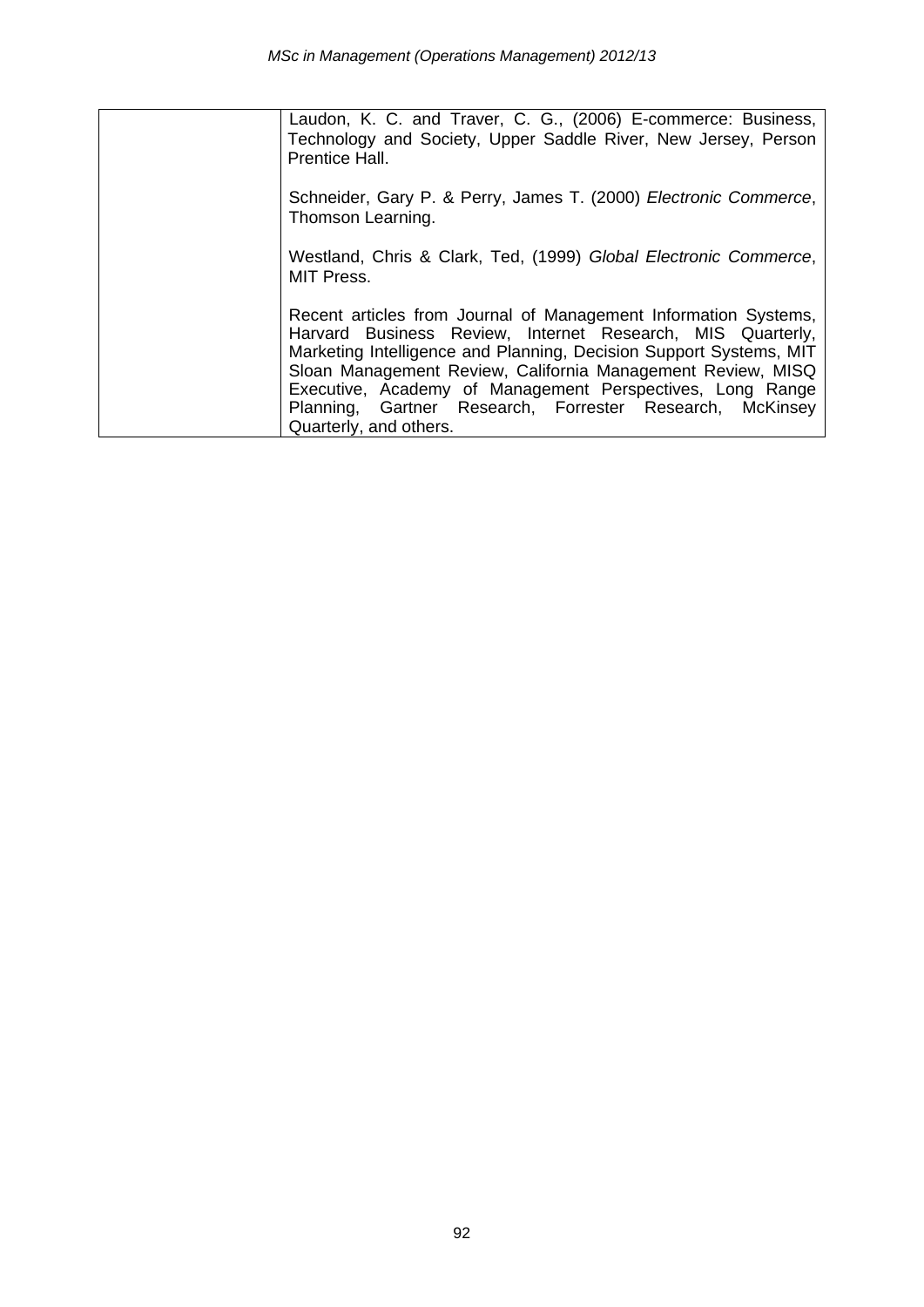| <b>Subject Code</b>                                     | <b>MM546</b>                                                                                                                                                                                                                                                                                                                                                                                                                                                                                                                                                                                                                                                                                                                                                                                                                                                     |
|---------------------------------------------------------|------------------------------------------------------------------------------------------------------------------------------------------------------------------------------------------------------------------------------------------------------------------------------------------------------------------------------------------------------------------------------------------------------------------------------------------------------------------------------------------------------------------------------------------------------------------------------------------------------------------------------------------------------------------------------------------------------------------------------------------------------------------------------------------------------------------------------------------------------------------|
| <b>Subject Title</b>                                    | Information Technology for Operations Management                                                                                                                                                                                                                                                                                                                                                                                                                                                                                                                                                                                                                                                                                                                                                                                                                 |
| <b>Credit Value</b>                                     | 3                                                                                                                                                                                                                                                                                                                                                                                                                                                                                                                                                                                                                                                                                                                                                                                                                                                                |
| Level                                                   | 5                                                                                                                                                                                                                                                                                                                                                                                                                                                                                                                                                                                                                                                                                                                                                                                                                                                                |
| <b>Normal Duration</b>                                  | 1-semester                                                                                                                                                                                                                                                                                                                                                                                                                                                                                                                                                                                                                                                                                                                                                                                                                                                       |
| Pre-requisite/<br>Co-<br>requisite/<br><b>Exclusion</b> | None                                                                                                                                                                                                                                                                                                                                                                                                                                                                                                                                                                                                                                                                                                                                                                                                                                                             |
| <b>Role and Purposes</b>                                | The central goal of this course is to develop an integrative knowledge<br>of the information technologies for operation management. It focuses<br>on the information technologies that are applied by organizations to<br>support such operation processes as production, distribution,<br>tracking, monitoring, warehousing, cataloguing and so forth. This<br>course looks into the IT-enabled operation and the influence of<br>information technologies in shaping modern organizational operation.                                                                                                                                                                                                                                                                                                                                                          |
| <b>Subject Learning</b><br><b>Outcomes</b>              | Upon completion of the subject, students will be able to:<br>a. understand currently available technologies for organizational<br>operations;<br>b. review operational information systems and how such systems<br>improve the operation management;<br>c. understand the information needs of an organization;<br>d. participate effectively in the information technology planning<br>process within a corporate strategic plan.                                                                                                                                                                                                                                                                                                                                                                                                                               |
| <b>Subject Synopsis/</b><br><b>Indicative Syllabus</b>  | Information technology - foundation of information systems<br>Computer hardware; information system software; managing<br>data resources; communications and networks.<br>Information systems in organizations<br>Challenges and opportunities; strategic role of information<br>information systems: management<br>types<br>of<br>systems;<br>information systems, decision support systems, expert systems.<br>Approaches to the development of an information system<br>Systems development cycles; systems development tools;<br>implementation<br>information<br>technology support; systems<br>choices; role of end-user computing.<br><b>Operations management support systems</b><br>Production and distribution process, data acquisition, tracking<br>and monitoring, electronic warehouse, electronic catalogues<br>and directories for web sourcing. |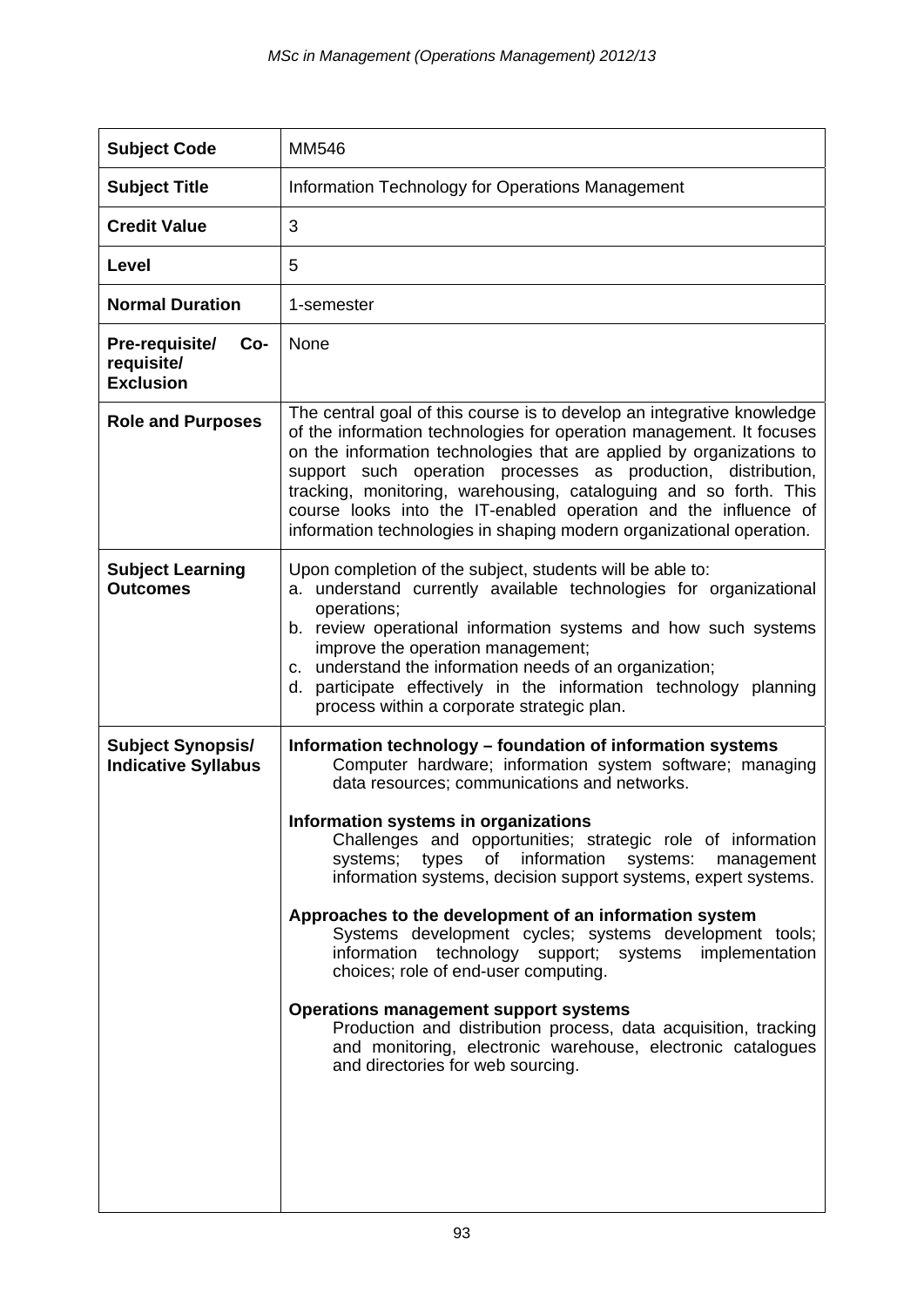|                                                                 | <b>Management of information resources</b><br>Models<br>of<br>information<br>resource<br>management;<br>system<br>effectiveness evaluation; vendor evaluation and<br>supplier<br>policies; outsourcing; quality assurance.                                                                                                                                                                                     |                   |                                                      |    |    |    |
|-----------------------------------------------------------------|----------------------------------------------------------------------------------------------------------------------------------------------------------------------------------------------------------------------------------------------------------------------------------------------------------------------------------------------------------------------------------------------------------------|-------------------|------------------------------------------------------|----|----|----|
| <b>Teaching/Learning</b><br>Methodology                         | Keynote lectures will be used to introduce techniques and conceptual<br>models. Case studies and readings will form the basis of class<br>seminars in which the applicability of various techniques, models and<br>methodologies will be discussed. Some sessions will be devoted to<br>more in-depth studies of specific problems by small groups, which will<br>form the basis for further class discussion. |                   |                                                      |    |    |    |
| <b>Assessment</b><br><b>Methods in</b><br><b>Alignment with</b> | Specific assessment<br>methods/tasks                                                                                                                                                                                                                                                                                                                                                                           | $\%$<br>weighting | Intended subject learning<br>outcomes to be assessed |    |    |    |
| <b>Intended Learning</b><br><b>Outcomes</b>                     |                                                                                                                                                                                                                                                                                                                                                                                                                |                   | a.                                                   | b. | C. | d. |
|                                                                 | <b>Continuous</b><br>Assessment*                                                                                                                                                                                                                                                                                                                                                                               | 50%               |                                                      |    |    |    |
|                                                                 | 1. Attendance and<br>class participation                                                                                                                                                                                                                                                                                                                                                                       | 15%               | ✓                                                    | ✓  | ✓  | ✓  |
|                                                                 | 2. Individual<br>assignment                                                                                                                                                                                                                                                                                                                                                                                    | 15%               | ✓                                                    | ✓  | ✓  | ✓  |
|                                                                 | 3. Group assignment                                                                                                                                                                                                                                                                                                                                                                                            | 20%               | ✓                                                    | ✓  | ✓  | ✓  |
|                                                                 | <b>Examination</b>                                                                                                                                                                                                                                                                                                                                                                                             | 50%               | ✓                                                    | ✓  | ✓  | ✓  |
|                                                                 | Total                                                                                                                                                                                                                                                                                                                                                                                                          | 100 %             |                                                      |    |    |    |
|                                                                 | *Weighting of assessment methods/tasks in continuous assessment<br>may be different, subject to each subject lecturer.<br>To pass this subject, students are required to obtain Grade D or<br>above in <b>both</b> the Continuous Assessment and Examination<br>components.                                                                                                                                    |                   |                                                      |    |    |    |
|                                                                 | Explanation of the appropriateness of the assessment methods<br>in assessing the intended learning outcomes: the various<br>methods are designed to ensure that all students taking this subject<br>to have a balanced learning experience.                                                                                                                                                                    |                   |                                                      |    |    |    |
|                                                                 | Feedback<br>is<br>given<br>to students<br>immediately<br>following<br>the<br>presentations and all students are invited to join this discussion.                                                                                                                                                                                                                                                               |                   |                                                      |    |    |    |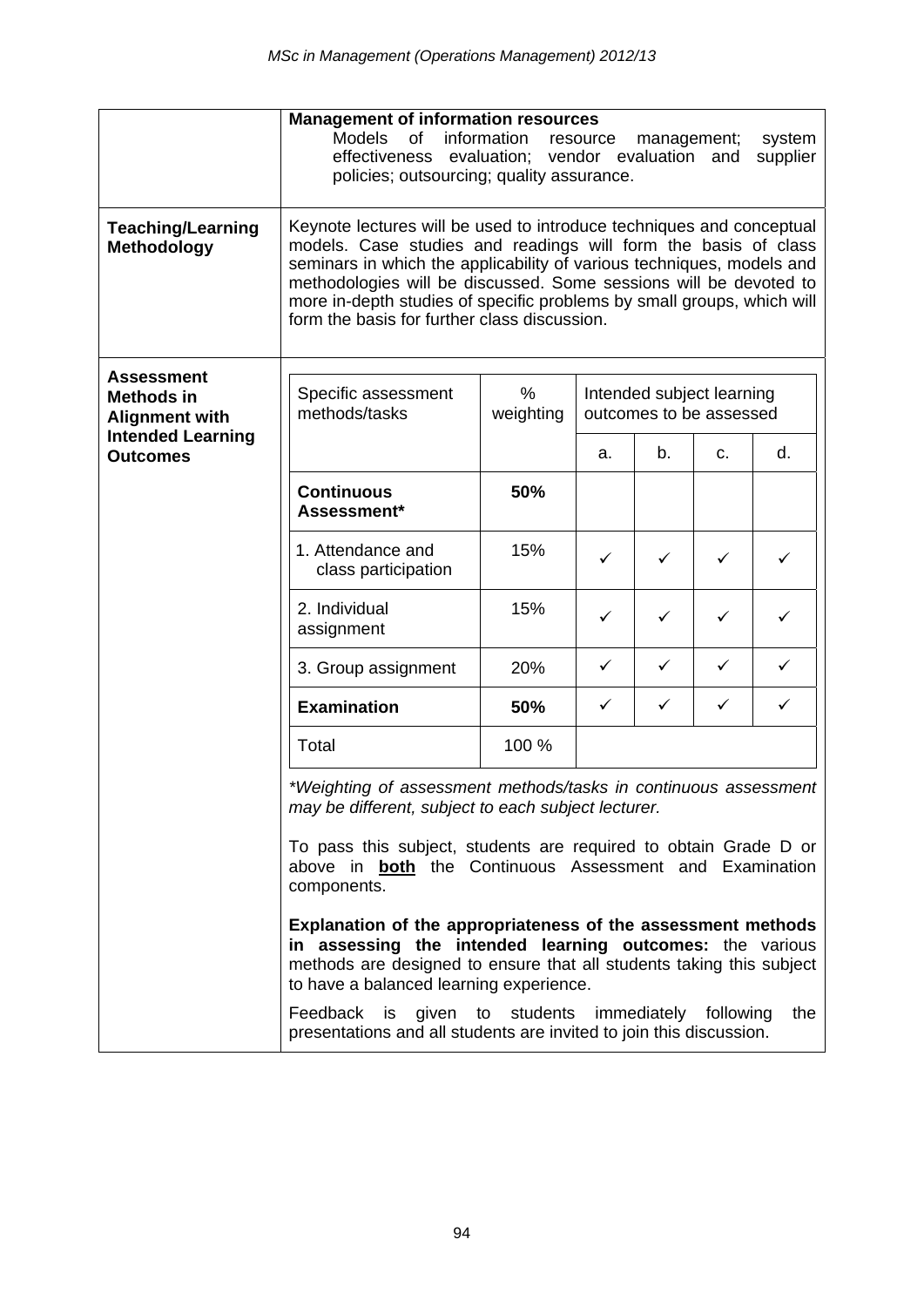| <b>Student Study</b>                         | Class contact:                                                                                                                                                                                                                                |          |  |  |  |
|----------------------------------------------|-----------------------------------------------------------------------------------------------------------------------------------------------------------------------------------------------------------------------------------------------|----------|--|--|--|
| <b>Effort Expected</b>                       | Lectures<br>٠                                                                                                                                                                                                                                 | 42 Hrs.  |  |  |  |
|                                              | Other student study effort:                                                                                                                                                                                                                   |          |  |  |  |
|                                              | Preparation for lectures<br>$\blacksquare$                                                                                                                                                                                                    | 42 Hrs.  |  |  |  |
|                                              | Preparation for assignment / group project<br>٠<br>and presentation / examination                                                                                                                                                             | 84 Hrs.  |  |  |  |
|                                              | Total student study effort                                                                                                                                                                                                                    | 168 Hrs. |  |  |  |
| <b>Reading List and</b><br><b>References</b> | <b>Textbook</b><br>R.M. Stair and G.W. Reynolds, Principles of Information Systems,<br>ITP, 9 <sup>th</sup> ed. 2009.                                                                                                                         |          |  |  |  |
|                                              | <b>Reference Books</b>                                                                                                                                                                                                                        |          |  |  |  |
|                                              | Laudon, Kenneth C., Laudon, Jane P. And Brabston M. E. (2012),<br>Management Information Systems: Managing the digital firm, 6 <sup>th</sup> Ed.,<br>Pearson Education.                                                                       |          |  |  |  |
|                                              | Oz, E., Management Information Systems, Course Technology; 5 <sup>th</sup><br>ed., 2008.                                                                                                                                                      |          |  |  |  |
|                                              | John Battelle, The Search: How Google and Its Rivals Rewrote the<br>Rules of Business and Transformed Our Culture, Portfolio Hardcover<br>(September 8, 2005), ISBN: 1591840880.                                                              |          |  |  |  |
|                                              | Roger G. Schroeder, Operations Management Contemporary<br>Concepts and Cases, Irwin McGraw Hill, 2010.                                                                                                                                        |          |  |  |  |
|                                              | <b>Journals</b><br>Information and Management<br>International Journal of Information Management<br>International Journal of Project Management<br>Journal of Information Technology<br>Journal of Systems Management<br><b>MIS Quarterly</b> |          |  |  |  |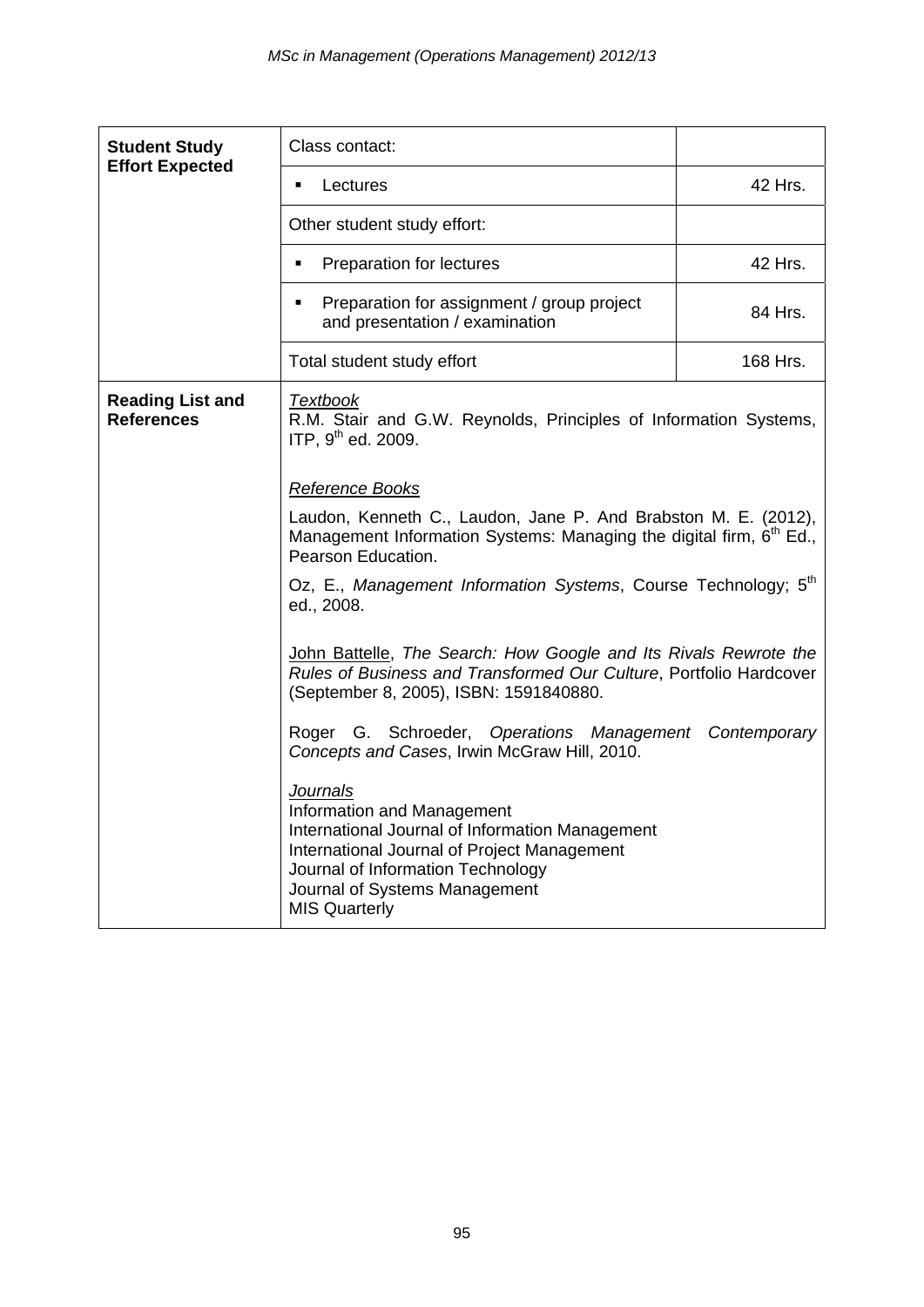| <b>Subject Code</b>                                     | <b>MM554</b>                                                                                                                                                                                                                                                                                                                                                                                                                                                                                                                                                                                                                                                                                                                                                                                                                   |
|---------------------------------------------------------|--------------------------------------------------------------------------------------------------------------------------------------------------------------------------------------------------------------------------------------------------------------------------------------------------------------------------------------------------------------------------------------------------------------------------------------------------------------------------------------------------------------------------------------------------------------------------------------------------------------------------------------------------------------------------------------------------------------------------------------------------------------------------------------------------------------------------------|
| <b>Subject Title</b>                                    | Political and Economic Environment for Management                                                                                                                                                                                                                                                                                                                                                                                                                                                                                                                                                                                                                                                                                                                                                                              |
| <b>Credit Value</b>                                     | 3                                                                                                                                                                                                                                                                                                                                                                                                                                                                                                                                                                                                                                                                                                                                                                                                                              |
| Level                                                   | 5                                                                                                                                                                                                                                                                                                                                                                                                                                                                                                                                                                                                                                                                                                                                                                                                                              |
| <b>Normal Duration</b>                                  | 1-semester                                                                                                                                                                                                                                                                                                                                                                                                                                                                                                                                                                                                                                                                                                                                                                                                                     |
| Pre-requisite/<br>Co-<br>requisite/<br><b>Exclusion</b> | None                                                                                                                                                                                                                                                                                                                                                                                                                                                                                                                                                                                                                                                                                                                                                                                                                           |
| <b>Role and Purposes</b>                                | The purpose of this course is to provide students with an overview of<br>the dynamic political and economic environment within which both<br>private and public sector management takes place. The course will<br>help develop participants' abilities to appreciate, analyze the impact<br>of changing political and economic orders on organization<br>management. Taking a systemic approach, the course focuses on the<br>local and national context of management. The systems approach to<br>political and economic environment will first be examined. This will<br>followed by a close look at the changing political and economic<br>environment of Hong Kong and China.                                                                                                                                              |
| <b>Subject Learning</b><br><b>Outcomes</b>              | Upon completion of the subject, students will be able to:<br>a. get an in-depth understanding of the political and economic<br>environment in Hong Kong;<br>b. appreciate the nature and theoretical significant of individual<br>political and economic forces in shaping public and business<br>management;<br>c. acquire problem solving skills based on current theories in a case<br>study approach;<br>d. develop the ability to think analytically, critically and independently<br>in managing individual political and economic forces which affect<br>organization management in a systematic, effective, and creative<br>manner;<br>e. analyze the economic perspective of public issues in Hong Kong,<br>such as minimum wage rate, price control, outsourcing and the<br>consequence of government interventions. |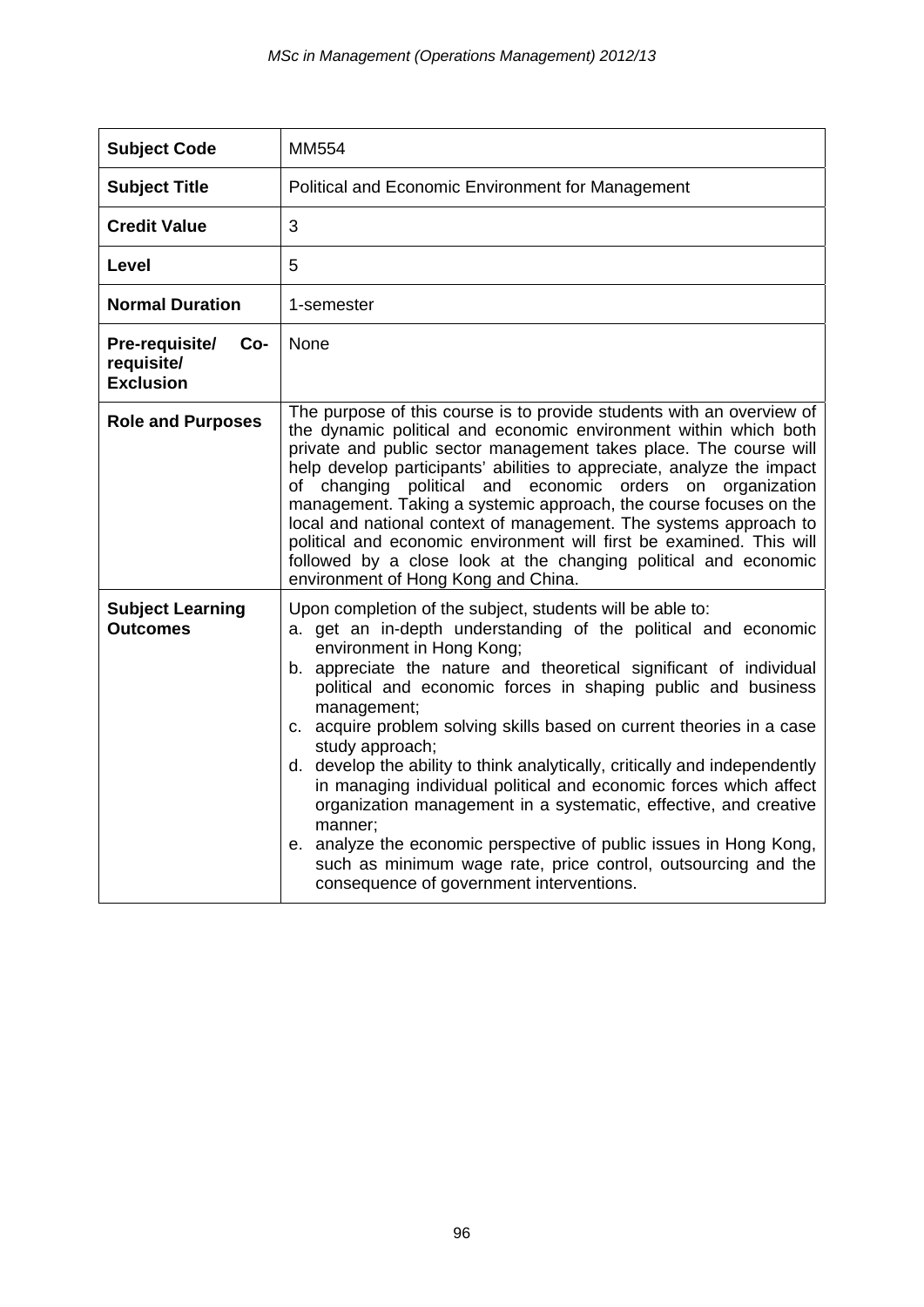| <b>Subject Synopsis/</b><br><b>Indicative Syllabus</b>                                      | A systems approach to political environment<br>1.<br>2.<br>Hong Kong political system in consolidation<br>3.<br>The Executive-led government: from Tung Chee-Hwa to Donald<br>Tsang<br>The ascendancy of the Legislative Council<br>4.<br>5.<br>The development of party politics in Hong Kong<br>6.<br>The proliferation of interest groups in Hong Kong<br>Changing popular political culture: from political apathy to<br>7.<br>political awakening.<br><b>HKSAR</b> - Central relations<br>8.<br>9.<br>National income accounting<br>Operation of a free market<br>10.<br>11.<br>Economic system and laissez-faire in Hong Kong<br>12.<br>Industrialisation and development strategy<br>HK as an international financial centre<br>13.<br>14. Competition policy<br>15. Monetary system<br>16. Labour market |                   |                                                      |    |              |    |    |
|---------------------------------------------------------------------------------------------|------------------------------------------------------------------------------------------------------------------------------------------------------------------------------------------------------------------------------------------------------------------------------------------------------------------------------------------------------------------------------------------------------------------------------------------------------------------------------------------------------------------------------------------------------------------------------------------------------------------------------------------------------------------------------------------------------------------------------------------------------------------------------------------------------------------|-------------------|------------------------------------------------------|----|--------------|----|----|
| <b>Teaching/Learning</b><br><b>Methodology</b>                                              | On the basis of the theoretical knowledge on political and economic<br>environment students acquired through lectures, they are required to<br>present their views on conducting effective management in changing<br>political and economic order in both business and public sectors.<br>Current political and economic issues will be used extensively in<br>order to cultivate students' management awareness in respect to<br>political and economic factors. Seminars and seminar papers will<br>give students the opportunities to develop their own analytical ability<br>and hence a proficient application of theories to appreciate the<br>manner that politics and economics will affect organization<br>management.                                                                                  |                   |                                                      |    |              |    |    |
| <b>Assessment</b><br><b>Methods in</b><br><b>Alignment with</b><br><b>Intended Learning</b> | Specific assessment<br>methods/tasks                                                                                                                                                                                                                                                                                                                                                                                                                                                                                                                                                                                                                                                                                                                                                                             | $\%$<br>weighting | Intended subject learning<br>outcomes to be assessed |    |              |    |    |
| <b>Outcomes</b>                                                                             | <b>Continuous</b><br>Assessment*                                                                                                                                                                                                                                                                                                                                                                                                                                                                                                                                                                                                                                                                                                                                                                                 | 50%               | a.                                                   | b. | c.           | d. | е. |
|                                                                                             | 1. Group presentation<br>and outline                                                                                                                                                                                                                                                                                                                                                                                                                                                                                                                                                                                                                                                                                                                                                                             | 20%               | ✓                                                    | ✓  | $\checkmark$ | ✓  |    |
|                                                                                             | 2. Class participation<br>and attendance                                                                                                                                                                                                                                                                                                                                                                                                                                                                                                                                                                                                                                                                                                                                                                         | 10%               |                                                      | ✓  |              | ✓  |    |
|                                                                                             | 3. Individual<br>assignment / quiz                                                                                                                                                                                                                                                                                                                                                                                                                                                                                                                                                                                                                                                                                                                                                                               | 20%               |                                                      | ✓  | $\checkmark$ | ✓  |    |
|                                                                                             | <b>Examination</b>                                                                                                                                                                                                                                                                                                                                                                                                                                                                                                                                                                                                                                                                                                                                                                                               | 50%               |                                                      | ✓  | ✓            | ✓  |    |
|                                                                                             | Total                                                                                                                                                                                                                                                                                                                                                                                                                                                                                                                                                                                                                                                                                                                                                                                                            | 100 %             |                                                      |    |              |    |    |
|                                                                                             | *Weighting of assessment methods/tasks in continuous assessment<br>may be different, subject to each subject lecturer.                                                                                                                                                                                                                                                                                                                                                                                                                                                                                                                                                                                                                                                                                           |                   |                                                      |    |              |    |    |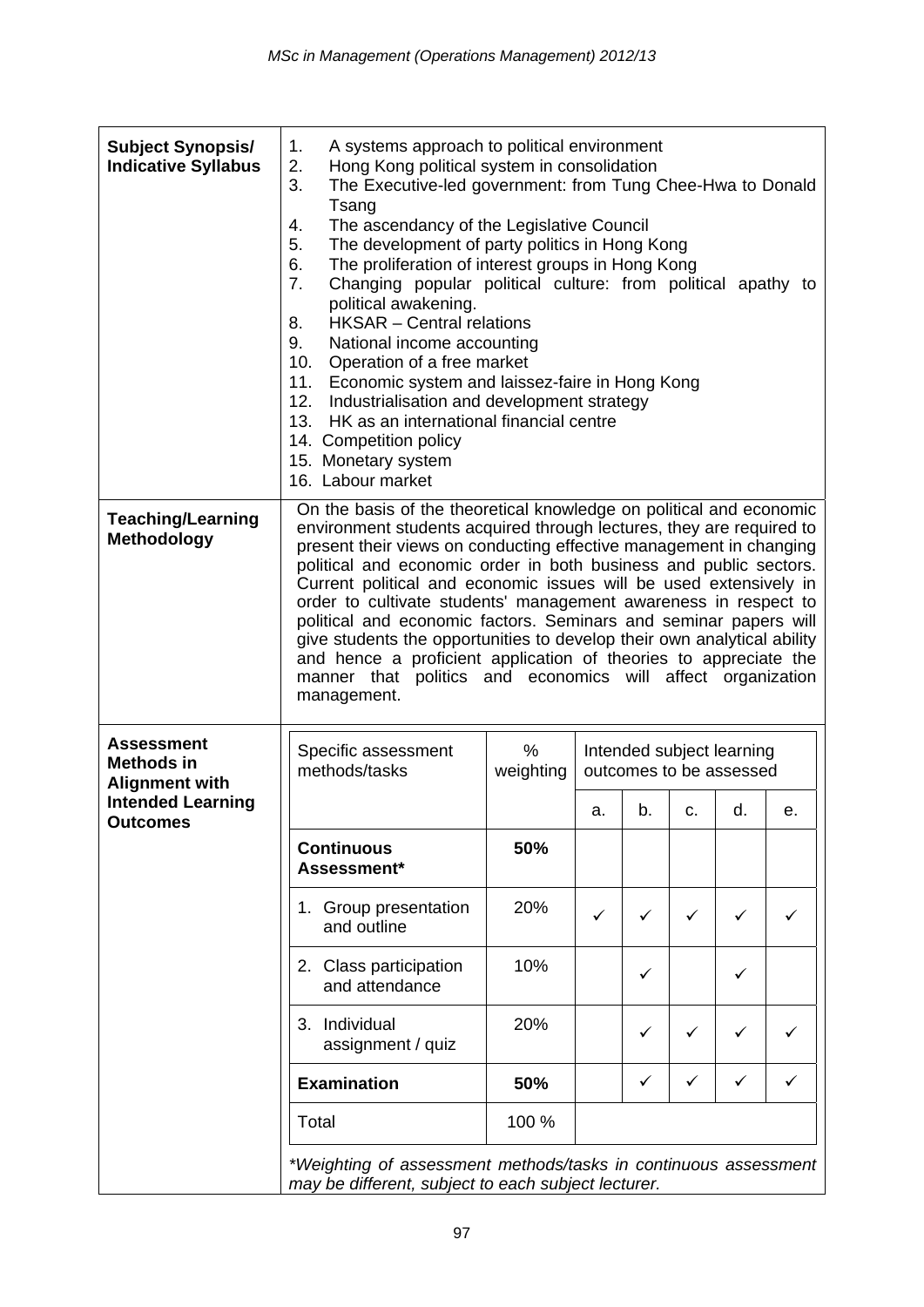|                                              | To pass this subject, students are required to obtain Grade D or<br>above in <b>both</b> the Continuous Assessment and Examination<br>components.                                                                                                                                                                                                                                                                                                                                                                                                                                                                               |          |  |  |  |
|----------------------------------------------|---------------------------------------------------------------------------------------------------------------------------------------------------------------------------------------------------------------------------------------------------------------------------------------------------------------------------------------------------------------------------------------------------------------------------------------------------------------------------------------------------------------------------------------------------------------------------------------------------------------------------------|----------|--|--|--|
|                                              | Explanation of the appropriateness of the assessment methods<br>in assessing the intended learning outcomes:                                                                                                                                                                                                                                                                                                                                                                                                                                                                                                                    |          |  |  |  |
|                                              | 1. Classroom performance including attendance and participation,<br>would be able to assess students' understanding of the course's<br>content.<br>2. Group presentation enables the students to work as a team to do<br>a more in-depth study of a selected topic on public sector                                                                                                                                                                                                                                                                                                                                             |          |  |  |  |
|                                              | management in Hong Kong to assess their knowledge as well as<br>their research, presentation and written skills.<br>The short essay of 1500 words in the form of case analysis will be<br>3.<br>used to assess individual students' critical thinking, analytical<br>ability and written skill.<br>4. The 3-hour examination is a good tool to test students' capability<br>to formulate coherent and insightful answers on some questions<br>in those topics they are well prepared.<br>Feedback in written form will be given to students two days after<br>presentation and all students are invited to join the discussion. |          |  |  |  |
|                                              |                                                                                                                                                                                                                                                                                                                                                                                                                                                                                                                                                                                                                                 |          |  |  |  |
| <b>Student Study</b>                         | Class contact:                                                                                                                                                                                                                                                                                                                                                                                                                                                                                                                                                                                                                  |          |  |  |  |
| <b>Effort Expected</b>                       | Lectures<br>٠                                                                                                                                                                                                                                                                                                                                                                                                                                                                                                                                                                                                                   | 42 Hrs.  |  |  |  |
|                                              | Other student study effort:                                                                                                                                                                                                                                                                                                                                                                                                                                                                                                                                                                                                     |          |  |  |  |
|                                              | Preparation for lectures<br>٠                                                                                                                                                                                                                                                                                                                                                                                                                                                                                                                                                                                                   | 42 Hrs.  |  |  |  |
|                                              | Preparation for assignment / group project<br>٠<br>and presentation / examination                                                                                                                                                                                                                                                                                                                                                                                                                                                                                                                                               | 84 Hrs.  |  |  |  |
|                                              | Total student study effort                                                                                                                                                                                                                                                                                                                                                                                                                                                                                                                                                                                                      | 168 Hrs. |  |  |  |
| <b>Reading List and</b><br><b>References</b> | <b>Books</b><br>Almond, G.A., Powell, G.B. Jr. and Mundt, R.J. Comparative Politics:<br>Theoretical Framework, New York, Harper Collins College<br>A<br>Publishers, 2002.                                                                                                                                                                                                                                                                                                                                                                                                                                                       |          |  |  |  |
|                                              | Ash, R., Ferdinand, P., Hook, B. and Porter, R. Eds. Hong Kong in<br>Transition: One Country, Two Systems. Routledge, 2003.                                                                                                                                                                                                                                                                                                                                                                                                                                                                                                     |          |  |  |  |
|                                              | Berger, Suzanne and Lester, Richard K., Made by Hong Kong, Hong<br>Kong: Oxford University Press, 1997.                                                                                                                                                                                                                                                                                                                                                                                                                                                                                                                         |          |  |  |  |
|                                              | Blondel, J. Comparative Government, 2 <sup>nd</sup> Edition, London, Prentice-<br>Hall, 1995.                                                                                                                                                                                                                                                                                                                                                                                                                                                                                                                                   |          |  |  |  |
|                                              | Enright, Michael J., The Hong Kong Advantage, Oxford; New York:                                                                                                                                                                                                                                                                                                                                                                                                                                                                                                                                                                 |          |  |  |  |
|                                              | Friedman, Thomas L., The World is Flat, Farrar, Straus and Giroux,<br>2005.                                                                                                                                                                                                                                                                                                                                                                                                                                                                                                                                                     |          |  |  |  |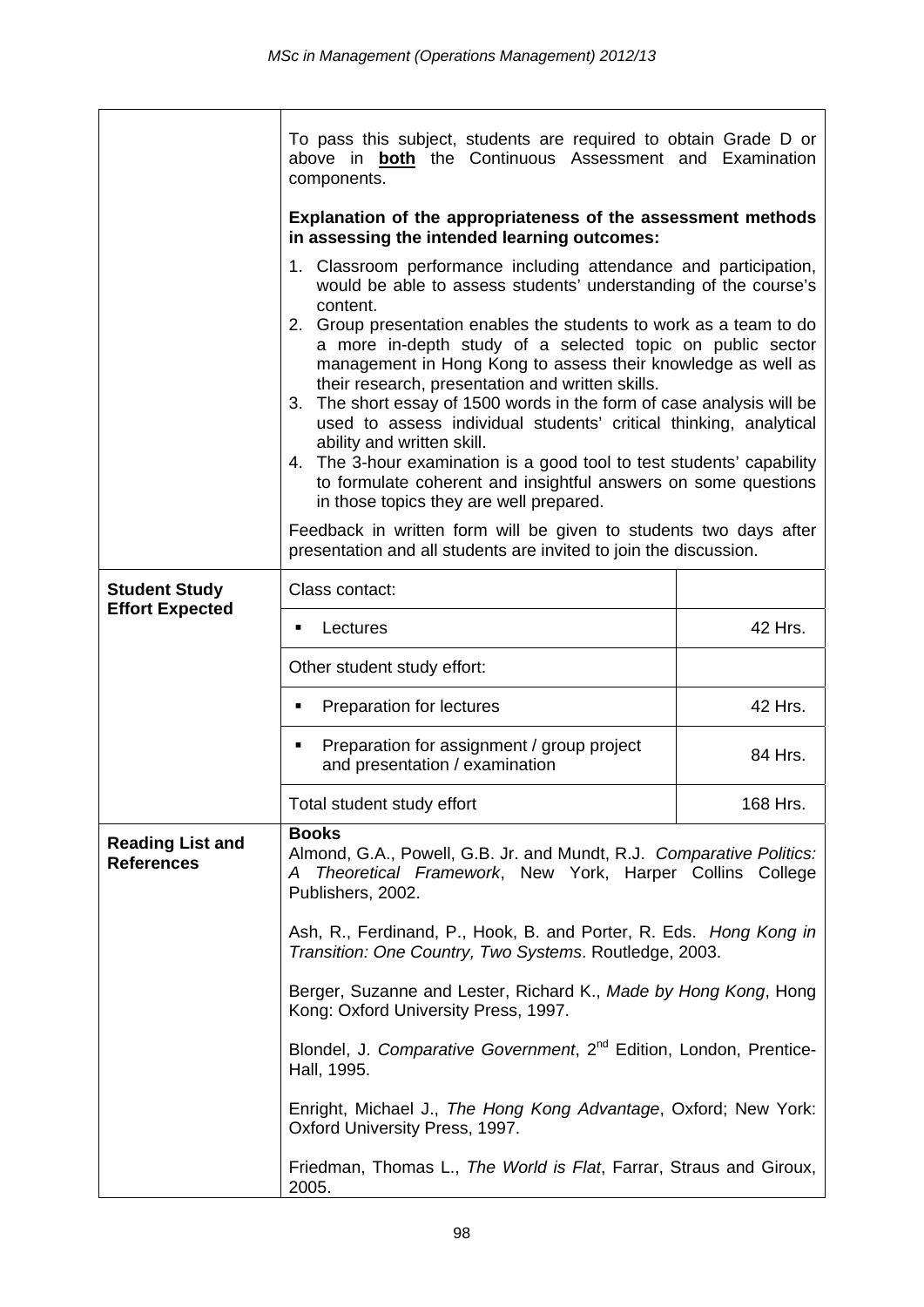| Heywood, A. 2002. Politics, Malaysis, Macmillan Foundations, 1997.                                                                                                                                                             |
|--------------------------------------------------------------------------------------------------------------------------------------------------------------------------------------------------------------------------------|
| Lau, S.K., ed. 2002. The First Tung Chee-hwa Administration: The<br>First Years of the Hong Kong Special Administrative Region, Hong<br>Kong: Chinese University Press, 2000.                                                  |
| Loh, C. At the Epicentre: Hong Kong and the SARS Outbreak, Hong<br>Kong, Hong Kong University Press, 2004.                                                                                                                     |
| Mankiw, N. Gregory, Principles of Economics, 5th edition, Thomason<br>Learning, 2009.                                                                                                                                          |
| Ng Sek Hong and Lethbridge, David G. Eds. The Business<br>Environment in Hong Kong, Fourth Ed, New York: Oxford University<br>Press, 2000.                                                                                     |
| Paul Samuelson and William Nordhaus, Economics, 18th Edition,<br>McGraw-Hill, 2006.                                                                                                                                            |
| Ranney, Governing: An Introduction to Political Science, 7th edition,<br>New Jersey, Prentice-Hall, 1996.                                                                                                                      |
| Schiffer, J.R. Anatomy of a Laissez-faire Government: the Hong Kong<br>Growth Model Reconsidered, Hong Kong: Centre of Urban Studies<br>and Urban Planning, University of HK, 1983.                                            |
| Sloman, John and Mark Sutcliffe, <i>Economics for Business</i> , Prentice-<br>Hall, 3rd edition, 2004.                                                                                                                         |
| Stiglitz Joseph, Making Globalization Work, New York: W.W. Norton<br>& Company, 2006.                                                                                                                                          |
| <b>Articles</b><br>Brown, D.A. "One Country, Two Systems": The Hong Kong<br>Experience', American Asian Review, Vol. XX, No. 4, pp. 83-138,<br>2003.                                                                           |
| Kwok, R. 'From Administrative State to Ministerial System: the Quest<br>for Accountability in Hong Kong', Commonwealth and Comparative<br>Politics, Vol. 41, No. 1, pp. 101-128, 2003.                                         |
| N.M.K. 'Government Intervention in the Economy: A<br>Lam,<br>Comparative Analysis of Hong Kong and Singapore'. Public<br>Administration and Development, Vol. 20, No. 5, pp. 397-421, 2000.                                    |
| Lam, W.M. 'An Alternative Understanding of Political Participation:<br>Challenging the Myth of Political Indifference in Hong Kong',<br>International Journal of Public Administration, Vol. 26, No. 5, pp. 473-<br>496, 2003. |
| Lau, S.K. and Kuan, H.C. 'Hong Kong's Stunted Political Party<br>System', The China Quarterly, 172, December, pp. 1011-1028, 2002.                                                                                             |
|                                                                                                                                                                                                                                |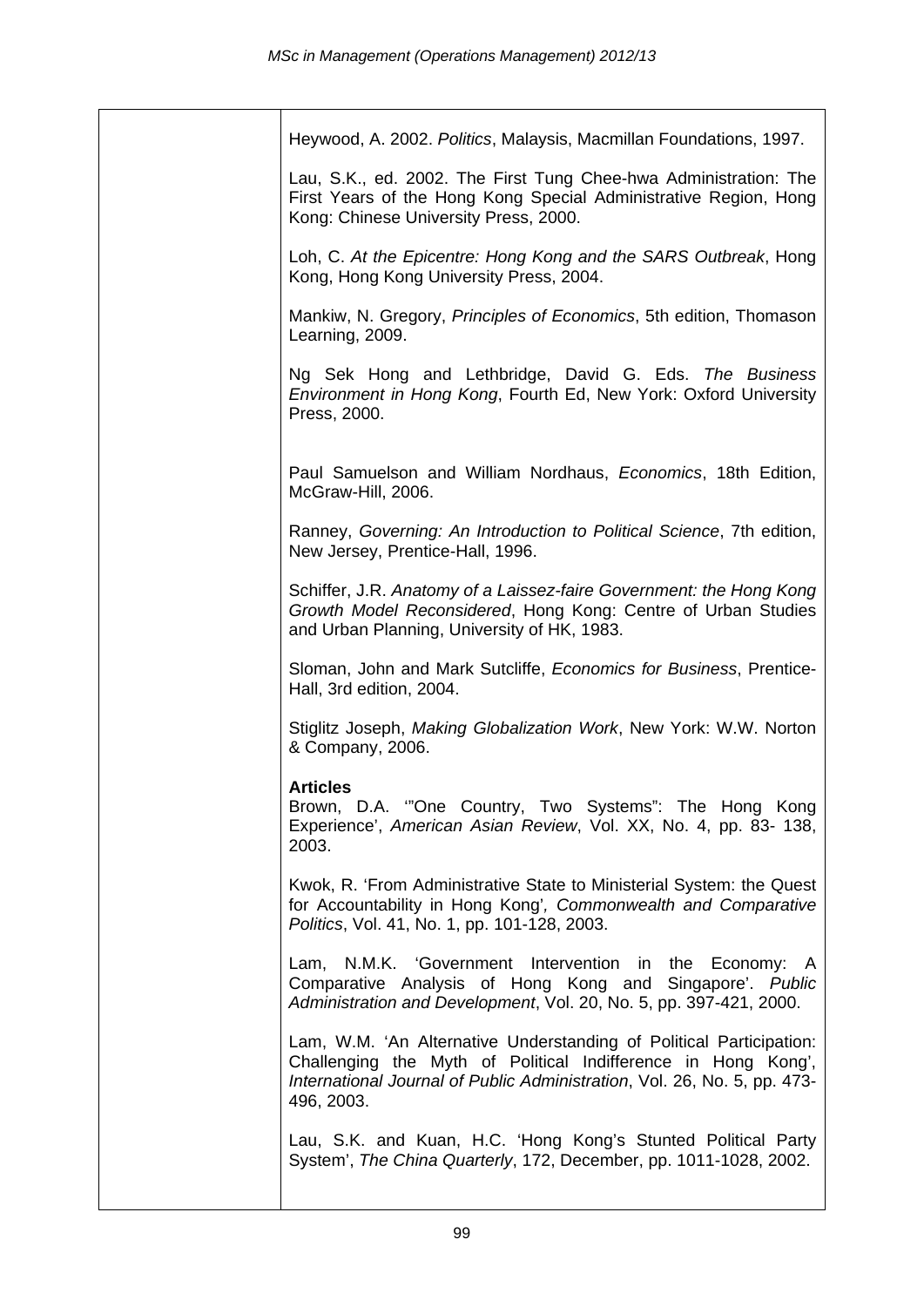| Lo, S.H., 'The Changing Dimensions of Executive-Legislative<br>Relations: The Case of Hong Kong', Public Administration and Policy,<br>Vol.7, No.2, September, pp.73-130, 1998.                                                                                                                                                                                                                                                                          |
|----------------------------------------------------------------------------------------------------------------------------------------------------------------------------------------------------------------------------------------------------------------------------------------------------------------------------------------------------------------------------------------------------------------------------------------------------------|
| Yu, T.F.L. 2002. A Pro-Business Government and the Economic<br>Development of Hong Kong', Public Administration and Policy, Vol.<br>11, No. 2, pp. 101-122, 2002.                                                                                                                                                                                                                                                                                        |
| <b>Journals</b><br><b>Asian Survey</b><br>Asian Journal of Public Administration<br>China Information<br>China Journal<br>The China Quarterly<br>Columbia Journal of Asian Law<br>Foreign Affairs<br>International Review of Administrative Science<br><b>Issues &amp; Studies</b><br>Journal of Contemporary China<br><b>Pacific Affairs</b><br><b>Pacific Review</b><br><b>Public Administration and Policy</b><br><b>Public Administration Review</b> |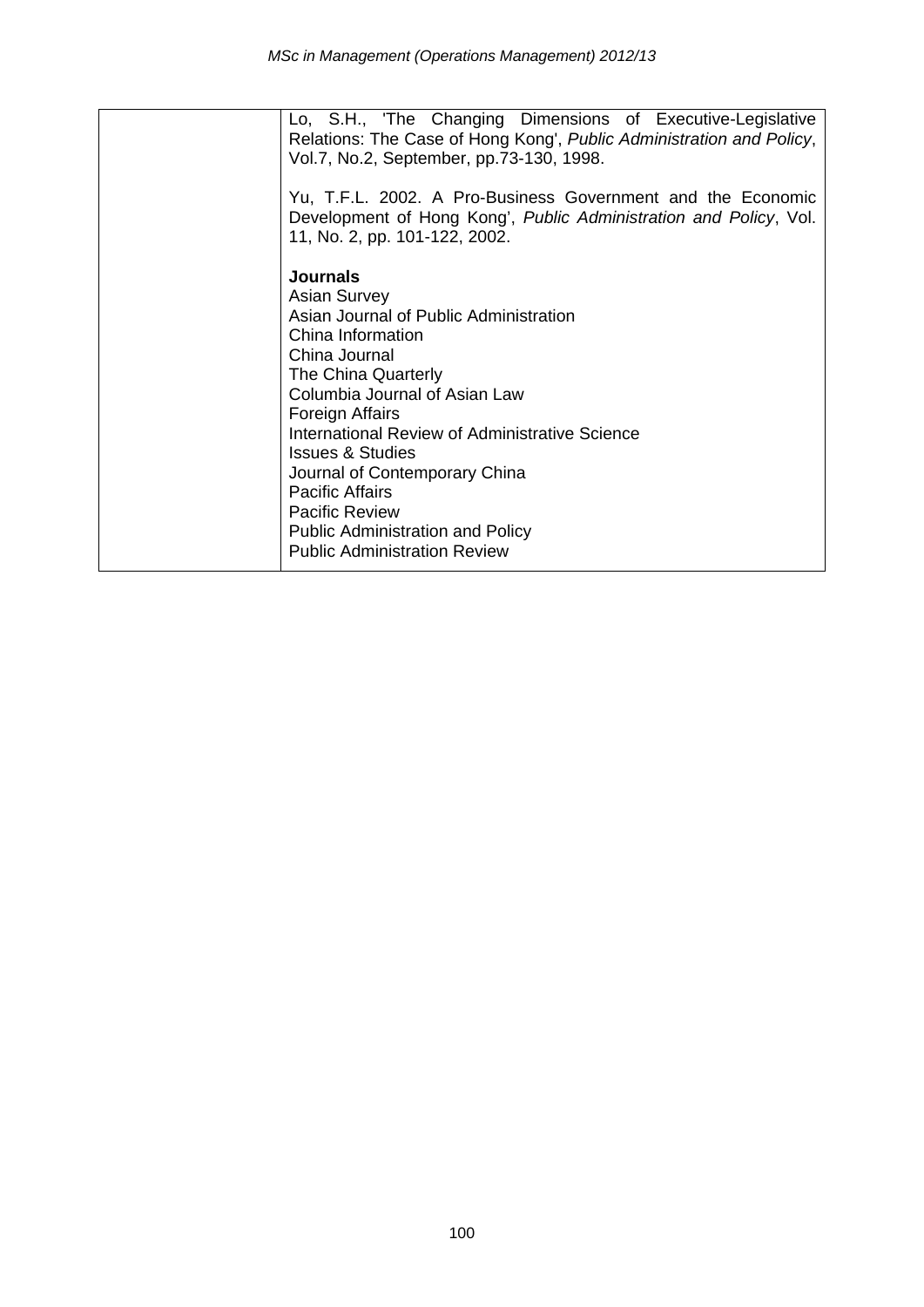| <b>Managing Customers and Markets</b>                                                                                                                                                                                                                                                                                                                                                                                                                                                                                                                                                                                                                                                                                                  |
|----------------------------------------------------------------------------------------------------------------------------------------------------------------------------------------------------------------------------------------------------------------------------------------------------------------------------------------------------------------------------------------------------------------------------------------------------------------------------------------------------------------------------------------------------------------------------------------------------------------------------------------------------------------------------------------------------------------------------------------|
| 3                                                                                                                                                                                                                                                                                                                                                                                                                                                                                                                                                                                                                                                                                                                                      |
| 5                                                                                                                                                                                                                                                                                                                                                                                                                                                                                                                                                                                                                                                                                                                                      |
| 1-semester                                                                                                                                                                                                                                                                                                                                                                                                                                                                                                                                                                                                                                                                                                                             |
| None                                                                                                                                                                                                                                                                                                                                                                                                                                                                                                                                                                                                                                                                                                                                   |
| This subject provides an understanding of the theory and practice of<br>Marketing at a post-graduate level. The idea is to give students who<br>have had little previous exposure to Marketing a basic working<br>knowledge of the typical marketing environment and marketing's<br>strategic tools: product, price, promotion and distribution. The subject<br>is also designed to introduce students to marketing institutions, and to<br>an array of current topics such as customer satisfaction, brand equity<br>and Internet marketing. A broad survey of marketing topics is carried<br>out with an emphasis on the concepts, which a Marketing manager<br>needs to understand in order to make effective decisions.            |
| Upon completion of the subject, students will be able to:<br>identify and critically analyze the nature of marketing activities in<br>а.<br>an organization, and assess the external and internal environment<br>impacts on the marketing personnel;<br>plan and resolve issues at strategic and operational levels;<br>b.<br>understand and reflect on the basic strategies to achieve<br>C.<br>marketing objectives;<br>d. have achieved a basic understanding and integration of the<br>concepts of market segmentation, targeting and positioning and<br>the application of an optimal marketing mix.                                                                                                                              |
| <b>The Concept of Marketing</b><br>Exchange and transactions, company orientations towards the<br>marketplace and the fundamental marketing concepts, trends and<br>task. Marketing ethics and social responsibilities.<br><b>Developing Marketing Strategies and Plans</b><br>The value creation process and chain. Core competencies. A Holistic<br>Marketing Orientation and Customer Value. The central role of<br>planning.<br><b>Gathering Information and Scanning the Environment</b><br>Analyzing the macro environment. The Marketing<br>Information<br>System. Conducting marketing research and forecasting demand.<br><b>Creating Customer Value</b><br>Building customer value, satisfaction and loyalty and cultivating |
| customer relationship.                                                                                                                                                                                                                                                                                                                                                                                                                                                                                                                                                                                                                                                                                                                 |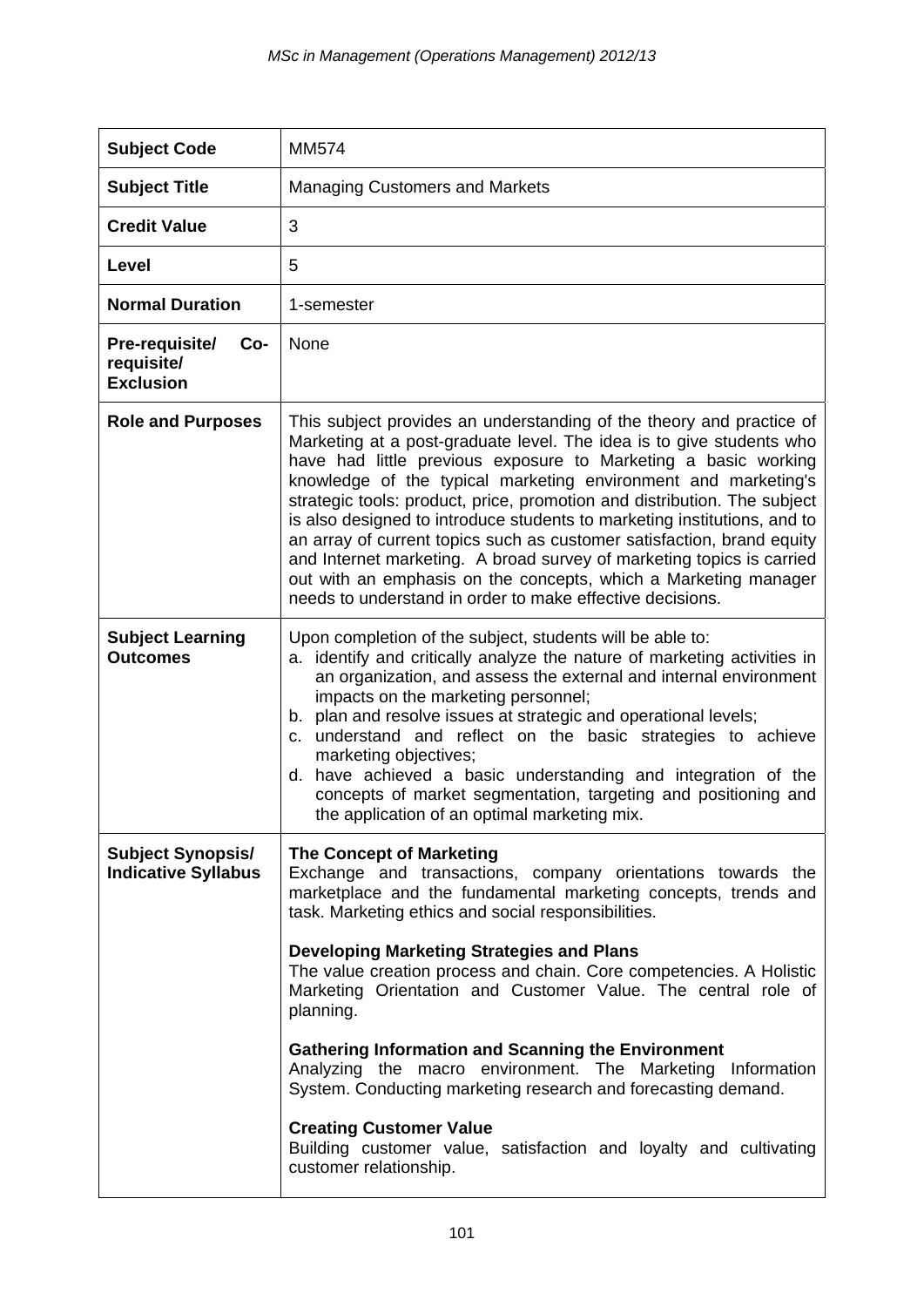|                                                                                                                | <b>Analyzing Consumer and Business Markets</b><br>Segmentation, market targeting and positioning. Building a strong<br>branding strategy.                                                                                                                                     |                |                                                         |              |    |     |
|----------------------------------------------------------------------------------------------------------------|-------------------------------------------------------------------------------------------------------------------------------------------------------------------------------------------------------------------------------------------------------------------------------|----------------|---------------------------------------------------------|--------------|----|-----|
|                                                                                                                | <b>Developing the Marketing Mix</b><br>Setting the product, price, promotion and place strategies.                                                                                                                                                                            |                |                                                         |              |    |     |
| <b>Teaching/Learning</b><br><b>Methodology</b>                                                                 | The teaching/learning approach includes lectures, tutorials, video-<br>based study materials, class discussion, and student presentations.                                                                                                                                    |                |                                                         |              |    |     |
| <b>Assessment</b><br><b>Methods in</b><br><b>Alignment with</b><br><b>Intended Learning</b><br><b>Outcomes</b> | Specific assessment<br>methods/tasks                                                                                                                                                                                                                                          | %<br>weighting | Intended subject<br>learning outcomes to<br>be assessed |              |    |     |
|                                                                                                                |                                                                                                                                                                                                                                                                               |                | а.                                                      | b.           | C. | d.  |
|                                                                                                                | <b>Continuous Assessment*</b>                                                                                                                                                                                                                                                 | 50%            |                                                         |              |    |     |
|                                                                                                                | 1. Individual project /<br>homework / quiz / class<br>participation                                                                                                                                                                                                           | 35%            |                                                         |              | ✓  | ✓   |
|                                                                                                                | 2. Group presentation /<br>project                                                                                                                                                                                                                                            | 15 %           | ✓                                                       | $\checkmark$ | ✓  | ✓   |
|                                                                                                                | <b>Examination</b>                                                                                                                                                                                                                                                            | 50%            | ✓                                                       | ✓            |    | ✓   |
|                                                                                                                | Total                                                                                                                                                                                                                                                                         | 100 %          |                                                         |              |    |     |
|                                                                                                                | *Weighting of assessment methods/tasks in continuous assessment<br>may be different, subject to each subject lecturer.<br>To pass this subject, students are required to obtain Grade D or<br>above in <b>both</b> the Continuous Assessment and Examination<br>components.   |                |                                                         |              |    |     |
|                                                                                                                | Explanation of the appropriateness of the assessment methods<br>in assessing the intended learning outcomes: the various<br>methods are designed to ensure that all students taking this subject -                                                                            |                |                                                         |              |    |     |
|                                                                                                                | • Read the recommended material;<br>• Discuss the issues brought up in the lectures/seminars;<br>• Appreciate the different approaches that may be adopted in<br>solving marketing problems;<br>Participate in presenting the group's views on a case/marketing<br>situation. |                |                                                         |              |    |     |
|                                                                                                                | Feedback<br>given to students immediately following<br>is<br>presentations and all students are invited to join this discussion.                                                                                                                                              |                |                                                         |              |    | the |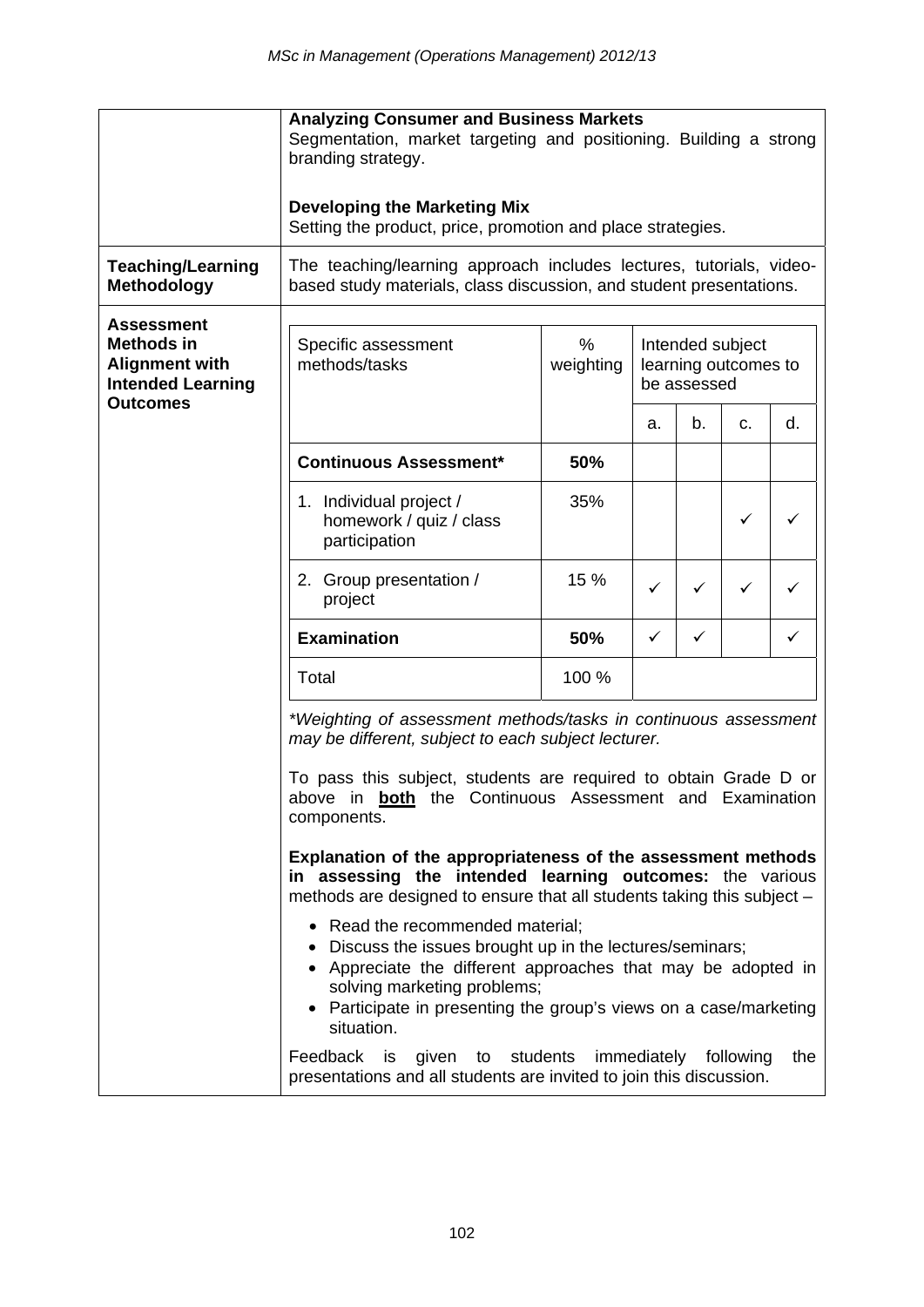| <b>Student Study</b><br><b>Effort Expected</b> | Class contact:                                                                                              |          |  |
|------------------------------------------------|-------------------------------------------------------------------------------------------------------------|----------|--|
|                                                | Lectures<br>٠                                                                                               | 42 Hrs.  |  |
|                                                | Other student study effort:                                                                                 |          |  |
|                                                | Preparation for lectures<br>٠                                                                               | 42 Hrs.  |  |
|                                                | Preparation for assignment / group project<br>٠<br>and presentation / examination                           | 84 Hrs.  |  |
|                                                | Total student study effort                                                                                  | 168 Hrs. |  |
| <b>Reading List and</b><br><b>References</b>   | Cravens & Piercy, Strategic Marketing, 9 <sup>th</sup> edition, McGraw-Hill Book<br>Company, 2009.          |          |  |
|                                                | Kotler et al, Marketing Management - An Asian Perspective, 5 <sup>th</sup><br>edition, Prentice Hall, 2009. |          |  |
|                                                | Kotler and Keller, A Framework for Marketing Management,<br>edition, Pearson Prentice Hall, 2009.           |          |  |